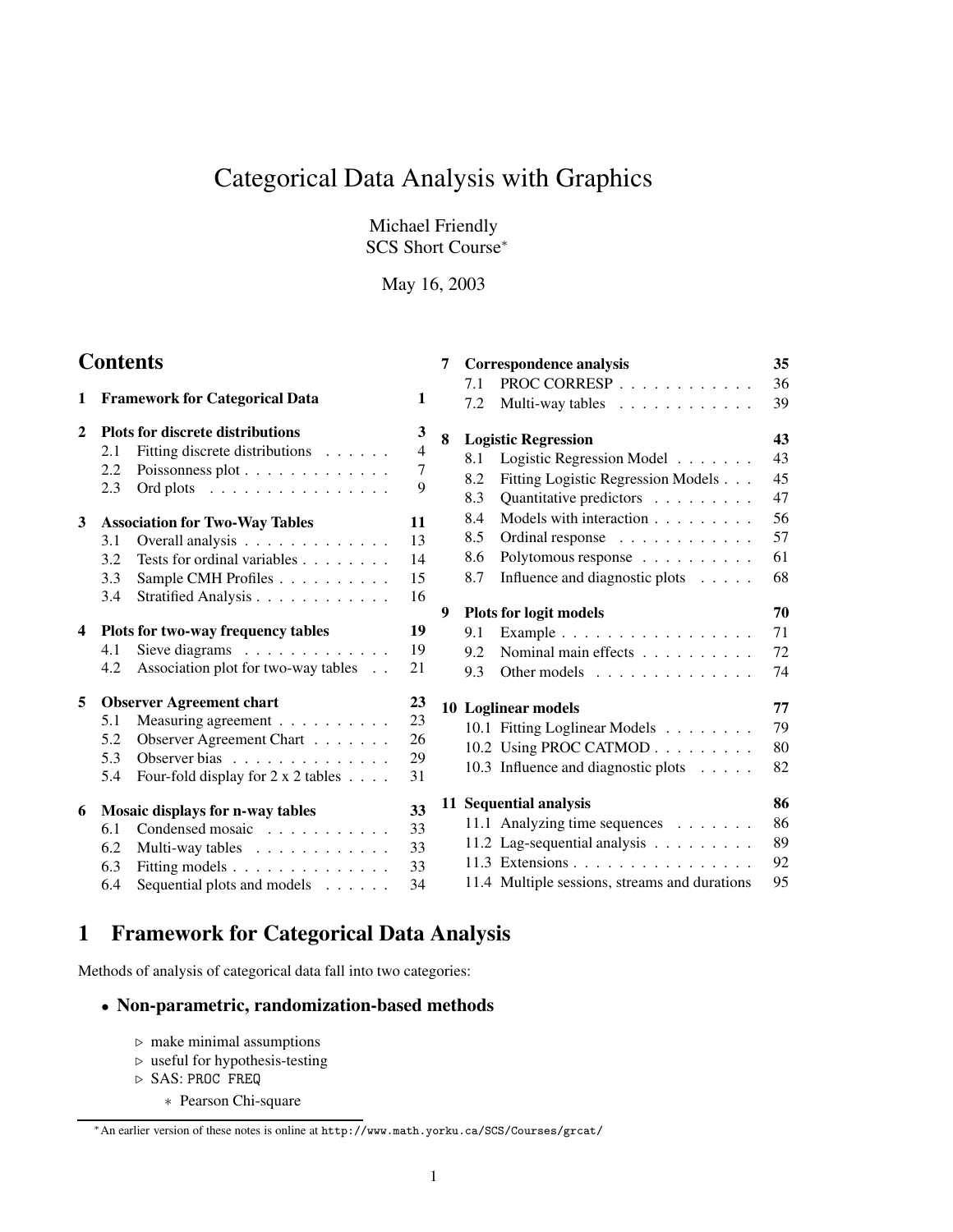- ∗ Fisher's exact test (for small expected frequencies)
- ∗ Mantel-Haenszel tests (ordered categories: test for *linear* association)

# • **Model-based methods**

- $\triangleright$  Must assume random sample (possibly stratified)
- $\triangleright$  Useful for estimation purposes
- $\triangleright$  Greater flexibility; fitting specialized models (e.g., symmetry)
- $\triangleright$  More suitable for multi-way tables
- $\triangleright$  SAS: PROC LOGISTIC, PROC CATMOD, PROC GENMOD, PROC INSIGHT (Fit YX)
	- ∗ estimate standard errors, covariances for model parameters
	- ∗ confidence intervals for parameters, predicted Pr{response}

# **Graphical methods for categorical data**

*If I can't picture it, I can't understand it.* Albert Einstein *You can see a lot, just by looking.* Yogi Berra

*Getting information from a table is like extracting sunlight from a cucumber.*

Farquhar & Farquhar, 1891

Graphical methods for quantitative data are well-developed. From the basic display of data in a scatterplot, to diagnostic methods for assessing assumptions and finding transformations, to the final presentation of results, graphical techniques are commonplace adjuncts to most methods of statistical analysis. Graphical methods for categorical data are still in infancy. There are not many methods, and they are not widely used. Wondering why this is provokes several thoughts:

#### • **Exploratory methods**

Many of the graphical methods described here make minimal assumptions about the data, like the nonparametric statistical methods. Their goal is to help the viewer see the data, detect patterns, and suggest hypotheses.

#### • **Graphic metaphor?**

The basic metaphor for displaying quantitative data is **magnitude** ∼ **position along an axis**. Categorical data consist of counts of observations in discrete categories. Some of the methods described here (e.g., sieve diagram, mosaic display) suggest the metaphor

#### **count** ∼ **area**

#### • **Generalizations?**

The scatterplot is a basic tool for viewing raw (quantitative) data. It generalizes readily to three or more variables in the form of the scatterplot matrix – a matrix of pairwise scatterplots. The mosaic display is a simple graphic method for looking at cross-classified data which generalizes to more than two-way tables. Are there others?

• **Analogies?**

Model-based methods for analyzing categorical data, such as logistic regression and log-linear models, are discrete analogs of methods of regression and analysis of variance for quantitative data. We can adapt some of the familiar graphical methods to categorical data.

### • **Presentation plots for model-based methods**

Results of model-based analysis are almost invariably presented in tables of estimated frequencies, parameter estimates, log-linear model effects, and so forth. Effect displays of estimated probabilities of response or log odds provide a useful alternative.

#### • **Practical power = Statistical power** × **Probability of Use**

Statistical and graphical methods are of practical value to the extent that they are available and easy to use. Statistical methods for categorical data analysis have (nearly) reached that point. Graphical methods still have a long way to go. One aim for this workshop is to show what can now be done, with some examples of how to do it.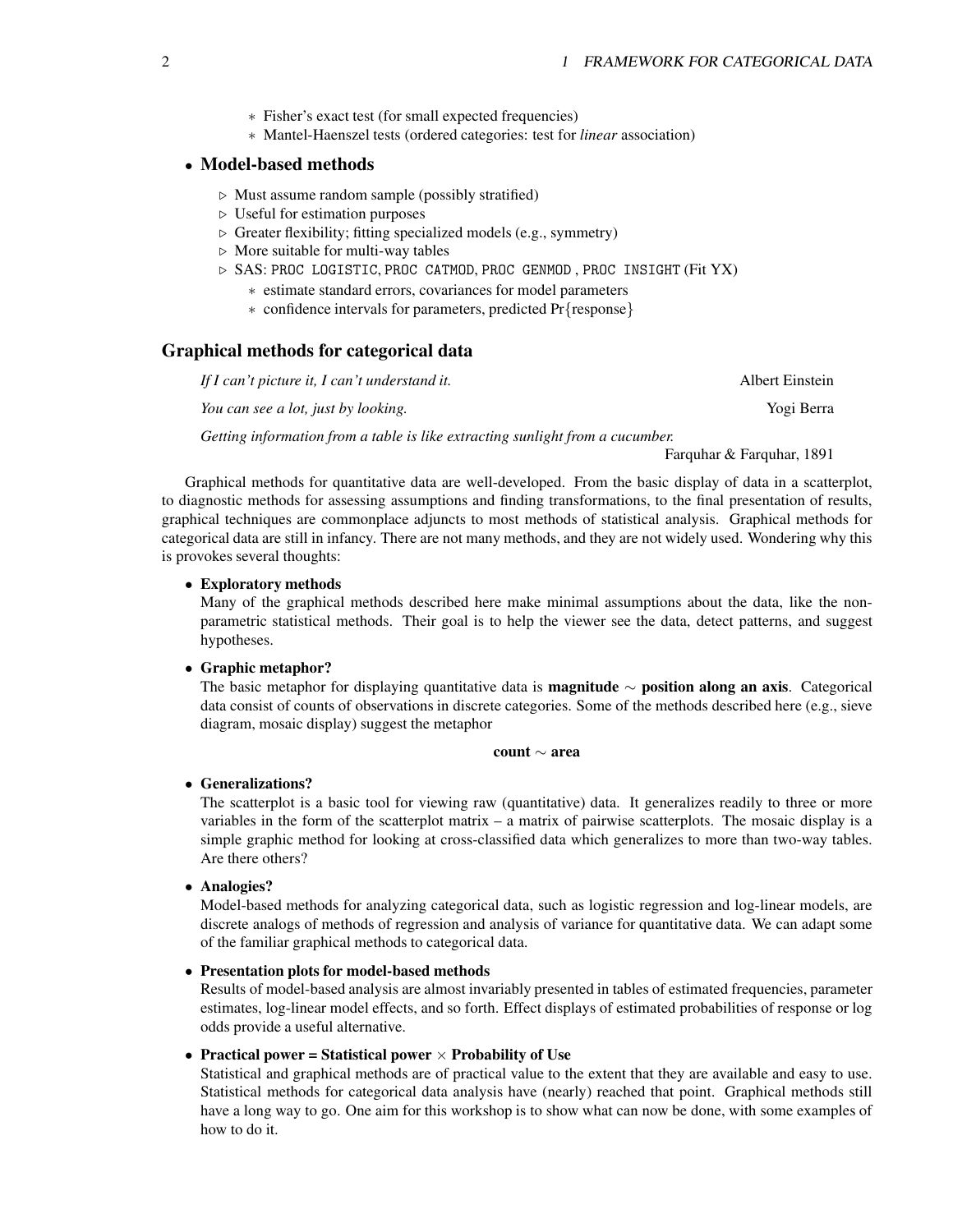# **SAS programs**

All of the graphsshown here were constructed with SAS/GRAPH software. Some of the SAS programs are available on SAS for Windows on the Hebb and Arts servers for the Psych Lab, and on phoenix.yorku.ca. You may also access some of these via the World Wide Web at

```
http://www.math.yorku.ca/SCS/friendly.html
http://www.math.yorku.ca/SCS/vcd/
http://euclid.psych.yorku.ca/ftp/sas/catdata/
```
Some of these are designed as general macro programs which can be used with any set of data; others are specific to the particular application.

The following programs are currently available:

| CATPLOT        | [Macro] Plot predicted logits from PROC CATMOD                    |
|----------------|-------------------------------------------------------------------|
| <b>CATDEMO</b> | Demonstration of CATPLOT                                          |
| FOURFOLD       | IML modules for four-fold display of $2 \times 2 \times k$ tables |
| FOURDEMO       | Demonstration of FOURFOLD                                         |
| GLOGIST1       | Logistic regression: binary response                              |
| GLOGIST2       | Logistic regression: proportional odds model                      |
| INFLGLIM       | [Macro] Influence plots for loglinear models                      |
| INFLOGIS       | [Macro] Influence plots for logistic regression                   |
| KAPPA          | Calculate Cohen's $\kappa$ for agreement                          |
| LABEL          | [Macro] Label points on a plot                                    |
| LAGS           | [Macro] Calculate lagged frequencies for sequential analysis      |
| MOSAICS        | IML modules for mosaic displays                                   |
| MOSADEMO       | Sample program for mosaic displays                                |
| POISPLOT       | [Macro] Poissonness plot                                          |
| POISDEMO       | Demonstration of Poissonness plot                                 |
| <b>PSCALE</b>  | [Macro] Constructs an Annotate dataset for a probability scale    |
| ORDPLOT        | [Macro] Ord plots for discrete distributions                      |
| <b>ORDDEMO</b> | Demonstration of Ord plot                                         |
| SIEVE          | IML modules for sieve diagram                                     |
| SIEVE1         | Demonstration for sieve diagram                                   |
|                |                                                                   |

Most of these programs are illustrated in *Visualizing Categorical Data* (Friendly, 2000a). Other methods for graphical display of data are described in an earlier book, *SAS System for Statistical Graphics, First Edition* (Friendly, 1991). For SPSS users, there are online course notes, data sets and examples of loglinear model analysis by Brendan Halpin at http://wivenhoe.staff8.ul.ie/~brendan/CDA/.

# **2 Plots for discrete distributions**

Discrete frequency distributions often involve counts of occurrences such as accidental fatalities, words in passages of text, or blood cells with some characteristic. Typically such data consist of a table which records that  $n_k$  of the observations pertain to the basic outcome value  $k, k = 0, 1, \ldots$ .

The table below shows two such data sets:

- von Bortkiewicz's data on death of soldiers in the Prussian army from kicks by horses and mules (Andrews and Herzberg, 1985, p. 18). The data pertain to 10 army corps, each observed over 20 years. In 109 corpsyears, no deaths occurred; 65 corps-years had one death, etc. (see Figure 1).
- In a study of the potential to identify authors from frequency distributions of various words, Mosteller and Wallace (1984) presented these data on the occurrence of the word *may* in 262 blocks of text (each about 200 words long) from issues of the *Federalist Papers* known to be written by James Madison. In 156 blocks, the word *may* did not occur; it occurred once in 63 blocks, etc. (see Figure 2).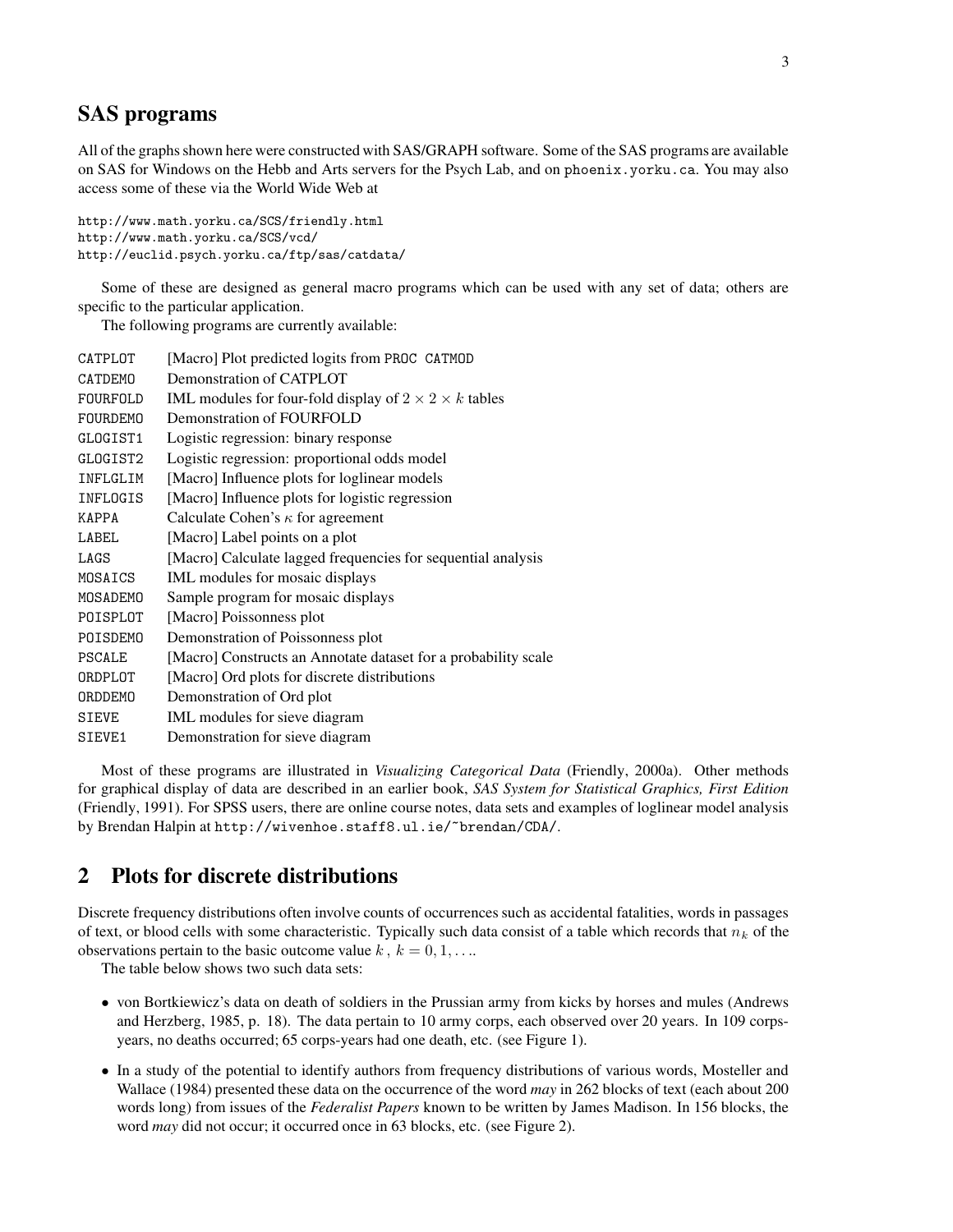

Figure 2: Mosteller & Wallace data



# **2.1 Fitting discrete distributions**

Often interest is focussed on how closely such data follow a particular distribution, such as the Poisson, binomial, or geometric distribution. Usually this is examined with a classical goodness-of-fit chi-square test,

$$
\chi^2 = \sum_{k=1}^{K} \frac{(n_k - N\hat{p}_k)^2}{N\hat{p}_k} \sim \chi^2(K - 1)
$$

where  $\hat{p}_k$  is the estimated probability of each basic count, under the hypothesis that the data follows the chosen distribution.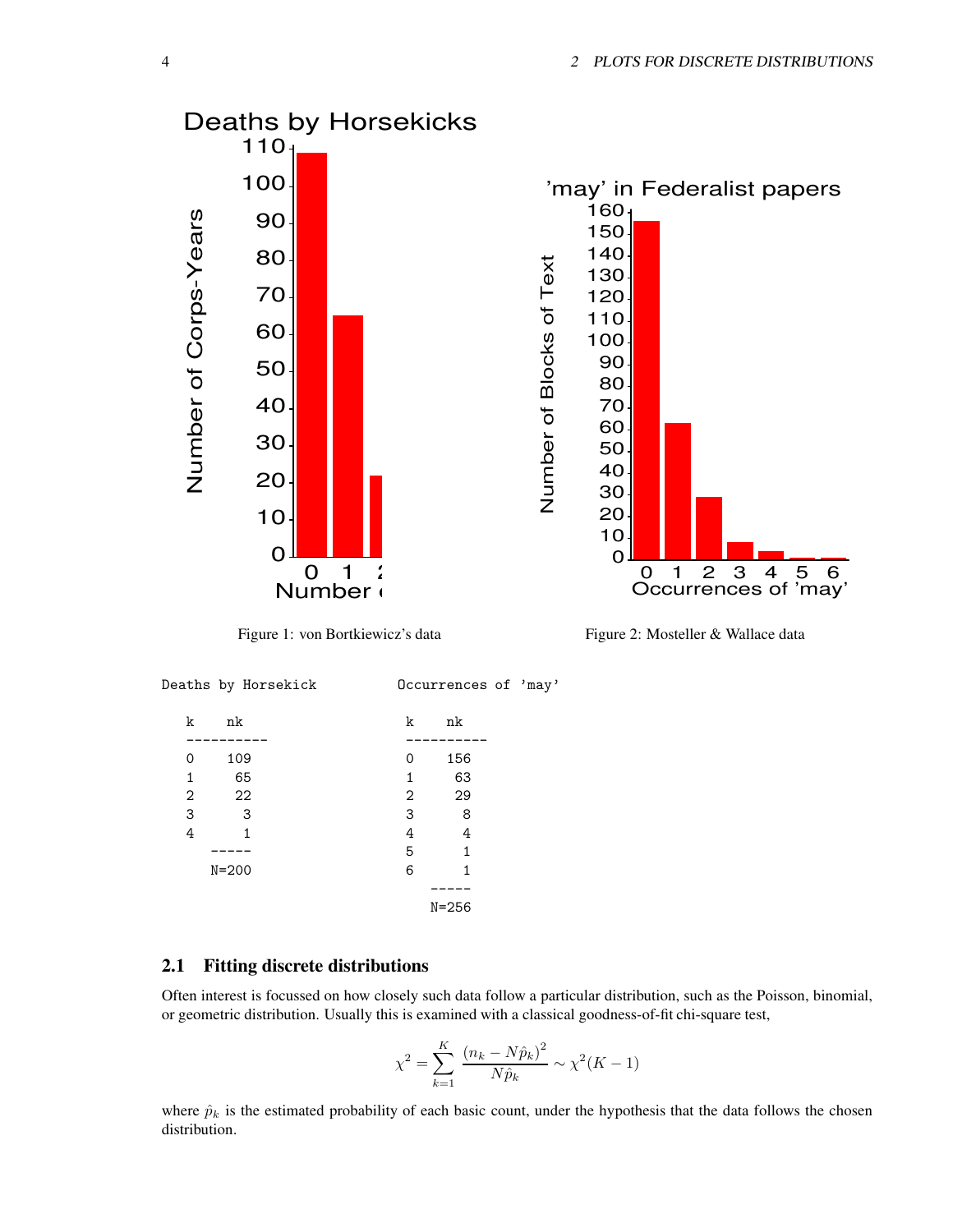For example, for the Poisson distribution, the probability function is

$$
\Pr_{\lambda}\{X = k\} = p_k = \frac{e^{-\lambda} \lambda^k}{k!}
$$
 (1)

The maximum likelihood estimator of the parameter  $\lambda$  in (1) is just the mean of the distribution,

$$
\hat{\lambda} = \frac{\sum k \, n_k}{N}
$$

For the horsekick data, the mean is  $122/200 = .610$ , and calculation of Poisson probabilities (PHAT), expected frequencies, and contributions to  $\chi^2$  are shown below.

| k              | nk  | р     | phat    | exp     | chisq                     |  |
|----------------|-----|-------|---------|---------|---------------------------|--|
| $\Omega$       | 109 | 0.545 | 0.54335 | 108.670 | 0.00100                   |  |
| $\mathbf{1}$   | 65  | 0.325 | 0.33144 | 66.289  | 0.02506                   |  |
| $\overline{2}$ | 22  | 0.110 | 0.10109 | 20.218  | 0.15705                   |  |
| -3             | 3   | 0.015 | 0.02056 | 4.111   | 0.30025                   |  |
| $\overline{4}$ | 1   | 0.005 | 0.00313 | 0.627   | 0.22201                   |  |
|                |     |       |         |         |                           |  |
|                | 200 |       |         | 199.915 | 0.70537 $\sim \chi^2$ (4) |  |
|                |     |       |         |         |                           |  |

In this case the  $\chi^2$  shows an exceptionally good (unreasonably good?) fit. In the word frequency example, the fit of the Poisson turns out not to be close at all. However, even a close fit may show something interesting, if we know how to look; conversely, it is useful to know why or where the data differ from a chosen model.

#### **2.1.1 The** GOODFIT **macro**

The GOODFIT macro carries out Pearson  $\chi^2$  and likelihood-ratio goodness-of fit tests for the uniform, binomial, Poisson, negative binomial, logarithmic series, and geometric distributions, as well as any discrete distribution whose probabilities you can specify.The data may consist either of individual observations on a single variable, or a grouped frequency distribution in the form shown for the Horse Kick data.

The macro is used as follows:

```
%goodfit(data=SASdatasetname ,
   var=variablename ,
   freq=variablename ,
   dist=distribution ,
   parm=parameters ,
   sumat=value ,
   format=SASformat ,
   out=outputdatasetname ,
   outstat=statisticsdatasetname );
```
The data on the occurrences of the word *may* in Madison's Federalist Papers are fit to both the Poisson and Negative binomial distributions as shown below. In each case, the parameters are estimated from the data. The output for the Poisson distribution appears in Output 2.1 and Output 2.2. The results for the Negative binomial distribution appear in Output 2.3 and Output 2.4.

```
%include catdata(madison);
%goodfit(data=madison, var=count, freq=blocks, dist=poisson);
%goodfit(data=madison, var=count, freq=blocks, dist=negbin);
```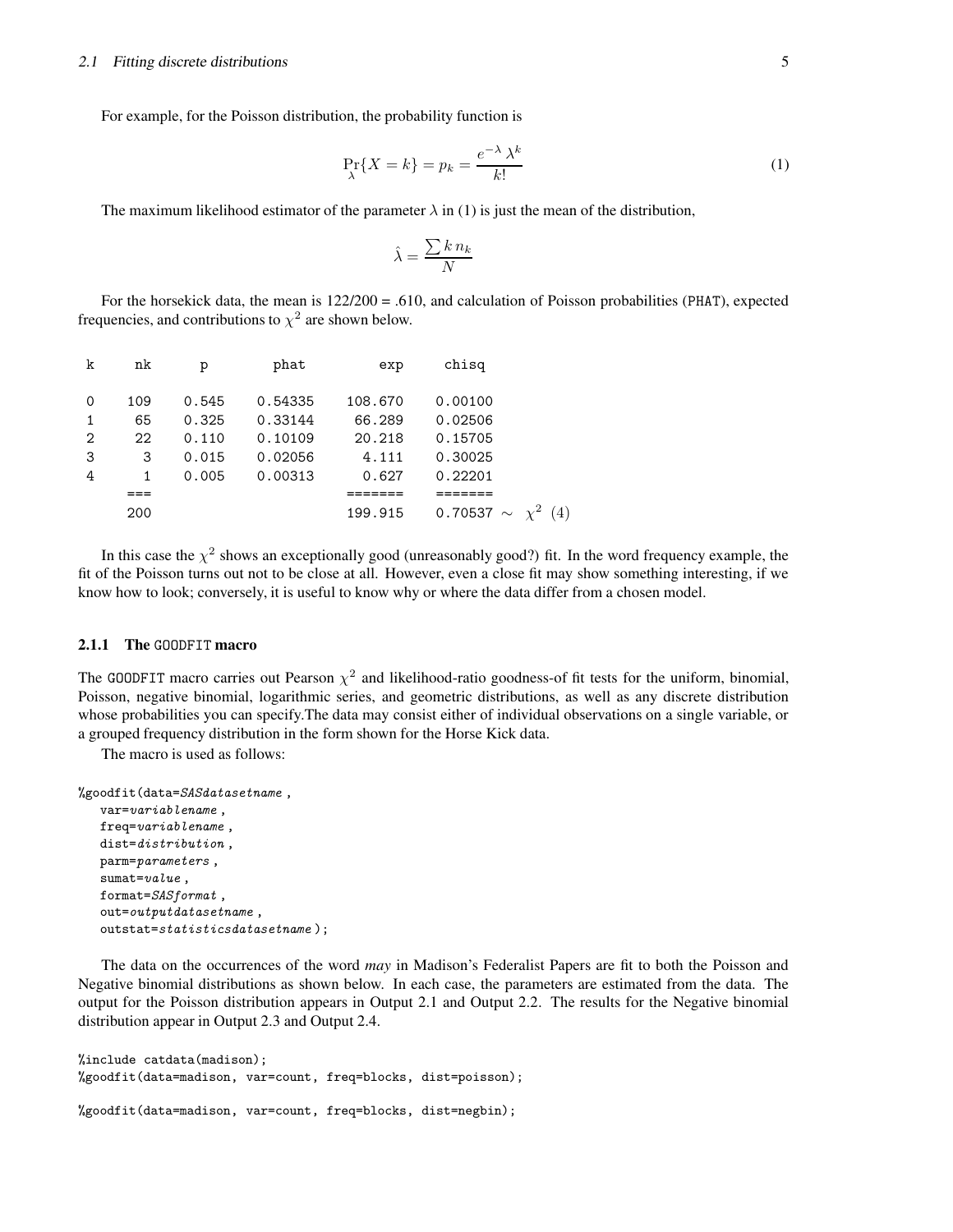| <b>Output 2.1</b> Fitting the Poisson( $\lambda$ ) to the Federalist Papers data: Observed and fitted frequencies |               |         |         |                                         |            |  |  |
|-------------------------------------------------------------------------------------------------------------------|---------------|---------|---------|-----------------------------------------|------------|--|--|
|                                                                                                                   |               |         |         | Instances of 'may' in Federalist papers |            |  |  |
| COUNT                                                                                                             | <b>BLOCKS</b> | PHAT    | EXP     | <b>CHI</b>                              | <b>DEV</b> |  |  |
| 0                                                                                                                 | 156           | 0.51867 | 135.891 | 1.72499                                 | 6.56171    |  |  |
|                                                                                                                   | 63            | 0.34050 | 89.211  | $-2.77509$                              | $-6.62056$ |  |  |
| 2                                                                                                                 | 29            | 0.11177 | 29.283  | $-0.05231$                              | $-0.75056$ |  |  |
| 3                                                                                                                 | 8             | 0.02446 | 6.408   | 0.62890                                 | 1.88423    |  |  |
| 4                                                                                                                 | 4             | 0.00401 | 1.052   | 2.87493                                 | 3.26912    |  |  |
| 5                                                                                                                 | 1             | 0.00053 | 0.138   | 2.31948                                 | 1.98992    |  |  |
| 6                                                                                                                 | 1             | 0.00006 | 0.015   | 8.01267                                 | 2.89568    |  |  |
|                                                                                                                   |               |         |         |                                         |            |  |  |
|                                                                                                                   | 262           | 0.99999 | 261.998 |                                         |            |  |  |
|                                                                                                                   |               |         |         |                                         |            |  |  |

```
Output 2.2 Fitting the Poisson(\lambda) to the Federalist Papers data: Goodness of fit tests
```
Instances of 'may' in Federalist papers

Goodness-of-fit test for data set MADISON

| Analysis variable:<br>Distribution:<br>Estimated Parameters: | COUNT Number of Occurrences<br>POISSON<br>$lambda = 0.6565$ |
|--------------------------------------------------------------|-------------------------------------------------------------|
| Pearson chi-square<br>$Prob$ > chi-square                    | $= 88.92304707$<br>$= 0$                                    |
| Likelihood ratio G2<br>$Prob > chi-square$                   | $= 25.243121314$<br>$= 0.0001250511$                        |
| Degrees of freedom                                           | = 5                                                         |

| <b>Output 2.3</b> Fitting the Negative binomial $(n, p)$ to the Federalist Papers data: Observed and fitted frequencies |               |         |         |            |            |  |
|-------------------------------------------------------------------------------------------------------------------------|---------------|---------|---------|------------|------------|--|
| COUNT                                                                                                                   | <b>BLOCKS</b> | PHAT    | EXP     | <b>CHI</b> | DEV        |  |
| 0                                                                                                                       | 156           | 0.59047 | 154.702 | 0.10434    | 1.61446    |  |
|                                                                                                                         | 63            | 0.25343 | 66.398  | $-0.41706$ | $-2.57290$ |  |
| 2                                                                                                                       | 29            | 0.09826 | 25.743  | 0.64188    | 2.62853    |  |
| 3                                                                                                                       | 8             | 0.03674 | 9.625   | $-0.52374$ | $-1.72003$ |  |
| 4                                                                                                                       | 4             | 0.01348 | 3.532   | 0.24905    | 0.99777    |  |
| 5                                                                                                                       |               | 0.00489 | 1.281   | $-0.24862$ | $-0.70425$ |  |
| 6                                                                                                                       |               | 0.00176 | 0.461   | 0.79297    | 1.24381    |  |
|                                                                                                                         |               |         |         |            |            |  |
|                                                                                                                         | 262           | 0.99902 | 261.743 |            |            |  |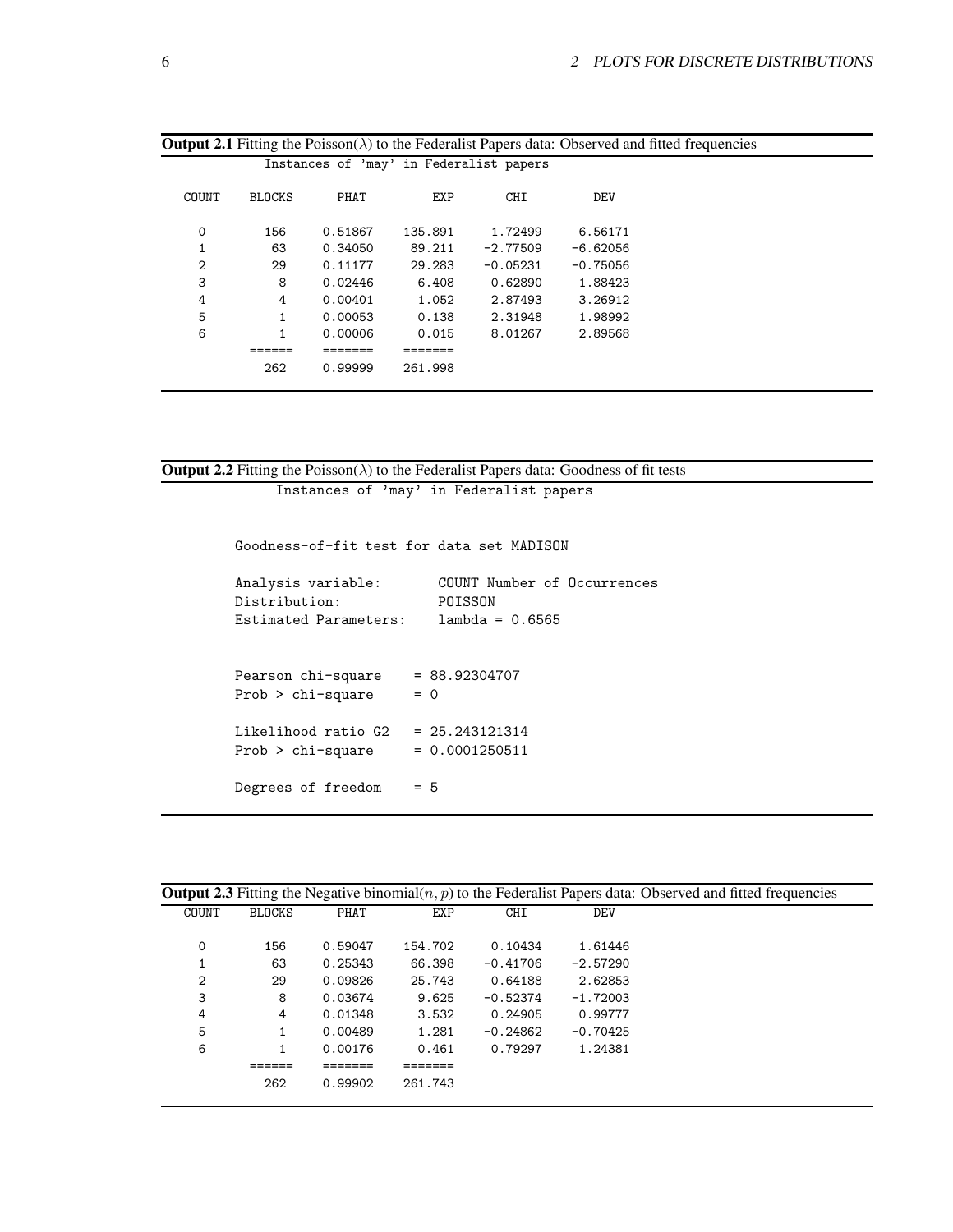#### **Output 2.4** Fitting the Negative binomial $(n, p)$  to the Federalist Papers data: Goodness of fit tests

Goodness-of-fit test for data set MADISON Analysis variable: COUNT Number of Occurrences Distribution: NEGBIN Estimated Parameters: n, p = 1.2397, 0.6538 Pearson  $chi$ -square = 1.6237622915  $Prob > chi-square = 0.8045151082$ Likelihood ratio G2 = 1.9839511084 Prob > chi-square =  $0.7387108792$ Degrees of freedom = 4

#### **2.1.2 Plots of observed and fitted frequencies**

Plots of the observed and fitted frequencies can help to show both the shape of the theoretical distribution we have fitted and the pattern of any deviations between our data and theory.

Figure 3(a) shows the fit of the Poisson distribution to the Federalist papers data, using one common form of plot that is sometimes used for this purpose. In this plot, observed frequencies are shown by bars and fitted frequencies are shown by points, connected by a smooth (spline) curve.

Such a plot, however, is dominated by the largest frequencies, making it hard to assess the deviations among the smaller frequencies. To make the smaller frequencies more visible, Tukey (1977) suggest plotting the frequencies on a square-root scale, which he calls a *rootogram* (see Figure 3(b)). An additional improvement is to move the rootogram bars so their tops are at the expected frequences (giving a *hanging rootogram*, Figure 3(c)). This has the advantage that we can more easily judge the pattern of departures against the horizontal reference line at 0, than against the curve. A final variation is to emphasize the differences between the observed and fitted frequencies by drawing the bars to show the gaps between the 0 line and the (observed-expected) difference (Figure 3(d)).

These plots are produced by the ROOTGRAM macro using the OUT=FIT dataset from the GOODFIT macro:

```
title "Instances of 'may' in Federalist papers" ;
%include catdata(madison);
%goodfit(data=madison, var=count, freq=blocks, dist=poisson, out=fit);
title;
%rootgram(data=fit, var=count, obs=blocks, btype=0, func=none); /* a */
%rootgram(data=fit, var=count, obs=blocks, btype=0); /* b */
%rootgram(data=fit, var=count, obs=blocks); /* c */
%rootgram(data=fit, var=count, obs=blocks, btype=dev); /* d */
```
# **2.2 Poissonness plot**

The Poissonness plot (Hoaglin, 1980) is designed as a plot of some quantity against  $k$ , so that the result will be points along a straight line when the data follow a Poisson distribution. When the data deviate from a Poisson, the points will be curved. Hoaglin and Tukey (1985) develop similar plots for other discrete distributions, including the binomial, negative binomial, and logarithmic series distributions.

Assume, for some fixed  $\lambda$ , each observed frequency,  $n_k$  equals the expected frequency,  $m_k = N p_k$ . Then, setting  $n_k = N p_k = e^{-\lambda} \lambda^k / k!$ , and taking logs of both sides gives

$$
\log(n_k) = \log N - \lambda + k \log \lambda - \log k!
$$

which can be rearranged to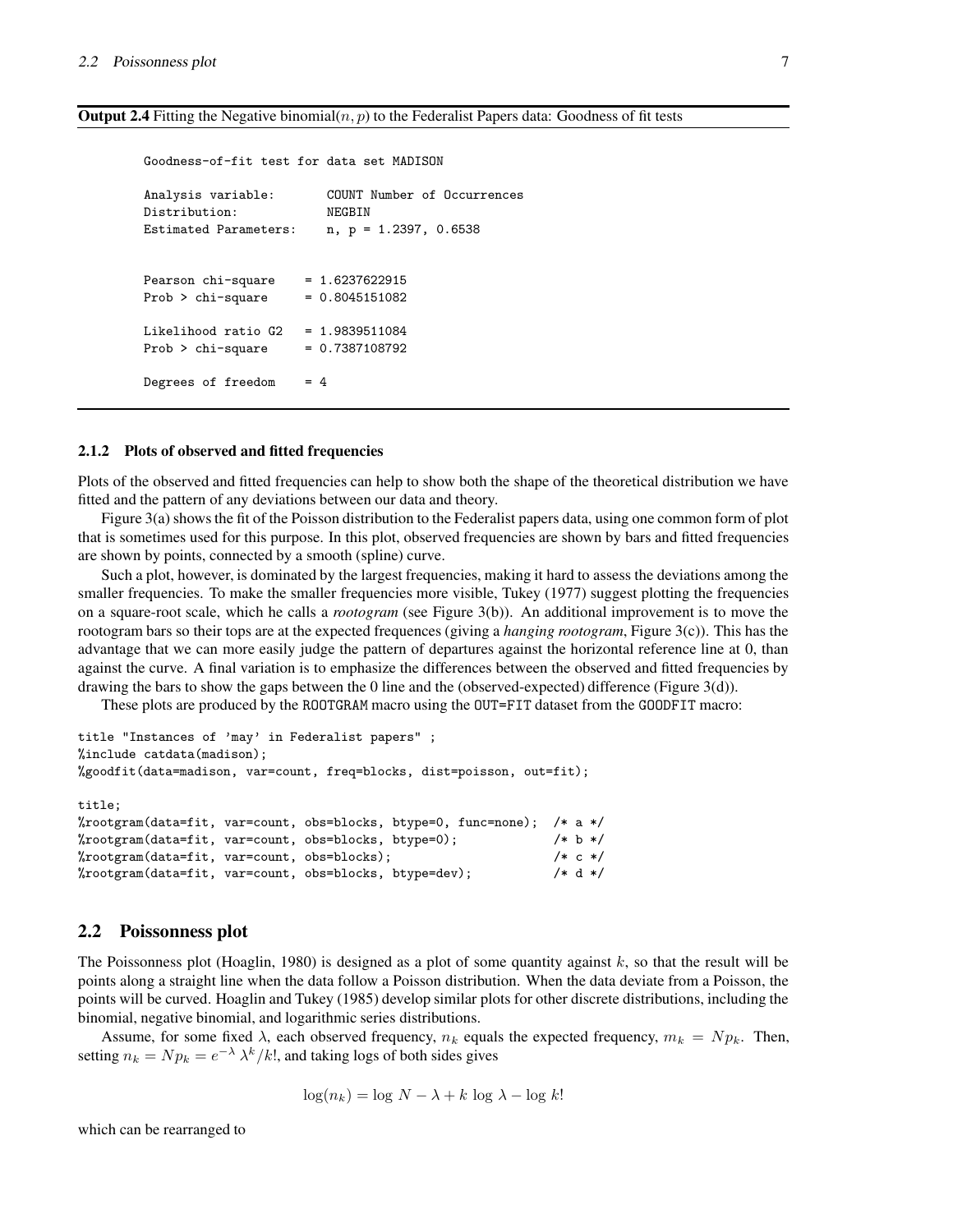

Figure 3: Plots of observed and fitted frequencies for the Federalist Papers data, Poisson model. Each panel shows the fitted frequencies as a smooth curve and observed frequencies as a bar. Panel (a) raw frequencies; panels (b)-(d) on a square-root scale, to emphasize smaller frequencies. Panel (c) is a hanging rootogram, where observed - fitted differences can be judged relative to the horizontal line. Panel (d) shows only the difference between the observed and fitted frequency.

$$
\log\left(\frac{k! \, n_k}{N}\right) = -\lambda + (\log \lambda) \, k \tag{2}
$$

The left side of (2) is called the *count metameter*, and denoted  $\phi(n_k) = k! n_k/N$ . Hence, plotting  $\phi(n_k)$ against  $k$  should give a line with

- intercept =  $-\lambda$
- slope =  $\log \lambda$

#### **2.2.1 Features of the poissonness plot**

- **Resistance**: a single discrepant value of  $n_k$  affects only the point at value k.
- *Comparison standard*: An approximate confidence interval can be found for each point, indicating its inherent variability and helping to judge whether each point is discrepant.
- *Influence*: Extensions of the method result in plots which show the effect of each point on the estimate of the main parameter of the distribution ( $\lambda$  in the Poisson).

The calculations for the poissonness plot, including confidence intervals, is shown below for the horse kicks data. See the plots in Figure 4.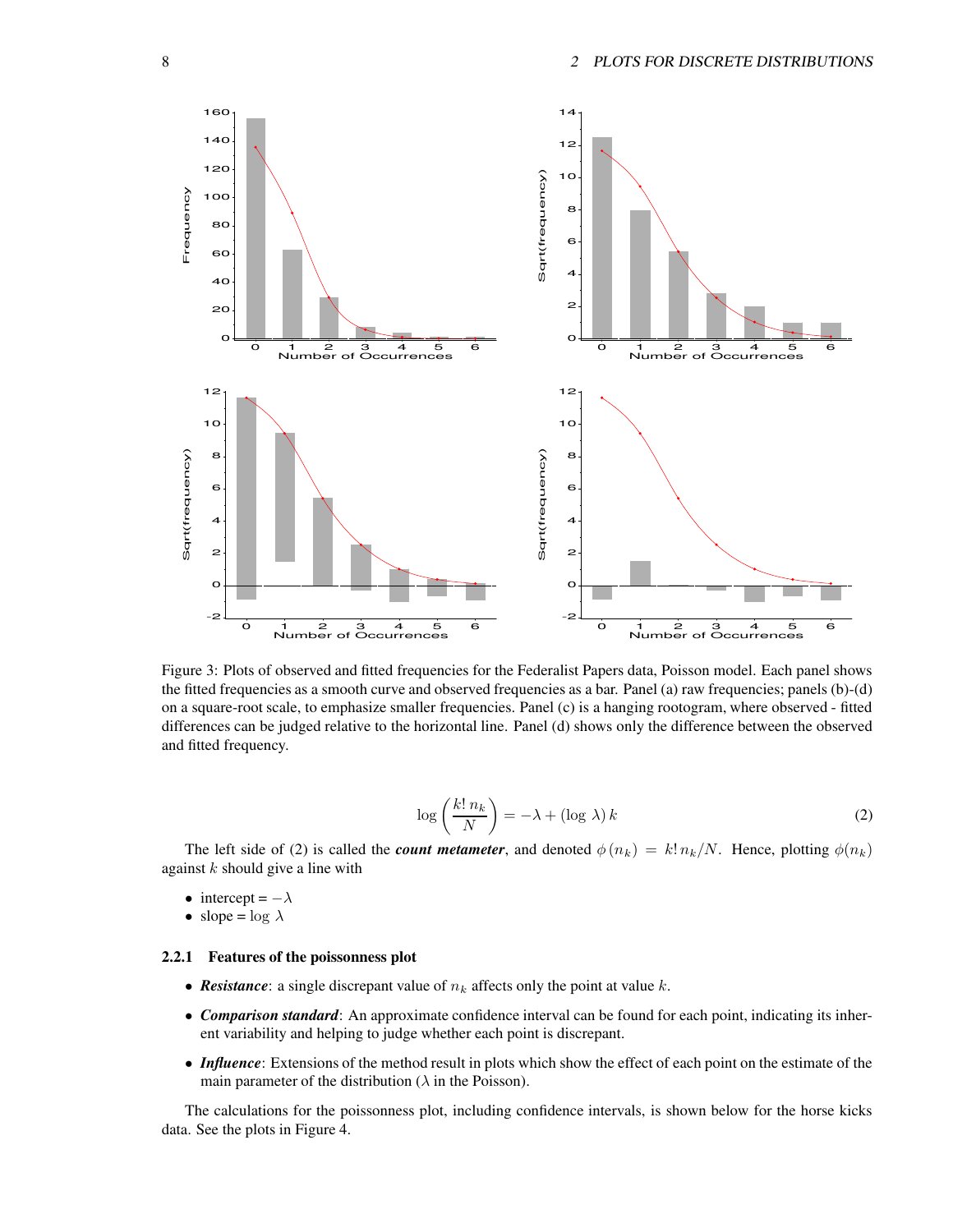|              | $\phi(n_k)$ | CI       | CI    | Confidence Int |          |
|--------------|-------------|----------|-------|----------------|----------|
| nk           | Y           | center   | width | lower          | upper    |
| 109          | $-0.607$    | $-0.617$ | 0.130 | $-0.748$       | $-0.487$ |
| 65           | $-1.124$    | $-1.138$ | 0.207 | $-1.345$       | $-0.931$ |
| 22           | $-1.514$    | $-1.549$ | 0.417 | $-1.966$       | $-1.132$ |
| 3            | $-2.408$    | $-2.666$ | 1.318 | $-3.984$       | $-1.348$ |
| $\mathbf{1}$ | $-2.120$    | $-3.120$ | 2.689 | $-5.809$       | $-0.432$ |
|              |             |          |       |                |          |

# **2.2.2 Drawbacks**

- A different formula for the count metameter,  $\phi(n_k)$  is required for each discrete distribution.
- Systematic deviation from a linear relationship does not indicate which distribution provides a better fit.

### **2.3 Ord plots**

An alternative plot suggested by Ord (1967) may be used to diagnose the form of the discrete distribution. Ord showed that a linear relationship of the form,

$$
\frac{k p_k}{p_{k-1}} = a + b k \tag{3}
$$

holds for each of the Poisson, binomial, negative binomial, and logarithmic series distributions. The slope, b, in (3) is zero for the Poisson, negative for the binomial, and positive for the negative binomial and logarithmic series distributions; the latter two are distinguished by their intercepts.

Thus, a plot of  $k n_k/n_{k-1}$  against k, if linear, is suggested as a means to determine which distribution to apply.

| Slope     | Intercept      | Distribution           | Parameter     |
|-----------|----------------|------------------------|---------------|
| (b)       | (a)            | (parameter)            | estimate      |
| $\theta$  |                | Poisson $(\lambda)$    | $\lambda = a$ |
|           | $\overline{+}$ | Binomial $(n, p)$      | $p = b/(b-1)$ |
| $\ddot{}$ | $\ddot{}$      | Neg. binom $(n,p)$     | $p = 1 - b$   |
| $^{+}$    |                | Log. series $(\theta)$ | $\theta = b$  |
|           |                |                        | $\theta = -a$ |

#### **2.3.1 Fitting the line**

In the small number of cases I've tried, I have found that using a weighted least squares fit of  $k n_k/n_{k-1}$  on k, using weights of  $w_k = \sqrt{n_k - 1}$  produces reasonably good automatic diagnosis of the form of a probability distribution.

#### **2.3.2 Examples**

The table below shows the calculations for the horse kicks data, with the ratio  $k p_k/p_{k-1}$  labeled y. The weighted least squares line, with weights  $w_k$ , has a slope close to zero, indicating the Poisson distribution. The estimate  $\lambda = a = .656$  compares favorably with the value from the Poissonness plot.

Ord Plot: Deaths by Horsekicks

| k | $n_k$ | $n_{k-1}$ | $w_k$   |           |                       |
|---|-------|-----------|---------|-----------|-----------------------|
| 0 | 109   |           | 10.3923 | $\bullet$ | $--$ Weighted LS $--$ |
|   | 65    | 109       | 8,0000  | 0.5963    | slope = $-0.034$      |
| 2 | 22    | 65        | 4.5826  | 0.6769    | $inter = 0.656$       |
| 3 | 3     | 22        | 1.4142  | 0.4091    |                       |
| 4 |       | 3         | 0.0000  | 1.3333    |                       |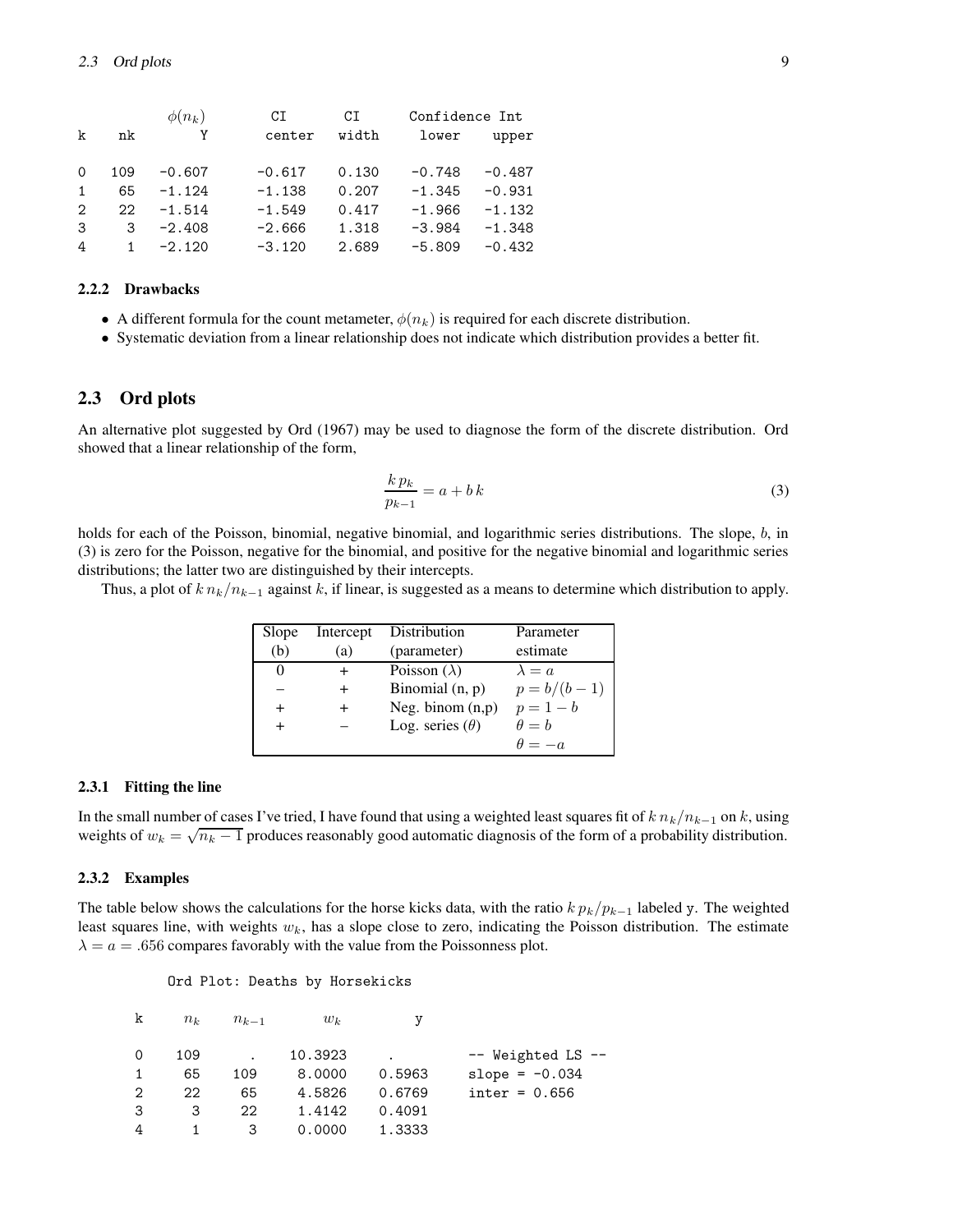

Figure 4: Poissonness plots for two discrete distributions. The Horse Kicks data fits the Poisson distribution reasonably well, but the May data does not.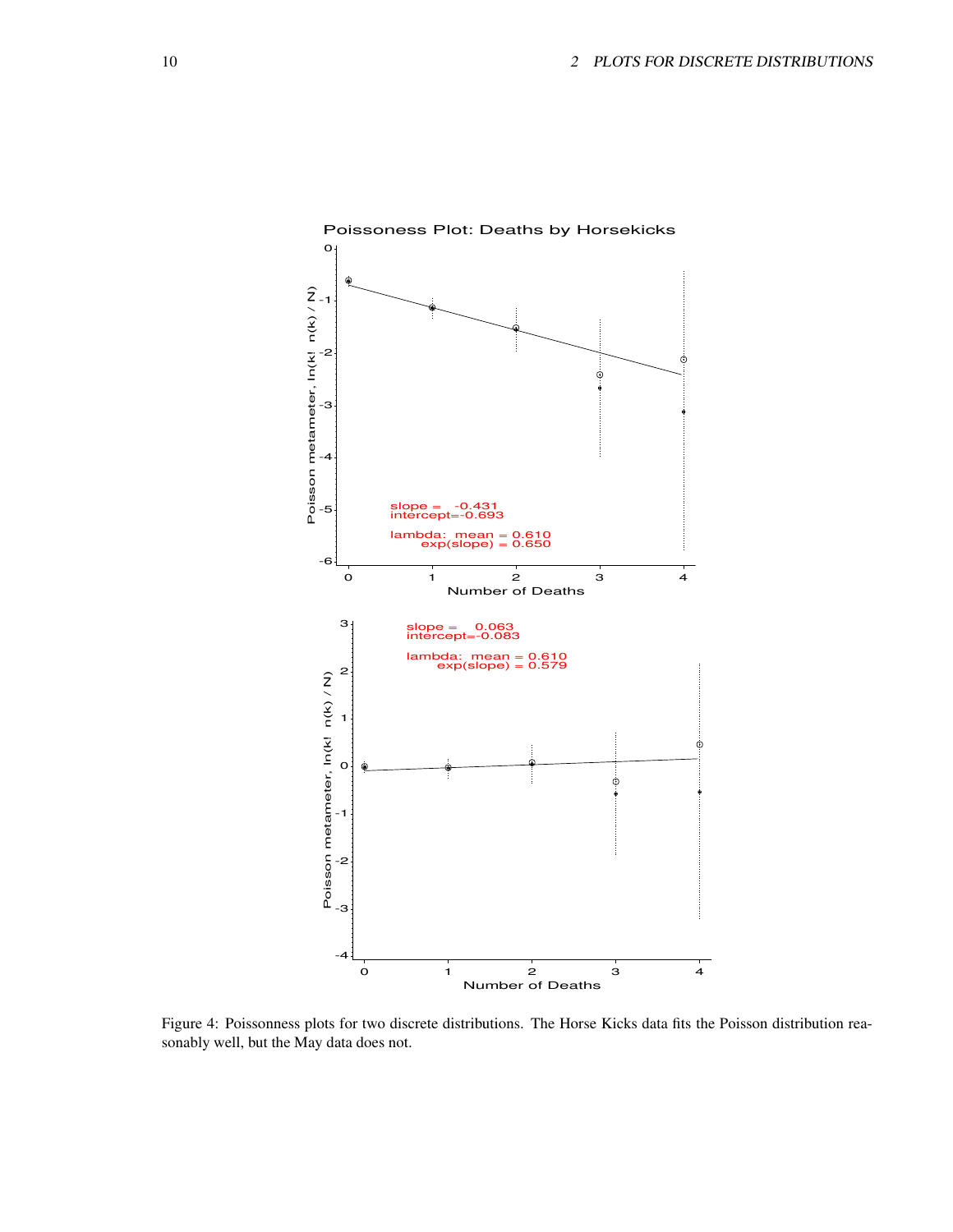For the word frequency data, the slope is positive, so either the negative binomial or log series are possible. The intercept is essentially zero, which is ambiguous. However, the logarithmic series requires  $b \approx -a$ , so the negative binomial is a better choice. Mosteller & Wallace did in fact find a reasonably good fit to this distribution.

#### Instances of 'may' in Federalist papers

| k            | $n_k$ | $n_{k-1}$ | $w_k$   | у      |                         |
|--------------|-------|-----------|---------|--------|-------------------------|
|              |       |           | 12.4499 |        |                         |
| 0            | 156   |           |         |        | $--$ Weighted LS $--$   |
| $\mathbf{1}$ | 63    | 156       | 7.8740  | 0.4038 | slope = $0.424$         |
| 2            | 29    | 63        | 5.2915  | 0.9206 | $\text{inter} = -0.023$ |
| 3            | 8     | 29        | 2.6458  | 0.8276 |                         |
| 4            | 4     | 8         | 1.7321  | 2.0000 |                         |
| 5            |       | 4         | 0.0000  | 1.2500 |                         |
| 6            |       |           | 0.0000  | 6.0000 |                         |

Plots of data fitting several different discrete distributions are shown in Figure 5. In each case, the slope and intercept of the weighted least squares line correctly identifies the distribut

#### **2.3.3 Drawbacks**

- The Ord plot lacks resistance, since a single discrepant frequency affects the points for k and  $k + 1$ .
- The sampling variance of  $k n_k/n_{k-1}$  fluctuates widely. The use of weights  $w_k$  helps, but is purely a heuristic device.

#### **2.3.4 The** ORDPLOT **macro**

These plots are produced by the ORDPLOT macro. For the horsekicks data, the plot in Figure 5 is produced with the macro call

```
%ordplot(data=horskick,
          count=Deaths,label=Number of Deaths,freq=corpsyrs);
```
# **3 Tests of Association for Two-Way Tables**

For two-way frequency tables, the typical analyses are based on Pearson's  $\chi^2$  (when the sample size is at least moderate: most expected frequencies 5 or more) or Fisher's exact test for small samples. These are tests of *general association*, where the null hypothesis is that the row and column variables are independent and alternative hypotheses is simply that the row and column variables are associated.

However, more powerful analyses are often available:

- When either the row or column variables are *ordinal*, tests which take the order into account are more specific and often have greater statistical power.
- When additional classification variables exist, it may be important to control for these variables, or to determine if the association between the row and column variables is the same (*homogeneous*) across the levels of the control variables.

Consider the data below, which compares a treatment for rheumatoid arthritis to a placebo (Koch and Edwards, 1988). The outcome reflects whether individuals showed no improvement, some improvement, or marked improvement.

|                                           |  | Outcome |  |  |
|-------------------------------------------|--|---------|--|--|
| Treatment Sex INone ISome IMarked I Total |  |         |  |  |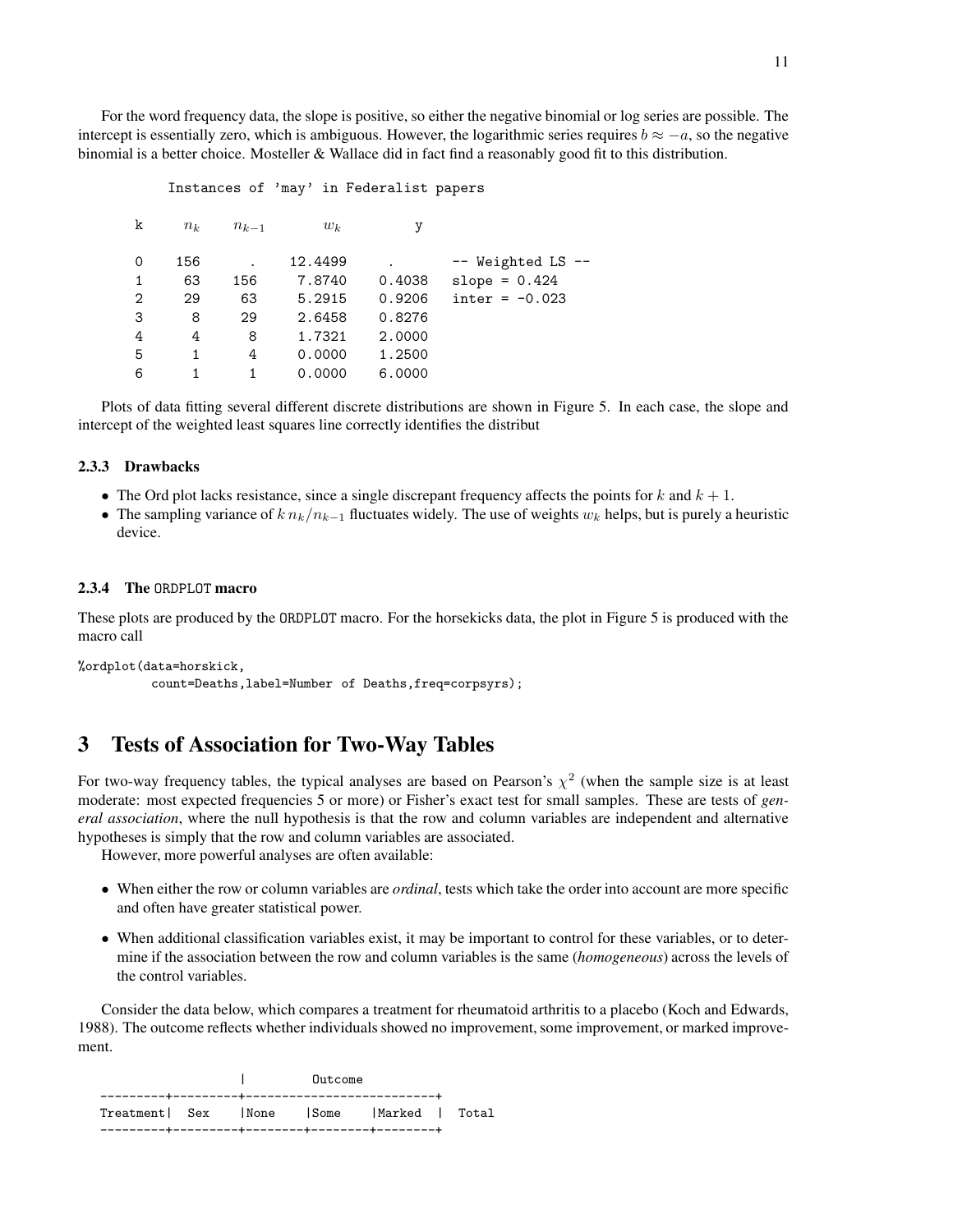

Figure 5: Ord plots for four discrete distributions. The slope and intercept of the weighted least squares line are used to identify the type of the distribution.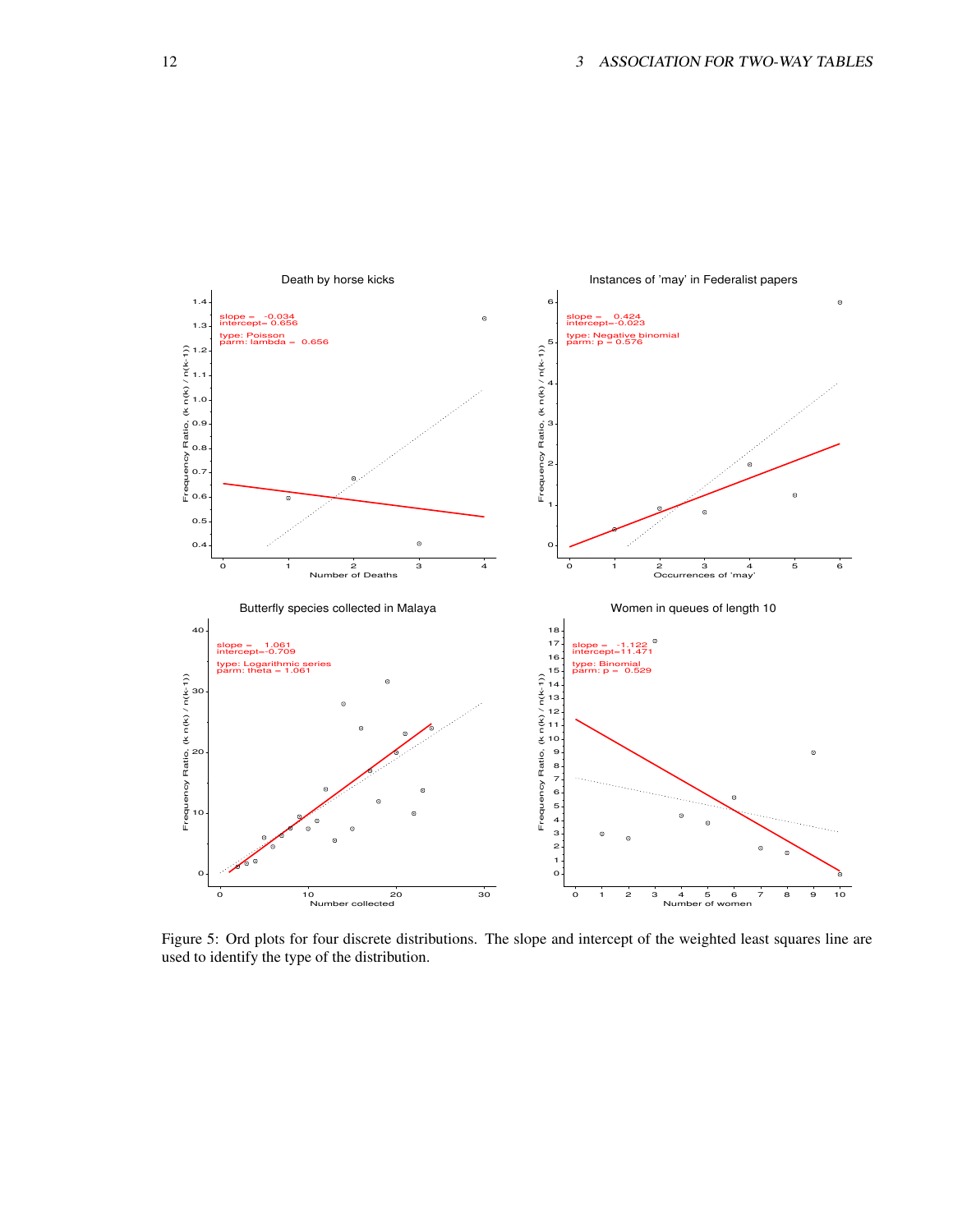| Active   Female           | Male          | $\begin{array}{ccc} \end{array}$ |     | 6 | 2 <sup>1</sup> | 5 | 16 <sup>1</sup><br>51  | 14       |
|---------------------------|---------------|----------------------------------|-----|---|----------------|---|------------------------|----------|
| Placebo   Female   19   7 | Male   10   0 |                                  |     |   |                |   | 61<br>$\sim$ 1 $\perp$ | 32<br>11 |
| Total                     |               |                                  | 42. |   | 14             |   | 28                     | 84       |

Here, the outcome variable is an ordinal one, and it is probably important to determine if the relation between treatment and outcome is the same for males and females.

# **3.1 Overall analysis**

Since the main interest is in the relation between treatment and outcome, an overall analysis (which ignores sex) could be carried out using PROC FREQ as shown below.

```
title 'Arthritis Treatment: PROC FREQ Analysis';
data arth;
  input sex$ treat$ @;
  do improve = 'None ', 'Some', 'Marked';
     input count @;
     output;
     end;
datalines;
Female Active 6 5 16
Female Placebo 19 7 6
Male Active 7 2 5
Male Placebo 10 0 1
;
*-- Ignoring sex;
proc freq order=data;
  weight count;
  tables treat * improve / cmh chisq nocol nopercent;
  run;
```
**Notes**:

- TREAT and IMPROVE are both character variables, which PROC FREQ orders alphabetically (i.e., 'Marked', 'None', 'Some') by default. Because I want to treat the IMPROVE variable as ordinal, I used order=data on the PROC FREQ statement to have the levels of IMPROVE ordered by their order of appearance in the dataset.
- The chisq option gives the usual  $\chi^2$  tests (Pearson, Fisher's, etc.). The cmh option requests the Cochran-Mantel-Haenszel tests for ordinal variables.

The output begins with the frequency table, including row percentages. The row percentages show a clear effect of treatment: for people given the Active treatment, 51% showed Marked improvement, while among those given the Placebo, 67% showed no improvement.

```
TABLE OF TREAT BY IMPROVE
TREAT IMPROVE
Frequency|
Row Pct |None |Some |Marked | Total
---------+--------+--------+--------+
Active | 13 | 7 | 21 | 41
     | 31.71 | 17.07 | 51.22 |
---------+--------+--------+--------+
Placebo | 29 | 7 | 7 | 43
   | 67.44 | 16.28 | 16.28 |
---------+--------+--------+--------+
Total 42 14 28 84
```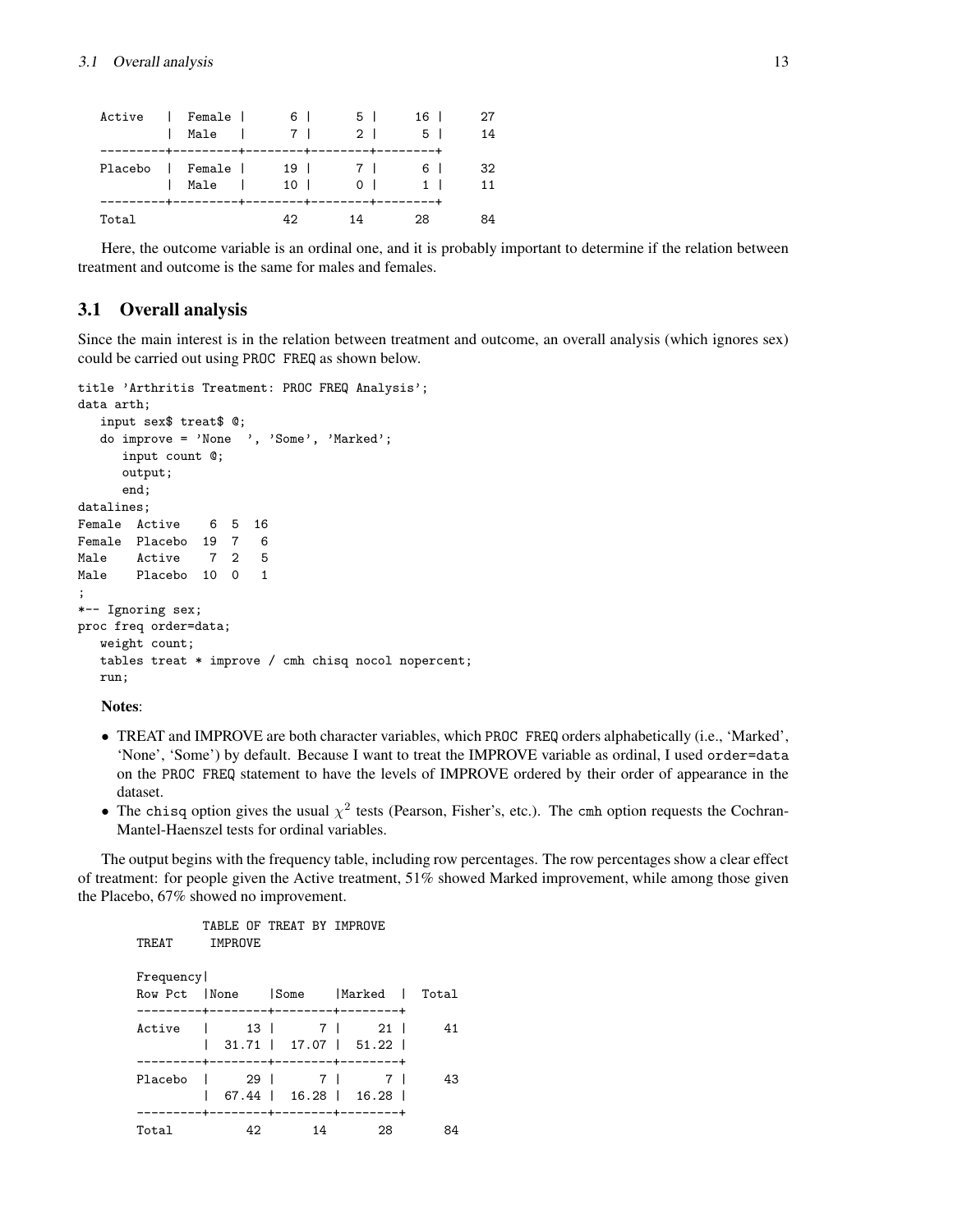| STATISTICS FOR TABLE OF TREAT BY IMPROVE |    |        |       |
|------------------------------------------|----|--------|-------|
| Statistic                                | DF | Value  | Prob  |
| Chi-Square                               | 2  | 13.055 | 0.001 |
| Likelihood Ratio Chi-Square              | 2  | 13.530 | 0.001 |
| Mantel-Haenszel Chi-Square               | 1  | 12.859 | 0.000 |
| Phi Coefficient                          |    | 0.394  |       |
| Contingency Coefficient                  |    | 0.367  |       |
| Cramer's V                               |    | 0.394  |       |

The results for the chisq option is shown below. All tests show a significant association between treatment and outcome.

# **3.2 Tests for ordinal variables**

For  $r \times c$  tables, different tests are applicable depending on whether either or both of the row and column variables are ordinal. Tests which take the ordinal nature of a variable into account are provided by the cmh option on the tables statement. These tests are based on assigning numerical scores to the table categories; the default (table) scores treat the levels as equally spaced. They generally have higher power when the pattern of association is determined by the order of an ordinal variable.

For the arthritis data, these tests (cmh option) give the following output.

|           | SUMMARY STATISTICS FOR TREAT BY IMPROVE<br>Cochran-Mantel-Haenszel Statistics (Based on Table Scores) |    |        |       |
|-----------|-------------------------------------------------------------------------------------------------------|----|--------|-------|
| Statistic | Alternative Hypothesis                                                                                | DF | Value  | Prob  |
|           | Nonzero Correlation                                                                                   |    | 12.859 | 0.000 |
| 2         | Row Mean Scores Differ                                                                                | 1  | 12.859 | 0.000 |
| 3         | General Association                                                                                   | 2  | 12.900 | 0.002 |

The three types of tests differ in the types of departure from independence they are sensitive to:

- *General Association*. When the row and column variables are both nominal (unordered) the only alternative hypothesis of interest is that there is *some* association between the row and column variables. The CMH test statistic is similar to the (Pearson) Chi-Square and Likelihood Ratio Chi-Square in the Statistics table; all have  $(r - 1)(c - 1)$  df.
- *Mean score differences*. If the column variable is ordinal, assigning scores to the column variable produces a mean for each row. The association between row and column variables can be expressed as a test of whether these means differ over the rows of the table, with  $r - 1$  df. This is analogous to the Kruskal-Wallis nonparametric test (ANOVA based on rank scores).
- *Linear association*. When **both** row and column variables are ordinal, we could assign scores to both variables and compute the correlation. The Mantel-Haenzsel  $\chi^2$  is equal to  $(N-1)r^2$ , where N is the total sample size. The test is most sensitive to a pattern where the row mean score changes linearly over the rows.

#### **Notes**:

- Different kinds of scores can be assigned using the scores option on the tables statement, but only the relative spacing of the scores is important.
- When only one variable is ordinal, make it the **last** one on the tables statement, because PROC FREQ only computes means across the column variable.
- When there are only r=2 rows (as here), the correlation and row means tests are equivalent.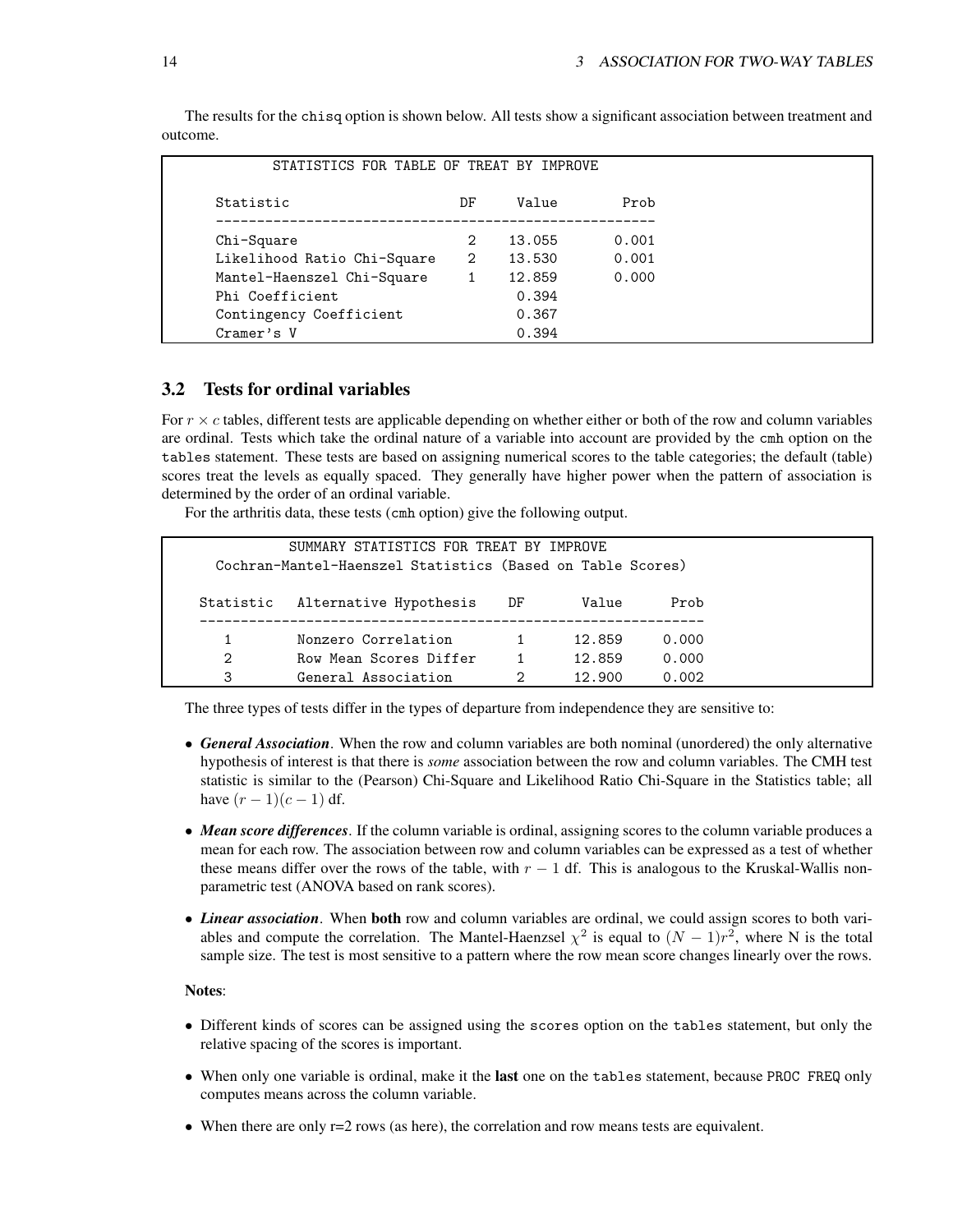# **3.3 Sample CMH Profiles**

Two contrived examples may make the differences among these tests more apparent.

#### **3.3.1 General Association**

The table below exhibits a general association between variables A and B, but no difference in row means or linear association. (Figure 6 shows the pattern of association graphically.)

|                                      |  |                          |  |  |  | b1   b2   b3   b4   b5   Total Mean |        |
|--------------------------------------|--|--------------------------|--|--|--|-------------------------------------|--------|
|                                      |  |                          |  |  |  | a1   0   15   25   15   0   55 3.0  |        |
|                                      |  | a2   5   20   5   20   5 |  |  |  |                                     | 55 3.0 |
| a 3   20   5   5   5   20   55   3.0 |  |                          |  |  |  |                                     |        |
| Total 25 40 35 40 25                 |  |                          |  |  |  | 165                                 |        |

This is reflected in the PROC FREQ output:

|           | Cochran-Mantel-Haenszel Statistics (Based on Table Scores) |    |        |       |
|-----------|------------------------------------------------------------|----|--------|-------|
| Statistic | Alternative Hypothesis                                     | DF | Value  | Prob  |
|           | Nonzero Correlation                                        |    | 0.000  | 1.000 |
| 2         | Row Mean Scores Differ                                     | 2  | 0.000  | 1.000 |
| 3         | General Association                                        | 8  | 91.797 | 0.000 |

### **3.3.2 Linear Association**

This table contains a weak, non-significant general association, but significant row mean differences and linear associations (see Figure 7).

|  |  | b1   b2   b3   b4   b5   Total Mean |  |  |
|--|--|-------------------------------------|--|--|
|  |  | a1   2   5   8   8   8   31 3.48    |  |  |
|  |  | a 2   2   8   8   8   5   31 3.19   |  |  |
|  |  | a 3   5   8   8   8   2   31 2.81   |  |  |
|  |  | a 4   8   8   8   5   2   31 2.52   |  |  |
|  |  |                                     |  |  |
|  |  | Total 17 29 32 29 17 124            |  |  |

Note that the  $\chi^2$ -values for the row-means and non-zero correlation tests are very similar, but the correlation test is more highly significant.

|           | Cochran-Mantel-Haenszel Statistics (Based on Table Scores) |    |        |       |
|-----------|------------------------------------------------------------|----|--------|-------|
| Statistic | Alternative Hypothesis                                     | DF | Value  | Prob  |
|           | Nonzero Correlation                                        |    | 10.639 | 0.001 |
| 2         | Row Mean Scores Differ                                     | 3  | 10.676 | 0.014 |
| З         | General Association                                        | 12 | 13.400 | 0.341 |

The differences in sensitivity and power among these tests is analogous to the difference between general ANOVA tests and tests for linear trend in experimental designs with quantitative factors: The more specific test has greater power, but is sensitive to a narrower range of departure from the null hypothesis.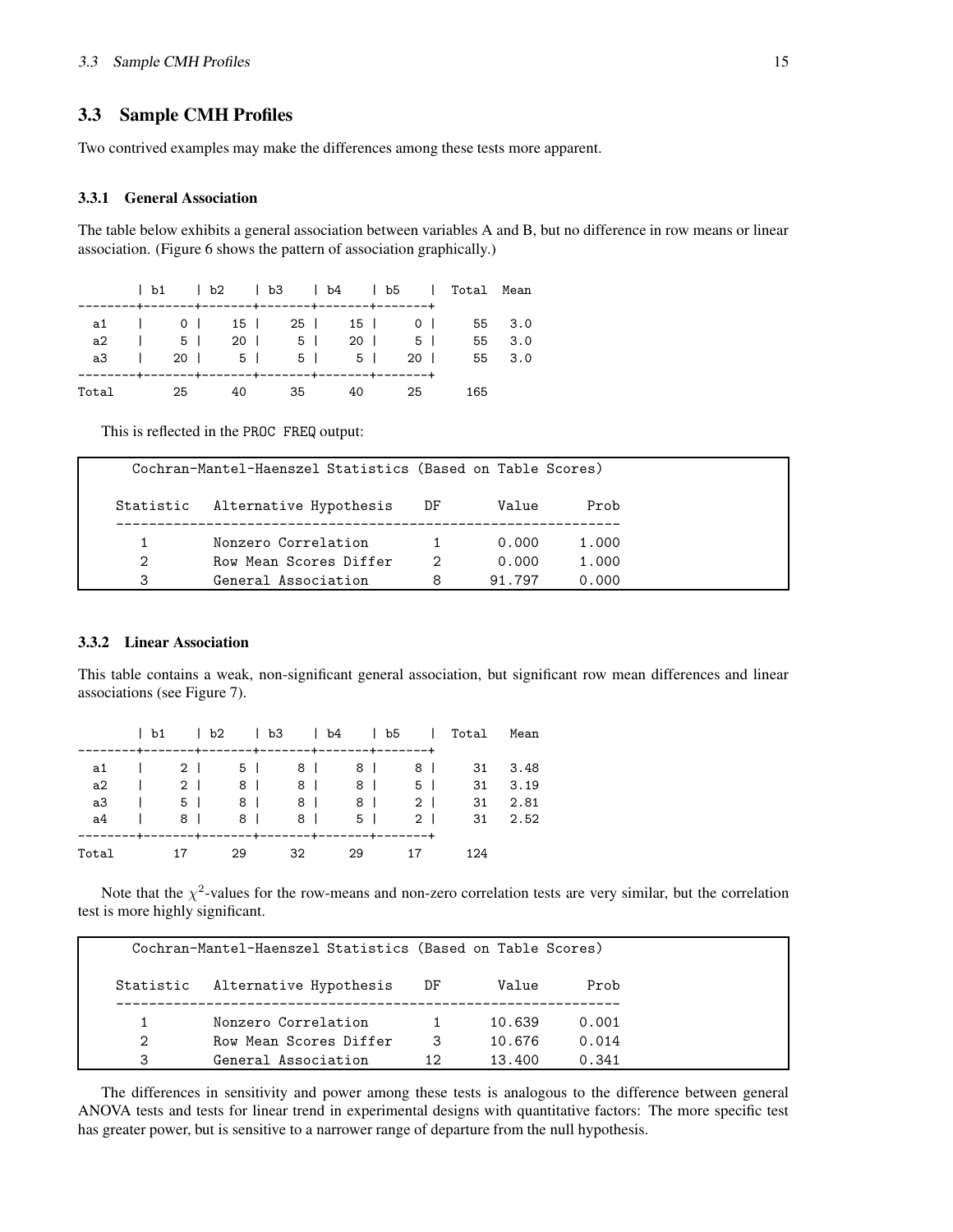

Figure 6: General association (sieve diagram)

Figure 7: Linear association (sieve diagram)

# **3.4 Stratified Analysis**

The overall analysis ignores other variables (like sex), by collapsing over them. It is possible that the treatment is effective only for one gender, or even that the treatment has opposite effects for men and women. A stratified analysis:

- controls for the effects of one or more background variables. This is similar to the use of a blocking variable in an ANOVA design.
- is obtained by including more than two variables in the tables statement. List the stratification variables **first**. To examine the association between TREAT and IMPROVE, controlling for both SEX and AGE (if available):

tables age \* sex \* treat \* improve;

The statements below request a stratified analysis with CMH tests, controlling for sex.

```
*-- Stratified analysis, controlling for sex;
proc freq order=data;
  weight count;
  tables sex * treat * improve / cmh chisq nocol nopercent;
  run;
```
PROC FREQ gives a separate table for each level of the stratification variables, plus overall (partial) tests controlling for the stratification variables.

> TABLE 1 OF TREAT BY IMPROVE CONTROLLING FOR SEX=Female

TREAT IMPROVE

| Frequency                            |  |  |                               |    |
|--------------------------------------|--|--|-------------------------------|----|
| Row Pct INone                        |  |  | Some  Marked   Total          |    |
| ---------+--------+-------+--------- |  |  |                               |    |
| Active   6   5   16                  |  |  |                               | 27 |
|                                      |  |  | $\vert$ 22.22   18.52   59.26 |    |
|                                      |  |  | -+--------+--------+-------+  |    |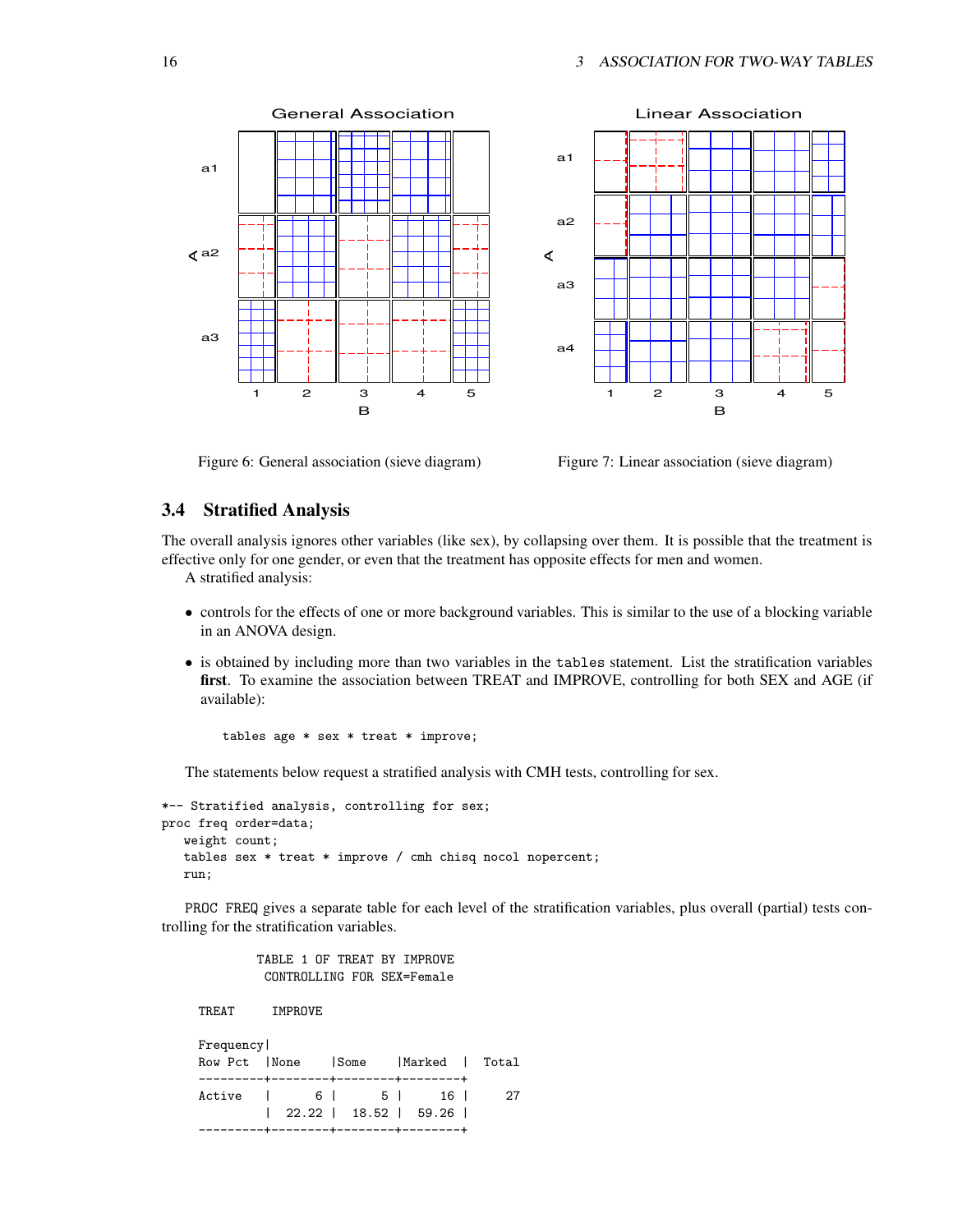| Placebo                                                                                                                             | 19 <sup>1</sup> | 7 I<br>59.38   21.88   18.75                                             | 6 I                                                   | 32                      |
|-------------------------------------------------------------------------------------------------------------------------------------|-----------------|--------------------------------------------------------------------------|-------------------------------------------------------|-------------------------|
| Total                                                                                                                               | 25              | ---------+--------+--------+-------+<br>12 <sup>1</sup>                  | 22                                                    | 59                      |
|                                                                                                                                     |                 | STATISTICS FOR TABLE 1 OF TREAT BY IMPROVE<br>CONTROLLING FOR SEX=Female |                                                       |                         |
| Statistic                                                                                                                           |                 | DF                                                                       | Value                                                 | Prob                    |
| Chi-Square<br>Likelihood Ratio Chi-Square<br>Mantel-Haenszel Chi-Square<br>Phi Coefficient<br>Contingency Coefficient<br>Cramer's V |                 | $2^{\circ}$<br>$\overline{2}$<br>$1 \quad$                               | 11.296<br>11.731<br>10.935<br>0.438<br>0.401<br>0.438 | 0.004<br>0.003<br>0.001 |

Note that the strength of association between treatment and outcome is quite strong for females. In contrast, the results for males (below) shows a non-significant association, even by the Mantel-Haenzsel test; but note that there are too few males for the general association  $\chi^2$  tests to be reliable (the statistic does not follow the theoretical  $\chi^2$ distribution).

#### TABLE 2 OF TREAT BY IMPROVE CONTROLLING FOR SEX=Male

TREAT IMPROVE Frequency| Row Pct |None |Some |Marked | Total ---------+--------+--------+--------+ Active | 7 | 2 | 5 | 14 | 50.00 | 14.29 | 35.71 | ---------+--------+--------+--------+ Placebo | 10 | 0 | 1 | 11 | 90.91 | 0.00 | 9.09 | ---------+--------+--------+--------+ Total 17 2 6 25

#### STATISTICS FOR TABLE 2 OF TREAT BY IMPROVE CONTROLLING FOR SEX=Male

| Statistic                   | DF            | Value | Prob  |
|-----------------------------|---------------|-------|-------|
|                             |               |       |       |
| Chi-Square                  | $\mathcal{D}$ | 4.907 | 0.086 |
| Likelihood Ratio Chi-Square | 2             | 5.855 | 0.054 |
| Mantel-Haenszel Chi-Square  | 1             | 3.713 | 0.054 |
| Phi Coefficient             |               | 0.443 |       |
| Contingency Coefficient     |               | 0.405 |       |
| Cramer's V                  |               | 0.443 |       |

WARNING: 67% of the cells have expected counts less than 5. Chi-Square may not be a valid test.

The individual tables are followed by the (overall) partial tests of association controlling for sex. Unlike the tests for each strata, these tests **do not** require large sample size in the individual strata – just a large total sample size. Note that the  $\chi^2$  values here are slightly larger than those from the initial analysis that ignored sex.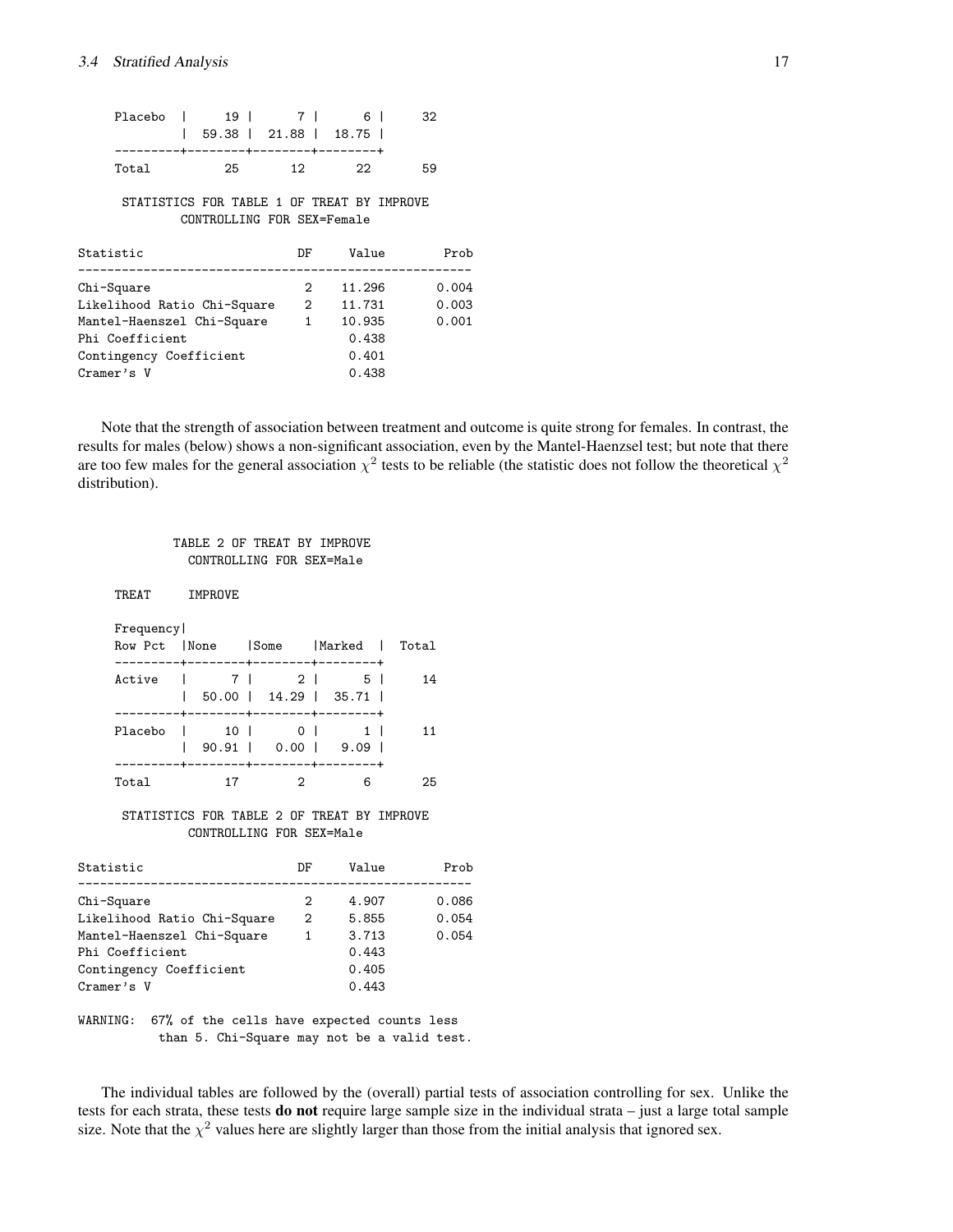|           | SUMMARY STATISTICS FOR TREAT BY IMPROVE<br>CONTROLLING FOR SEX |                |        |       |
|-----------|----------------------------------------------------------------|----------------|--------|-------|
|           | Cochran-Mantel-Haenszel Statistics (Based on Table Scores)     |                |        |       |
| Statistic | Alternative Hypothesis                                         | DF             | Value  | Prob  |
|           | Nonzero Correlation                                            |                | 14.632 | 0.000 |
| 2         | Row Mean Scores Differ                                         | $\overline{1}$ | 14.632 | 0.000 |
| 3         | General Association                                            | 2              | 14.632 | 0.001 |

#### **3.4.1 Homogeneity of Association**

In a stratified analysis it is often of interest to know if the association between the primary table variables is the same over all strata. For  $k \times 2 \times 2$  tables this question reduces to whether the odds ratio is the same in all k strata, and PROC FREQ computes the Breslow-Day test for homogeneity when you use the measures option on the tables statement. PROC FREQ cannot perform tests of homogeneity for larger tables, but these can be easily done with the CATMOD procedure.

For the arthritis data, homogeneity means that there is no three-way sex \* treatment \* outcome association. This hypothesis can be stated as is the loglinear model,

```
[SexTreat][SexOutcome][TreatOutcome],
```
which allows associations between sex and treatment (e.g., more males get the Active treatment) and between sex and outcome (e.g. females are more likely to show marked improvement). In the PROC CATMOD step below, the LOGLIN statement specifies this log-linear model as sex|treat|improve@2 which means "all terms up to 2-way associations".

```
title2 'Test homogeneity of treat*improve association';
data arth;
   set arth;
   if count=0 then count=1E-20;
proc catmod order=data;
   weight count;
   model sex * treat * improve = _response_ /
         ml noiter noresponse nodesign nogls ;
   loglin sex|treat|improve@2 / title='No 3-way association';
run;
   loglin sex treat|improve / title='No Sex Associations';
```
(Frequencies of zero can be regarded as either "structural zeros"–a cell which could not occur, or as "sampling zeros"–a cell which simply did not occur. PROC CATMOD treats zero frequencies as "structural zeros", which means that cells with count = 0 are excluded from the analysis. The DATA step above replaces the one zero frequency by a small number.)

In the output from PROC CATMOD, the likelihood ratio  $\chi^2$  (the badness-of-fit for the No 3-Way model) is the test for homogeneity across sex. This is clearly non-significant, so the treatment-outcome association can be considered to be the same for men and women.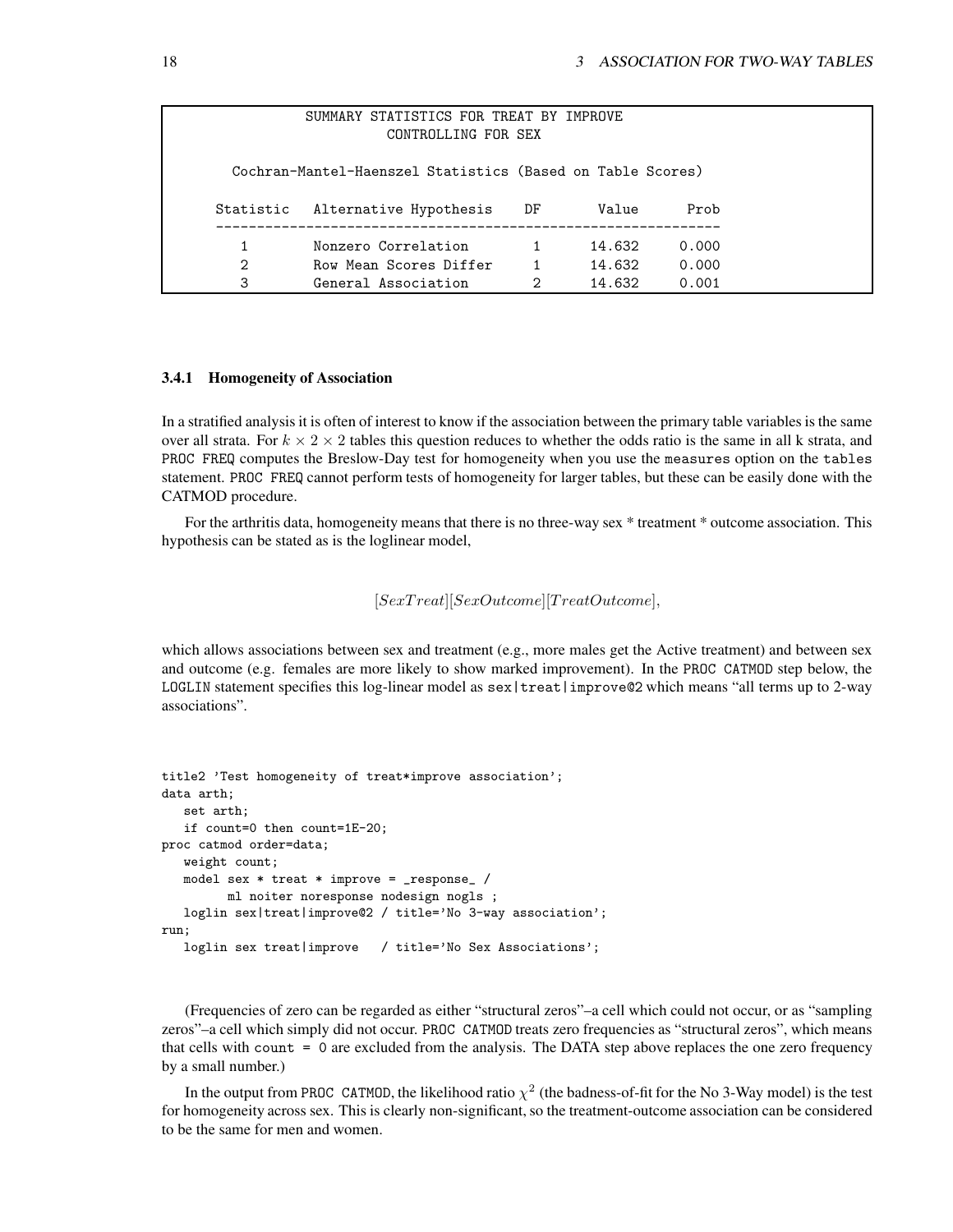| Test homogeneity of treat*improve association<br>No 3-way association<br>MAXIMUM-LIKELIHOOD ANALYSIS-OF-VARIANCE TABLE |                |            |        |  |  |
|------------------------------------------------------------------------------------------------------------------------|----------------|------------|--------|--|--|
| Source                                                                                                                 | DF             | Chi-Square | Prob   |  |  |
| SEX                                                                                                                    | 1              | 14.13      | 0.0002 |  |  |
| TREAT                                                                                                                  | 1              | 1.32       | 0.2512 |  |  |
| SEX*TREAT                                                                                                              |                | 2.93       | 0.0871 |  |  |
| IMPROVE                                                                                                                | $\overline{2}$ | 13.61      | 0.0011 |  |  |
| SEX*IMPROVE                                                                                                            | $\mathfrak{D}$ | 6.51       | 0.0386 |  |  |
| TREAT*IMPROVE                                                                                                          | $\overline{2}$ | 13.36      | 0.0013 |  |  |
| LIKELIHOOD RATIO                                                                                                       | 2              | 1.70       | 0.4267 |  |  |

Note that the associations of sex with treatment and sex with outcome are both small and of borderline significance, which suggests a stronger form of homogeneity, the log-linear model [Sex] [TreatOutcome] which says the only association is that between treatment and outcome. This model is tested by the second loglin statement given above, which produced the following output. The likelihood ratio test indicates that this model might provide a reasonable fit.

| No Sex Associations<br>MAXIMUM-LIKELIHOOD ANALYSIS-OF-VARIANCE TABLE |                |            |        |  |
|----------------------------------------------------------------------|----------------|------------|--------|--|
| Source                                                               | DF             | Chi-Square | Prob   |  |
| SEX                                                                  |                | 12.95      | 0.0003 |  |
| TREAT                                                                |                | 0.15       | 0.6991 |  |
| IMPROVE                                                              | 2              | 10.99      | 0.0041 |  |
| TREAT*IMPROVE                                                        | $\mathfrak{D}$ | 12.00      | 0.0025 |  |
| LIKELIHOOD RATIO                                                     | 5              | 9.81       | 0.0809 |  |

# **4 Plots for two-way frequency tables**

Several schemes for representing contingency tables graphically are based on the fact that when the row and column variables are independent, the estimated expected frequencies,  $e_{ij}$ , are products of the row and column totals (divided by the grand total). Then, each cell can be represented by a rectangle whose area shows the cell frequency,  $f_{ij}$ , or deviation from independence.

# **4.1 Sieve diagrams**

Table 1 shows data on the relation between hair color and eye color among 592 subjects (students in a statistics course) collected by Snee (1974). The Pearson  $\chi^2$  for these data is 138.3 with 9 degrees of freedom, indicating substantial departure from independence. The question is how to understand the *nature* of the association between hair and eye color.

For any two-way table, the expected frequencies under independence can be represented by rectangles whose widths are proportional to the total frequency in each column,  $f_{+j}$ , and whose heights are proportional to the total frequency in each row,  $f_{i+}$ ; the area of each rectangle is then proportional to  $e_{ij}$ . Figure 8 shows the expected frequencies for the hair and eye color data.

Riedwyl and Schüpbach (1983, 1994) proposed a *sieve diagram* (later called a *parquet diagram*) based on this principle. In this display the area of each rectangle is proportional to expected frequency and observed frequency is shown by the number of squares in each rectangle. Hence, the difference between observed and expected frequency appears as the density of shading, using color to indicate whether the deviation from independence is positive or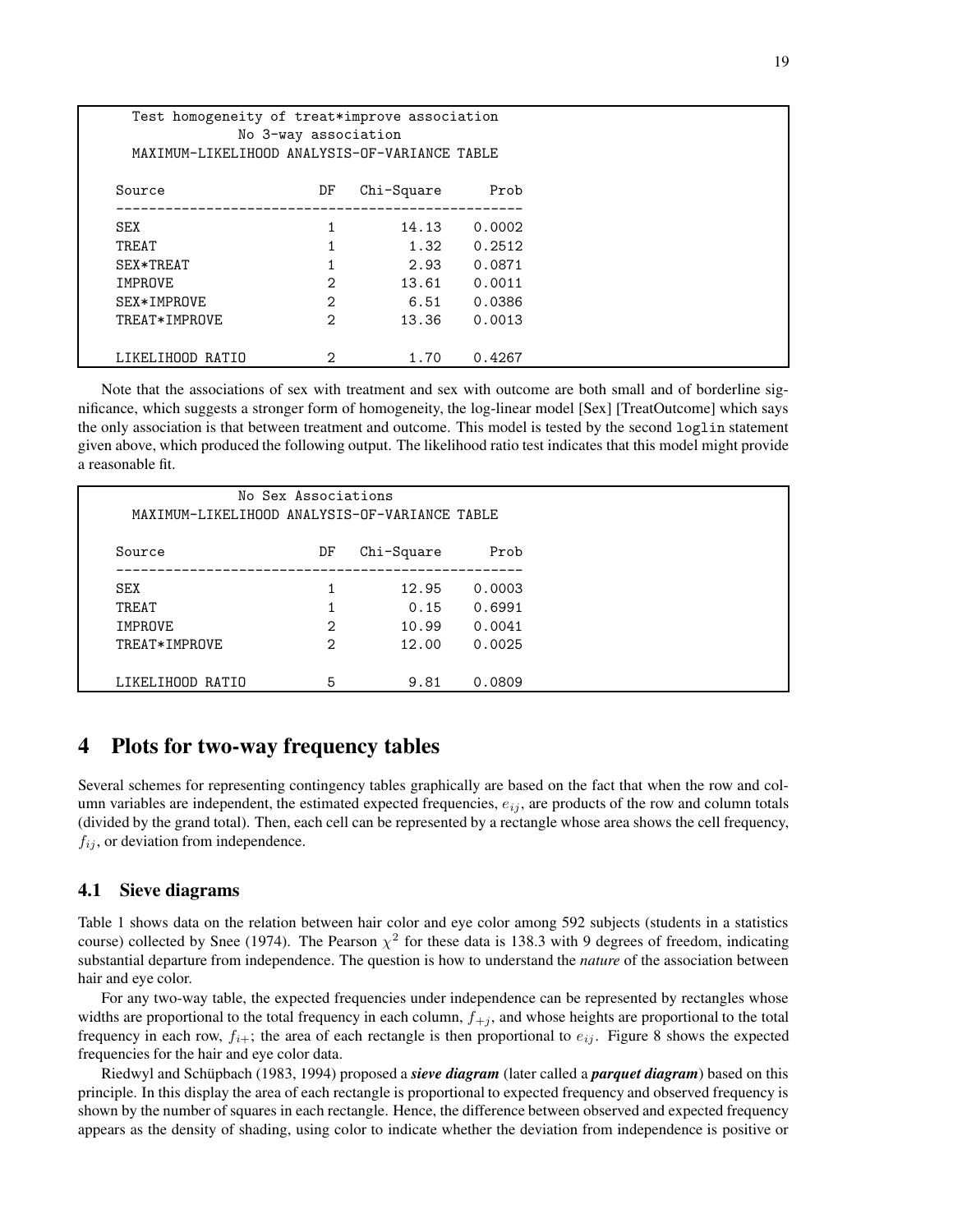| Eye          |              | <b>Hair Color</b> |     |              |       |  |  |
|--------------|--------------|-------------------|-----|--------------|-------|--|--|
| Color        | <b>Black</b> | <b>Brown</b>      | Red | <b>Blond</b> | Total |  |  |
| Green        | 5            | 29                | 14  | 16           | 64    |  |  |
| Hazel        | 15           | 54                | 14  | 10           | 93    |  |  |
| Blue         | 20           | 84                | 17  | 94           | 215   |  |  |
| <b>Brown</b> | 68           | 119               | 26  |              | 220   |  |  |
| Total        | 108          | 286               | 71  | 127          | 592   |  |  |

Table 1: Hair-color eye-color data



Figure 8: Expected frequencies under independence. Each box has area equal to its expected frequency, and is cross-ruled proportionally to the expected frequency.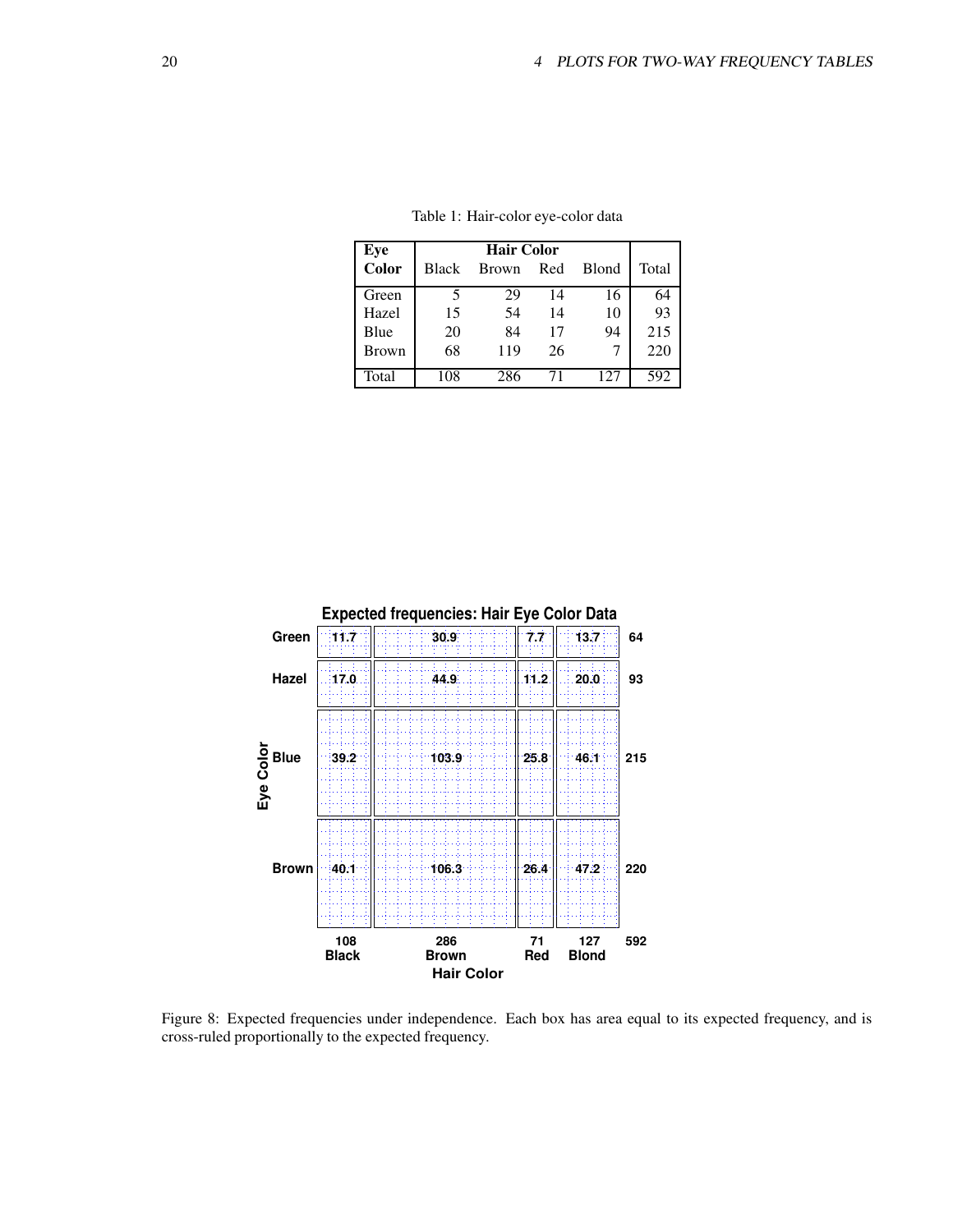

**Sieve diagram: Hair Eye Color Data**

Figure 9: Sieve diagram for hair-color, eye-color data

negative. (In monochrome versions, positive deviations are shown by solid lines, negative by broken lines.) The sieve diagram for hair color and eye color is shown in Figure 9.

Figure 10 shows data on vision acuity in a large sample of women (n=7477). The diagonal cells show the obvious: people tend to have the same visual acuity in both eyes, and there is strong lack of indepence. The off diagonal cells show a more subtle pattern which suggests symmetry, and a diagonals model.

Figure 11 shows the frequencies with which draft-age men with birthdays in various months were assigned priority values for induction into the US Army in the 1972 draft lottery. The assignment was supposed to be random, but the figure shows a greater tendency for those born in the latter months of the year to be assigned smaller priority values.

### **4.2 Association plot for two-way tables**

In the sieve diagram the foreground (rectangles) shows expected frequencies; deviations from independence are shown by color and density of shading. The association plot (Cohen, 1980, Friendly, 1991), puts deviations from independence in the foreground: the area of each box is made proportional to observed - expected frequency.

For a two-way contingency table, the signed contribution to Pearson  $\chi^2$  for cell i, j is

$$
d_{ij} = \frac{f_{ij} - e_{ij}}{\sqrt{e_{ij}}} = \text{ std. residual} \qquad \chi^2 = \sum \sum_{ij} (d_{ij})^2
$$

In the *association plot*, each cell is shown by a rectangle:

- (signed) height  $\sim d_{ij}$
- width =  $\sqrt{e_{ij}}$ .

so, the area of each cell is proportional to the raw residual,  $f_{ij} - e_{ij}$ . The rectangles for each row in the table are positioned relative to a baseline representing independence  $(d_{ij} = 0)$  shown by a dotted line. Cells with observed > expected frequency rise above the line (and are colored black); cells that contain less than the expected frequency fall below it (and are shaded red); see Figure 12.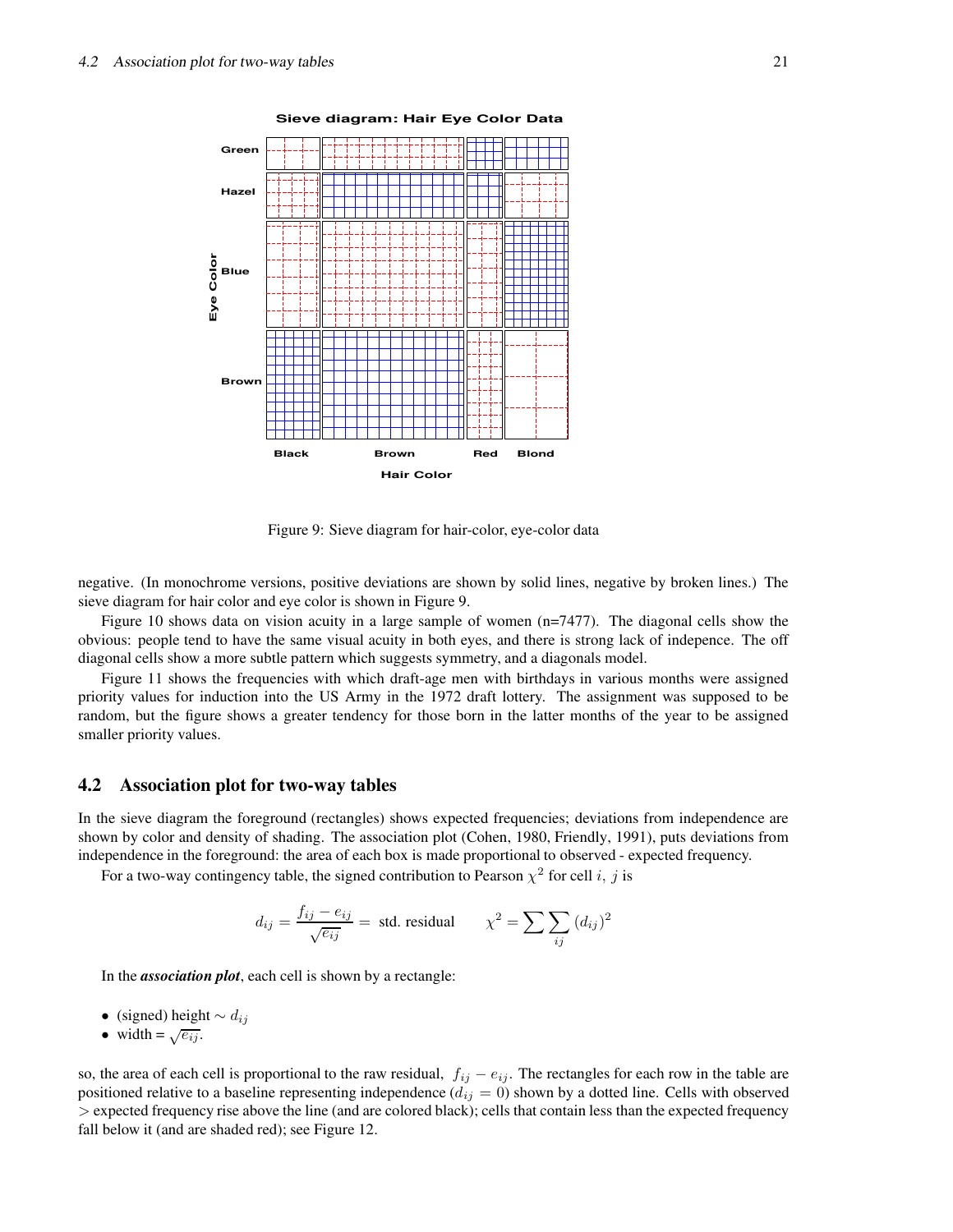

Figure 10: Vision classification data for 7477 women



Figure 11: Data from the US Draft Lottery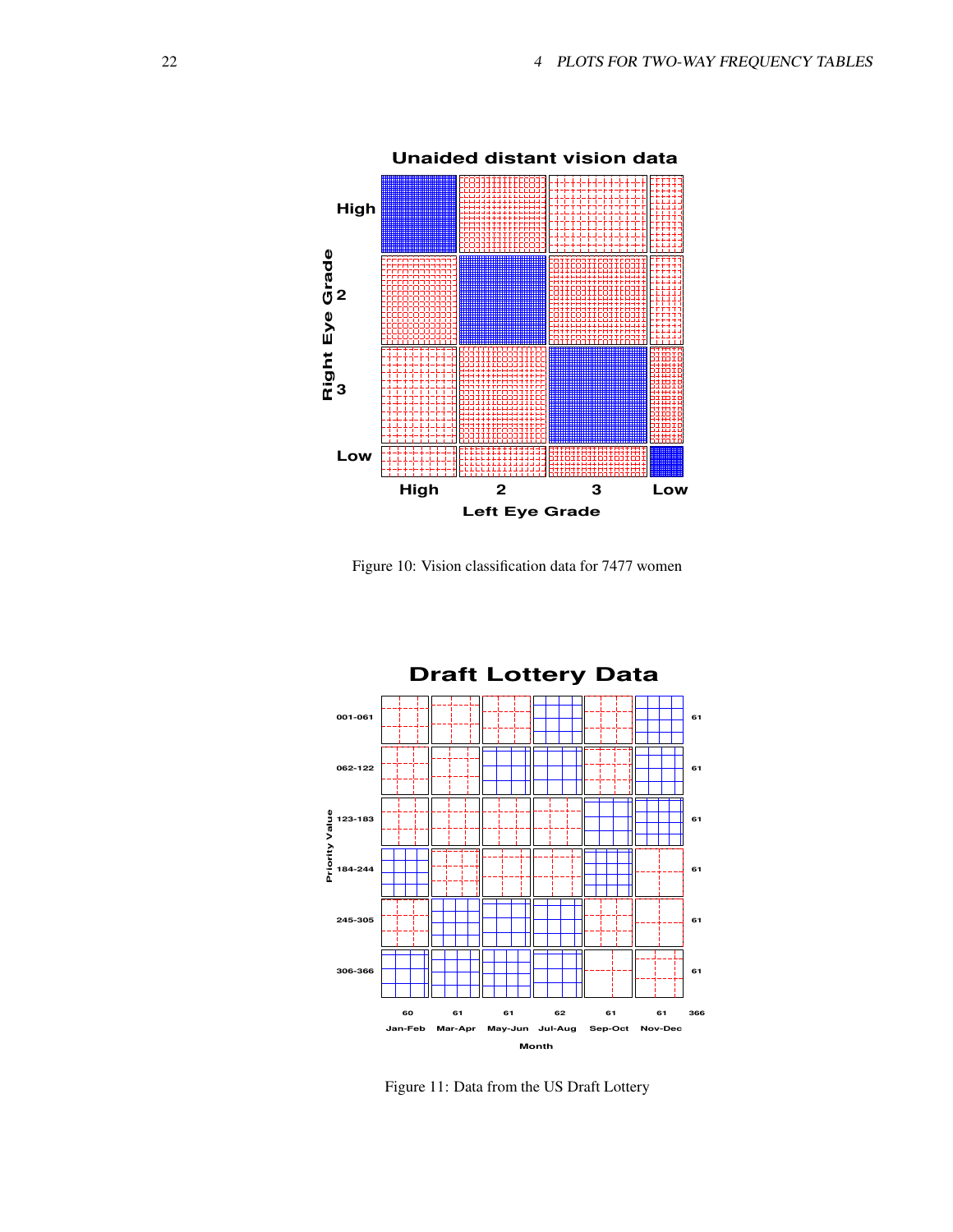

Figure 12: Association plot for hair-color, eye-color.

# **5 Portraying agreement: Observer Agreement chart**

Inter-observer agreement is often used as a method of assessing the reliability of a subjective classification or assessment procedure. For example, two (or more) clinical psychologists might classify patients on a scale with categories: normal, mildly impaired, severely impaired.

### **5.1 Measuring agreement**

- Strength of agreement vs. strength of association: Observers ratings can be strongly associated without strong agreement.
- Marginal homogeneity: If observers tend to use the categories with different frequency, this will affect measures of agreement.

#### **5.1.1 Intraclass correlation**

An analysis of variance framework leads to the **intraclass correlation** as a measure of inter-rater reliability, particularly when there are more than two raters. This approach is not covered here, but various applications are described by Shrout and Fleiss (1979).

# **5.1.2 Cohen's Kappa**

A commonly used measure of agreement, Cohen's kappa ( $\kappa$ ) compares the observed agreement,  $P_o = \sum p_{ii}$ , to agreement expected by chance if the two observer's ratings were independent,  $P_c = \sum p_{i+} p_{+i}$ .

$$
\kappa = \frac{P_o - P_c}{1 - P_c} \tag{4}
$$

 $\kappa$  has the following properties:

• For perfect agreement,  $\kappa = 1$ .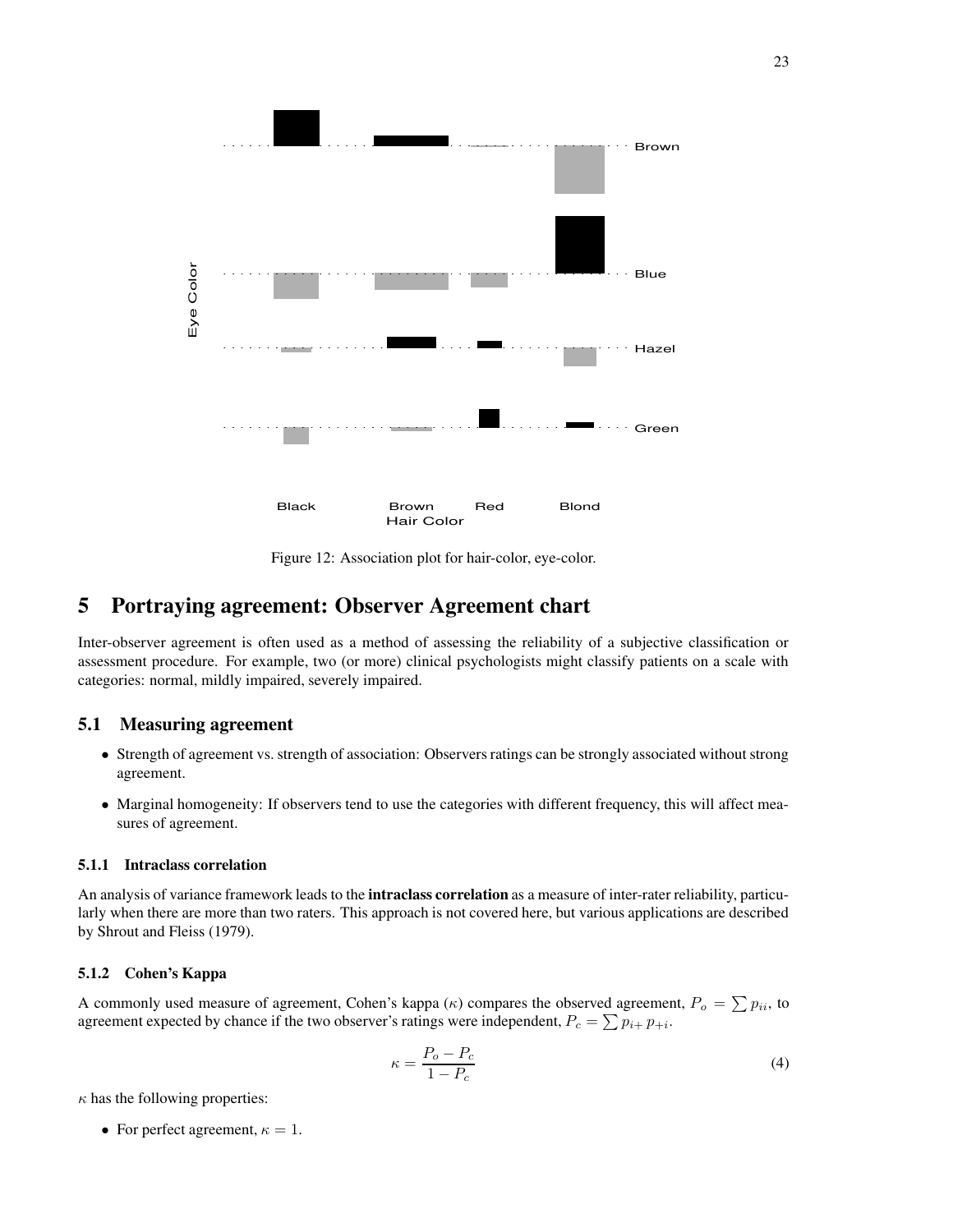- The minimum  $\kappa$  may be  $\lt 0$ , and lower bound depends on marginal totals.
- Unweighted  $\kappa$  only counts strict agreement (same category assigned by both observers). A weighted version of  $\kappa$  is used when one wishes to allow for partial agreement. For example, exact agreements might be given full weight, one-category difference given weight 1/2. (This makes sense only when the categories are ordered, as in severity of diagnosis.)

#### **5.1.3 Example**

The table below summarizes responses of 91 married couples to a questionnaire item,

Sex is fun for me and my partner (a) Never or occasionally, (b) fairly often, (c) very often, (d) almost always.

|               |       | -------- Wife's Rating ------- |       |        |     |
|---------------|-------|--------------------------------|-------|--------|-----|
| Husband's     | Never | Fairly                         | Very  | Almost |     |
| Rating        | fun   | often                          | Often | always | SUM |
|               |       |                                |       |        |     |
| Never fun     | 7     | 7                              | 2     | 3      | 19  |
| Fairly often  | 2     | 8                              | 3     | 7      | 20  |
| Very often    | 1     | 5                              | 4     | 9      | 19  |
| Almost always | 2     | 8                              | 9     | 14     | 33  |
|               |       |                                |       |        |     |
| <b>SUM</b>    | 12    | 28                             | 18    | 33     | 91  |

Unweighted  $\kappa$  gives the following results

Observed and Expected Agreement (under independence)

| Observed agreement | 0.3626 |  |
|--------------------|--------|--|
| Expected agreement | 0.2680 |  |
|                    |        |  |

Cohen's Kappa (Std. Error) 0.1293 (0.1343)

Two commonly-used pattern of weights are those based on equal spacing of mismatch weights (Cicchetti-Alison weights), and *Fleiss-Cohen weights*, based on an inverse-square spacing. The Fleiss-Cohen weights attach greater importance to near disagreements.

|     | Integer Weights |     |     |     | Fleiss-Cohen Weights |     |     |
|-----|-----------------|-----|-----|-----|----------------------|-----|-----|
|     | 2/3             | 1/3 |     |     | 8/9                  | 5/9 |     |
| 2/3 |                 | 2/3 | 1/3 | 8/9 |                      | 8/9 | 5/9 |
| 1/3 | 2/3             |     | 2/3 | 5/9 | 8/9                  |     | 8/9 |
|     | 1/3             | 2/3 |     |     | 5/9                  | 8/9 |     |

For the data at hand, these weights give a somewhat higher assessment of agreement (perhaps too high).

|                  | Obs   | Exp<br>Agree Agree | Kappa  | Std<br>Error | Lower<br>95% | Upper<br>95% |
|------------------|-------|--------------------|--------|--------------|--------------|--------------|
| Unweighted       |       | $0.363$ $0.268$    | 0.1293 | 0.134        | $-0.1339$    | 0.3926       |
| Integer Weights  |       | 0.635 0.560        | 0.1701 | 0.065        | 0.0423       | 0.2978       |
| Fleiss-Cohen Wts | 0.814 | 0.722              | 0.3320 | 0.125        | 0.0861       | 0.5780       |

#### **5.1.4 Computing Kappa with SAS**

PROC FREQ provides the  $\kappa$  statistic with the agree option, as shown in the following example. The default weights for weighted  $\kappa$  are the inverse integer Cicchetti-Alison weights. Use agree ( $wt=FC$ ) for Fleiss-Cohen weights. Use the printkwt option option to print the weights.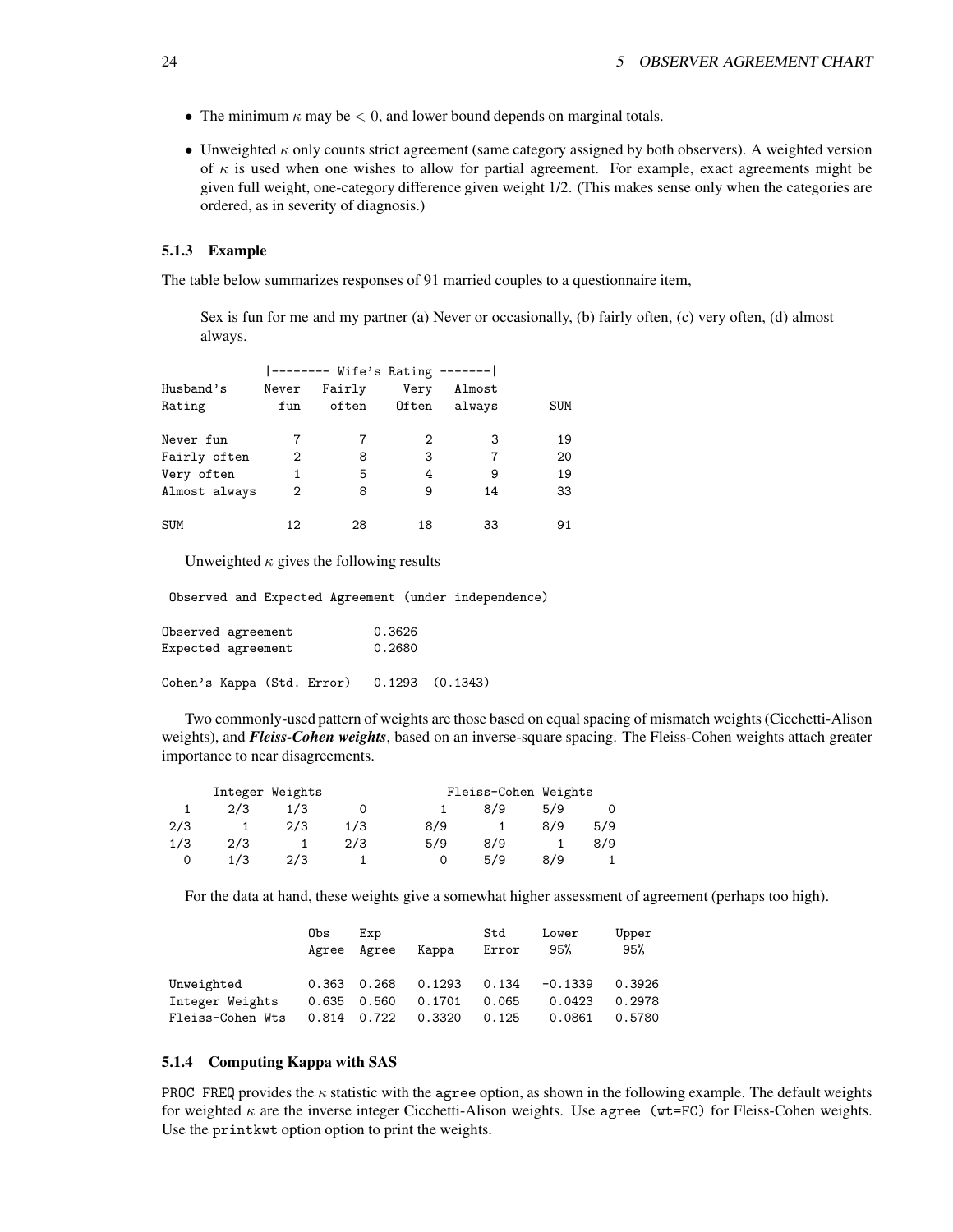```
title 'Kappa for Agreement';
data fun;
  label husband = 'Husband rating'
       wife = 'Wife Rating';
  do husband = 1 to 4;
  do wife = 1 to 4;
     input count @@;
     output;
     end; end;
datalines;
7 7 2 3
2 8 3 7
1 5 4 9
2 8 9 14
;
proc freq;
  weight count;
  tables husband * wife / noprint agree;
run;
```
This produces the following output:

```
Kappa for Agreement
      STATISTICS FOR TABLE OF HUSBAND BY WIFE
                Test of Symmetry
                ----------------
Statistic = 3.878 DF = 6 Prob = 0.693Kappa Coefficients
Statistic Value ASE 95% Confidence Bounds
------------------------------------------------------
Simple Kappa  0.129  0.069  -0.005  0.264
Weighted Kappa 0.237 0.078 0.084 0.391
Sample Size = 91
```
#### **5.1.5 Kappa for multiple strata— Overall agreement and homogeneity**

When ratings are made for individuals from several populations, it it often of interest to test whether the agreement between raters differs over strata and to test the overall agreeement for all strata.

In SAS Version 6.11 and later, these tests are carried out when a stratified analysis is requested in the TABLES statement with the AGREE option.

In the example below, patients in New Orleans and in Winnipeg were diagnosed for multiple sclerosis by two neurologists, with ratings on a 1–4 scale from "certain" to "doubtful".

```
proc format;
     value rating 1="Certain MS" 2="Probable" 3="Possible" 4="Doubtful MS";
data msdiag;
     do patients='Winnipeg ', 'New Orleans';
        do N\_rating = 1 to 4;do W_{\text{rating}} = 1 to 4;
              input count @;
               output;
               end;
           end;
        end;
   format N_rating W_rating rating.;
```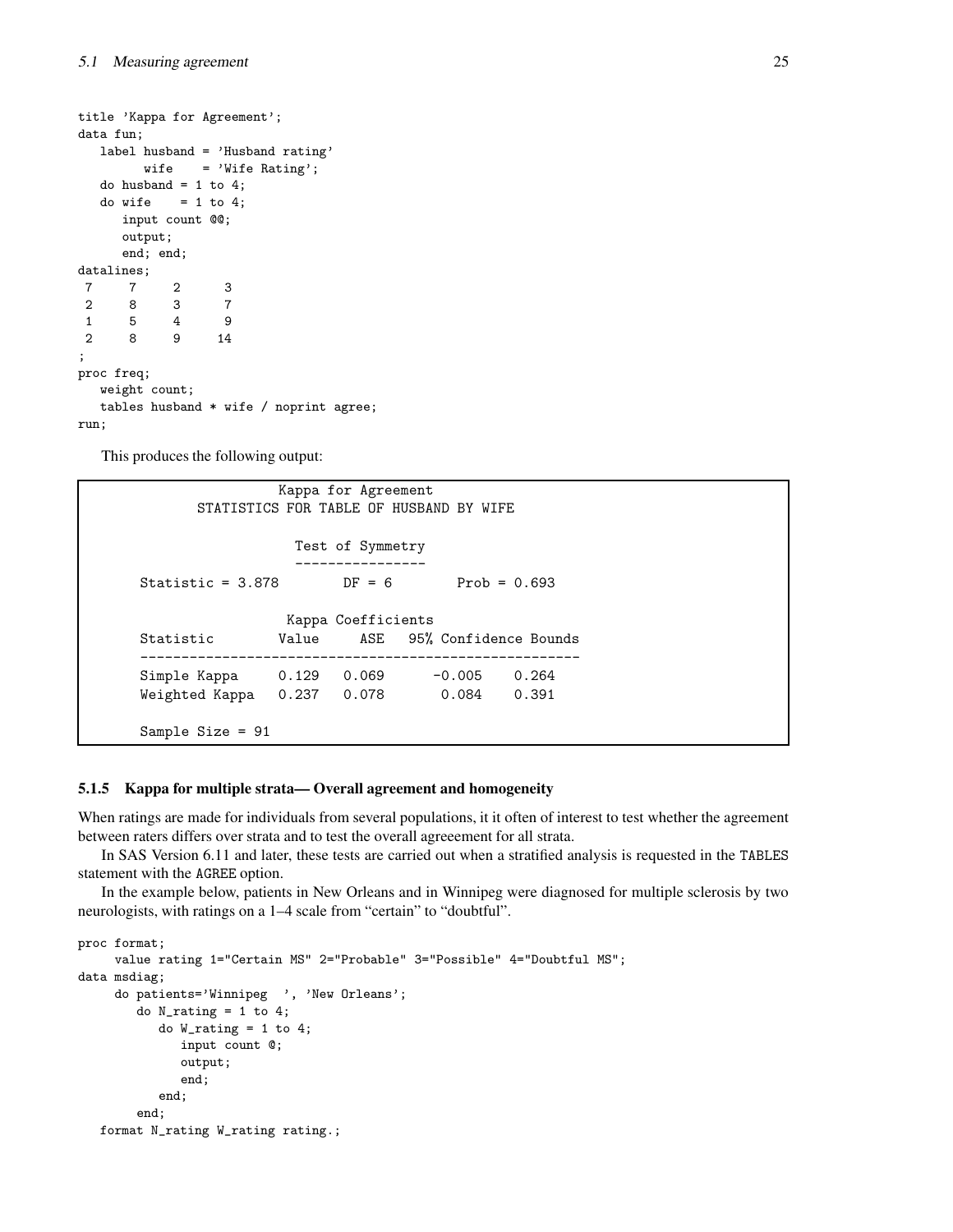```
label N_rating = 'New Orleans neurologist'
       W_rating = 'Winnipeg nurologist';
cards;
38 5 0 1 33 11 3 0 10 14 5 6 3 7 3 10
5 3 0 0 3 11 4 0 2 13 3 4 1 2 4 14
;
```
Using PATIENTS as a stratifying variable, PROC FREQ calculates  $\kappa$  for each patient population separately, as well as for combined, controlling for population.

```
proc freq data=msdiag;
     weight count;
     tables patients * N_rating * W_rating / norow nocol nopct agree;
run;
```
The output from this analysis (excluding the frequency tables) appears in Output 5.1. The tests of symmetry (using Bowker's test) test whether non-agreements are equally likely to be in higher or lower rating categories; this hypothesis is rejected for the Winnipeg patients. The individual values of  $\kappa$  are both significantly greater than zero (from their 95% confidence intervals), and there is no evidence that either patient sample is rated more reliably.

# **5.2 Bangdiwala's Observer Agreement Chart**

The observer agreement chart Bangdiwala (1987) provides a simple graphic representation of the strength of agreement in a contingency table, and a measure of strength of agreement with an intuitive interpretation.

The agreement chart is constructed as an  $n \times n$  square, where n is the total sample size. Black squares, each of size  $n_{ii} \times n_{ii}$ , show observed agreement. These are positioned within larger rectangles, each of size  $n_{i+} \times n_{+i}$  as shown in Figure 13. The large rectangle shows the maximum possible agreement, given the marginal totals. Thus, a visual impression of the strength of agreement is

$$
B_N = \frac{\text{area of dark squares}}{\text{area of rectangles}} = \frac{\sum_{i}^{k} n_{ii}^2}{\sum_{i}^{k} n_{i+} n_{+i}}
$$
(5)

#### **5.2.1 Partial agreement**

Partial agreement is allowed by including a weighted contribution from off-diagonal cells, b steps from the main diagonal.

|             |          | $n_{i-b,i}$               |                      |       |       | $w_2$ |       |       |
|-------------|----------|---------------------------|----------------------|-------|-------|-------|-------|-------|
|             |          | ٠<br>$\bullet$<br>$\cdot$ |                      |       |       | $w_1$ |       |       |
| $n_{i,i-b}$ | $\cdots$ | $n_{i,i}$                 | $\cdots$ $n_{i,i+b}$ | $w_2$ | $w_1$ | 1     | $w_1$ | $w_2$ |
|             |          | ٠<br>٠                    |                      |       |       | $w_1$ |       |       |
|             |          | $\cdot$                   |                      |       |       | $w_2$ |       |       |
|             |          | $n_{i-b,i}$               |                      |       |       |       |       |       |

This is incorporated in the agreement chart (Figure 14) by successively lighter shaded rectangles whose size is proportional to the sum of the cell frequencies, denoted  $A_{bi}$ , shown schematically above.  $A_{1i}$  allows 1-step disagreements,  $A_{2i}$  includes 2-step disagreements, etc. From this, one can define a weighted measure of agreement, analogous to weighted  $\kappa$ .

$$
B_N^w = \frac{\text{weighted sum of areas of agreement}}{\text{area of rectangles}} = 1 - \frac{\sum_{i}^{k} \left[ n_{i+}n_{+i} - n_{ii}^2 - \sum_{b=1}^{q} w_b A_{bi} \right]}{\sum_{i}^{k} n_{i+} n_{+i}}
$$

where  $w_b$  is the weight for  $A_{bi}$ , the shaded area b steps away from the main diagonal, and q is the furthest level of partial disagreement to be considered.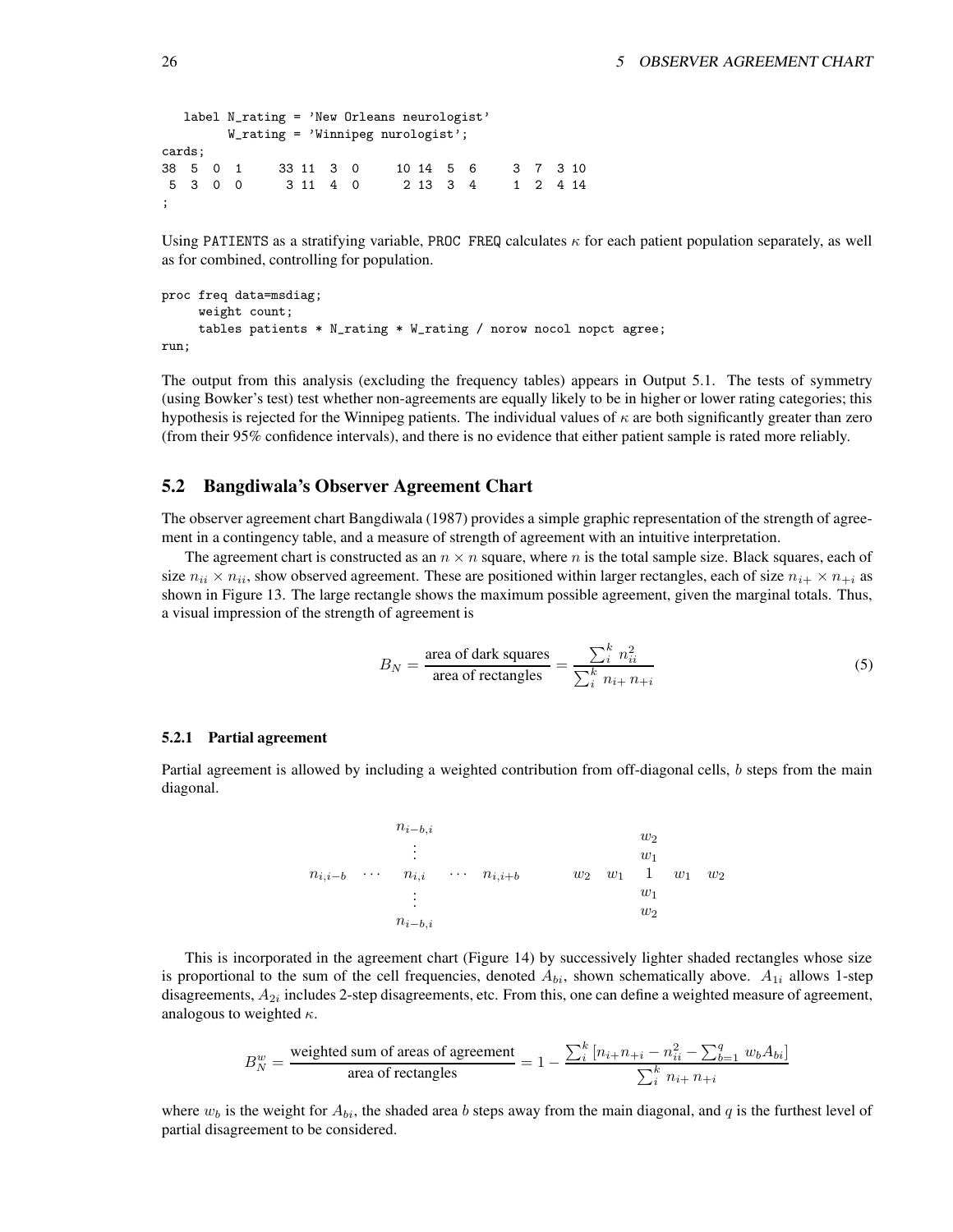**Output 5.1** Cohen's  $\kappa$  for MS diagnosis, stratified by patients STATISTICS FOR TABLE 1 OF N\_RATING BY W\_RATING CONTROLLING FOR PATIENTS=New Orlean Test of Symmetry ---------------- Statistic =  $9.765$  DF =  $6$  Prob =  $0.135$ Kappa Coefficients Statistic Value ASE 95% Confidence Bounds ------------------------------------------------------ Simple Kappa 0.297 0.079 0.143 0.450 Weighted Kappa 0.477 0.073 0.334 0.620 Sample Size = 69 STATISTICS FOR TABLE 2 OF N\_RATING BY W\_RATING CONTROLLING FOR PATIENTS=Winnipeg Test of Symmetry ---------------- Statistic =  $46.749$  DF =  $6$  Prob =  $0.001$ Kappa Coefficients Statistic Value ASE 95% Confidence Bounds ------------------------------------------------------ Simple Kappa 0.208 0.050 0.109 0.307 Weighted Kappa 0.380 0.052 0.278 0.481 Sample Size = 149 SUMMARY STATISTICS FOR N\_RATING BY W\_RATING CONTROLLING FOR PATIENTS Overall Kappa Coefficients Statistic Value ASE 95% Confidence Bounds ------------------------------------------------------ Simple Kappa 0.234 0.042 0.151 0.317 Weighted Kappa 0.412 0.042 0.330 0.495 Tests for Equal Kappa Coefficients Chi-Square DF Prob ------------------------------------------------------ Simple Kappa 0.901 1 0.343 Weighted Kappa 1.189 1 0.276 Total Sample Size = 218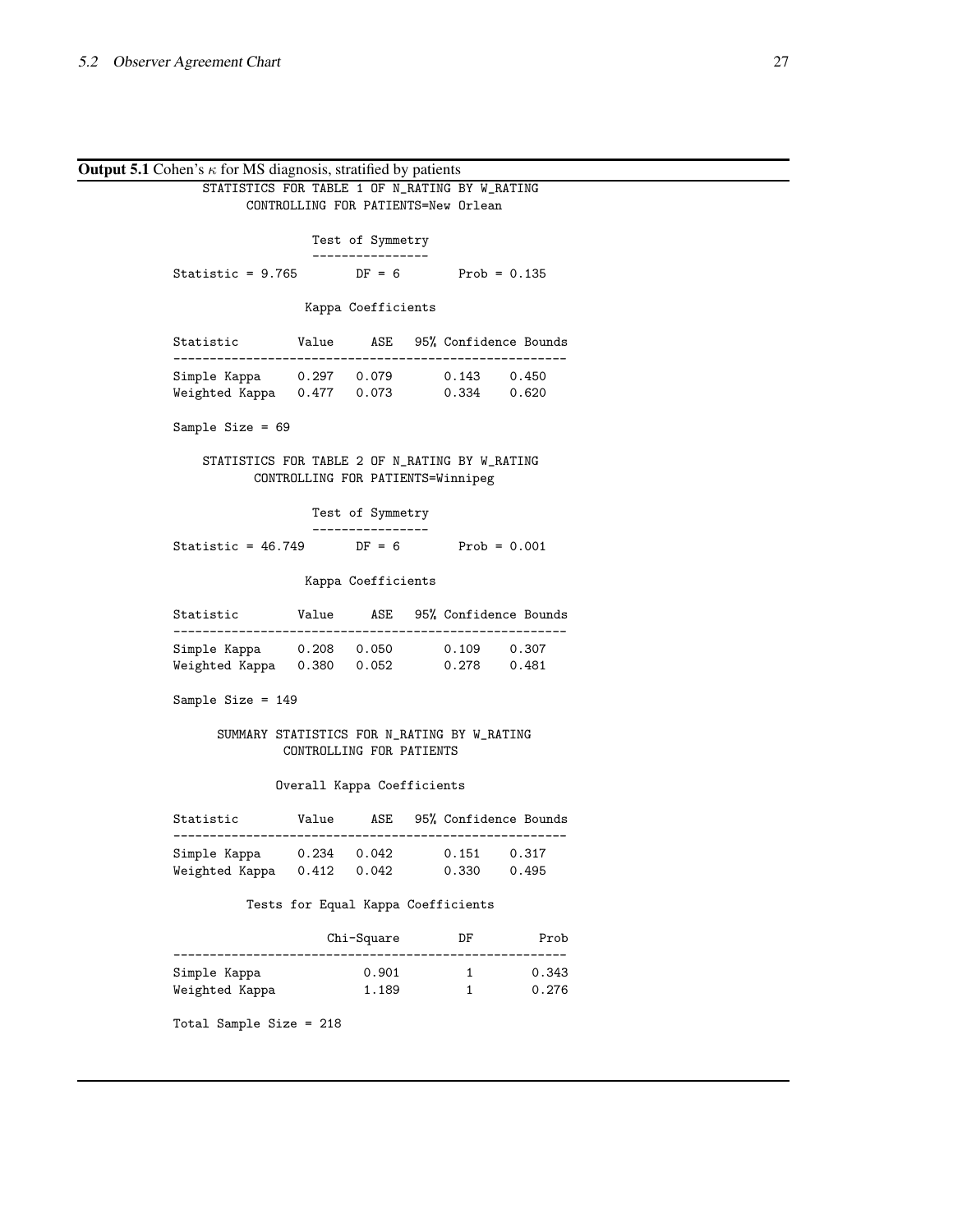

Agreement Chart: Husband's and Wives Sexual Fun

Figure 13: Agreement chart for husbands and wives sexual fun. The  $B<sub>N</sub>$  measure (5) is the ratio of the areas of the dark squares to their enclosing rectangles, counting only exact agreement.  $B_N = 0.146$  for these data.



Agreement Chart: Husband's and Wives Sexual Fun

Figure 14: Weighted agreement chart. The  $B_N^w$  measure is the ratio of the areas of the dark squares to their enclosing rectangles, weighting cells one step removed from exact agreement with  $w_1 = 8/9 = .889$ .  $B_N^w = 0.628$  for these data.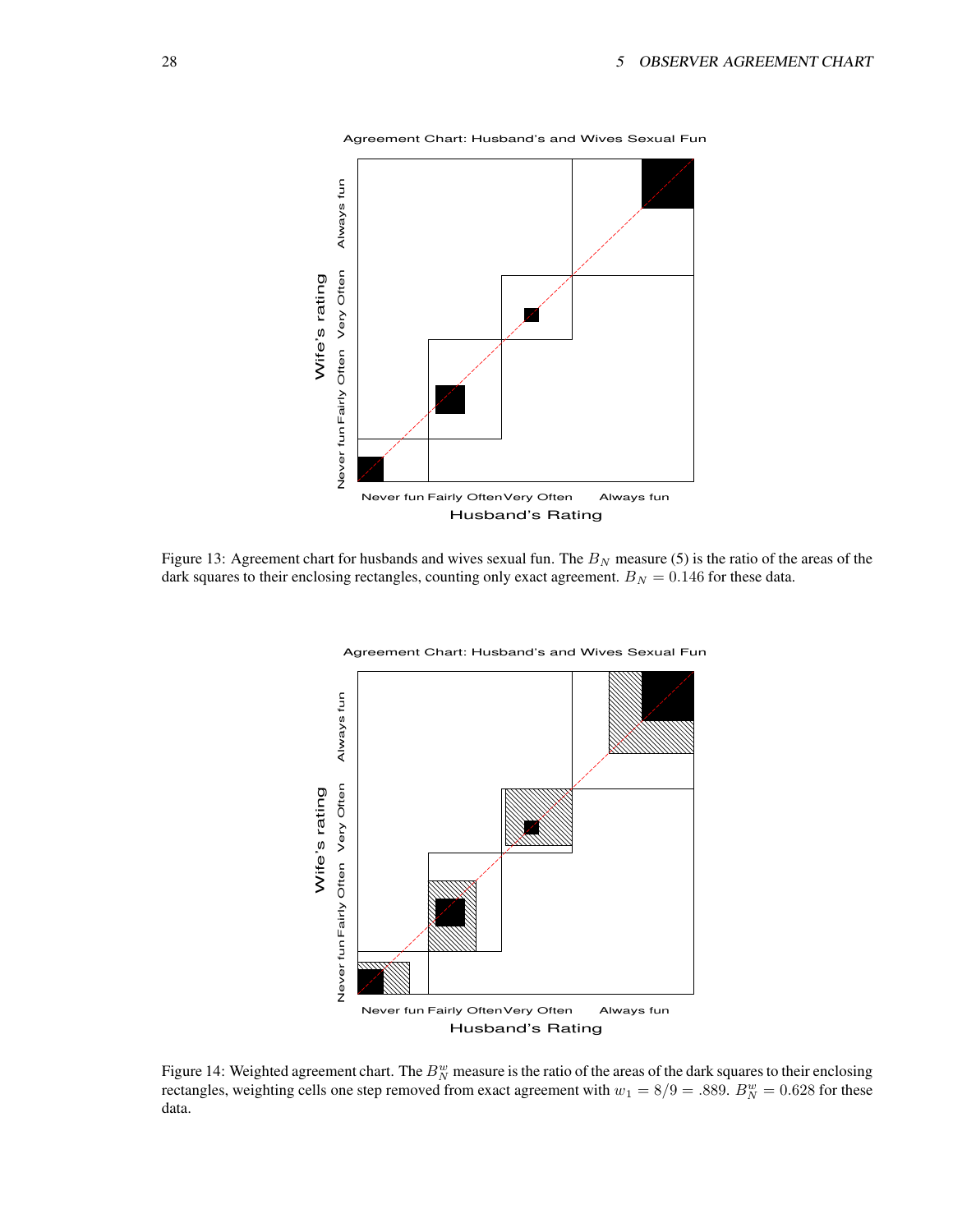Classification of Multiple Sclerosis



Figure 15: Weighted agreement chart. Departure of the middle squares from the diagonal indicates lack of marginal homogeneity.

# **5.3 Observer bias**

With an ordered scale, it may happen that one observer consistently tends to classify the objects into higher or lower categories than the other. This produces differences in the marginal totals,  $n_{i+}$ , and  $n_{+i}$ . While special tests exist for *marginal homogeneity*, the observer agreement chart shows this directly by the relation of the dark squares to the diagonal line: When the marginal totals are the same, the squares fall along the diagonal.

#### **5.3.1 Example**

The table below shows the classification of 69 New Orleans patients regarding multiple sclerosis diagnosis by neurologists in New Orleans and Winnipeg. The agreement chart (Figure 15) shows the two intermediate categories lie largely above the line, indicating that the Winnipeg neurologist tends to classify patients into more severe diagnostic categories.

| New Orleans<br>Neurologist |    |    |    | ------- Winnipeg Neurologist ------ <br>Certain Probable Possible | Doubtful | SUM |
|----------------------------|----|----|----|-------------------------------------------------------------------|----------|-----|
|                            |    |    |    |                                                                   |          |     |
| Certain                    | MS | 5  | 3  | Ω                                                                 | Ω        | 8   |
| Probable MS                |    | 3  | 11 | 4                                                                 | Ω        | 18  |
| Possible MS                |    | 2  | 13 | 3                                                                 | 4        | 22  |
| Doubtful MS                |    |    | 2  | 4                                                                 | 14       | 21  |
|                            |    |    |    |                                                                   |          |     |
| <b>SUM</b>                 |    | 11 | 29 |                                                                   | 18       | 69  |

#### **5.3.2 Testing marginal homogeneity**

We can test the hypothesis that the marginal totals in the four diagnostic categories are equal for both neurologists using the CATMOD procedure. The following statements read the frequencies, creating a data set ms with variables win\_diag and no\_diag for the diagnostic categories assigned by the Winnepeg and New Orleans neurologists,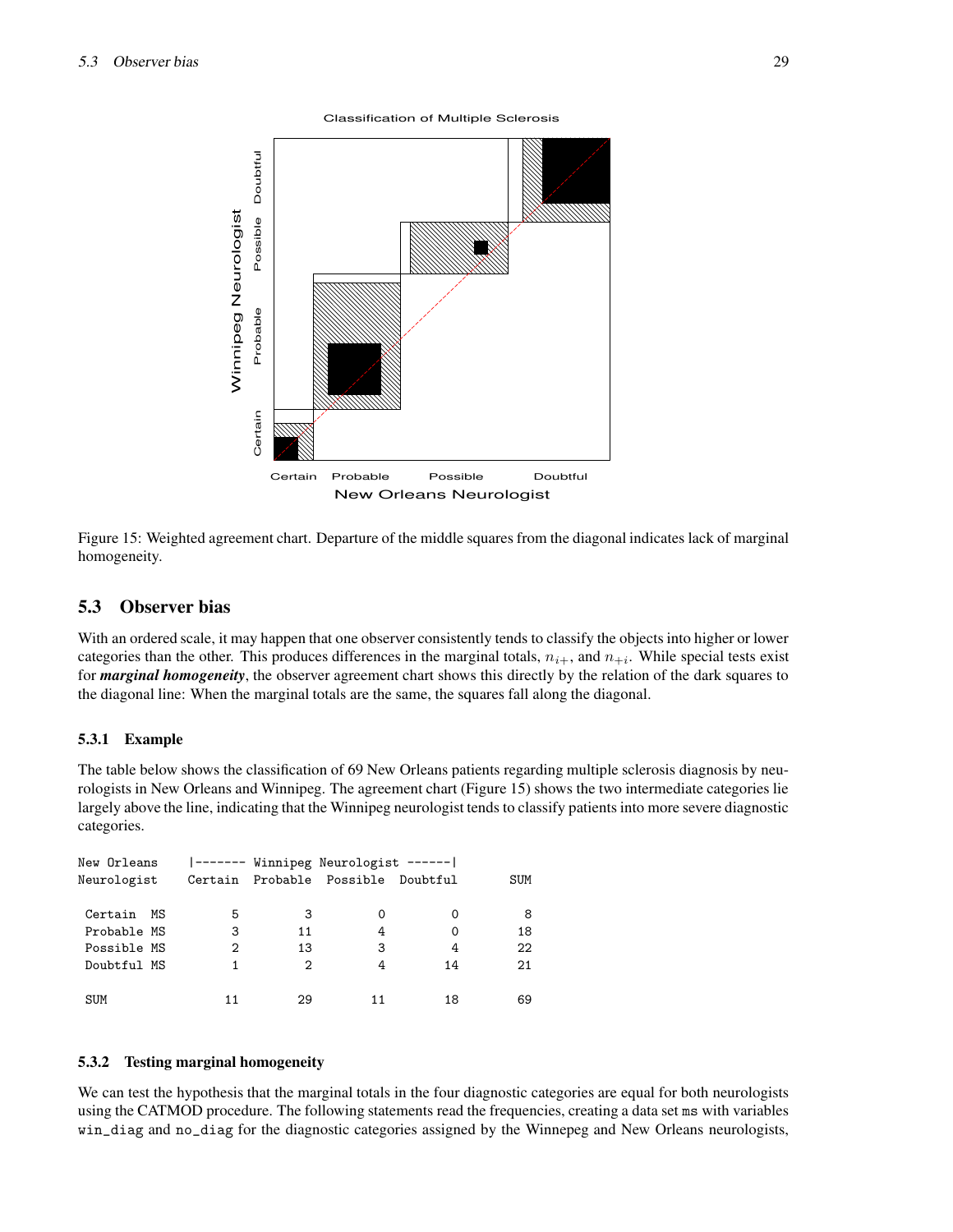respectively. Note that zero frequencies are changed to a small number so that CATMOD will not treat them as structural zeros and eliminate these cells from the table.

```
title "Classification of Multiple Sclerosis: Marginal Homogeneity";
proc format;
  value diagnos 1='Certain ' 2='Probable' 3='Possible' 4='Doubtful';
data ms;
format win_diag no_diag diagnos.;
  do win\_diag = 1 to 4;
  do no_diag = 1 to 4;
     input count @@;
     if count=0 then count=1e-10;
     output;
     end; end;
datalines;
  5 3 0 0
  3 11 4 0
  2 13 3 4
  1 2 4 14
;
```
In this analysis the diagnostic categories for the two neurologists are repeated measures, since each patient is rated twice. To test whether the marginal frequencies of ratings is the same we specify response marginals. (The oneway option displays the marginal frequencies, not shown here.)

```
title "Classification of Multiple Sclerosis: Marginal Homogeneity";
proc catmod data=ms;
  weight count;
  response marginals;
   model win_diag * no_diag = _response_ / oneway;
   repeated neuro 2 / _response_= neuro;
```
The test of marginal homogeneity is the test of NEURO in this model:

|           | ANALYSIS-OF-VARIANCE TABLE |            |           |  |  |  |  |
|-----------|----------------------------|------------|-----------|--|--|--|--|
| Source    | DF                         | Chi-Square | Prob      |  |  |  |  |
| INTERCEPT | 3                          | 222.62     | 0.0000    |  |  |  |  |
| NEURO     | 3                          | 10.54      | 0.0145    |  |  |  |  |
| RESIDUAL  |                            | $\bullet$  | $\bullet$ |  |  |  |  |

Because the diagnostic categories are ordered, we can actually obtain a more powerful test by assigning scores to the diagnostic category and testing if the mean scores are the same for both neurologists. To do this, we specify response means.

```
title2 'Testing means';
proc catmod data=ms order=data;
  weight count;
  response means;
  model win_diag * no_diag = _response_;
   repeated neuro 2 / _response_= neuro;
```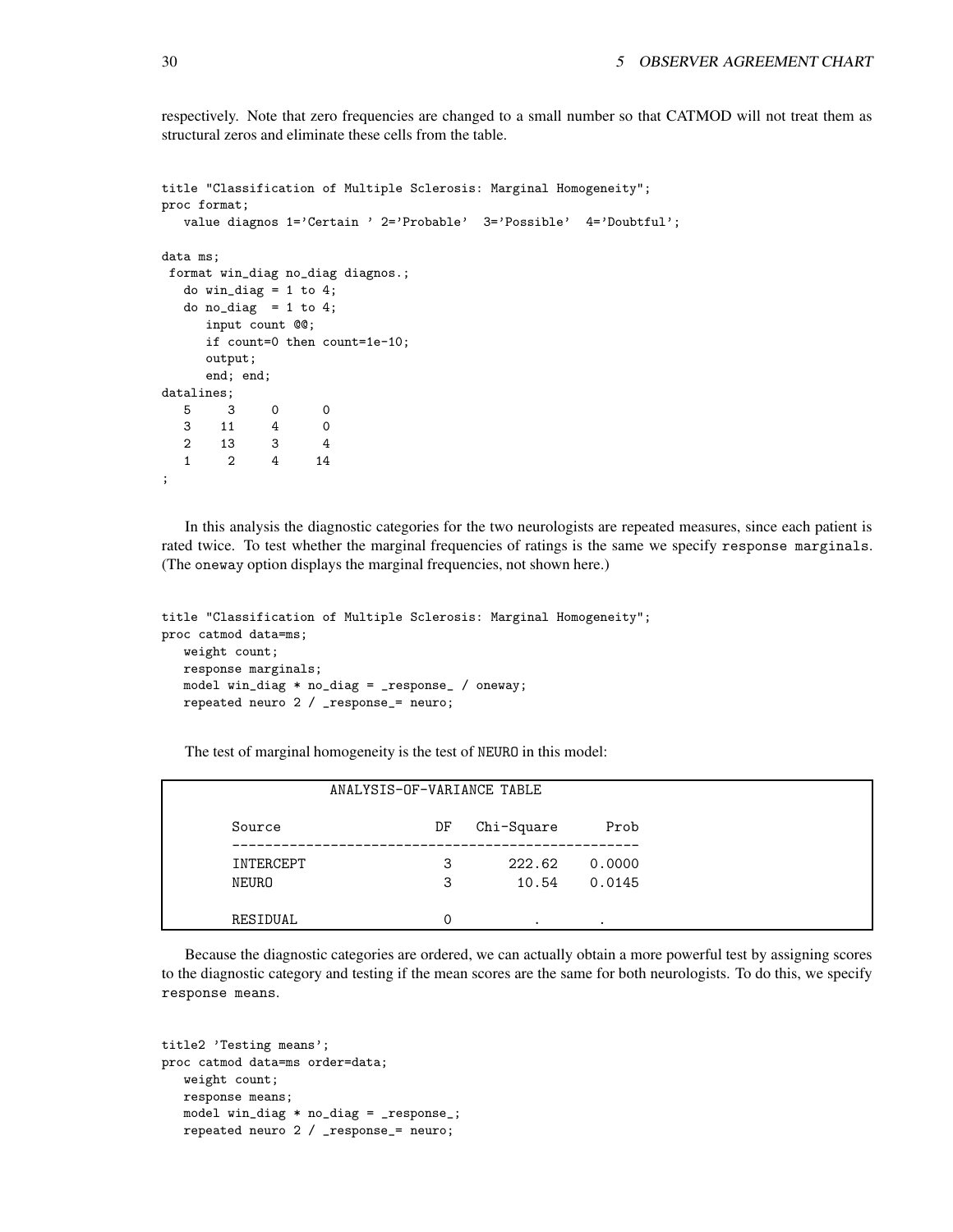|           | ANALYSIS-OF-VARIANCE TABLE |            |        |
|-----------|----------------------------|------------|--------|
| Source    | DF                         | Chi-Square | Prob   |
| INTERCEPT |                            | 570.61     | 0.0000 |
| NEURO     |                            | 7.97       | 0.0048 |
| RESIDUAL  | 0                          | $\bullet$  |        |

# **5.4 Four-fold display for 2 x 2 tables**

For a 2  $\times$  2 table, the departure from independence can be measured by the sample *odds ratio*,  $\theta = (f_{11}/f_{12}) \div$  $(f_{21}/f_{22})$ . The *four-fold display* (Friendly, 1994a,c) shows the frequencies in a 2  $\times$  2 table in a way that depicts the odds ratio. In this display the frequency in each cell is shown by a quarter circle, whose radius is proportional to  $\sqrt{f_{ij}}$ , so again area is proportional to count. An association between the variables (odds ratio  $\neq 1$ ) is shown by the tendency of diagonally opposite cells in one direction to differ in size from those in the opposite direction, and we use color and shading to show this direction. If the marginal proportions in the table differ markedly, the table may first be standardized (using iterative proportional fitting) to a table with equal margins but the same odds ratio.

|             | RAW DATA |        | STANDARDIZED |              |     |
|-------------|----------|--------|--------------|--------------|-----|
|             | Admit    | Reject |              | Admit Reject |     |
| Male        | 1198     | 1493   | 57.6 42.4    |              | 100 |
| Female      | 557      | 1278   | 42.4 57.6    |              | 100 |
|             |          |        | 100          | 100          |     |
| Odds ratio: | 1.84     |        | 1.84         |              |     |

Figure 16 shows aggregate data on applicants to graduate school at Berkeley for the six largest departments in 1973 classified by admission and gender. At issue is whether the data show evidence of sex bias in admission practices (Bickel et al., 1975). The figure shows the cell frequencies numerically, but margins for both sex and admission are equated in the display. For these data the sample odds ratio, Odds (Admit|Male) / (Admit|Female) is 1.84 indicating that males are almost twice as likely in this sample to be admitted. The four-fold display shows this imbalance clearly.

#### **5.4.1 Confidence rings for the odds ratio**

The fourfold display is constructed so that the four quadrants will align vertically and horizontally when the odds ratio is 1. Confidence rings for the observed odds ratio provide a visual test of the hypothesis of no association  $(H_0: \theta = 1)$ . They have the property that rings for adjacent quadrants overlap iff the observed counts are consistent with this null hypothesis.

The 99% confidence intervals in Figure 16 do not overlap, indicating a significant association between sex and admission. The width of the confidence rings give a visual indication of the precision of the data.

#### **5.4.2 2 x 2 x k tables**

In a  $2 \times 2 \times k$  table, the last dimension often corresponds to "strata" or populations, and it is typically of interest to see if the association between the first two variables is homogeneous across strata. For such tables, simply make one fourfold panel for each strata. The standardization of marginal frequencies is designed allow easy visual comparison of the pattern of association across two or more populations.

The admissions data shown in Figure 16 were obtained from six departments, so to determine the source of the apparent sex bias in favor of males, we make a new plot, Figure 17, stratified by department.

Surprisingly, Figure 17 shows that, for five of the six departments, the odds of admission is approximately the same for both men and women applicants. Department A appears to differs from the others, with women approximately  $2.86 = (313/19)/(512/89)$  times as likely to gain admission. This appearance is confirmed by the confidence rings, which in Figure 17 are joint 99% intervals for  $\theta_c$ ,  $c = 1, \ldots, k$ .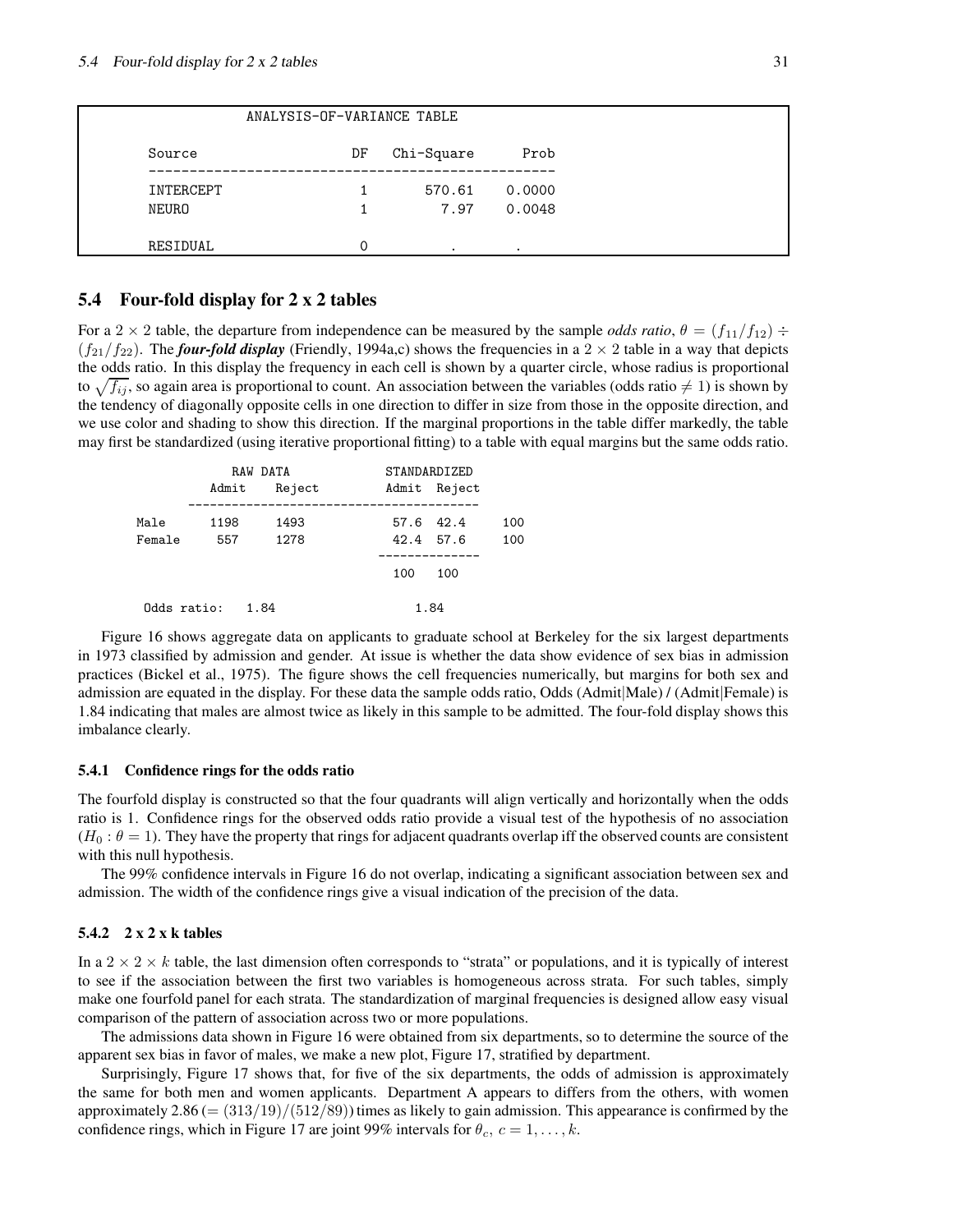

Figure 16: Four-fold display for Berkeley admissions. The area of each shaded quadrant shows the frequency, raw frequencies in the left panel, standardized to equate the margins for sex and admission in the right panel. Circular arcs show the limits of a 99% confidence interval for the odds ratio.



Figure 17: Fourfold display of Berkeley admissions, by department. In each panel the confidence rings for adjacent quadrants overlap if the odds ratio for admission and sex does not differ significantly from 1. The data in each panel have been standardized as in Figure 16.

(This result, which contradicts the display for the aggregate data in Figure 16, is a classic example of Simpson's paradox. The resolution of this contradiction can be found in the large differences in admission rates among departments as we shall see shortly.)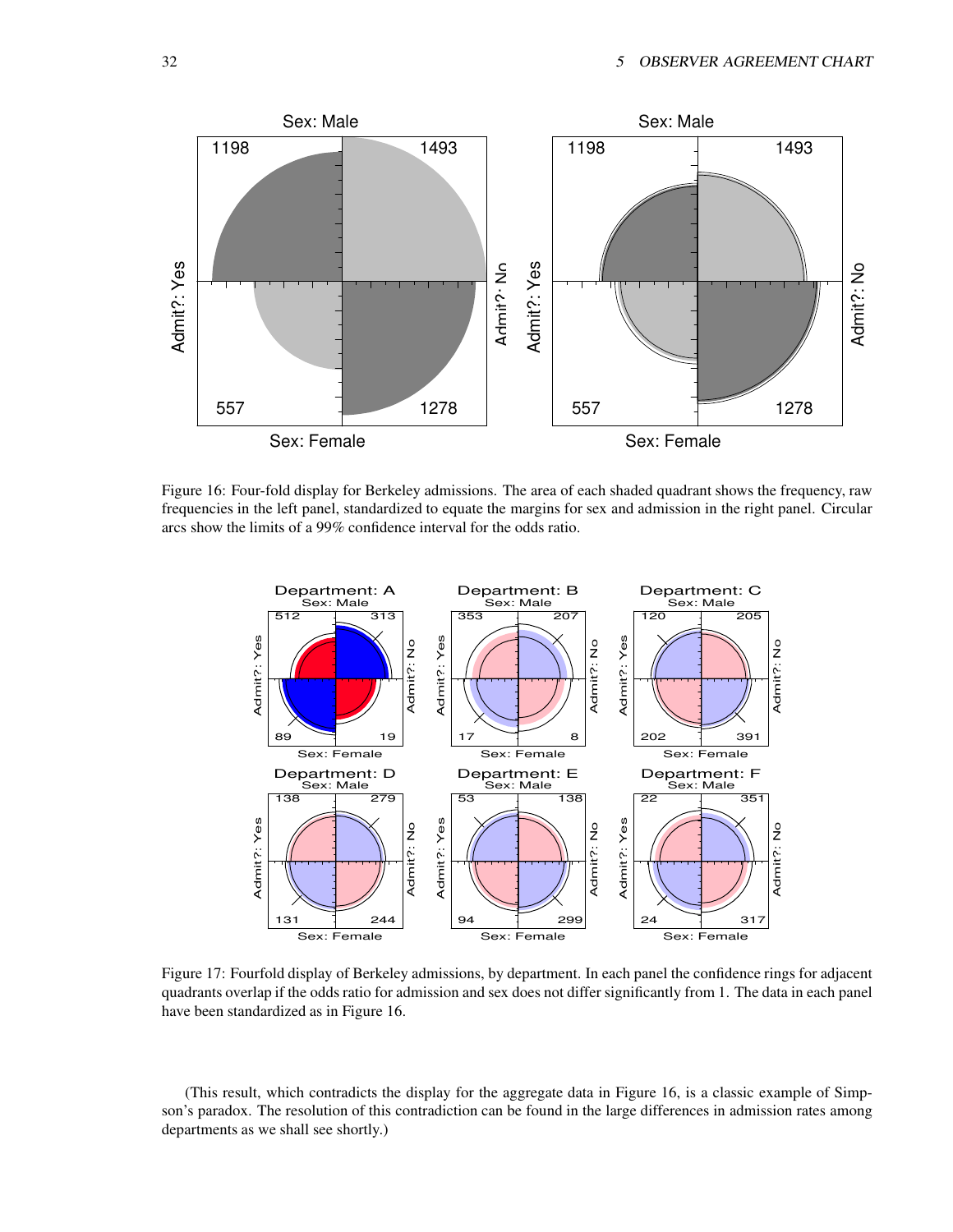# **6 Mosaic displays for n-way tables**

The mosaic display (Hartigan and Kleiner, 1981, 1984, Friendly, 1994b), represents the counts in a contingency table directly by tiles whose size is proportional to the cell frequency. This display:

- generalizes readily to n-way tables
- can be used to display the deviations from various log-linear models.

In the *column proportion mosaic*, the width of each box is proportional to the total frequency in each column of the table. The height of each box is proportional to the cell frequency, and the dotted line in each row shows the expected frequencies under independence. Thus the deviations from independence,  $f_{ij} - e_{ij}$ , are shown by the areas between the rectangles and the dotted lines for each cell.

# **6.1 Condensed mosaic**

The amount of empty space inside the mosaic plot may make it harder to see patterns, especially when there are large deviations from independence. In these cases, it is more useful to separate the rectangles in each column by a small constant space, rather than forcing them to align in each row. This is done in the *condensed mosaic display*. Again, the area of each box is proportional to the cell frequency, and complete independence is shown when the tiles in each row all have the same height.

#### **6.1.1 Detecting patterns**

In Hartigan & Kleiner's original version (Hartigan and Kleiner, 1981), all the tiles are unshaded and drawn in one color, so only the relative sizes of the rectangles indicate deviations from independence. We can increase the visual impact of the mosaic by:

- using color and shading to reflect the size of the residual and
- reordering rows and columns to make the pattern more coherent.

### **6.2 Multi-way tables**

The condensed form of the mosaic plot generalizes readily to the display of multi-dimensional contingency tables. Imagine that each cell of the two-way table for hair and eye color is further classified by one or more additional variables–sex and level of education, for example. Then each rectangle can be subdivided horizontally to show the proportion of males and females in that cell, and each of those horizontal portions can be subdivided vertically to show the proportions of people at each educational level in the hair-eye-sex group.

#### **6.3 Fitting models**

When three or more variables are represented in the mosaic, we can fit several different models of independence and display the residuals from that model. We treat these models as null or baseline models, which may not fit the data particularly well. The deviations of observed frequencies from expected, displayed by shading, will often suggest terms to be added to to an explanatory model which achieves a better fit.

• **Complete independence**: The model of complete independence asserts that all joint probabilities are products of the one-way marginal probabilities:

$$
\pi_{ijk} = \pi_{i++} \pi_{+j+} \pi_{++k} \tag{6}
$$

for all  $i, j, k$  in a three-way table. This corresponds to the log-linear model  $[A][B][C]$ . Fitting this model puts all higher terms, and hence all association among the variables into the residuals.

• **Joint independence**: Another possibility is to fit the model in which variable C is jointly independent of variables  $A$  and  $B$ ,

$$
\pi_{ijk} = \pi_{ij+} \pi_{++k}.\tag{7}
$$

This corresponds to the log-linear model is  $[AB][C]$ . Residuals from this model show the extent to which variable  $C$  is related to the combinations of variables  $A$  and  $B$  but they do not show any association between  $A$  and  $B$ .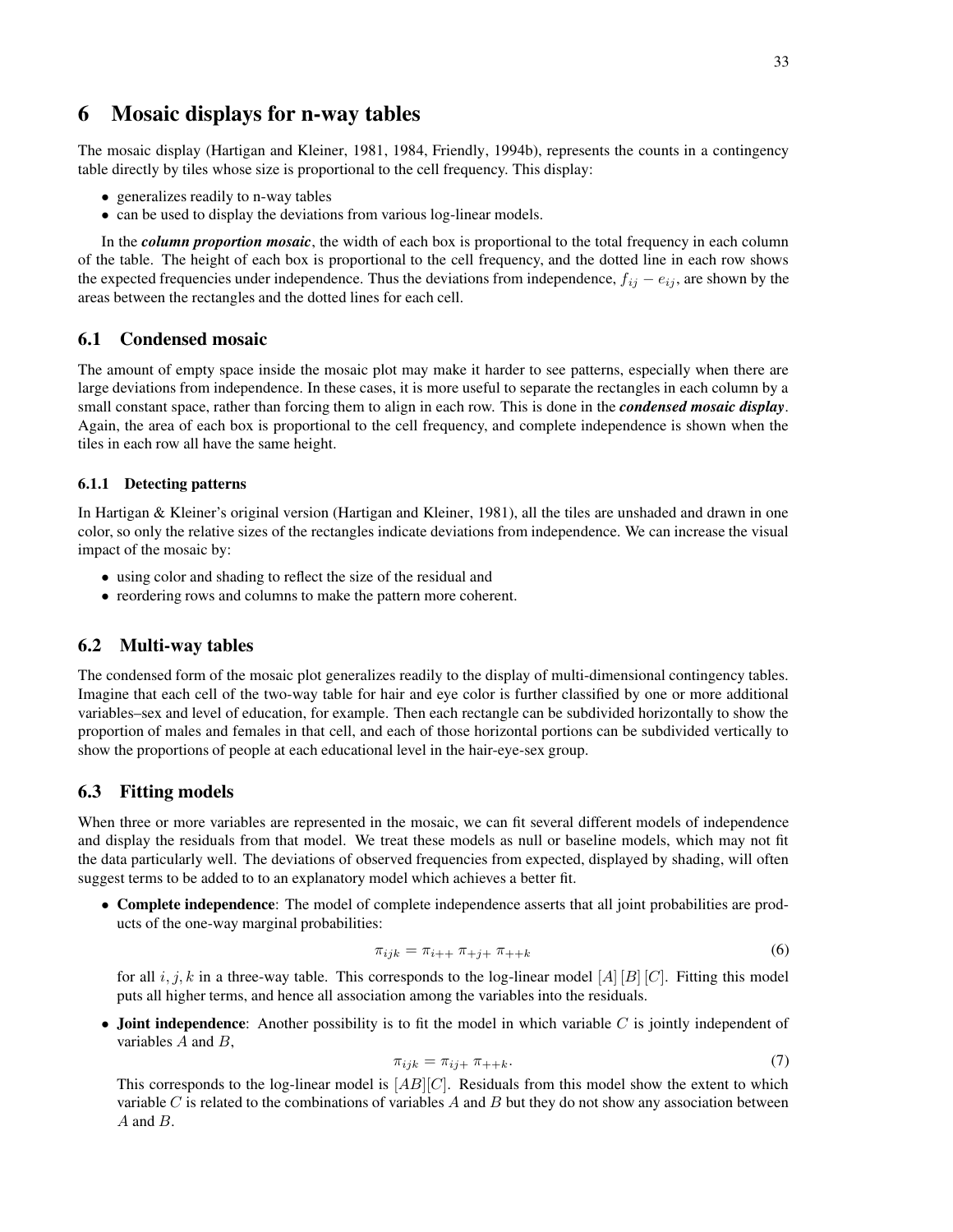

Figure 18: Condensed mosaic for Hair-color, Eye-color data. Each column is divided according to the conditional frequency of eye color given hair color. The area of each rectangle is proportional to observed frequency in that cell.

# **6.4 Sequential plots and models**

The series of mosaic plots fitting models of joint independence to the marginal subtables can be viewed as partitioning the hypothesis of complete independence in the full table.

For a three-way table, the the hypothesis of complete independence,  $H_{A\otimes B\otimes C}$  can be expressed as

$$
H_{A\otimes B\otimes C} = H_{A\otimes B} \cap H_{AB\otimes C},\tag{8}
$$

where  $H_{A\otimes B}$  denotes the hypothesis that A and B are independent in the marginal subtable formed by collapsing over variable C, and  $H_{AB\otimes C}$  denotes the hypothesis of joint independence of C from the AB combinations. When expected frequencies under each hypothesis are estimated by maximum likelihood, the likelihood ratio  $G^2$ s are additive:

$$
G_{A\otimes B\otimes C}^2 = G_{A\otimes B}^2 + G_{AB\otimes C}^2. \tag{9}
$$

For example, for the hair-eye data, the mosaic displays for the Hair Eye marginal table (Figure 19) and the [HairEye] [Sex] table (Figure 20) can be viewed as representing the partition

| Model                         | df      | G               |
|-------------------------------|---------|-----------------|
| Hair Eye<br>[Hair, Eye] [Sex] | 9<br>15 | 146.44<br>19.86 |
| [Hair] [Eye] [Sex]            | 24      | 166.60          |

The partitioning scheme in (9) extends readily to higher-way tables.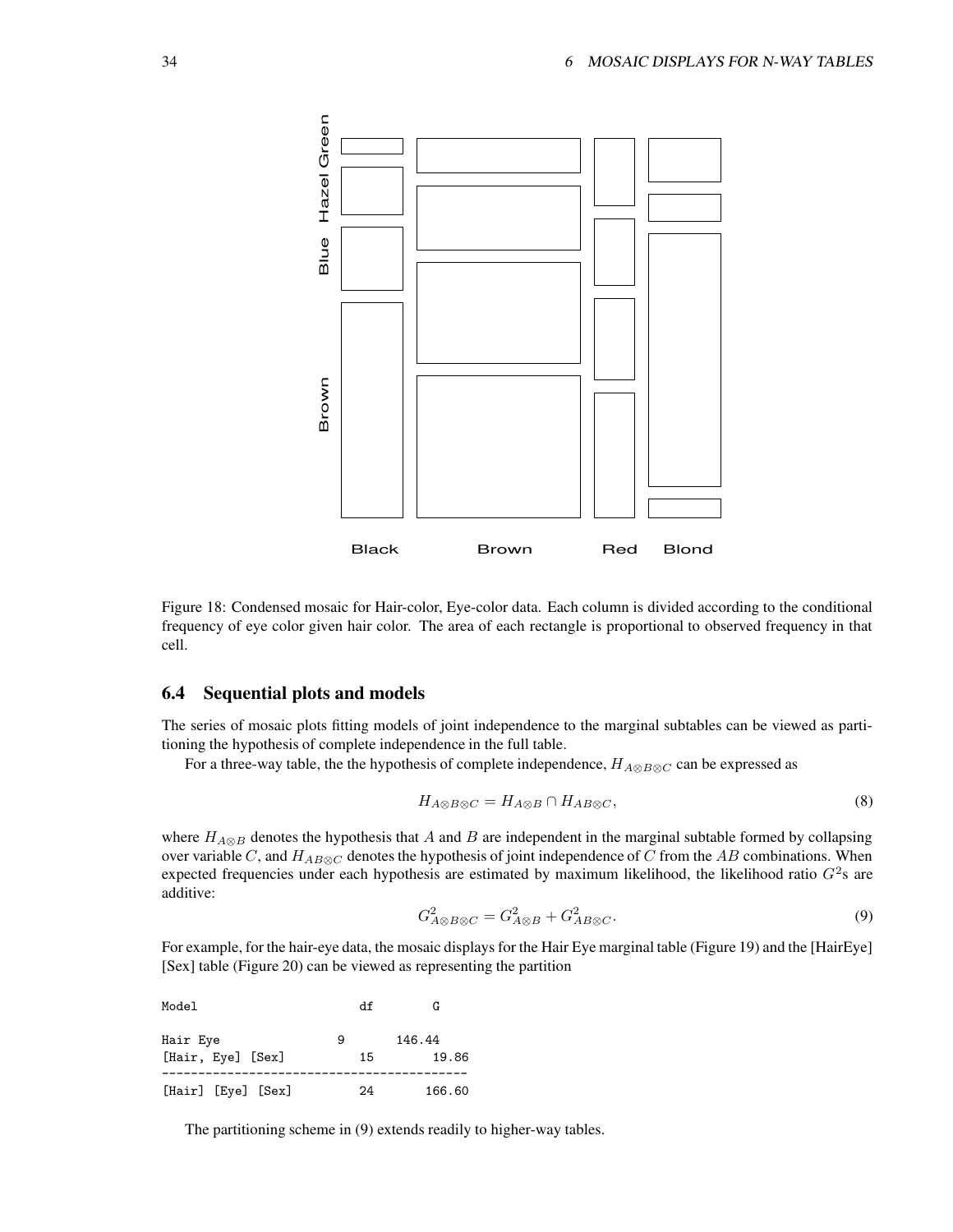

Figure 19: Condensed mosaic, reordered and shaded. Deviations from independence are shown by color and shading. The two levels of shading density correspond to standardized deviations greater than 2 and 4 in absolute value. This form of the display generalizes readily to multi-way tables.

# **7 Correspondence analysis**

Correspondence analysis is an exploratory technique related to to principal components analysis which finds a multidimensional representation of the association between the row and column categories of a two-way contingency table. This technique finds scores for the row and column categories on a small number of dimensions which account for the greatest proportion of the  $\chi^2$  for association between the row and column categories, just as principal components account for maximum variance. For graphical display two or three dimensions are typically used to give a reduced rank approximation to the data.

For a two-way table the scores for the row categories, namely  $x_{im}$ , and column categories,  $y_{im}$ , on dimension  $m = 1, \ldots, M$  are derived from a singular value decomposition of residuals from independence, expressed as  $d_{ij}/\sqrt{n}$ , to account for the largest proportion of the  $\chi^2$  in a small number of dimensions. This decomposition may be expressed as

$$
\frac{f_{ij} - e_{ij}}{\sqrt{n e_{ij}}} = \sum_{m=1}^{M} \lambda_m x_{im} y_{jm},\tag{10}
$$

where  $\lambda_1 \geq \lambda_2 \geq \ldots \geq \lambda_M$ , and  $M = \min(I - 1, J - 1)$ . In M dimensions, the decomposition (10) is exact. A rank-d approximation in d dimensions is obtained from the first d terms on the right side of (10), and the proportion of  $\chi^2$  accounted for by this approximation is

$$
n\sum_{m}^{d}\lambda_{m}^{2}/\chi^{2}
$$

Thus, correspondence analysis is designed to show how the data deviate from expectation when the row and column variables are independent, as in the association plot and mosaic display. However, the association plot and mosaic display depict every *cell* in the table, and for large tables it may be difficult to see patterns. Correspondence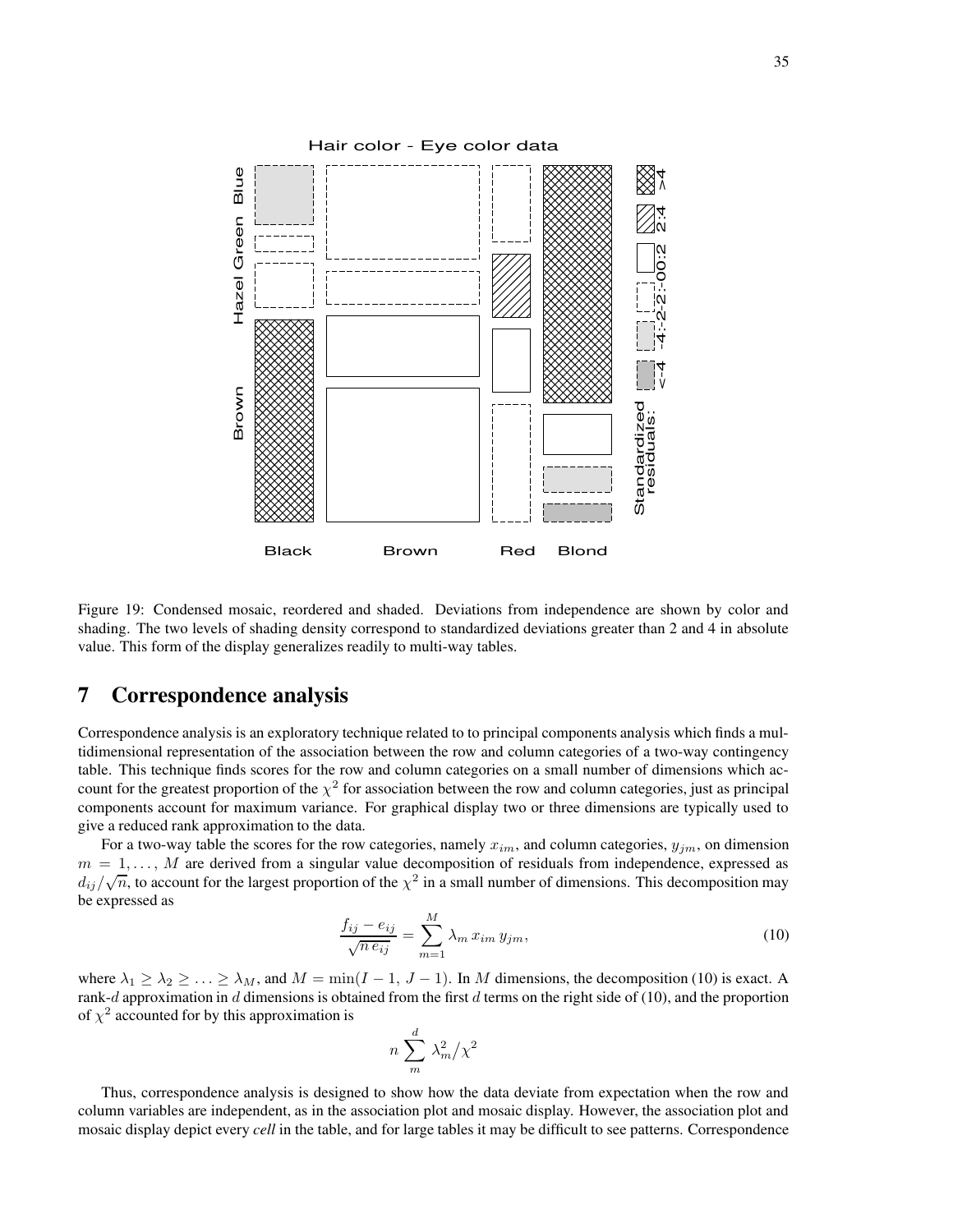

Figure 20: Three-way mosaic display for hair color, eye color, and sex. The categories of sex are crossed with those of hair color, but only the first occurrence is labeled. Residuals from the model of joint independence,  $[HE]$   $[S]$ are shown by shading.  $G<sup>2</sup> = 19.86$  on 15 df. The lack of fit is attributable mainly to an overabundance of females among blue-eyed blonds.

analysis shows only row and column *categories* in the two (or three) dimensions which account for the greatest proportion of deviation from independence.

# **7.1 PROC CORRESP**

In SAS Version 6, correspondence analysis is performed using PROC CORRESP in SAS/STAT. PROC CORRESP can read two kinds of input:

- a two-way contingency table
- raw category responses on two or more classification variables

An OUTC= data set from PROC CORRESP contains the row and column coordinates, which can be plotted with PROC PLOT or PROC GPLOT. The procedure has many options for scaling row and column coordinates, and for printing various statistics which aid interpretation. Only the basic use of the procedure is illustrated here.

#### **7.1.1 Example: Hair and Eye Color**

The program below reads the hair and eye color data into the data set COLORS, and calls the CORRESP procedure. This example illustrates the use of PROC PLOT and the Annotate facility with PROC GPLOT to produce a labeled display of the correspondence analysis solution. To input a contingency table in the CORRESP step, the hair colors (columns) are specified as the variables in the VAR statement, and the eye colors (rows) are indicated as the ID variable.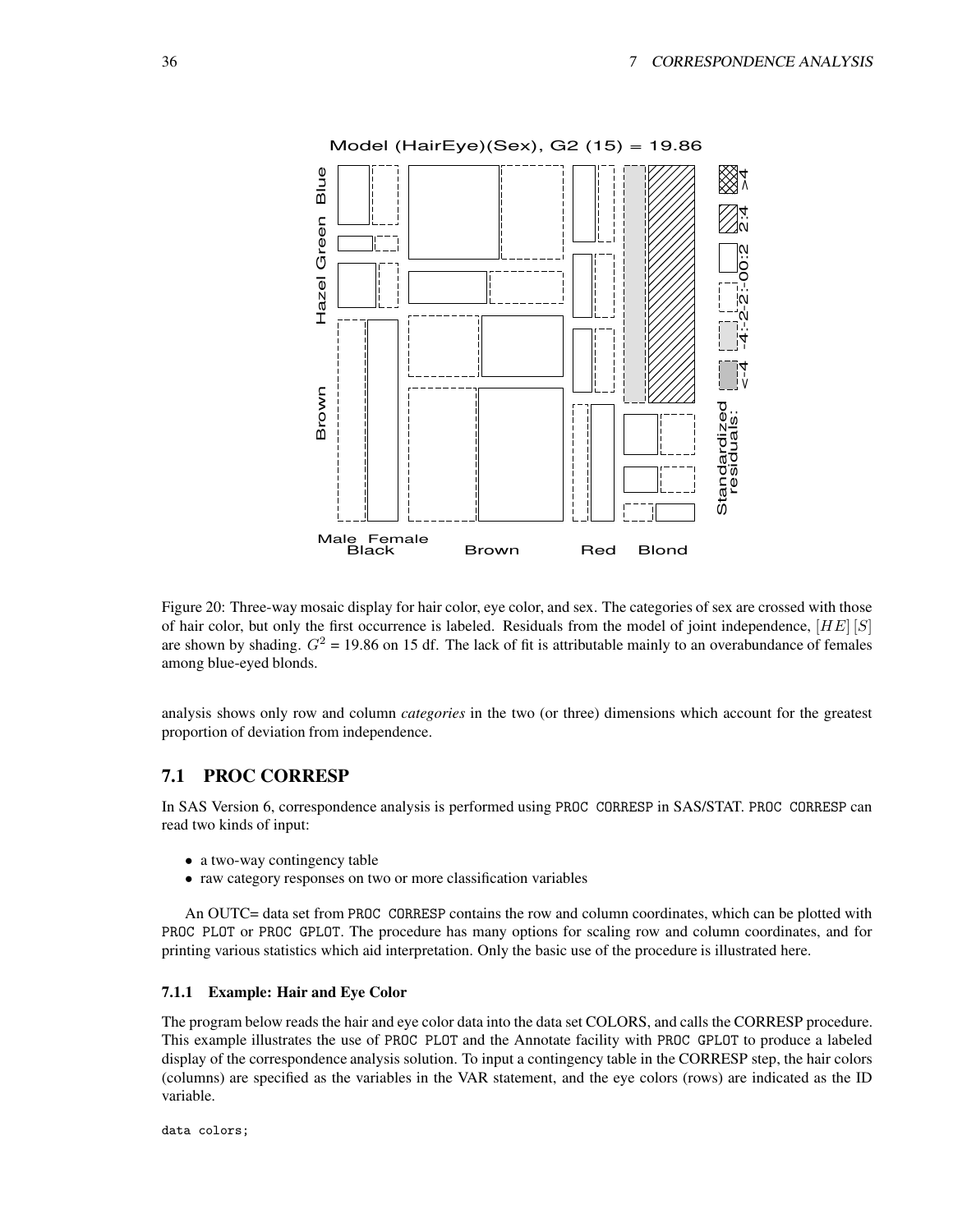

Figure 21: Mosaic display for hair color, eye color, and sex. This display shows residuals from the model of complete independence,  $[H][E][S], G<sup>2</sup> = 166.6$  on 24 df.

input BLACK BROWN RED BLOND EYE\$; datalines; 68 119 26 7 Brown 20 84 17 94 Blue 15 54 14 10 Hazel 5 29 14 16 Green ; proc corresp data=colors out=coord short; var black brown red blond; id eye; proc print data=coord;

The printed output from the CORRESP procedure is shown below. The section labeled "Inertia, ... " indicates that over 98% of the  $\chi^2$  for association is accounted for by two dimensions, with most of that attributed to the first dimension.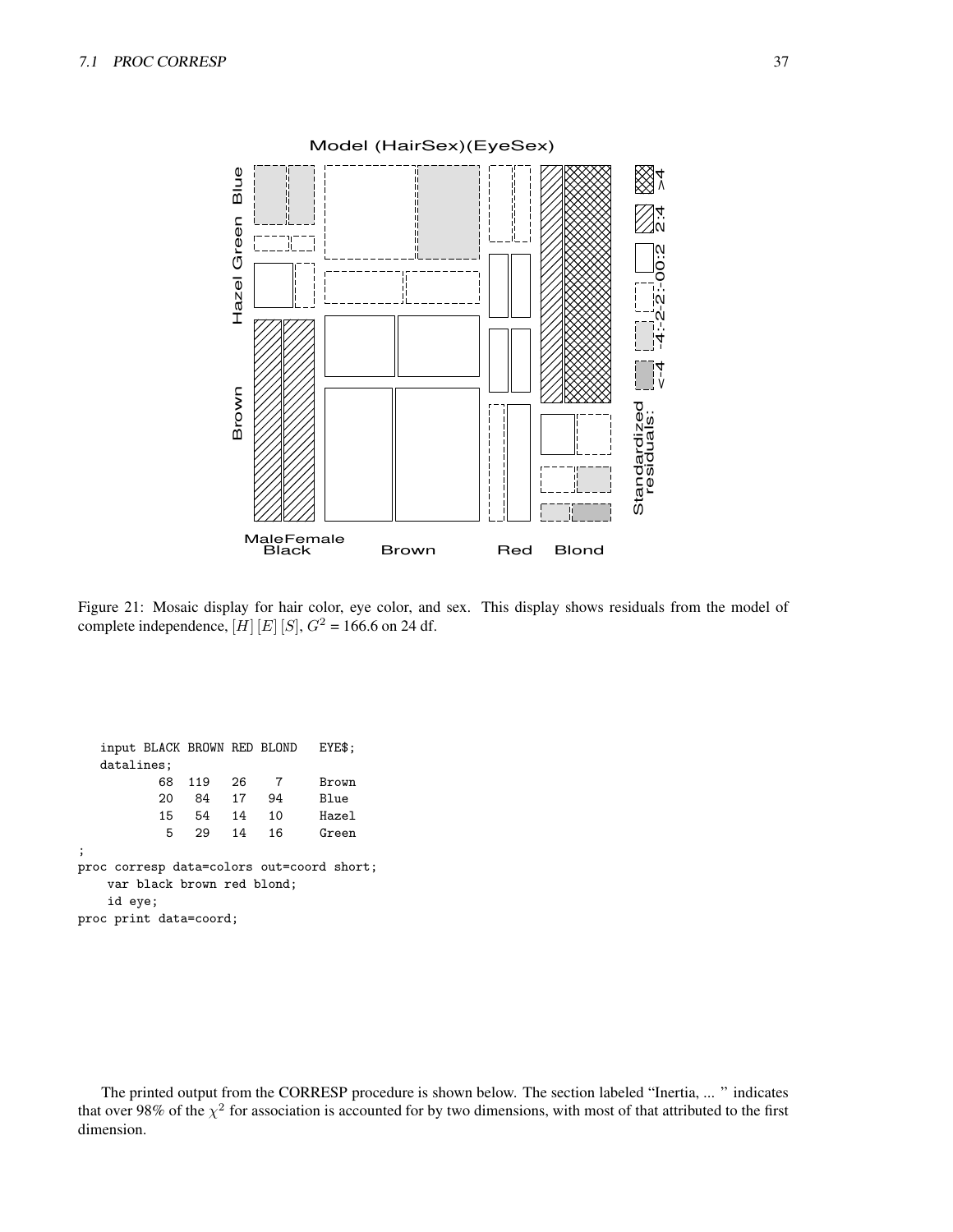```
The Correspondence Analysis Procedure
           Inertia and Chi-Square Decomposition
Singular Principal Chi-
Values Inertias Squares Percents 18 36 54 72 90
                              ----+----+----+----+----+---
0.45692 0.20877 123.593 89.37% *************************
0.14909 0.02223 13.158 9.51% ***
0.05097 0.00260 1.538 1.11%
        ------- -------
        0.23360 138.29 (Degrees of Freedom = 9)
                    Row Coordinates
                         Dim1 Dim2
            Brown -.492158 -.088322
            Blue 0.547414 -.082954
            Hazel -.212597 0.167391
            Green  0.161753  0.339040
                   Column Coordinates
                         Dim1 Dim2
            BLACK -.504562 -.214820
            BROWN -.148253 0.032666
            RED -.129523 0.319642
            BLOND   0.835348   -.069579
```
The singular values,  $\lambda_i$ , in Eqn. (10), are also the (canonical) correlations between the optimally scaled categories. Thus, if the DIM1 scores for hair color and eye color are assigned to the 592 observations in the table, the correlation of these variables would be 0.4569. The DIM2 scores give a second, orthogonal scaling of these two categorical variables, whose correlation would be 0.1491.

A plot of the row and column points can be constructed from the OUT= data set COORD requested in the PROC CORRESP step. The variables of interest in this example are shown in below. Note that row and column points are distinguished by the variable \_TYPE\_.

| <b>OBS</b>   | $\_$ TYPE $\_$ | <b>EYE</b>   | DIM1       | DIM2       |  |
|--------------|----------------|--------------|------------|------------|--|
|              |                |              |            |            |  |
|              | INERTIA        |              |            | $\bullet$  |  |
| 2            | <b>OBS</b>     | Brown        | $-0.49216$ | $-0.08832$ |  |
| 3            | <b>OBS</b>     | Blue         | 0.54741    | $-0.08295$ |  |
| 4            | <b>OBS</b>     | Hazel        | $-0.21260$ | 0.16739    |  |
| 5            | <b>OBS</b>     | Green        | 0.16175    | 0.33904    |  |
| 6            | <b>VAR</b>     | <b>BLACK</b> | $-0.50456$ | $-0.21482$ |  |
| $\mathbf{7}$ | <b>VAR</b>     | <b>BROWN</b> | $-0.14825$ | 0.03267    |  |
| 8            | VAR            | RED          | $-0.12952$ | 0.31964    |  |
| 9            | <b>VAR</b>     | <b>BLOND</b> | 0.83535    | $-0.06958$ |  |

The interpretation of the correspondence analysis results is facilitated by a *labelled* plot of the row and column points. As of Version 6.08, points can be labeled in PROC PLOT. The following statements produce a labelled plot. The plot should be scaled so that the number of data units/inch are the same for both dimensions. Otherwise, the distances in this plot would not be represented accurately. In PROC PLOT, this is done with the vtoh option, which specifies the aspect ratio (vertical to horizontal) of your printer.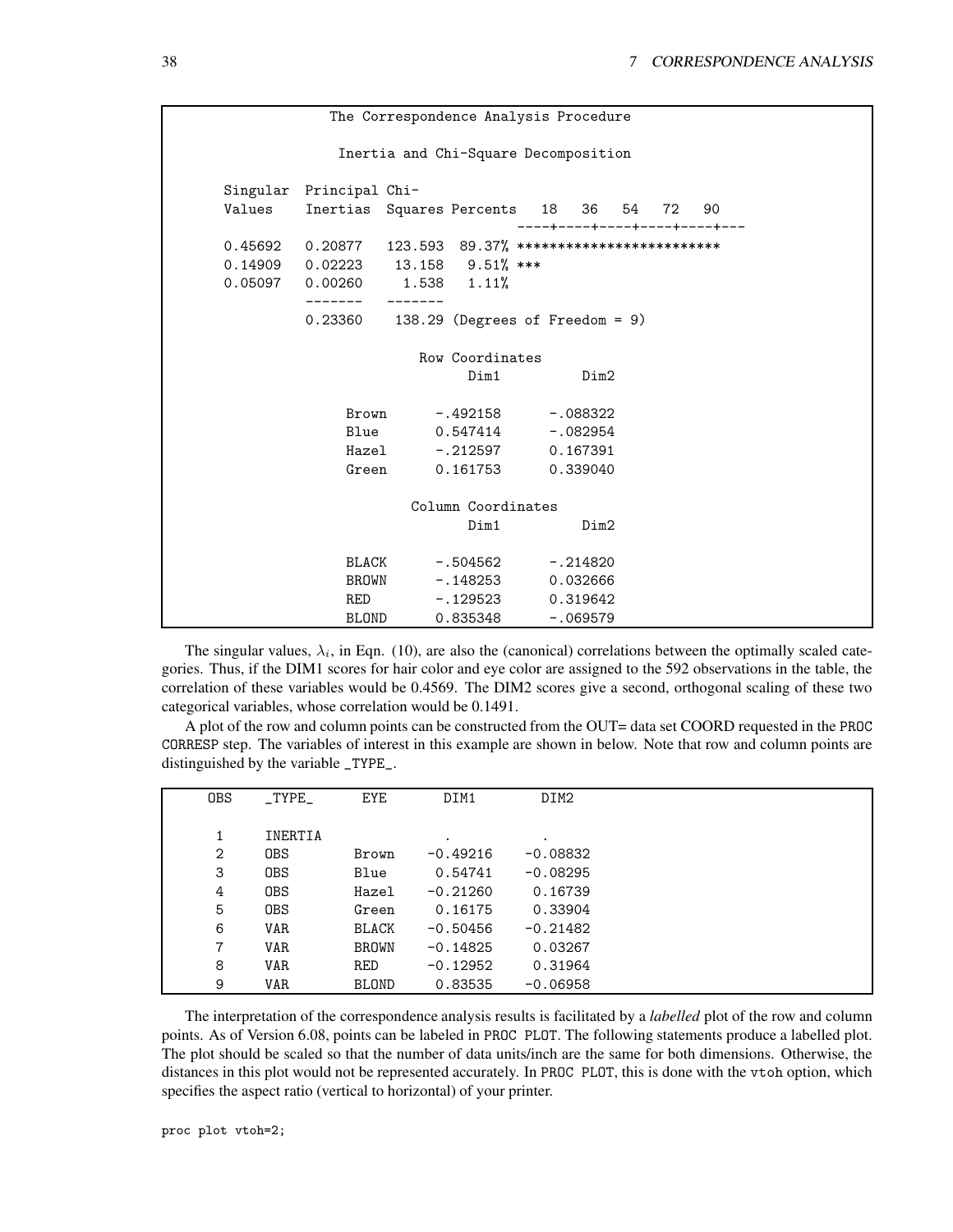

A labeled high-resolution display of the correspondence analysis solution (Figure 22) is constructed with the CORRESP macro. To equate the axes, you can use the defaults, specify specific axis control parameters, or use AXIS statements together with the HAXIS= and VAXIS= parameters to the CORRESP macro.

axis1 length=3.2 in order= $(-.5 \text{ to } .5 \text{ by } .5)$  label= $(a=90 \text{ r=0})$ ; axis2 length=6.4 in order= $(-1. \text{ to } 1. \text{ by } .5)$ ;

%corresp(data=haireye,

id=eye, var=BLACK BROWN RED BLOND, vaxis=axis1, haxis=axis2, dimlab=Dim);

#### **7.2 Multi-way tables**

A three- or higher-way table can be analyzed by correspondence analysis in several ways. One approach is called "stacking". A three-way table, of size  $I \times J \times K$  can be sliced into I two-way tables, each  $J \times K$ . If the slices are concatenated vertically, the result is one two-way table, of size  $(I \times J) \times K$ . In effect, the first two variables are treated as a single composite variable, which represents the main effects and interaction between the original variables that were combined. van der Heijden and de Leeuw (1985) discuss this use of correspondence analysis for multi-way tables and show how each way of slicing and stacking a contingency table corresponds to the analysis of a specified log-linear model.

In particular, for the three-way table that is reshaped as a table of size  $(I \times J) \times K$ , the correspondence analysis solution analyzes residuals from the log-linear model [AB] [C]. That is, for such a table, the  $I \times J$  rows represent the joint combinations of variables A and B. The expected frequencies under independence for this table are

$$
e_{[ij]k} = \frac{f_{[ij]+} f_{[+]k}}{n} = \frac{f_{ij+} f_{++k}}{n}
$$

which are the ML estimates of expected frequencies for the log-linear model [AB] [C]. The  $\chi^2$  that is decomposed is the Pearson  $\chi^2$  for this log-linear model. When the table is stacked as  $I \times (J \times K)$  or  $J \times (I \times K)$ , correspondence analysis decomposes the residuals from the log-linear models [A] [BC] and [B] [AC], respectively. van der Heijden and de Leeuw (1985) show how a generalized form of correspondence analysis can be interpreted as decomposing the difference between two specific log-linear models.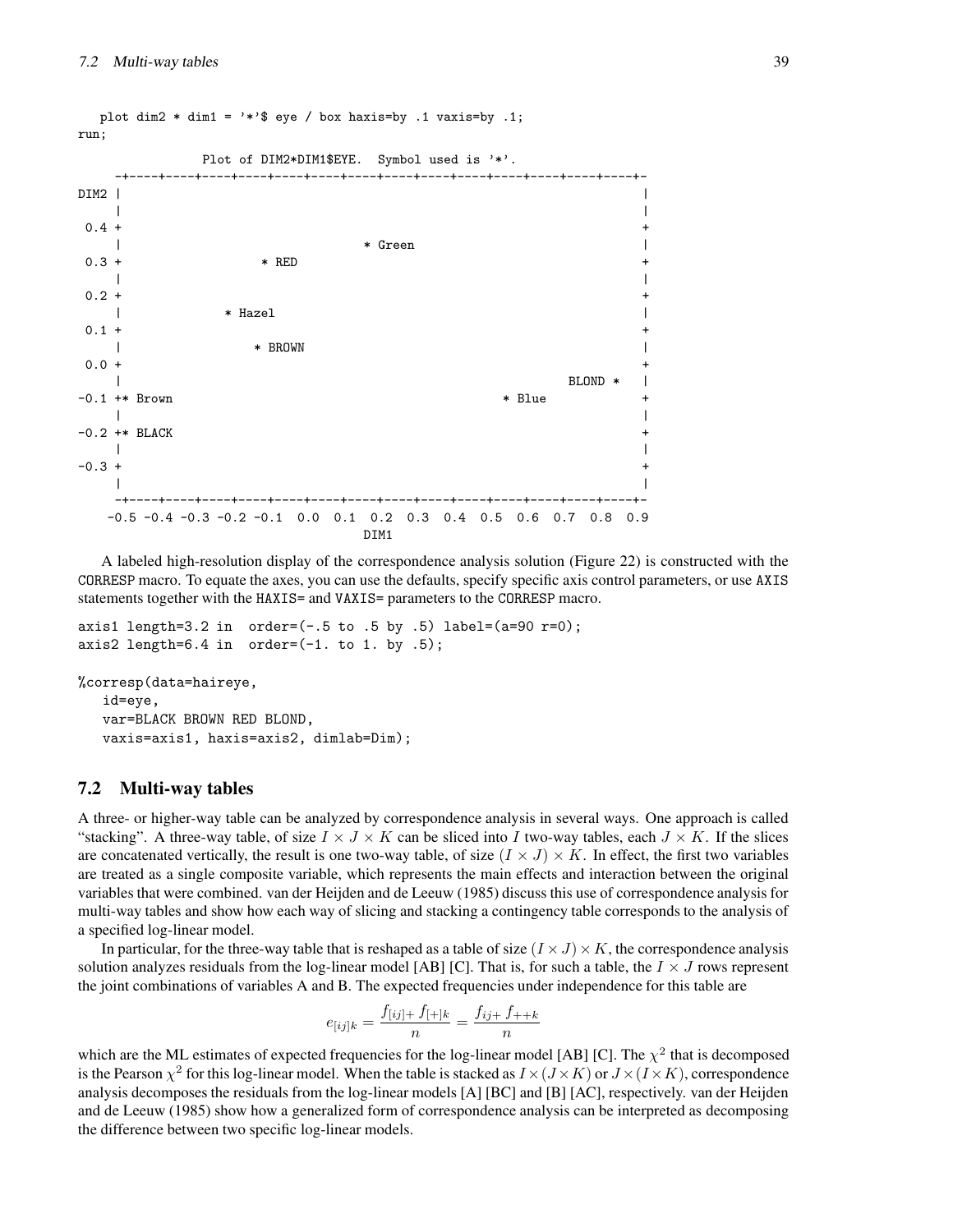

Figure 22: Correspondence analysis solution for Hair color, Eye color data

# Husbands and Wives Sexual Fun Chi-square: Dim 1 = 90.8% Dim 2 = 8.0%



Figure 23: Correspondence analysis solution for Sexual fun data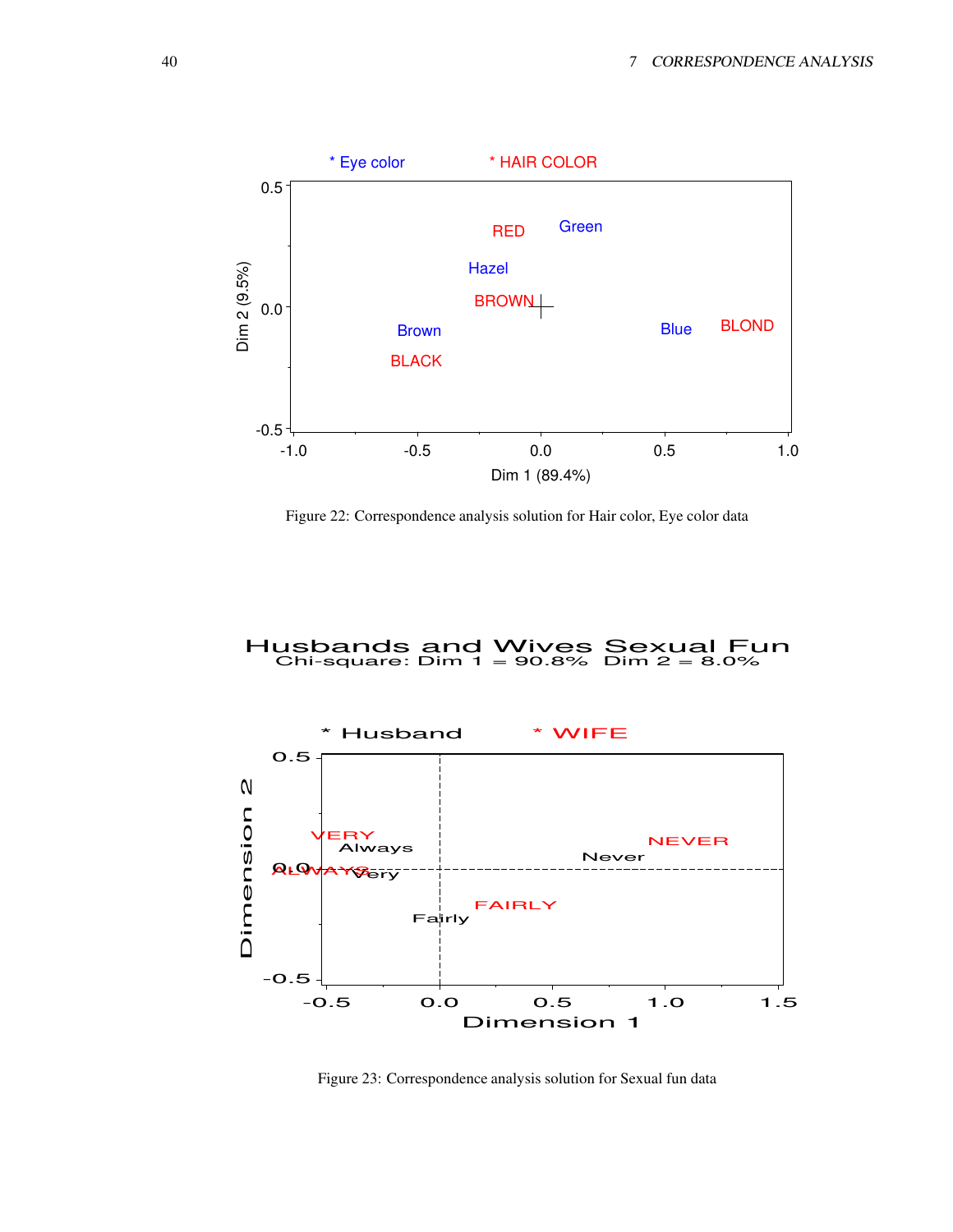#### **7.2.1 Example: Suicide Rates**

To illustrate the use of correspondence analysis for the analysis for three-way tables, we use data on suicide rates in West Germany, classified by age, sex, and method of suicide used. The data, from Heuer (1979, Table 1), have been discussed by van der Heijden and de Leeuw (1985) and others.

| Sex | Age       | POISON | GAS | <b>HANG</b> | <b>DROWN</b> | <b>GUN</b> | <b>JUMP</b> |  |
|-----|-----------|--------|-----|-------------|--------------|------------|-------------|--|
|     |           |        |     |             |              |            |             |  |
| M   | $10 - 20$ | 1160   | 335 | 1524        | 67           | 512        | 189         |  |
| М   | $25 - 35$ | 2823   | 883 | 2751        | 213          | 852        | 366         |  |
| M   | $40 - 50$ | 2465   | 625 | 3936        | 247          | 875        | 244         |  |
| М   | 55-65     | 1531   | 201 | 3581        | 207          | 477        | 273         |  |
| M   | 70-90     | 938    | 45  | 2948        | 212          | 229        | 268         |  |
|     |           |        |     |             |              |            |             |  |
| F   | $10 - 20$ | 921    | 40  | 212         | 30           | 25         | 131         |  |
| F   | $25 - 35$ | 1672   | 113 | 575         | 139          | 64         | 276         |  |
| F   | $40 - 50$ | 2224   | 91  | 1481        | 354          | 52         | 327         |  |
| F   | $55 - 65$ | 2283   | 45  | 2014        | 679          | 29         | 388         |  |
| F   | $70 - 90$ | 1548   | 29  | 1355        | 501          | 3          | 383         |  |

The table below shows the results of all possible hierarchical log-linear models for the suicide data. It is apparent that none of these models has an acceptable fit to the data. Given the enormous sample size  $(n = 48, 177)$ , even relatively small departures from expected frequencies under any model would appear significant, however.

| Model                             | df       | L.R. $G^2$       | G.F. $\chi^2$    |  |  |
|-----------------------------------|----------|------------------|------------------|--|--|
| LA T<br>- IST<br>[M]              | 49       | 10119.60         | 9908.24          |  |  |
| <b>TAST</b><br>[M]<br>[MS]<br>[A] | 45<br>44 | 8632.0<br>4719.0 | 8371.3<br>4387.7 |  |  |
| [S]<br><b>TMAT</b>                | 29       | 7029.2           | 6485.5           |  |  |
| [MS]<br>[AS]                      | 40       | 3231.5           | 3030.5           |  |  |
| [AS]<br>[MA]                      | 25       | 5541.6           | 5135.0           |  |  |
| [MA]<br>[MS]                      | 24       | 1628.6           | 1592.4           |  |  |
| <b>TMAT</b><br>[MS]<br>[AS]       | 20       | 242.0            | 237.0            |  |  |

Correspondence analysis applied to the [AS] by [M] table helps to show the nature of the association between method of suicide and the joint age-sex combinations and decomposes the  $\chi^2 = 8371$  for the log-linear model [AS] [M]. To carry out this analysis, the variables age and sex are listed together in the TABLES parameter; the option CROSS=ROW generates all combinations of Age and Sex.

```
%include catdata(suicide);
```

```
axis1 order=(-.7 \text{ to } .7 \text{ by } .7) length=6.5 in label=(a=90 \text{ r=0});axis2 order=(-.7 \text{ to } .7 \text{ by } .7) length=6.5 \text{ in};%corresp(data=suicide,
     tables=%str(age sex, method), weight=count,
options=cross=row short, vaxis=axis1, haxis=axis2);
```
The results show that over 93% of the association can be represented well in two dimensions.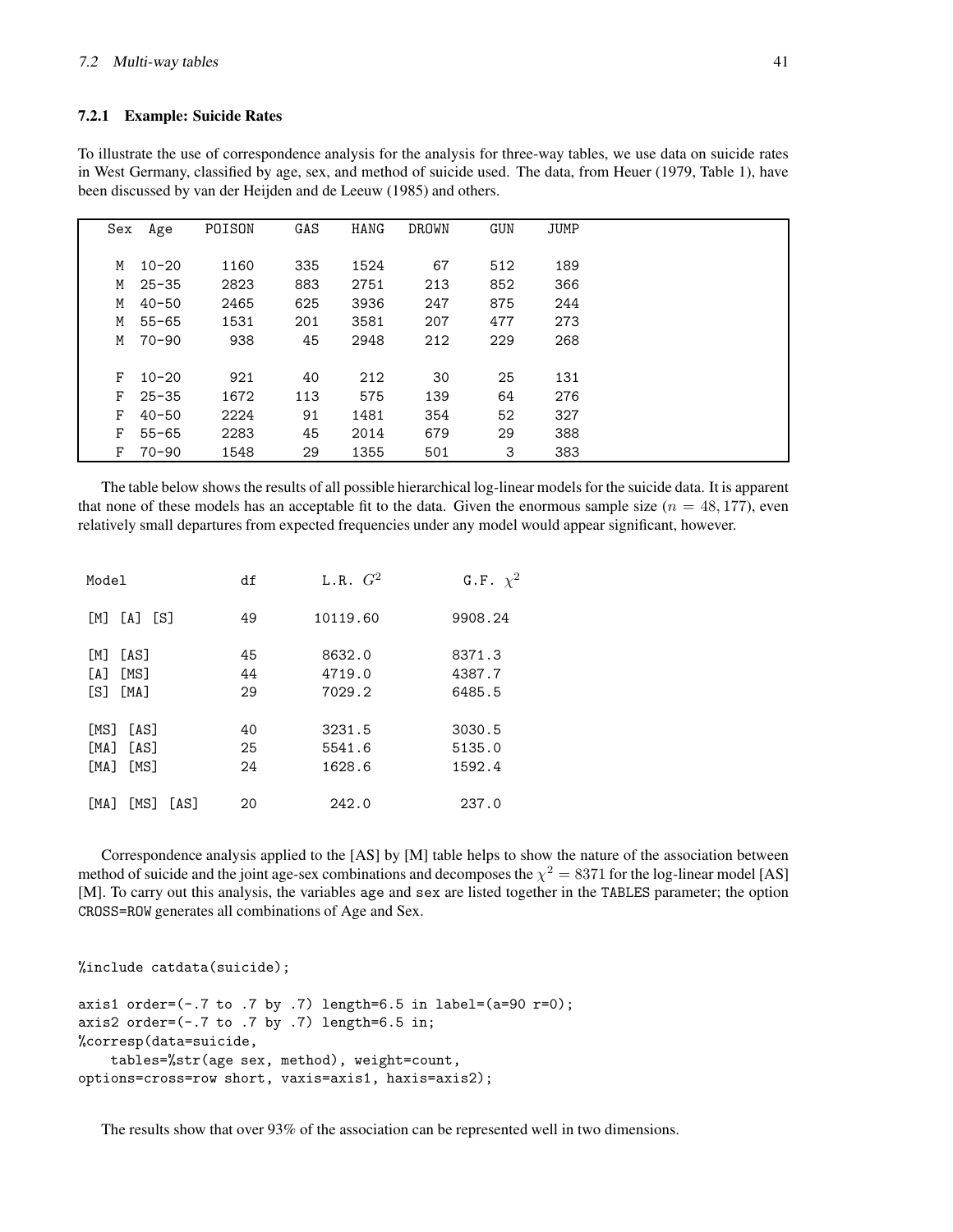| Inertia and Chi-Square Decomposition                |                                                                  |                                       |                                                                                                         |  |  |  |  |  |                                    |  |  |
|-----------------------------------------------------|------------------------------------------------------------------|---------------------------------------|---------------------------------------------------------------------------------------------------------|--|--|--|--|--|------------------------------------|--|--|
| Values                                              | Singular Principal Chi-<br>Inertias Squares Percents 12 24 36 48 |                                       |                                                                                                         |  |  |  |  |  | 60<br>----+----+----+----+----+--- |  |  |
| 0.32138<br>0.23736<br>0.09378<br>0.04171<br>0.02867 | 0.10328<br>0.05634<br>0.00879<br>0.00174<br>0.00082              | 5056.91<br>2758.41<br>430.55<br>40.24 | $60.41\%$ ***************************<br>$32.95%$ ***************<br>$5.14%$ **<br>85.17 1.02%<br>0.48% |  |  |  |  |  |                                    |  |  |
|                                                     | 0.17098                                                          |                                       | $8371.28$ (Degrees of Freedom = 45)                                                                     |  |  |  |  |  |                                    |  |  |

The plot of the scores for the rows (sex-age combinations) and columns (methods) in Figure 24 shows residuals from the log-linear model [AS] [M]. Thus, it shows the two-way associations of sex  $\times$  method, age  $\times$  method, and the three-way association, sex  $\times$  age  $\times$  method which are set to zero in the model [AS] [M]. The possible association between sex and age is not shown in this plot.

Dimension 1 in the plot separates males and females. This dimension indicates a strong difference between suicide profiles of males and females. The second dimension is mostly ordered by age with younger groups at the top and older groups at the bottom. Note also that the positions of the age groups are approximately parallel for the two sexes. Such a pattern indicates that sex and age do not interact in this analysis. The relation between the age - sex groups and methods of suicide can be interpreted in terms of similar distance and direction from the origin, which represents the marginal row and column profiles. Young males are more likely to commit suicide by gas or a gun, older males by hanging, while young females are more likely to ingest some toxic agent and older females by jumping or drowning.



## Suicide Rates by Age, Sex and Method

Figure 24: Two-dimensional correspondence analysis solution for the [AS] [M] multiple table.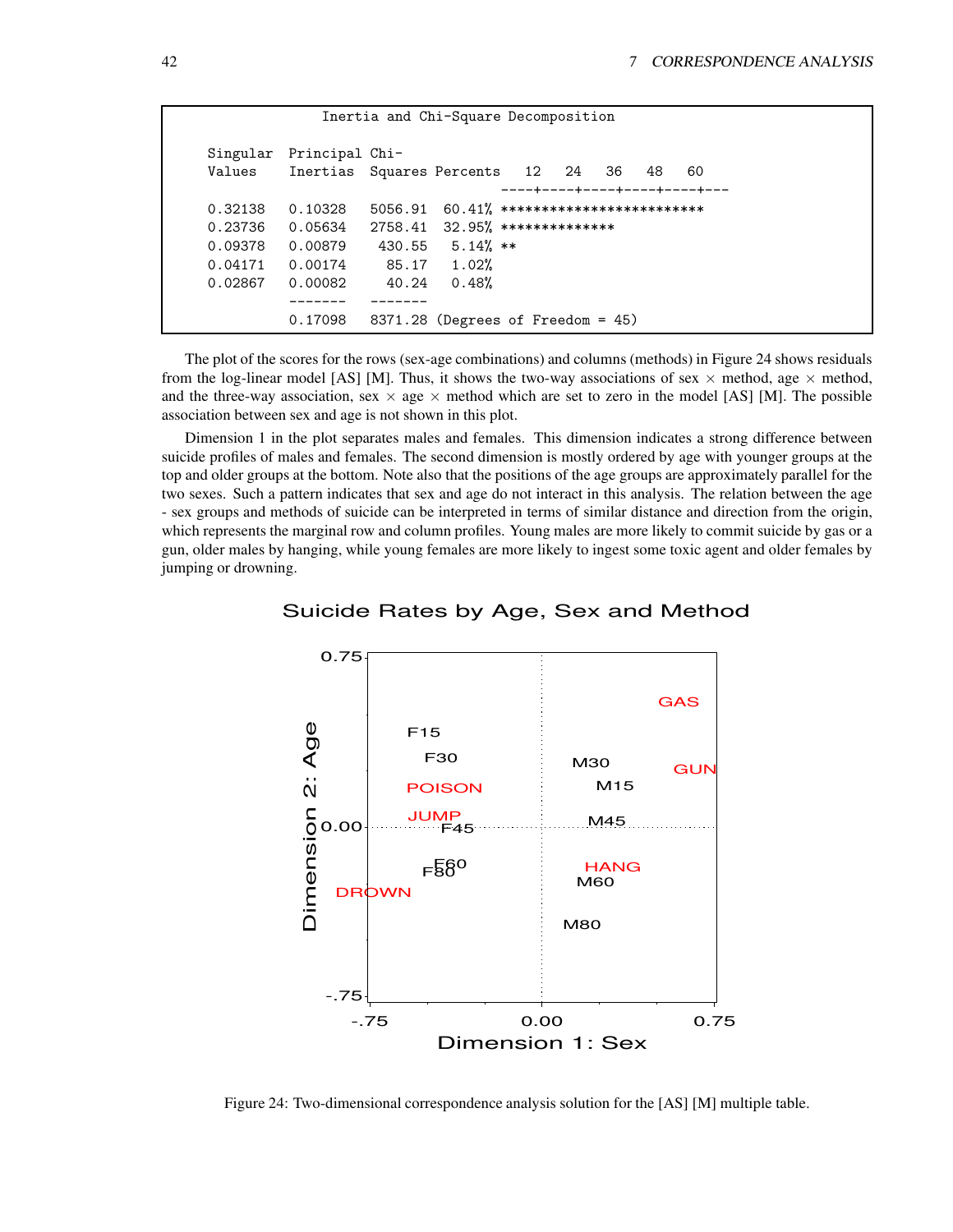

Figure 25: Mosaic display for sex and age. The frequency of suicide shows opposite trends with age for males and females.

# **8 Logistic Regression**

# **8.1 Logistic Regression Model**

Logistic regression<sup>1</sup> describes the relationship between a *dichotomous* response variable and a set of explanatory variables. The explanatory variables may be continuous or (with dummy variables) discrete.

Consider the data below on the effects of a particular treatment for arthritis. The response is improvement; sex and treatment are the explanatory variables.

|     | Improvement |      |             |       |  |  |  |  |  |  |
|-----|-------------|------|-------------|-------|--|--|--|--|--|--|
| Sex | Treatment   | None | Some/Marked | Total |  |  |  |  |  |  |
| F   | Active      | 6    | 21          | 27    |  |  |  |  |  |  |
| F   | Placebo     | 19   | 13          | 32    |  |  |  |  |  |  |
|     |             |      |             |       |  |  |  |  |  |  |
| Μ   | Active      |      |             | 14    |  |  |  |  |  |  |
| Μ   | Placebo     | 10   |             | 11    |  |  |  |  |  |  |

Let  $\pi_{ij}$  be the probability that a patient of sex i who receives treatment j will show some or marked improvement. It is convenient to model this probability in terms of the *log odds* of improvement, called the *logit*,

$$
logit(\pi_{ij}) \equiv log\left(\frac{\pi_{ij}}{1 - \pi_{ij}}\right)
$$
\n(11)

Number Observed Odds Observed

<sup>&</sup>lt;sup>1</sup> Some material in this section borrows from Koch and Stokes (1991).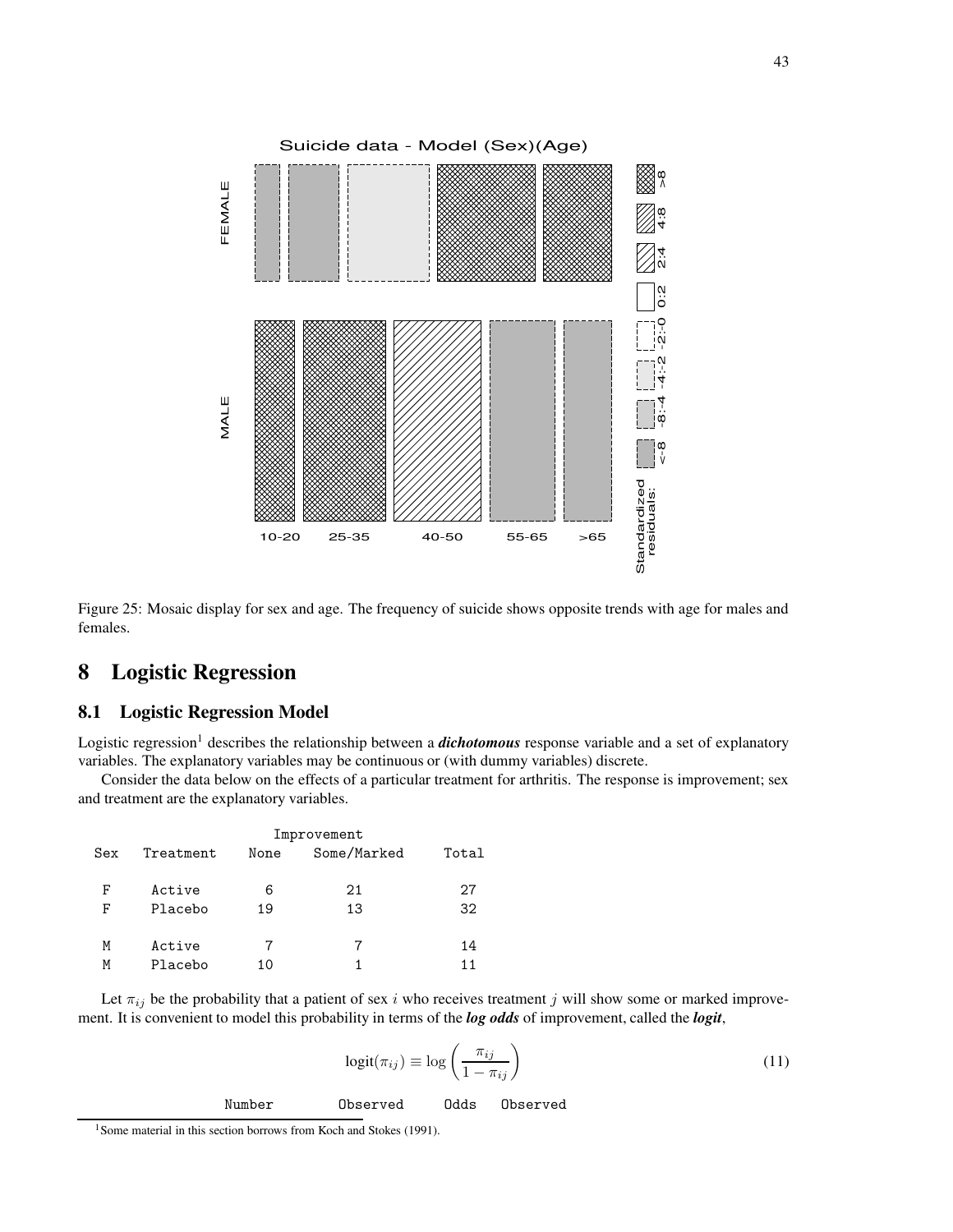

Figure 26: Mosaic display showing deviations from model [AS] [M]. The methods have been reordered according to their positions on Dimension 1 of the correspondence analysis solution for the [AS] [M] table.

|  |  | SEX Treatmt Better Total P{better} Better Logit |             |              |
|--|--|-------------------------------------------------|-------------|--------------|
|  |  | Female Active 21 27 0.7778 3.50 1.2529          |             |              |
|  |  | Female Placebo 13 32 0.4062                     |             | 0.68 -0.3797 |
|  |  | Male Active 7 14 0.5000                         | 1.00 0.0000 |              |
|  |  | Male Placebo 1 11 0.0909 0.10 -2.3026           |             |              |

The *logistic regression model* fits the log odds by a linear function of the explanatory variables (as in multiple regression).

$$
logit(\pi_{ij}) = \alpha + \mathbf{x}'_{ij} \beta \tag{12}
$$

For example, a simple model might assume additive ("main") effects for sex and treatment on the log odds of improvement.

$$
logit(\pi_{ij}) = \alpha + \beta_1 x_1 + \beta_2 x_2 \tag{13}
$$

where

•  $x_1$  and  $x_2$  are dummy variables representing sex and treatment, respectively:

|  | if male   |  | if placebo |
|--|-----------|--|------------|
|  | if female |  | if active  |

- $\bullet$   $\alpha$  is the log odds of improvement for the baseline group—males receiving placebo.
- $\beta_1$  is the increment in log odds for being female. Therefore,  $e^{\beta_1}$  gives the odds of improvement for females relative to males.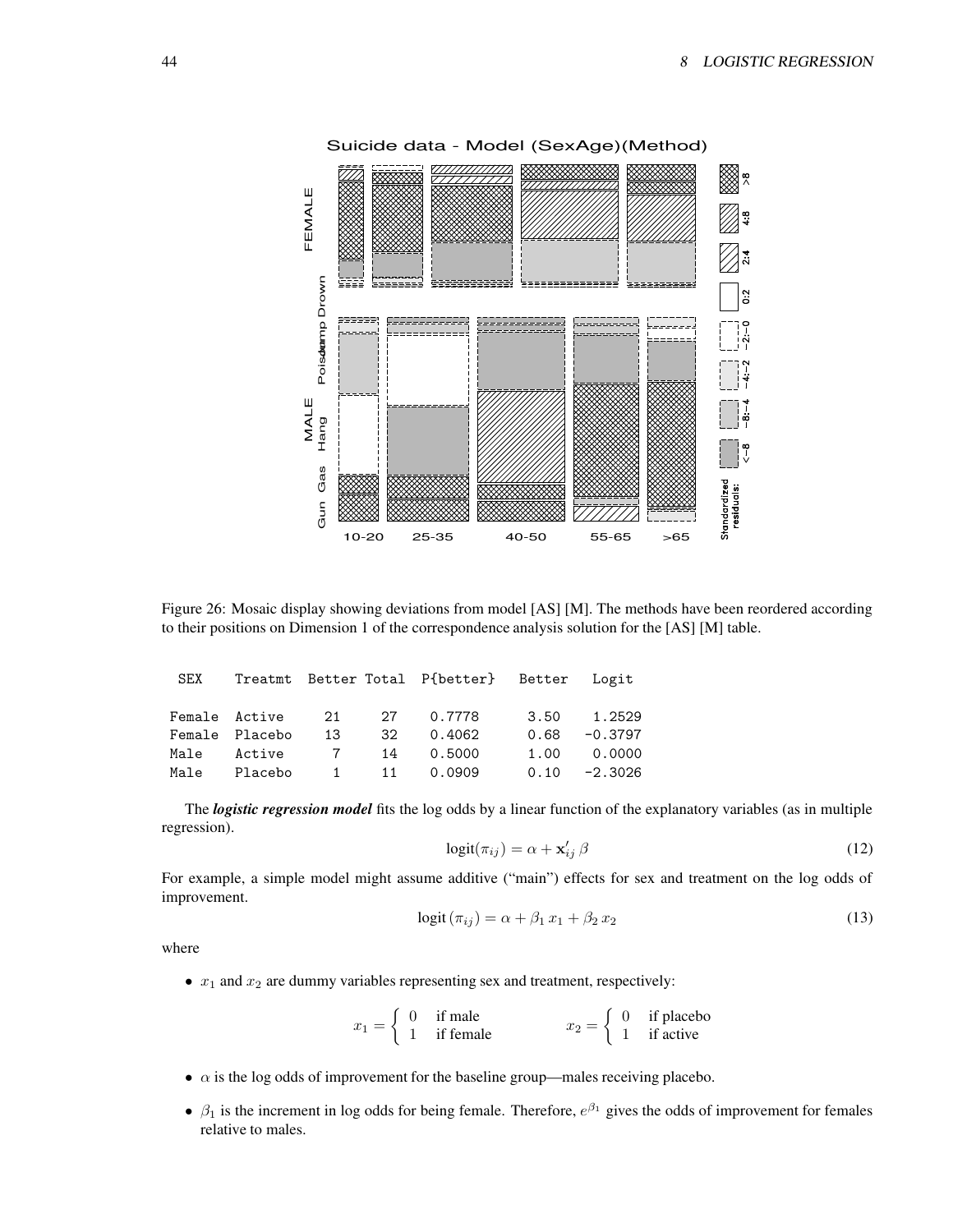•  $\beta_2$  is the increment in log odds for being in the active treatment group.  $e^{\beta_2}$  gives the odds of improvement for the active treatment group relative to placebo.

Thus, the parameters defined here are *incremental effects*. The intercept corresponds to a baseline group (males given the placebo); the other parameters are incremental effects for the other groups compared to the baseline group.

#### **8.1.1 Predicted probabilities**

For plotting and interpreting results from logistic regression, it is usually more convenient to express fitted values on the scale of probabilities. The inverse transformation of  $(11)$  and  $(12)$  is the logistic function,

$$
\pi(\mathbf{x}) = \frac{\exp(\alpha + \mathbf{x}'_{ij} \beta)}{1 + \exp(\alpha + \mathbf{x}'_{ij} \beta)}
$$
(14)

For the example, when  $\alpha$ ,  $\beta_1$ , and  $\beta_2$  have been estimated, the predicted odds and probabilities are:

| Sex.   | Treatment | Odds Improved                | $Pr{Improved}$                                              |
|--------|-----------|------------------------------|-------------------------------------------------------------|
| Female | Active    | $e^{\alpha+\beta_1+\beta_2}$ | $e^{\alpha+\beta_1+\beta_2}/(1+e^{\alpha+\beta_1+\beta_2})$ |
| Female | Placebo   | $\rho^{\alpha+\beta_1}$      | $e^{\alpha+\beta_1}/(1+e^{\alpha+\beta_1})$                 |
| Male   | Active    | $e^{\alpha+\beta_2}$         | $e^{\alpha+\beta_2}/(1+e^{\alpha+\beta_2})$                 |
| Male   | Placebo   | $\rho^{\alpha}$              | $e^{\alpha}/(1+e^{\alpha})$                                 |

The formulas for predicted probabilities may look formidable, but the numerical results are easy to interpret.

## **8.2 Fitting Logistic Regression Models**

Logistic regression models can be fit using PROC LOGISTIC, PROC CATMOD, PROC GENMOD and SAS/INSIGHT. The examples below illustrate the use of PROC LOGISTIC. The input data set for PROC LOGISTIC can be in one of two forms: *frequency form* – one observation per group, with a variable containing the frequency for that group. A FREQ statement is used to provide the frequency variable. The other form is *case form* – one observation per case.

The following DATA step creates a data set in frequency form named arthrit. The dummy variables \_SEX\_ and  $_TREAT_{\text{c}}$  corresponding to  $x_1$  and  $x_2$  are created, as is the dichotomous response variable, better.

The first logistic regression model includes effects for sex and treatment, specified by the dummy variables on the MODEL statement Note that by default, PROC LOGISTIC orders the response values in *increasing* order, and sets up the model so that it is predicting the probability of the *smallest* ordered value, Pr{better=0}, which means it would be modelling the probability of No improvement. The descending option (available with Version 6.08) reverses this order, so that predicted results will be for  $Pr{better=1}$ .

```
data arthrits;
```

```
input sex$ trtment$ improve$ count;
   _treat_ = (trtment='Active');
   \_sex<sub>-</sub> = (sex='F');
   better = (improve='some');
datalines;
F Active none 6
M Active none 7
F Active some 21
M Active some 7
F Placebo none 19
M Placebo none 10
F Placebo some 13
M Placebo some 1
;
proc logistic data=arthrits descending;
```
<sup>&</sup>lt;sup>2</sup>In earlier releases, a format is used to order the values of better so that the first value corresponds to Improved.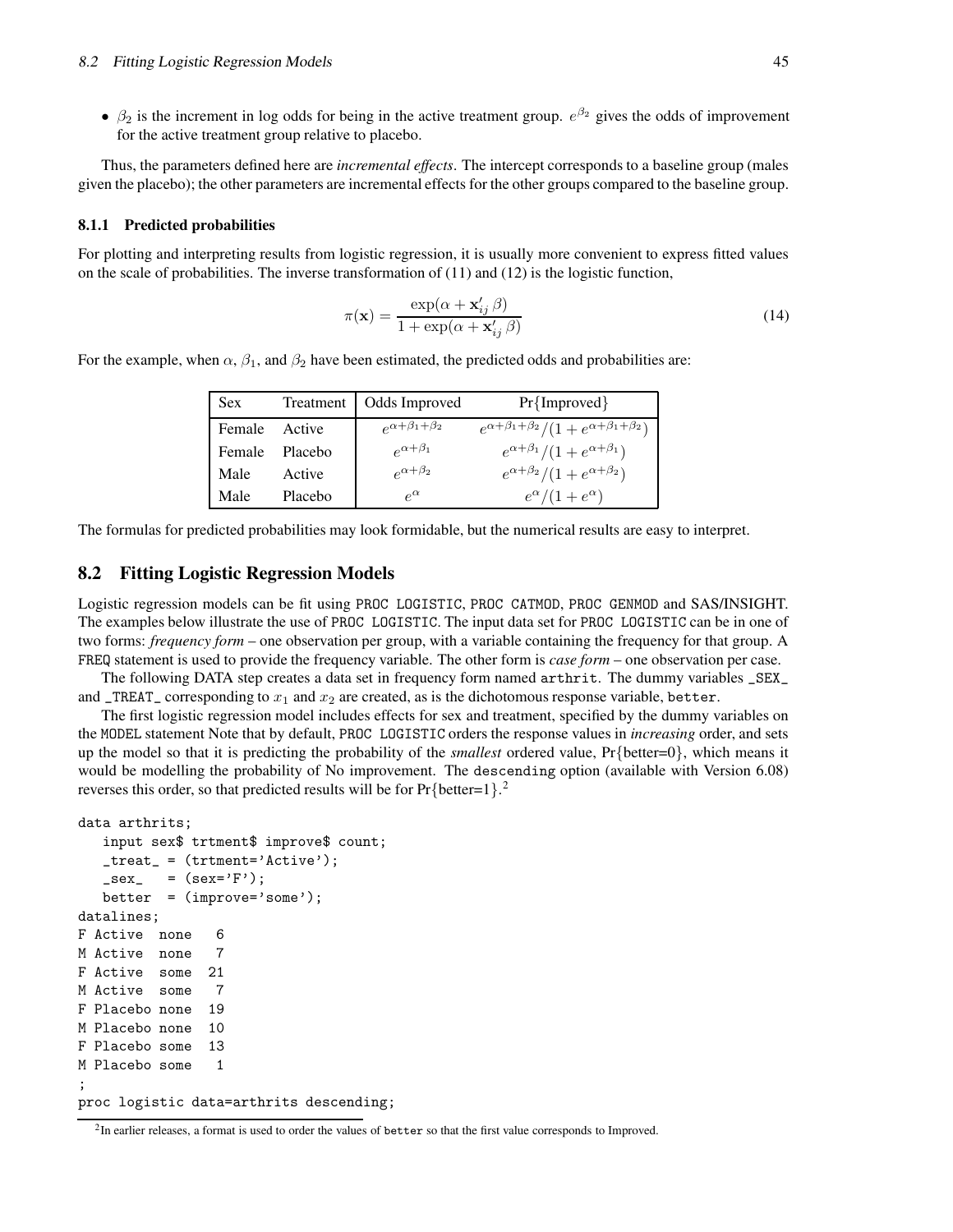```
freq count;
model better = _sex_ _treat_ / scale=none aggregate;
```
The options scale=none aggregate provide goodness of fit tests for the model. The goodness of fit tests are based on the difference between the actual model fitted and the saturated model (containing an interaction of sex and treatment in this example), which would fit perfectly. The following results are produced:

| Deviance and Pearson Goodness-of-Fit Statistics |           |                              |        |                                        |                             |  |  |  |  |  |
|-------------------------------------------------|-----------|------------------------------|--------|----------------------------------------|-----------------------------|--|--|--|--|--|
|                                                 |           |                              |        |                                        | Pr >                        |  |  |  |  |  |
|                                                 | Criterion | DF                           | Value  | Value/DF                               | Chi-Square                  |  |  |  |  |  |
|                                                 |           |                              |        |                                        |                             |  |  |  |  |  |
| Deviance                                        |           | $\mathbf{1}$                 | 0.2776 | 0.2776                                 | 0.5983                      |  |  |  |  |  |
| Pearson                                         |           | $\mathbf{1}$                 | 0.2637 | 0.2637                                 | 0.6076                      |  |  |  |  |  |
|                                                 |           |                              |        |                                        |                             |  |  |  |  |  |
|                                                 |           | Number of unique profiles: 4 |        |                                        |                             |  |  |  |  |  |
|                                                 |           |                              |        |                                        |                             |  |  |  |  |  |
|                                                 |           |                              |        | Testing Global Null Hypothesis: BETA=0 |                             |  |  |  |  |  |
|                                                 |           |                              |        |                                        |                             |  |  |  |  |  |
|                                                 |           | Intercept                    |        |                                        |                             |  |  |  |  |  |
|                                                 | Intercept | and                          |        |                                        |                             |  |  |  |  |  |
| Criterion                                       | 0nly      | Covariates                   |        | Chi-Square for Covariates              |                             |  |  |  |  |  |
|                                                 |           |                              |        |                                        |                             |  |  |  |  |  |
| AIC                                             | 118,449   | 104.222                      |        |                                        |                             |  |  |  |  |  |
| SC                                              | 118.528   | 104.460                      |        |                                        |                             |  |  |  |  |  |
| $-2$ LOG L                                      | 116.449   | 98.222                       |        |                                        | 18.227 with 2 DF (p=0.0001) |  |  |  |  |  |
| Score                                           | ٠         | $\bullet$                    |        |                                        | 16.797 with 2 DF (p=0.0002) |  |  |  |  |  |

The Chi-square tests for BETA=0 above test the joint effect of sex and treatment. Individual effects in the model are tested by Wald  $\chi^2$ s, the squared ratio of each parameter divided by its standard error. These tests, shown below, indicate that both sex and treatment effects are highly significant.

|                     | Analysis of Maximum Likelihood Estimates |                     |                  |                                              |                  |                          |                    |  |  |  |
|---------------------|------------------------------------------|---------------------|------------------|----------------------------------------------|------------------|--------------------------|--------------------|--|--|--|
| Variable DF         |                                          | Parameter Standard  |                  | Wald<br>Estimate Error Chi-Square Chi-Square | Pr >             | Standardized<br>Estimate | Odds<br>Ratio      |  |  |  |
| INTERCPT 1<br>_SEX_ |                                          | $-1.9037$<br>1.4687 | 0.5982<br>0.5756 | 10.1286<br>6.5092                            | 0.0015<br>0.0107 | $\bullet$<br>0.372433    | $\bullet$<br>4.343 |  |  |  |
| $\_TREAT\_$ 1       |                                          | 1.7817              | 0.5188           | 11.7961                                      | 0.0006           | 0.493956                 | 5.940              |  |  |  |

#### **8.2.1 Model interpretation**

The fitted model,

$$
logit(\pi_{ij}) = -1.90 + 1.47 \text{ sex} + 1.78 \text{ treat}
$$
\n(15)

is most easily interpreted by considering the odds ratios corresponding to the parameters:

- 1.47 is the increment to log odds of a better outcome for females; the odds ratio  $e^{1.47} = 4.34$  indicates that females are 4.3 times as likely to achieve a better outcome than males.
- 1.78 is the increment to log odds for the treatment group; the odds ratio  $e^{1.78} = 5.94$  indicates that the treated group is nearly 6 times as likely to achieve a better outcome than the placebo group.

#### **8.2.2 Plotting results from PROC LOGISTIC**

PROC LOGISTIC also calculates predicted probabilities and logits, and these results may be obtained in an output data set, from which plots can be made.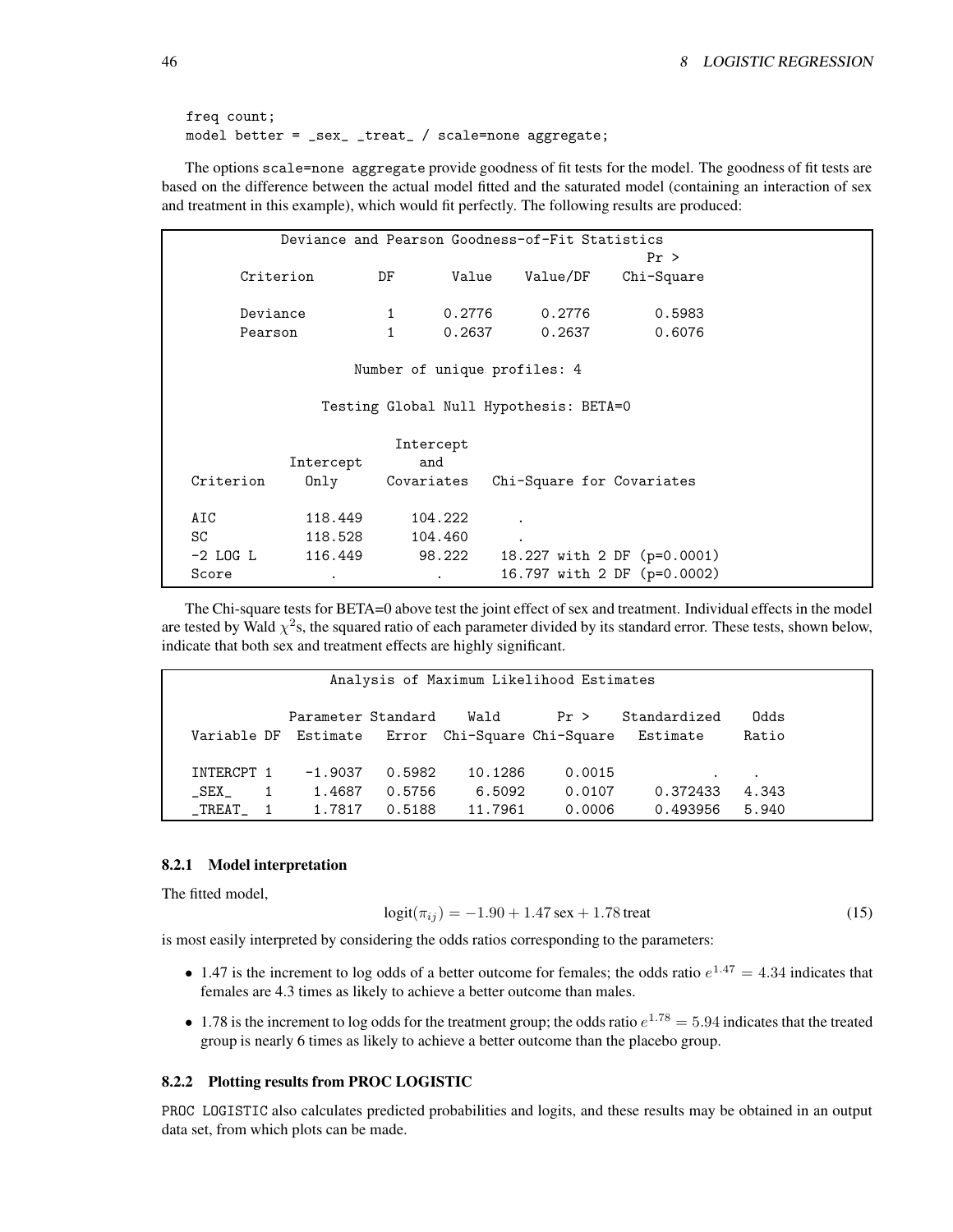```
proc logistic data=arthrit;
   freq count;
   model better = _sex_ _treat_ ;
   output out=results p=predict l=lower u=upper xbeta=logit;
```
The OUTPUT statement produces a data set containing estimated logit values for each group, and corresponding predicted probabilities of improvement and confidence limits (UPPER, LOWER) for these probabilities.

The output data set RESULTS contains the following variables. There are two observations for each group (for none and some improvement). The PREDICT variable gives the predicted probability of an improved outcome according to model (15), using the inverse transformation (14) of logit to probability.

| SEX | <b>TRTMENT</b> | IMPROVE | COUNT | PREDICT | LOWER | <b>UPPER</b> | LOGIT    |  |
|-----|----------------|---------|-------|---------|-------|--------------|----------|--|
|     |                |         |       |         |       |              |          |  |
| F   | Active         | none    | 6     | 0.794   | 0.620 | 0.900        | 1.347    |  |
| M   | Active         | none    | 7     | 0.470   | 0.257 | 0.694        | $-0.122$ |  |
| F   | Active         | some    | 21    | 0.794   | 0.620 | 0.900        | 1.347    |  |
| M   | Active         | some    | 7     | 0.470   | 0.257 | 0.694        | $-0.122$ |  |
| F   | Placebo        | none    | 19    | 0.393   | 0.248 | 0.560        | $-0.435$ |  |
| M   | Placebo        | none    | 10    | 0.130   | 0.044 | 0.325        | $-1.904$ |  |
| F   | Placebo        | some    | 13    | 0.393   | 0.248 | 0.560        | $-0.435$ |  |
| M   | Placebo        | some    |       | 0.130   | 0.044 | 0.325        | $-1.904$ |  |

To plot the predicted probabilities of improvement and confidence limits from the RESULTS data set, we select the observations for improve='some'. A plot can be done as a bar chart with PROC GCHART or as a line graph with PROC GPLOT. Confidence limits can be added to either with the SAS/GRAPH Annotate facility. The statements below show how a grouped horizontal bar chart (Figure 27) is constructed.

```
data results;
```

```
set results;
   if improve='some';
   label predict='Prob. Improved';
data limits;
   set results;
   xsys='2'; ysys='2';midpoint=trtment;
   group=sex;
   x = 1ower; function='MOVE '; output;
   text='|'; function='LABEL '; output;
   x = upper; function='DRAW '; output;
   text='|'; function='LABEL '; output;
proc gchart data=results;
   hbar trtment / sumvar=predict group=sex gspace=3
                  anno=limits
                 raxis=axis1
                 maxis=axis2
                 gaxis=axis3;
   axis1 order=(0 to 1 by .2) minor=none
         label=(h=1.5) value=(h=1.3);axis2 label=(h=1.3 'Treat') value=(h=1.1);
   axis3 label=(h=1.3) value=(h=1.2);
   pattern1 v=solid c=cyan;
   pattern2 v=solid c=rose;
```
# **8.3 Quantitative predictors**

Logistic regression can be generalized to include continuous explanatory variables. The main differences are: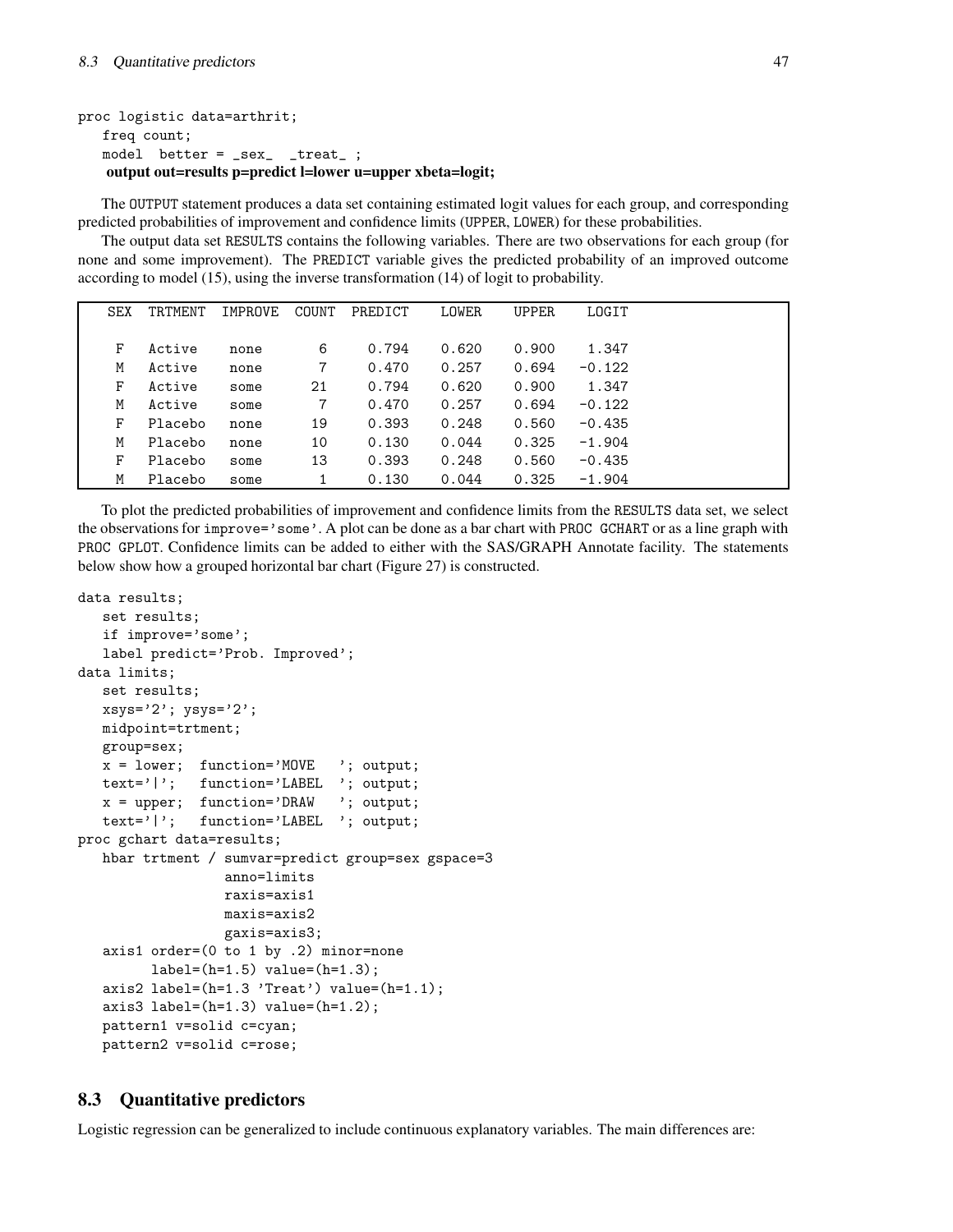

# Arthritis Data: Predicted Effects of Sex and Treatment

Figure 27: Predicted probabilities of improvement

- the data are usually entered in case form, with one observation per person.
- the statistics for goodness-of-fit are computed differently.
- the output data set for plotting now contains one observation per person.

The DATA step below creates a SAS data set named arthrit, in case form. It is equivalent to the earlier example, but contains the age of each person in the sample. Programming statements are used to create dummy variables \_sex\_ and \_treat\_ as before. Variables for testing for interactions among sex, treatment and age are also created. A preliminary analysis (described later) is used to test whether any of these variables interact. That test shows that all interactions can safely be ignored in this example. That test is one suitable test for goodness of fit of the main effects model.

```
data arthrit;
  length treat$7. sex$6. ;
  input id treat$ sex$ age improve @@ ;
  better = (improve > 0); /* Dichotomous response */
  _treat_ = (treat ='Treated') ; /* Dummy var for treatment */
  \texttt{Sex} = (sex = 'Female'); \text{A} and sex \text{*}agesex = age*_sex_ ; /* Dummy var for testing */
  agetrt = age*_treat_; /* interactions */
  sextrt = _ssex_*treat_*;
  age2 = age*age ;
 cards ;
57 Treated Male 27 1 9 Placebo Male 37 0
46 Treated Male 29 0 14 Placebo Male 44 0
77 Treated Male 30 0 73 Placebo Male 50 0
  ... (observations omitted)
56 Treated Female 69 1 42 Placebo Female 66 0
43 Treated Female 70 1 15 Placebo Female 66 1
                     71 Placebo Female 68 1
                      1 Placebo Female 74 2
```
The next logistic model includes (main) effects for age, sex, and treatment. The lackfit option requests a lack-of-fit test proposed by Hosmer and Lemeshow (1989). This test divides subjects into deciles based on predicted probabilities, then computes a  $\chi^2$  from observed and expected frequencies. In this example, we plot both a confidence interval for  $Pr{Improved}$  and logit  $\pm$  s.e.. To make these intervals roughly comparable, we choose  $\alpha = .33$  to give a 67% confidence interval.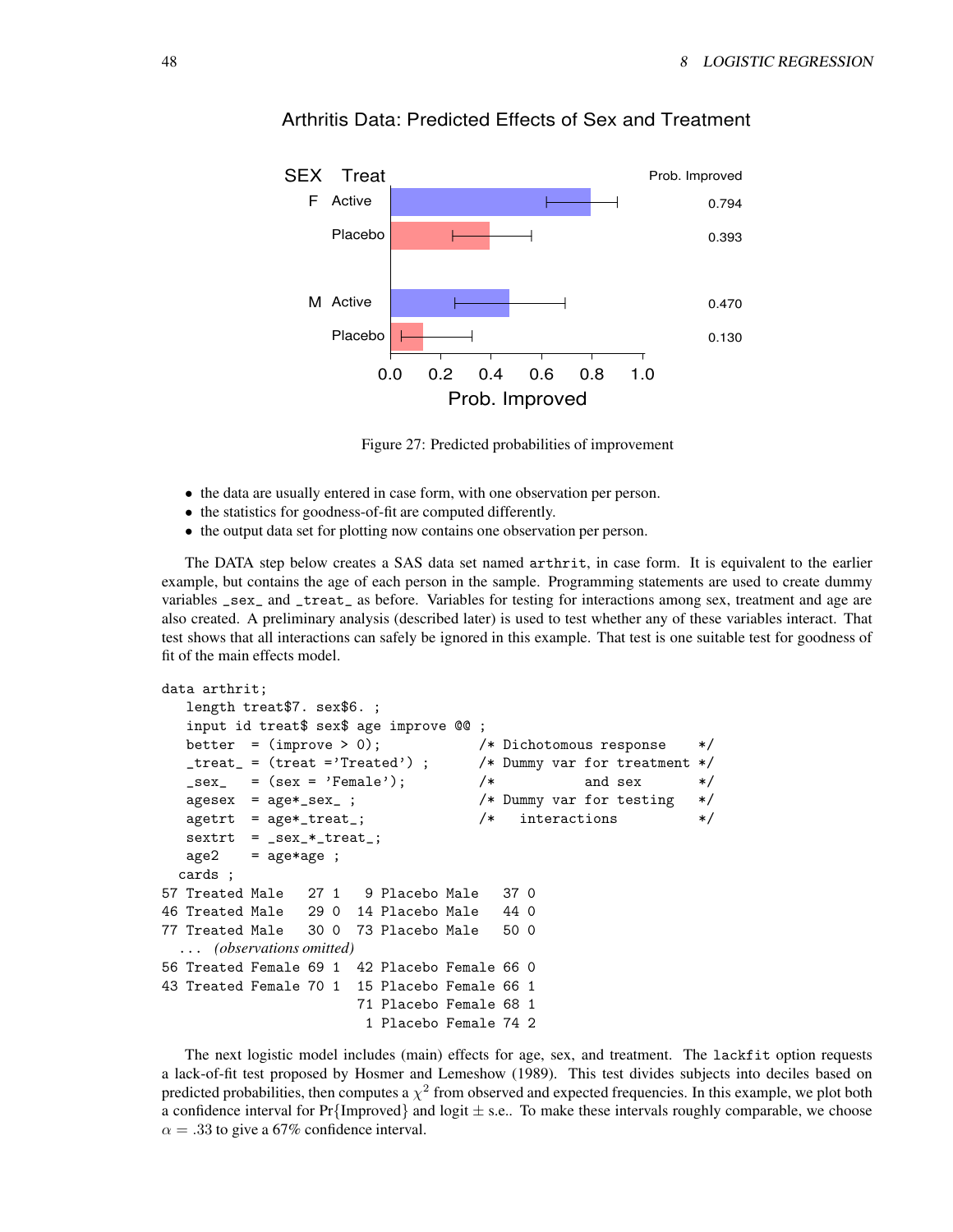```
title2 h=1.3 f=duplex 'Estimated Effects of Age, Treatment and Sex';
proc logistic data=arthrit;
   format better outcome.;
   model better = _sex_ _treat_ age / lackfit;
   output out=results p=predict l=lower u=upper
                     xbeta=logit stdxbeta=selogit / alpha=.33;
```
The results include:

| Testing Global Null Hypothesis: BETA=0 |           |            |                             |  |  |  |  |  |  |  |
|----------------------------------------|-----------|------------|-----------------------------|--|--|--|--|--|--|--|
|                                        |           |            |                             |  |  |  |  |  |  |  |
|                                        | Intercept | and        |                             |  |  |  |  |  |  |  |
| Criterion                              | 0nlv      | Covariates | Chi-Square for Covariates   |  |  |  |  |  |  |  |
|                                        |           |            |                             |  |  |  |  |  |  |  |
| AIC                                    | 118,449   | 100.063    |                             |  |  |  |  |  |  |  |
| SC                                     | 120.880   | 109.786    |                             |  |  |  |  |  |  |  |
| $-2$ LOG L                             | 116.449   | 92.063     | 24.386 with 3 DF (p=0.0001) |  |  |  |  |  |  |  |
| Score                                  | $\bullet$ | $\cdot$    | 22.005 with 3 DF (p=0.0001) |  |  |  |  |  |  |  |
|                                        |           |            |                             |  |  |  |  |  |  |  |

| Analysis of Maximum Likelihood Estimates |        |                  |                              |        |                                                           |         |  |  |  |
|------------------------------------------|--------|------------------|------------------------------|--------|-----------------------------------------------------------|---------|--|--|--|
|                                          |        |                  | Parameter Standard Wald Pr > |        | Standardized                                              | Odds    |  |  |  |
|                                          |        |                  |                              |        | Variable DF Estimate Error Chi-Square Chi-Square Estimate | Ratio   |  |  |  |
| INTERCPT 1                               |        | $-4.5033$ 1.3074 | 11.8649                      | 0.0006 |                                                           | $\cdot$ |  |  |  |
| $\overline{1}$<br>SEX                    | 1.4878 | 0.5948           | 6.2576                       | 0.0124 | 0.377296                                                  | 4.427   |  |  |  |
| TREAT 1                                  |        | 1.7598 0.5365    | 10.7596                      | 0.0010 | 0.487891                                                  | 5.811   |  |  |  |
| AGE                                      | 0.0487 | 0.0207           | 5.5655                       | 0.0183 | 0.343176                                                  | 1.050   |  |  |  |

To interpret the parameter estimate for age, note that the odds ratio of 1.050 means that the odds of improvement increases 5% per year. This means that over 10 years, the odds of improvement would be multiplied by  $e^{.487} = 1.63$ , a 63% increase.

|       |                                                           | Hosmer and Lemeshow Goodness-of-Fit Test |                     |                |          |
|-------|-----------------------------------------------------------|------------------------------------------|---------------------|----------------|----------|
|       |                                                           |                                          |                     | $BETTER = not$ |          |
|       |                                                           |                                          | $BETTER = improved$ | improved       |          |
|       |                                                           |                                          |                     |                |          |
| Group | Total                                                     | Observed                                 | Expected            | Observed       | Expected |
|       | 9                                                         | Ω                                        | 1.09                | 9              | 7.91     |
| 2     | 8                                                         | 3                                        | 1.48                | 5              | 6.52     |
| 3     | 8                                                         | 2                                        | 2.00                | 6              | 6.00     |
| 4     | 8                                                         | $\overline{2}$                           | 3.04                | 6              | 4.96     |
| 5     | 8                                                         | 5                                        | 3.64                | 3              | 4.36     |
| 6     | 9                                                         | 5                                        | 4.82                | 4              | 4.18     |
|       | 8                                                         | 4                                        | 4.78                | 4              | 3.22     |
| 8     | 8                                                         | 5                                        | 5.77                | 3              | 2.23     |
| 9     | 8                                                         |                                          | 6.62                |                | 1.38     |
| 10    | 10                                                        | 9                                        | 8.77                |                | 1.23     |
|       | Goodness-of-fit Statistic = $5.5549$ with 8 DF (p=0.6970) |                                          |                     |                |          |

The Hosmer and Lemeshow goodness-of-fit  $\chi^2$  indicates that the model has an acceptible fit to the data.

Plots are constructed from the data set RESULTS. The first few observations are shown below.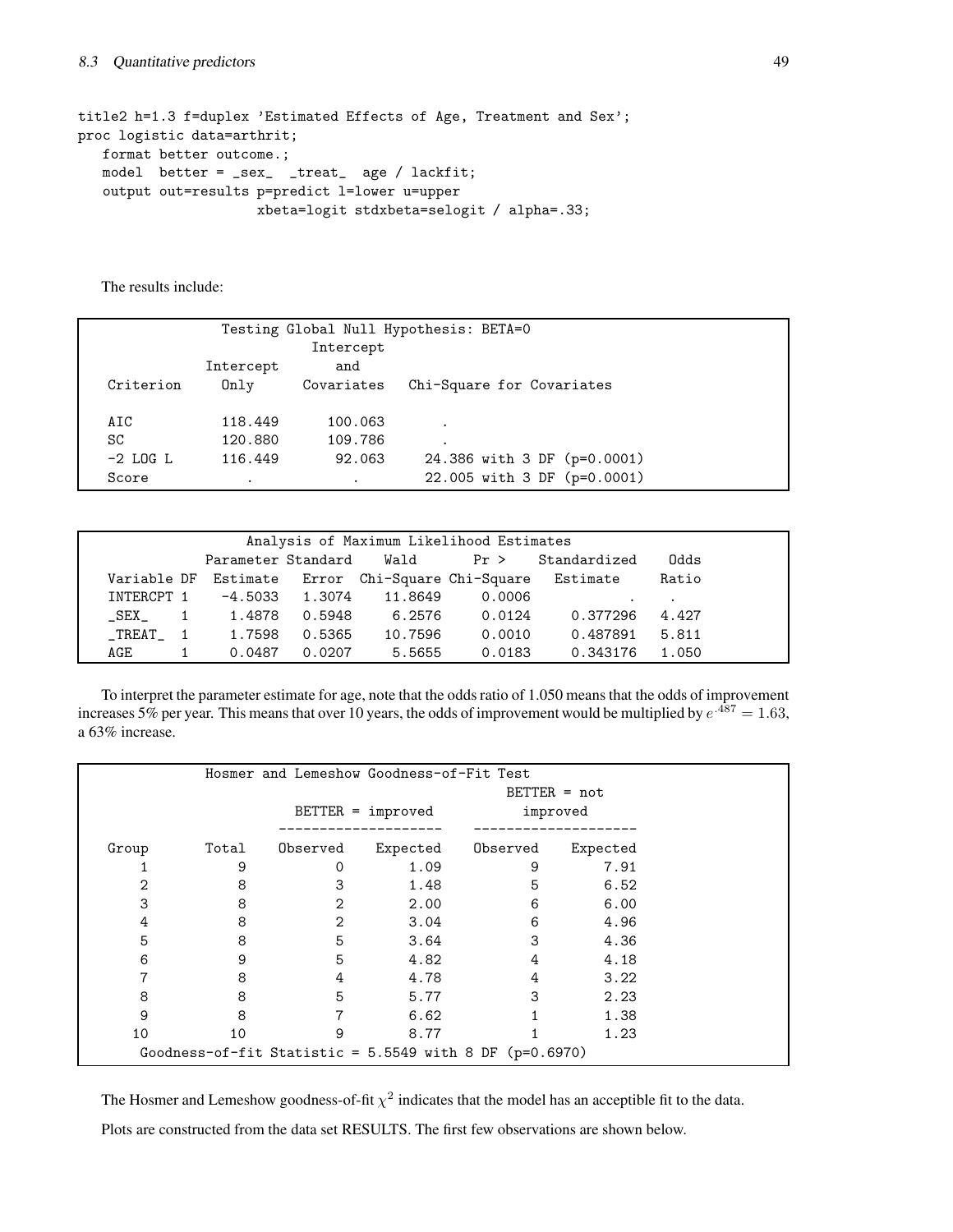| TD. | TREAT                | AGE. |                | SEX IMPROVE PREDICT LOWER |                                          |                          | UPPER LOGIT SELOGIT |  |
|-----|----------------------|------|----------------|---------------------------|------------------------------------------|--------------------------|---------------------|--|
|     | 57 Treated 27 Male 1 |      |                |                           | $0.194$ $0.103$ $0.334$ $-1.427$ $0.758$ |                          |                     |  |
|     | 9 Placebo 37 Male    |      | $\overline{0}$ | 0.063                     | $0.032$ $0.120$ $-2.700$                 |                          | 0.725               |  |
|     | 46 Treated 29 Male   |      | <sup>O</sup>   | 0.209                     |                                          | $0.115$ $0.350$ $-1.330$ | 0.728               |  |
|     | 14 Placebo 44 Male   |      | 0              | 0.086                     | 0.047  0.152   -2.358                    |                          | 0.658               |  |
|     | $\cdots$             |      |                |                           |                                          |                          |                     |  |

Predicted probabilities and confidence limits are contained in the variables PREDICT, UPPER, and LOWER. To show the effects of sex, treatment, and age on Pr{Improvement}, separate plots are drawn for each sex, using the statement BY SEX; in the PROC GPLOT step. Most of the work consists of drawing the confidence limits with the Annotate facility. Plots of the predicted logits can be made in a similar way using the variables LOGIT and SELOGIT.

```
proc sort data=results;
   by sex treat age;
data bars;
   set results;
   by sex treat;
  length text$8;
   xsys='2'; ysys='2';if treat='Placebo' then color='BLACK';
                      else color='RED';
   x = age; line=33;y = upper; function='MOVE '; output;
   text='-'; function='LABEL '; output;
   y = lower; function='DRAW '; output;
   text='-'; function='LABEL '; output;
   if last.treat then do;
      y = predict;
      x = age + 1; position='6'; size=1.4;
      text = treat; function='LABEL'; output;
      end;
   if first.sex then do;
      ysys = '1'; y=90;xsys = '1'; x=10; size=1.4;text = sex; function='LABEL'; output;
      end;
goptions hby=0;
proc gplot;
   plot predict * age = treat / vaxis=axis1 haxis=axis2
                                nolegend anno=bars;
   by sex;
   axis1 label=(h=1.3 a=90 f=duplex 'Prob. Improvement (67% CI)')
         value=(h=1.2) order=(0 to 1 by .2);axis2 label=(h=1.3 f=duplex)
         value=(h=1.2) order=(20 to 80 by 10)
         offset=(2,5);symbol1 v=+ h=1.4 i=join l=3 c=black;
   symbol2 v=$ h=1.4 i=join l=1 c=red;
```
#### **8.3.1 Scales**

Note that the response variable is easy to understand on the probability scale, but the curvilinear relationship of Pr{Improve} to age, sex, and treatment is more complex. On the other hand, the response is somewhat more difficult to understand on the logit scale (log odds), but the linear relationship of the logit to age, sex, and treatment is simpler.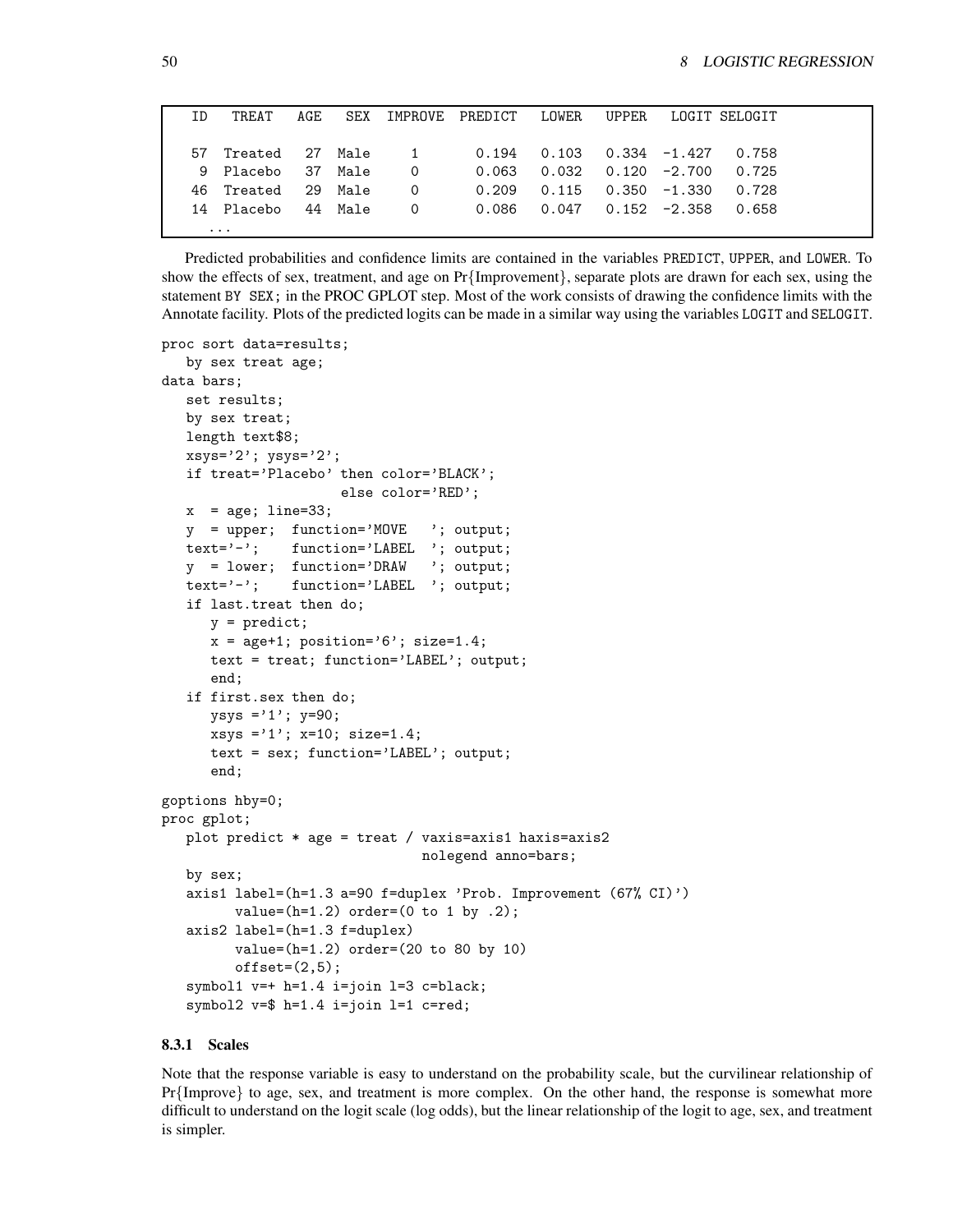

Figure 28: Quantitative predictor: Linear and Logit regression on age. The curves show predicted probabilities of improvement and 95% confidence bands (ignoring sex and treatment). The points show the observations. Except in the extremes, the linear and logistic models give similar predicted values.

One compromise is to plot the results on the logit scale, and add a second scale showing corresponding probability values. In SAS, this can be done with an Annotate data set. The example below is designed for a plot with logit values ranging from -5 to +2. For each of a set of simple probability values (prob), the probability is labeled on an axis at the right of the figure corresponding to the logit value at the left.

```
data pscale;
```

```
xsys = '1'; * percent values for x;
ysys = '2'; * data values for y;
do prob = .01,.05,.1,.25,.5,.75,.9;
  logit = \log( prob / (1-prob) ); * convert to logit;
  y = logit;x = 99; function='MOVE '; output; * tick marks;
  x = 100; function='DRAW '; output;
  text = put(prob, 4.3); position='6<sup>'</sup>; * values;
  style='DUPLEX';
  function='LABEL '; output;
  end;
ysys='1'; x=100.1; y=99.5; * axis label;
text='Prob'; output;
```
In a PROC GPLOT step, the Annotate data set pscale is used as shown below:

proc gplot data=results; plot logit \* x / annotate=pscale ... ;

#### **8.3.2 The** *Challenger* **disaster**

The Space Shuttle *Challenger* exploded shortly after take-off in January 1986. Subsequent investigation determined that the cause was failure of the O-ring seals used to isolate the fuel supply from burning gases.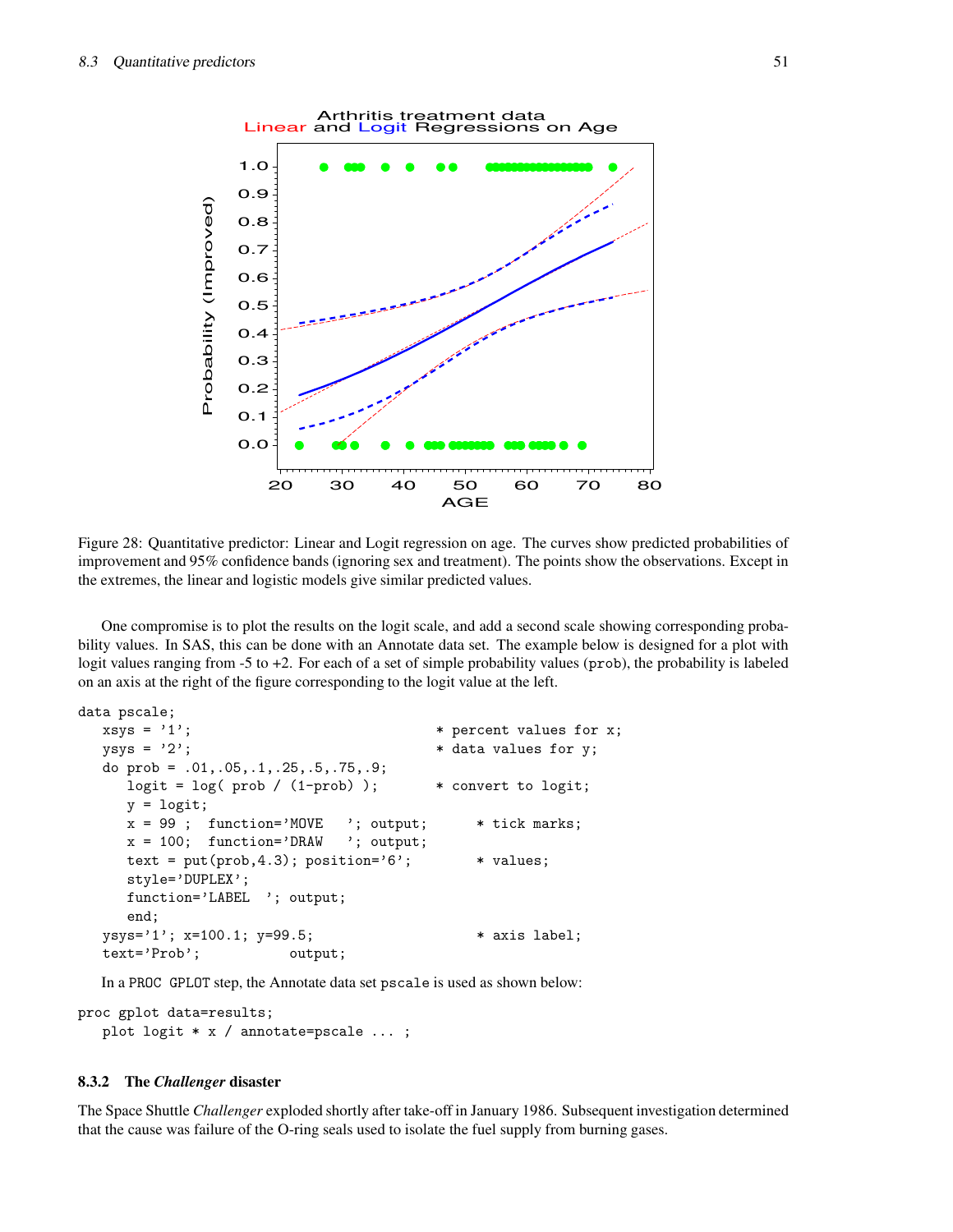

Figure 29: Logit regression on age and treatment.

Engineers from Morton Thiokol, manufacturers of the rocket motors, had been worried about the effects of unseasonably cold weather on the the O-ring seals and recommended aborting the flight. NASA staff analysed the data on the relation between ambient temperature and the number of O-ring failures (out of 6), but they had excluded observations where no O-rings failed, believing that they were uninformative. Unfortunately, those observations had occurred when the launch temperature was relatively warm  $(65 - 80°F)$ ; the coldest temperature at any previous launch was 53<sup>°</sup>. When *Challenger* was launched, the temperature was 31<sup>°</sup>.

The data relating O-ring failures to temperature were depicted as in Figure 31, perhaps one of the most misleading graphs in history. Examination of this graph seemed to indicate that there was no relation between ambient temperature and failure. Thus, the decision to launch the *Challenger* was made, in spite of the initial concerns of the Morton Thiokol engineers.

The DATA step below reads the data on the number of O-ring failures and temperature for the 23 flights for which information was available before the *Challenger* launch. Our interest here is in predicting the likelihood of failures at low temperatures.

```
title 'NASA Space Shuttle O-Ring Failures';
data nasa;
  input failures temp @@;
  orings = 6;
  label failures = 'Number of O-ring failures'
    temp = 'Temperature (deg F)';
  cards;
  2 53 1 57 1 58 1 63
  0 66 0 67 0 67 0 67
  0 68 0 69 0 70 0 70
  1 70 1 70 0 72 0 73
  0 75 2 75 0 76 0 76
  0 78 0 79 0 80
;
```
To obtain predicted probabilities for observations not in the original sample, create an additional data set which contains values for the independent variables in the extrapolation sample, and join these observations to the actual data set. The response variable (failures) will be missing for the extrapolation sample.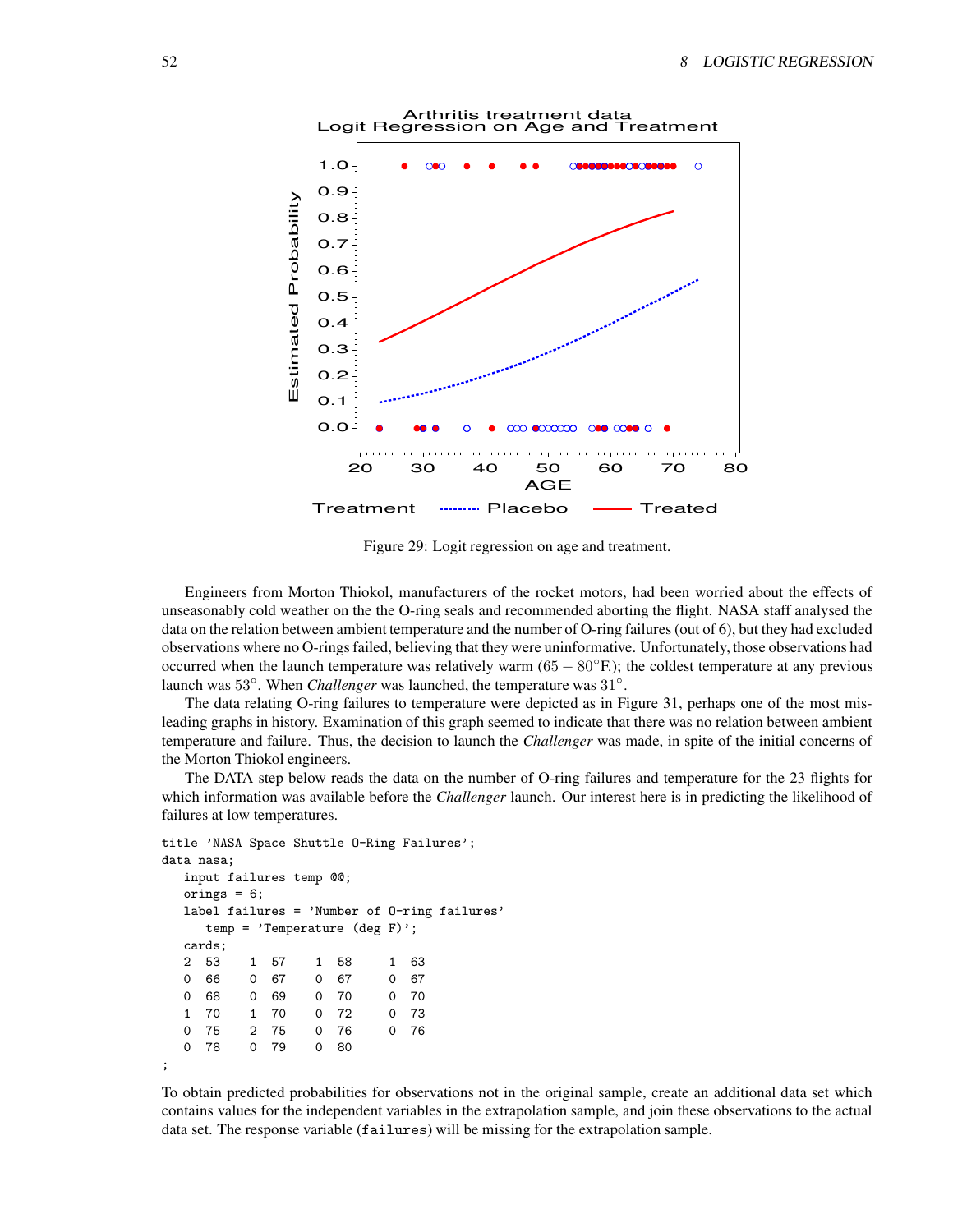

Figure 30: Estimated effects of age, treatment and sex. The effects are simpler (linear and additive) on the logit scale, but more easily interpreted in terms of probabilities. One solution is to plot on the logit scale, and provide a separate (nonlinear) scale of probabilities.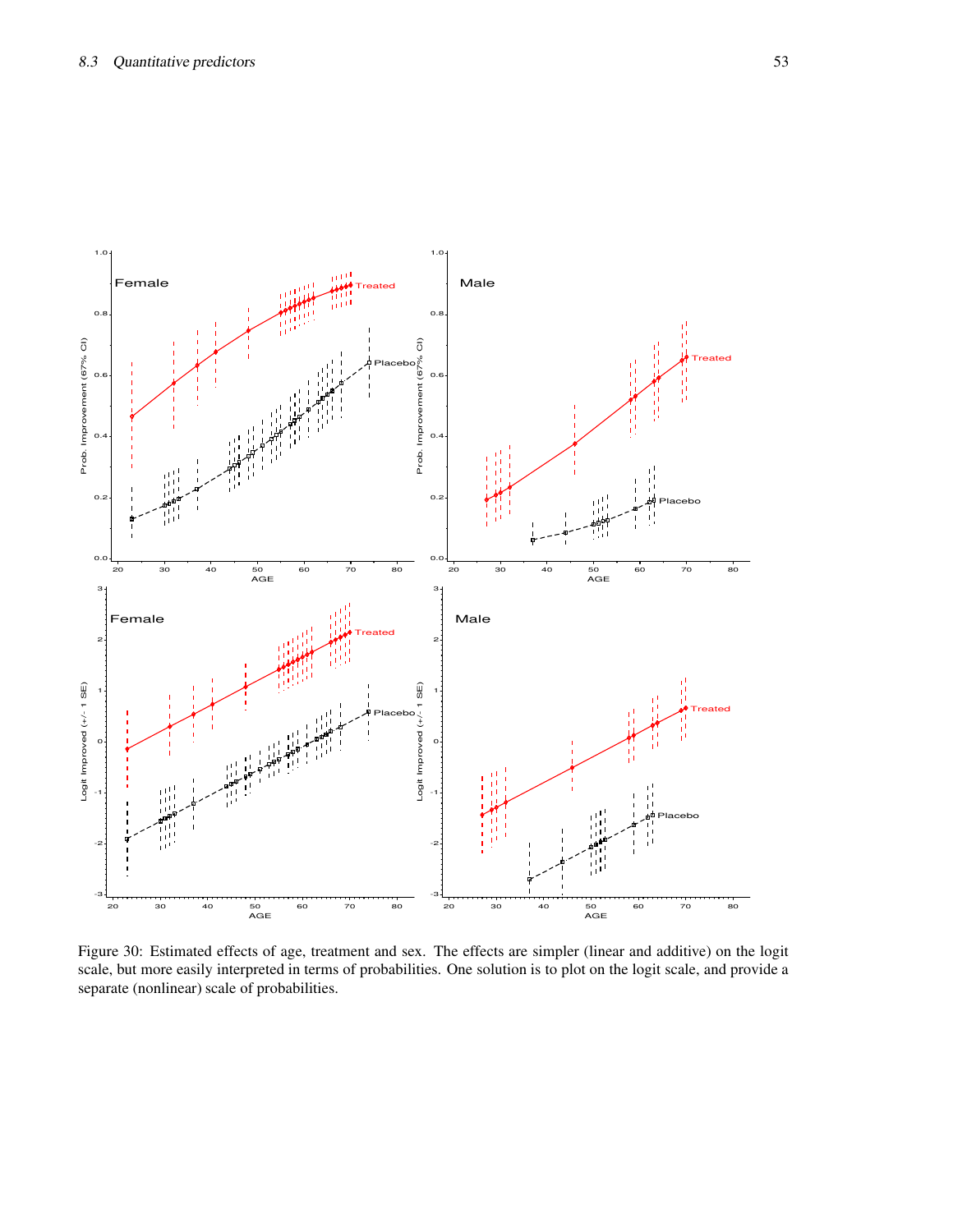

Figure 31: NASA Space Shuttle pre-launch graph. Observations with no failures omitted.

```
*-- Obtain predicted values for 30-80 degrees;
data temp;
   input temp @@;
cards;
31 30 35 40 45 50 55 60 65 70 75 80
;
data nasa2;
   set nasa temp;
```
In the PROC LOGISTIC step, we use the *events/trials* syntax to indicate the number of failures and number of trials. The observations in the extrapolation sample are not used in fitting the model, yet the procedure produces predicted probabilities and logits (as long as the independent variable(s) are non-missing).

```
proc logistic data=nasa2 nosimple;
   model failures/orings = temp ;
   output out=results p=predict l=lower u=upper;
proc print;
```
The printed output, shown in Output 8.1 indicates that the 12 new observations were not used in the analysis. The odds ratio, 0.891, is interpreted to mean that each increase of  $1^\circ$  in temperature decreases the odds of a failure by 11%!

The output data set results contains the predicted probability of a failure at each temerature and upper and lower confidence 95% limits for this probability. We can plot the predicted and observed values as shown below. A vertical reference line at 31◦ is used to highlight the conditions at the *Challenger* launch.

```
proc sort data=results;
   by predict;
data results;
   set results;
   obs = failures / orings;
proc gplot data=results;
   plot (obs predict lower upper) * temp /
      href=31 lhref=33
      overlay frame vaxis=axis1 vminor=1;
   symbol1 v=dot i=none c=blue h=2;
```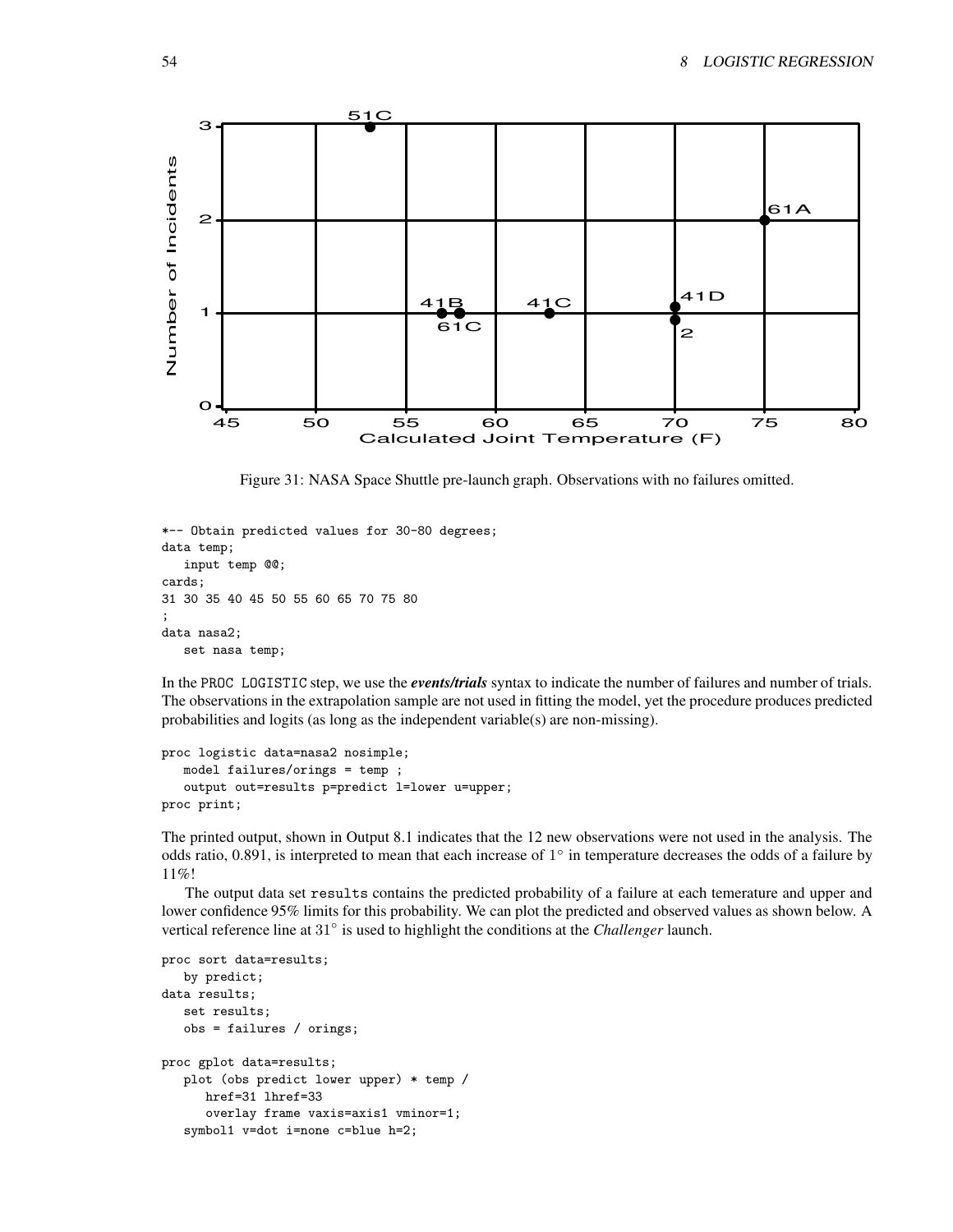# **Output 8.1** Logistic regression for NASA O-ring data

| sure regression for the first of this case.                |                                                    |                                                                     |  |  |  |  |  |  |  |  |
|------------------------------------------------------------|----------------------------------------------------|---------------------------------------------------------------------|--|--|--|--|--|--|--|--|
|                                                            | NASA Space Shuttle 0-Ring Failures<br>$\mathbf{1}$ |                                                                     |  |  |  |  |  |  |  |  |
|                                                            | The LOGISTIC Procedure                             |                                                                     |  |  |  |  |  |  |  |  |
| Data Set: WORK.NASA2<br>Response Variable (Trials): ORINGS |                                                    | Response Variable (Events): FAILURES Number of 0-ring failures      |  |  |  |  |  |  |  |  |
|                                                            |                                                    |                                                                     |  |  |  |  |  |  |  |  |
| Number of Observations: 23                                 |                                                    |                                                                     |  |  |  |  |  |  |  |  |
| Link Function: Logit                                       |                                                    |                                                                     |  |  |  |  |  |  |  |  |
|                                                            |                                                    |                                                                     |  |  |  |  |  |  |  |  |
|                                                            | Response Profile                                   |                                                                     |  |  |  |  |  |  |  |  |
|                                                            | Ordered Binary                                     |                                                                     |  |  |  |  |  |  |  |  |
|                                                            | Value Outcome                                      | Count                                                               |  |  |  |  |  |  |  |  |
|                                                            |                                                    |                                                                     |  |  |  |  |  |  |  |  |
|                                                            | 1 EVENT                                            | 9                                                                   |  |  |  |  |  |  |  |  |
|                                                            | NO EVENT<br>$\mathbf{2}$                           | 129                                                                 |  |  |  |  |  |  |  |  |
|                                                            |                                                    |                                                                     |  |  |  |  |  |  |  |  |
|                                                            | the response or explanatory variables.             | WARNING: 12 observation(s) were deleted due to missing values for   |  |  |  |  |  |  |  |  |
|                                                            |                                                    | Model Fitting Information and Testing Global Null Hypothesis BETA=0 |  |  |  |  |  |  |  |  |
|                                                            | Intercept                                          |                                                                     |  |  |  |  |  |  |  |  |
| Intercept                                                  | and                                                |                                                                     |  |  |  |  |  |  |  |  |
| Criterion<br>Only                                          |                                                    | Covariates Chi-Square for Covariates                                |  |  |  |  |  |  |  |  |
|                                                            |                                                    |                                                                     |  |  |  |  |  |  |  |  |
| 68.540<br>AIC                                              | 64.416                                             | $\bullet$                                                           |  |  |  |  |  |  |  |  |
| SC<br>71.468                                               | 70.271                                             |                                                                     |  |  |  |  |  |  |  |  |
| $-2$ LOG L<br>66.540                                       | 60.416                                             | 6.124 with 1 DF (p=0.0133)                                          |  |  |  |  |  |  |  |  |
| Score                                                      | $\mathbf{L}^{\text{max}}$                          | 6.804 with 1 DF (p=0.0091)                                          |  |  |  |  |  |  |  |  |
|                                                            |                                                    |                                                                     |  |  |  |  |  |  |  |  |
|                                                            |                                                    | Analysis of Maximum Likelihood Estimates                            |  |  |  |  |  |  |  |  |
| Parameter Standard                                         |                                                    | Wald<br>Pr ><br>Standardized<br>Odds                                |  |  |  |  |  |  |  |  |
| Variable DF Estimate                                       |                                                    | Error Chi-Square Chi-Square<br>Estimate<br>Ratio                    |  |  |  |  |  |  |  |  |
|                                                            |                                                    |                                                                     |  |  |  |  |  |  |  |  |
| 5.0940<br>INTERCPT 1                                       | 3.0552                                             | 2.7798<br>0.0955                                                    |  |  |  |  |  |  |  |  |
| TEMP<br>$-0.1158$<br>1                                     | 0.0471                                             | 6.0491<br>0.0139<br>-0.437656<br>0.891                              |  |  |  |  |  |  |  |  |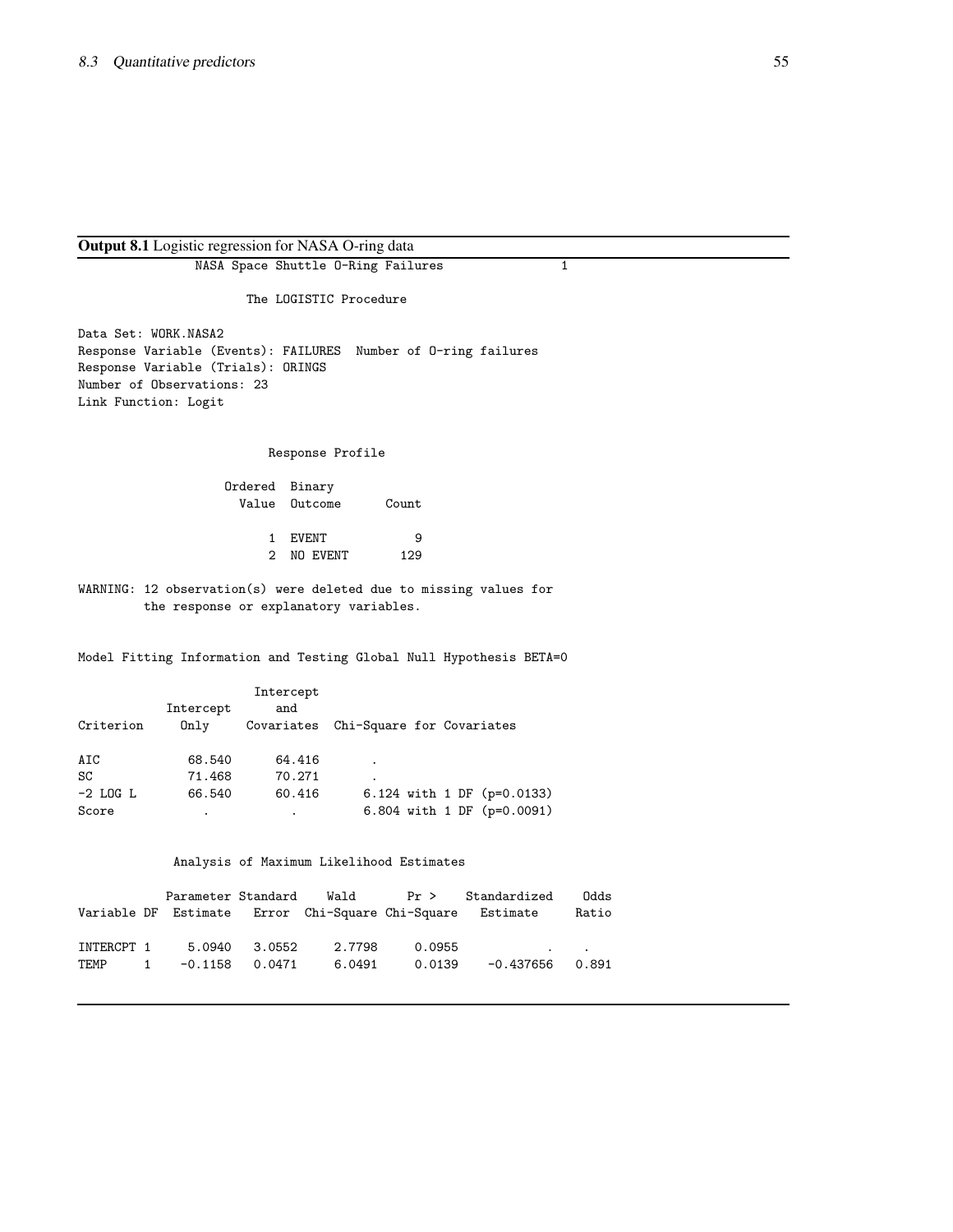```
symbol2 v=none i=spline c=black w=5;
symbol3 v=none i=spline c=red l=33 r=2 w=3;
axis1 label=(a=90 'Estimated Failure probability') offset=(3);
```
The graph is shown in Figure 32. There's not much data at low temperatures (the confidence band is quite wide), but the predicted probability of failure is uncomfortably high. Would you take a ride on *Challenger* when the weather is cold?



Figure 32: NASA Space Shuttle O-ring Failure, Observed and Predicted probabilities

## **8.4 Models with interaction**

The examples for the arthritis data have involved only main effects of sex, age, and treatment. (Tests for interactions among these factors show them all to be insignificant.) However, the plotting of estimated logits or predicted probabilities from PROC LOGISTIC is no more complicated in models with interactions.

In fact, since the predicted probabilities and logits are calculated by the procedure and output to the data set RESULTS, the results plotted depend purely on the MODEL statement. The plotting steps remain the same, assuming you want to make separate plots for males and females of the age by treatment effects.

#### **8.4.1 Coefficient method**

A different way to construct these same plots is based on calculating the fitted logit values from the coefficients for the variables in the model. For the arthritis main effect model, the fitted relationship is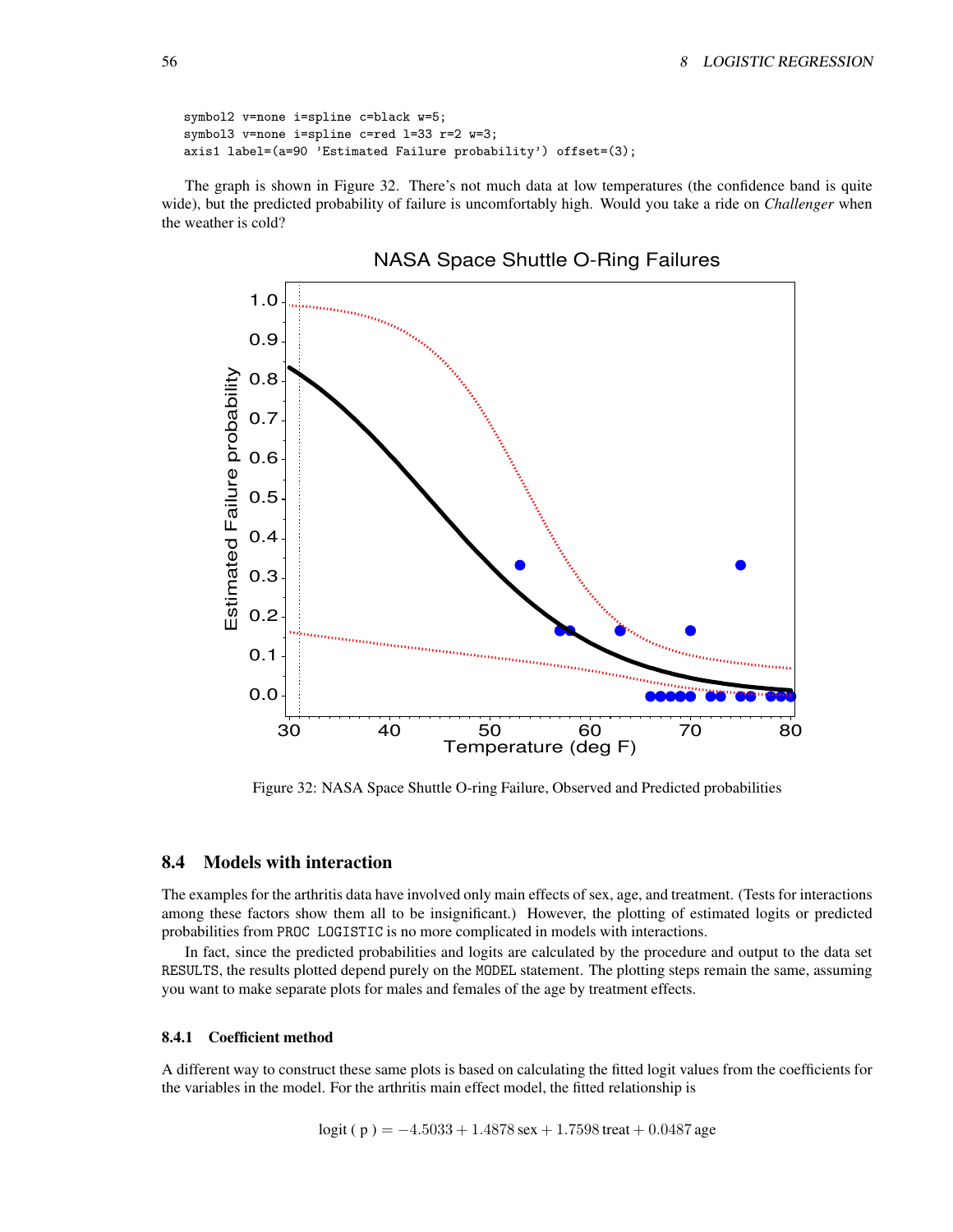With this method, each independent variable is manipulated over its range. The response can be graphed on the probability scale by transforming the logit:  $p=e^{\text{logit}}/(1+e^{\text{logit}})$ . For example, the fitted logits and corresponding probabilities can be calculated in this data step:

```
data fitted;
 do _sex_ = 0 to 1;
     do _treat_ = 0 to 1;
        do age = 25 to 75 by 5;
           logit= -4.5033 + 1.4878*_sex_ + 1.7598*_treat_
                          + 0.0487*age;
           prob = exp(logit) / (1 + exp(logit));output;
           end;
        end;
     end;
```
Fox (1987) explains how this method may be used to construct adjusted effects plots for particular interactions, adjusting for other variables not represented in the plot.

#### **8.4.2 Testing for interactions**

One way to test for interactions with PROC LOGISTIC is to start with a main-effects model, and use a forwardselection method to find interaction terms which significantly reduce the residual  $\chi^2$ .

The interaction effects were defined in the data step arthrit as the dummy variables, agesex, agetrt, and sextrt. The variable age2 = age\*\*2 can be used to test whether the relationship between age and logit(better) is quadratic rather than linear.

The PROC LOGISTIC step below requests a forward-selection procedure. Setting START=3 requests that the model building begin with the first three variables (the main effects) listed in the model statement. SLENTRY=1 (significance level to enter) forces all variables to enter the model eventually.

```
proc logistic data=arthrit;
  format better outcome.;
  model better = _sex_ _treat_ age /* main effects */
                agesex agetrt sextrt /* interactions */
                age2 /* quadratic age */
        / selection=forward
          start=3
          slentry=1;
```
The variables included in each model for the selection procedure are listed in a note at the beginning of each set of results:

```
Step 0. The following variables were entered:
        INTERCPT _SEX_ _TREAT_ AGE
```
Results for this step are identical to those of the main effects model given earlier. Near the end of this step, the residual  $\chi^2$  is printed, which corresponds to a joint test for the other four variables. This test is an appropriate test of goodness of fit of the main effects model.

```
Residual Chi-Square = 4.0268 with 4 DF (p=0.4024)
```
Other tests printed show none of the interaction terms is significant individually.

# **8.5 Ordinal Response: Proportional Odds Model**

The proportional odds model extends logistic regression to handle an ordinal response variable. The response variable improve in the arthritis data actually has 3 levels, corresponding to None, Some, or Marked improvement.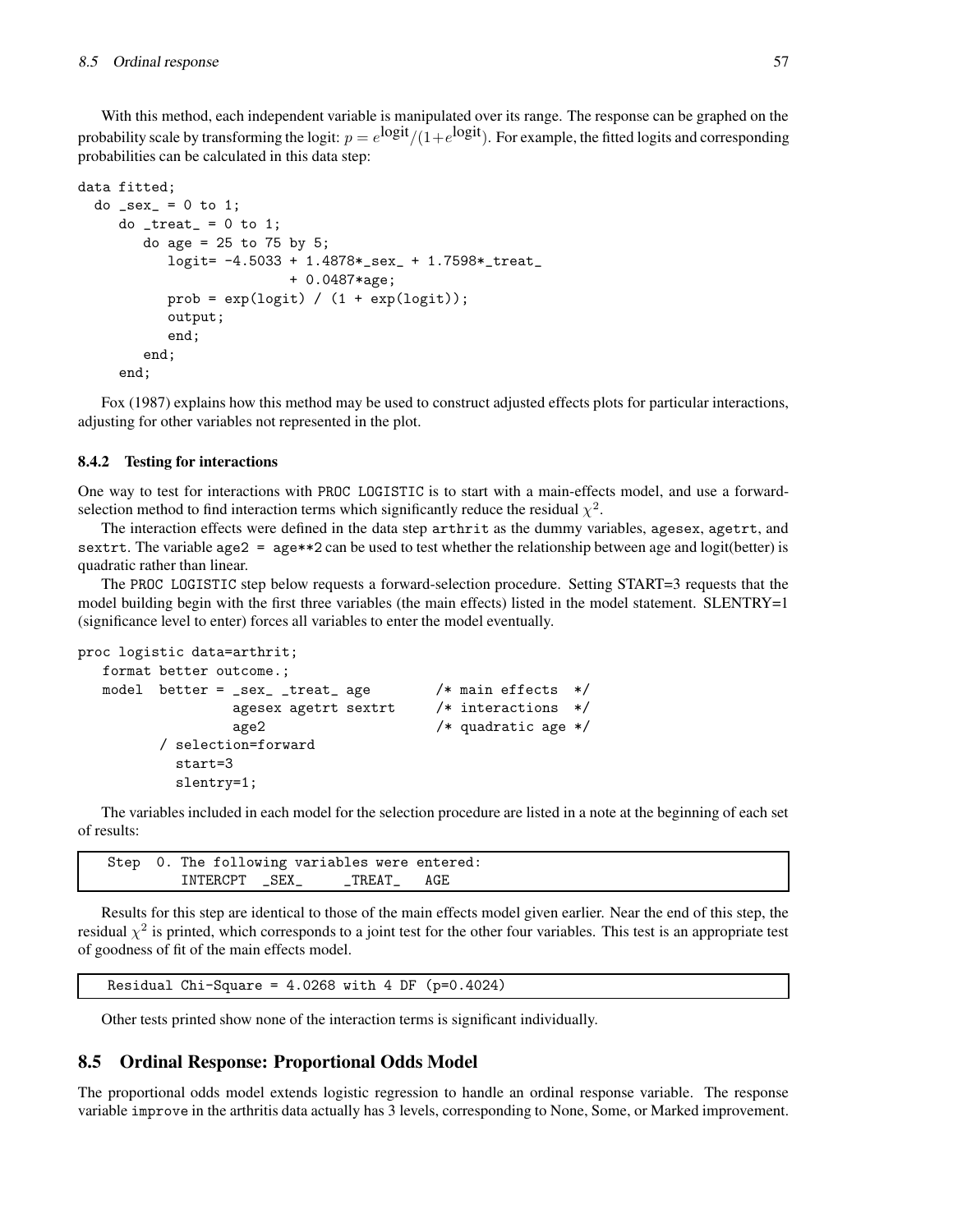|     |           |      | Improvement |        |       |
|-----|-----------|------|-------------|--------|-------|
| Sex | Treatment | None | Some        | Marked | Total |
| F   | Active    | 6    | 5           | 16     | 27    |
| F   | Placebo   | 19   |             | 6      | 32    |
| M   | Active    | 7    | 2           | 5      | 14    |
| Μ   | Placebo   | 10   | ი           |        | 11    |

One way to model these data is to consider two logits for the dichotomies between adjacent categories:

$$
logit(\theta_{ij1}) = log \frac{\pi_{ij1}}{\pi_{ij2} + \pi_{ij3}} = logit \text{ (None vs. [Some or Marked])}
$$

$$
logit(\theta_{ij2}) = log \frac{\pi_{ij1} + \pi_{ij2}}{\pi_{ij3}} = logit ( [None or Some] vs. Marked)
$$

Consider a logistic regression model for each logit:

$$
logit(\theta_{ij1}) = \alpha_1 + \mathbf{x}'_{ij} \beta_1 \tag{16}
$$

$$
logit(\theta_{ij2}) = \alpha_2 + \mathbf{x}'_{ij} \beta_2 \tag{17}
$$

The proportional odds assumption is that *the regression functions are parallel* on the logit scale, i.e., that  $\beta_1 = \beta_2$ .

For the arthritis example, with additive effects for sex and treatment on the both log odds,

$$
logit(\theta_{ij1}) = \alpha_1 + \beta_1 x_1 + \beta_2 x_2 \tag{18}
$$

$$
logit(\theta_{ij2}) = \alpha_2 + \beta_1 x_1 + \beta_2 x_2 \tag{19}
$$

where:

- $x_1$  and  $x_2$  are dummy variables representing sex and treatment.
- $\alpha_1$  is the log odds of no improvement (vs. some or marked) for males receiving the placebo.
- $\alpha_2$  is the log odds of no improvement or some improvement (vs. marked) for males receiving the placebo.
- $\beta_1$  is the increment to *both* log odds for being female. Therefore,  $e^{\beta_1}$  gives the odds of improvement for females relative to males.
- $\beta_2$  is the increment to both log odds for being in the active treatment group.  $e^{\beta_2}$  gives the odds of improvement for the active treatment group relative to placebo.

The corresponding models including effects of age, as well as treatment and sex are similar to (18) and (19), with the addition of a term  $\beta_3$  age.

#### **8.5.1 Plotting results from PROC LOGISTIC**

Plotting results for the proportional odds model is similar to the earlier examples for a binary response variable. The main differences are:

- The validity of the analysis depends on the correctness of the proportional odds assumption. A test of this assumption appears in the output from PROC LOGISTIC.
- The results from PROC LOGISTIC are cast in terms of predicted probabilities and fitted logits for response *less than* each of the cutpoints. To plot Pr{Improve}, we must reverse the sense of the probabilities and logits.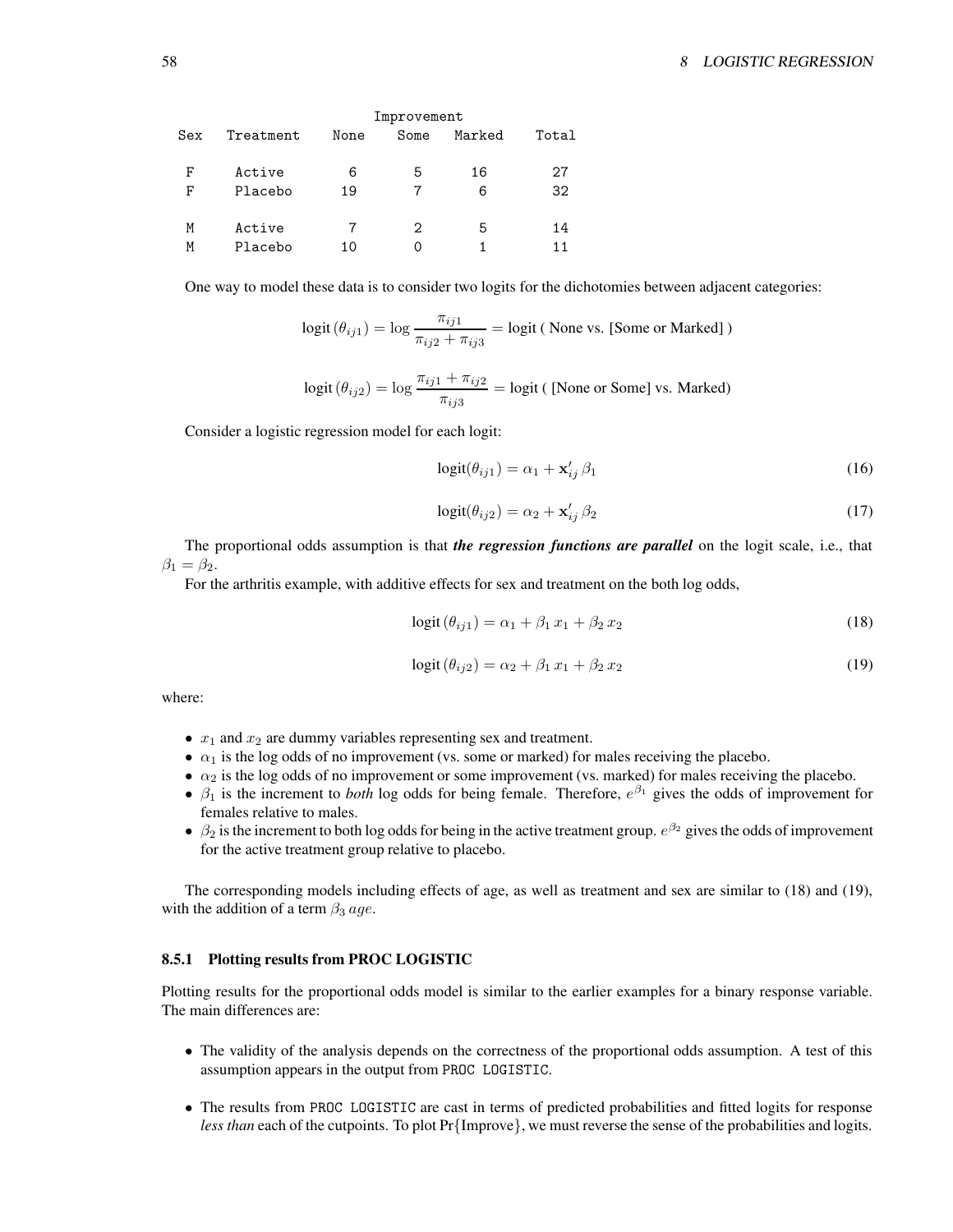

Figure 33: Proportional odds model. The model assumes that the regression functions for different response categories are parallel on the logit scale.

## **8.5.2 Example**

This example fits the effects of treatment, sex and age for the proportional odds model with the arthritis data. Note that the dependent variable is improve, with values 0, 1, and 2.

```
*-- Proportional Odds Model: Effects of treat, sex and age;
proc logistic data=arthrit nosimple;
   model improve = _sex_ _treat_ age ;
   output out=results p=predict l=lower u=upper
                      xbeta=logit stdxbeta=selogit / alpha=.33;
```
The response profile displays the ordering of the outcome variable. Note that logits are formed from top to bottom, i.e., none vs. some or marked, none or some vs. marked. The output also shows the proportional odds assumption is reasonable.<sup>3</sup>

|         | Response Profile |       |  |  |  |  |  |
|---------|------------------|-------|--|--|--|--|--|
| Ordered |                  |       |  |  |  |  |  |
| Value   | IMPROVE          | Count |  |  |  |  |  |
|         |                  |       |  |  |  |  |  |
|         |                  | 42    |  |  |  |  |  |
| 2       |                  | 14    |  |  |  |  |  |
| 3       | ∩                | 28    |  |  |  |  |  |

Score Test for the Proportional Odds Assumption Chi-Square = 2.4917 with 3 DF (p=0.4768)

The parameter estimates relate to the odds of a poorer response (they are all negative):

<sup>&</sup>lt;sup>3</sup>Peterson and Harrell (1990) showed that the score test for the proportional odds assumption is very liberal—rejecting the assumption far too often. One should adopt a stringent  $\alpha$ -level for this test.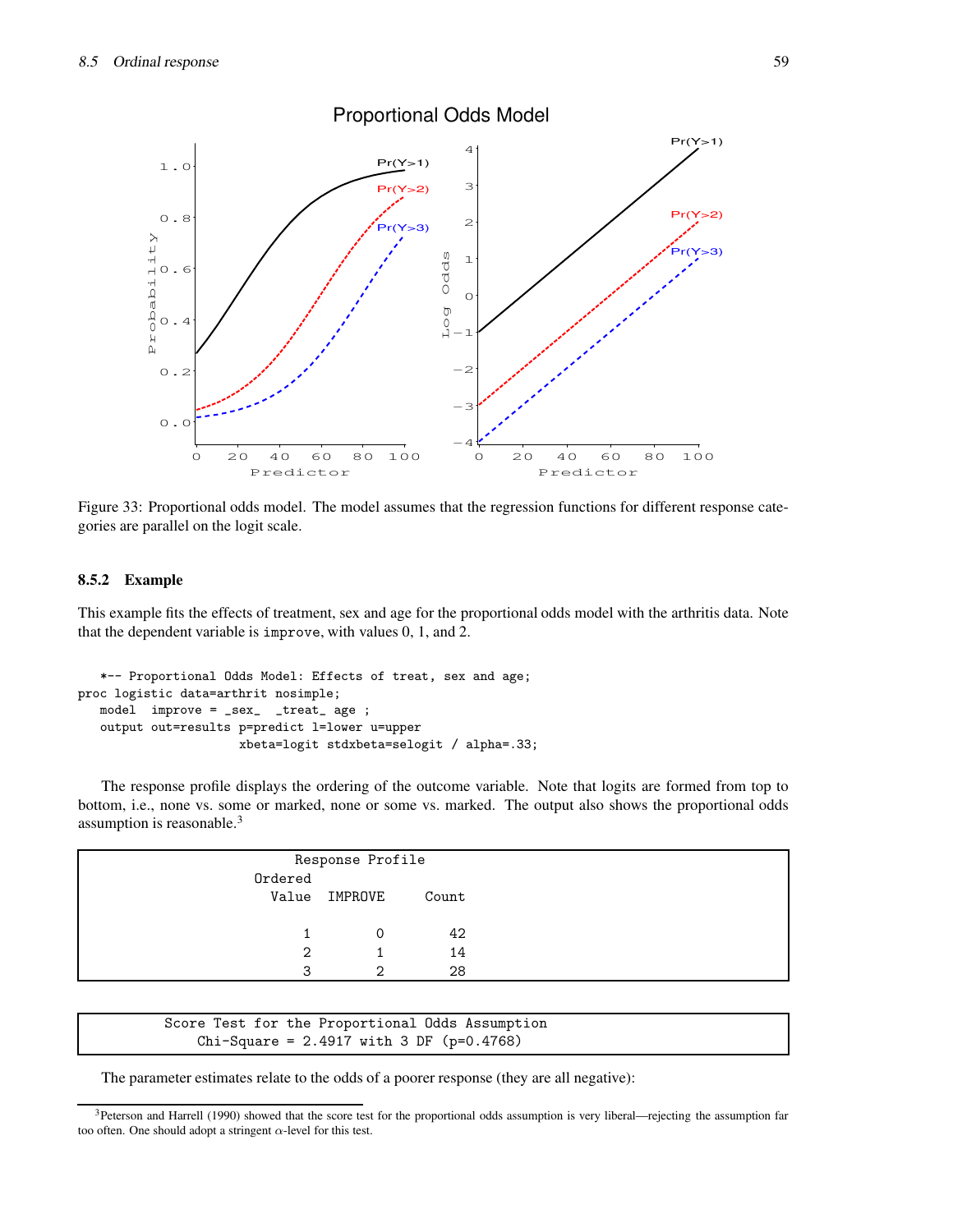|               |                       |                   | Analysis of Maximum Likelihood Estimates |                    |                          |  |
|---------------|-----------------------|-------------------|------------------------------------------|--------------------|--------------------------|--|
| Variable      | Parameter<br>Estimate | Standard<br>Error | Wald<br>Chi-Square                       | Pr ><br>Chi-Square | Standardized<br>Estimate |  |
|               |                       |                   |                                          |                    |                          |  |
| INTERCP1      | 3.7837                | 1.1530            | 10.7683                                  | 0.0010             |                          |  |
| INTERCP2      | 4.6827                | 1.1949            | 15.3569                                  | 0.0001             |                          |  |
| $\_$ SEX $\_$ | $-1.2517$             | 0.5321            | 5.5343                                   | 0.0186             | $-0.317412$              |  |
| $\_TREAT$     | $-1.7453$             | 0.4772            | 13.3770                                  | 0.0003             | $-0.483871$              |  |
| AGE           | $-0.0382$             | 0.0185            | 4.2358                                   | 0.0396             | $-0.268666$              |  |

The output data set RESULTS contains, for each observation, the predicted probability, Pr{Not Improved} and estimated logit for both types of odds. These are distinguished by the variable \_LEVEL\_. To plot probabilities for both types of improvement in a single graph, the values of TREAT and \_LEVEL\_ are combined in a single variable. To plot  $Pr\{Improve\}$ , we must reverse the direction of the variables in a data step:

```
data results;
  set results;
  treat1 = treat||put([level_1, 1.0);if _level_=0 then better = (improve > 0);
               else better = (improve > 1);*-- Change direction of probabilities & logit;
  predict = 1 - predict;lower = 1 - lower;upper = 1 - upper;logit = -logit;
```
The first few observations in the data set RESULTS after these changes are shown below:

| ΙD | TREAT           |          |   | SEX IMPROVE LEVEL PREDICT | LOWER | UPPER. | LOGIT    |  |
|----|-----------------|----------|---|---------------------------|-------|--------|----------|--|
|    |                 |          |   |                           |       |        |          |  |
|    | 57 Treated Male |          | 0 | 0.267                     | 0.417 | 0.157  | $-1.008$ |  |
|    | 57 Treated Male |          |   | 0.129                     | 0.229 | 0.069  | $-1.907$ |  |
|    | 9 Placebo Male  | $\Omega$ | 0 | 0.085                     | 0.149 | 0.048  | $-2.372$ |  |
|    | 9 Placebo Male  | $\Omega$ |   | 0.037                     | 0.069 | 0.019  | $-3.271$ |  |
|    | 46 Treated Male | $\Omega$ | 0 | 0.283                     | 0.429 | 0.171  | $-0.932$ |  |
|    | 46 Treated Male | $\Omega$ |   | 0.138                     | 0.238 | 0.076  | $-1.831$ |  |
|    | $\cdots$        |          |   |                           |       |        |          |  |

As in the earlier example, an Annotate data set is used to add more descriptive labels and confidence intervals to the plots. (This adds somewhat more work, but I prefer the plots labeled this way, rather than with legends at the bottom.)

```
proc sort data=results;
  by sex treatl age;
data bars;
  set results;
  by sex treatl;
  length text$8;
  xsys='2'; ysys='2';if treat='Placebo' then color='BLACK';
                     else color='RED';
  x = age; line=33;*-- plot confidence limits ;
  y = upper; function='MOVE '; output;
   text='-'; function='LABEL '; output;
  y = lower; function='DRAW '; output;
  text='-'; function='LABEL '; output;
   if last.treatl then do;
```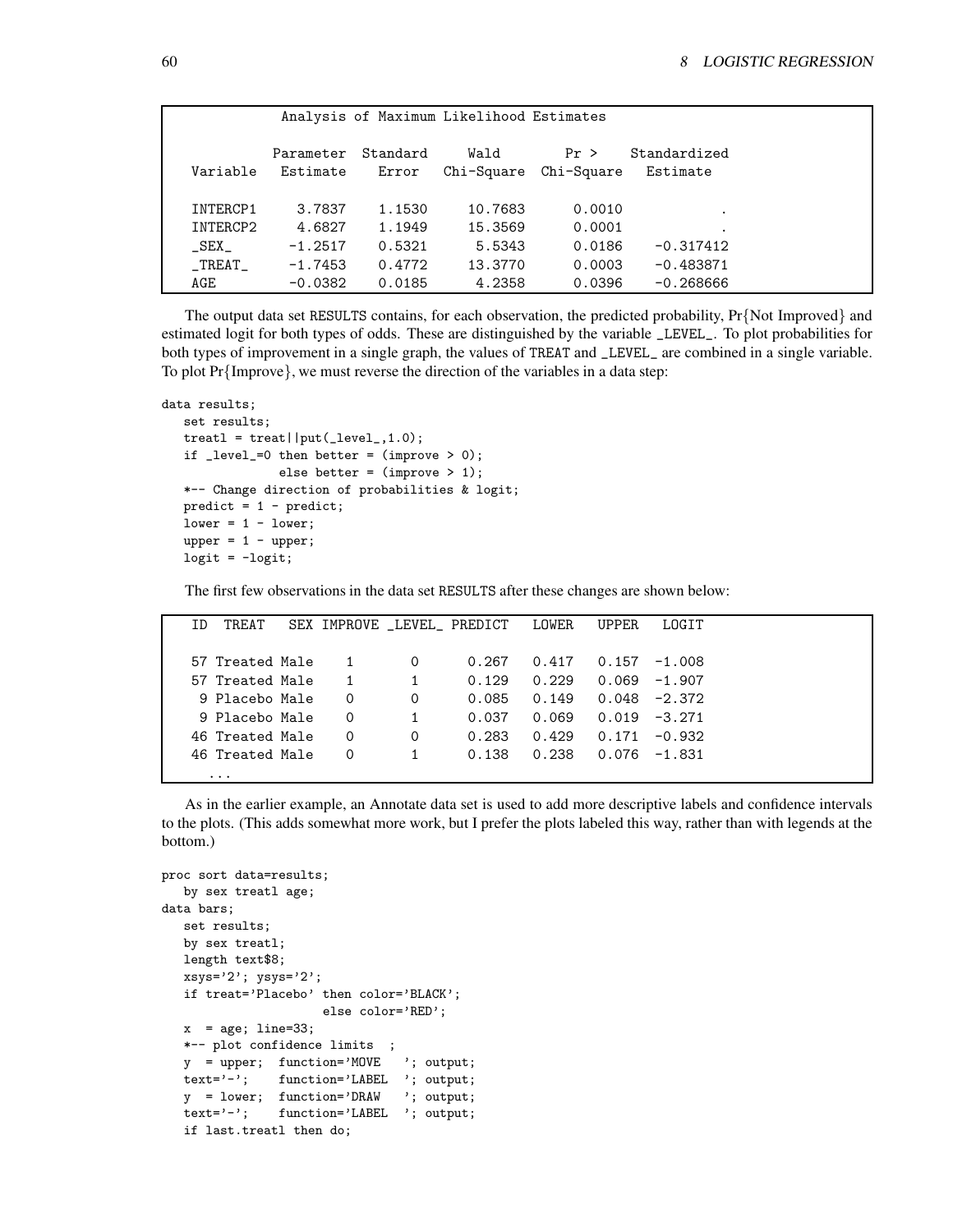

Figure 34: Predicted probabilities for the proportional odds model.

```
y = predict;
      x = age + 1; position='C'; size=1.4;
      text = treat; function='LABEL'; output;
      position='F';
      if _{\text{level}} = 0then text='> None';
         else text='> Some';;
      output;
      end;
   if first.sex then do;
      ysys ='1'; y=90;
      xsys ='1'; x=10; size=1.5;
      text = sex; function='LABEL'; output;
      end;
goptions hby=0;
proc gplot;
  plot predict * age = treatl / vaxis=axis1 haxis=axis2
                                 nolegend anno=bars ;
   by sex;
   axis1 label=(h=1.4 a=90 f=duplex 'Prob. Improvement (67% CI)')
         value=(h=1.2) order=(0 to 1 by .2);axis2 label=(h=1.4 f=duplex)
         value=(h=1.2) order=(20 to 80 by 10)
         offset=(2,5);symbol1 v=+ h=1.4 i=join l=3 c=black;
   symbol2 v=+ h=1.4 i=join l=3 c=black;
   symbol3 v=$ h=1.4 i=join l=1 c=red;
   symbol4 v=$ h=1.4 i=join l=1 c=red;
```
# **8.6 Polytomous Response: Nested Dichotomies**

When the response, y, takes on  $m > 2$  discrete values, there are several ways to model the response probabilities. Let  $\pi_{ij} \equiv \pi_j(\mathbf{x}_i)$  be the probability of response j for case or group i. Because  $\sum_j \pi_{ij} = 1$ , only  $m - 1$  of these probabilities are independent.

Logistic Regression: Proportional Odds Model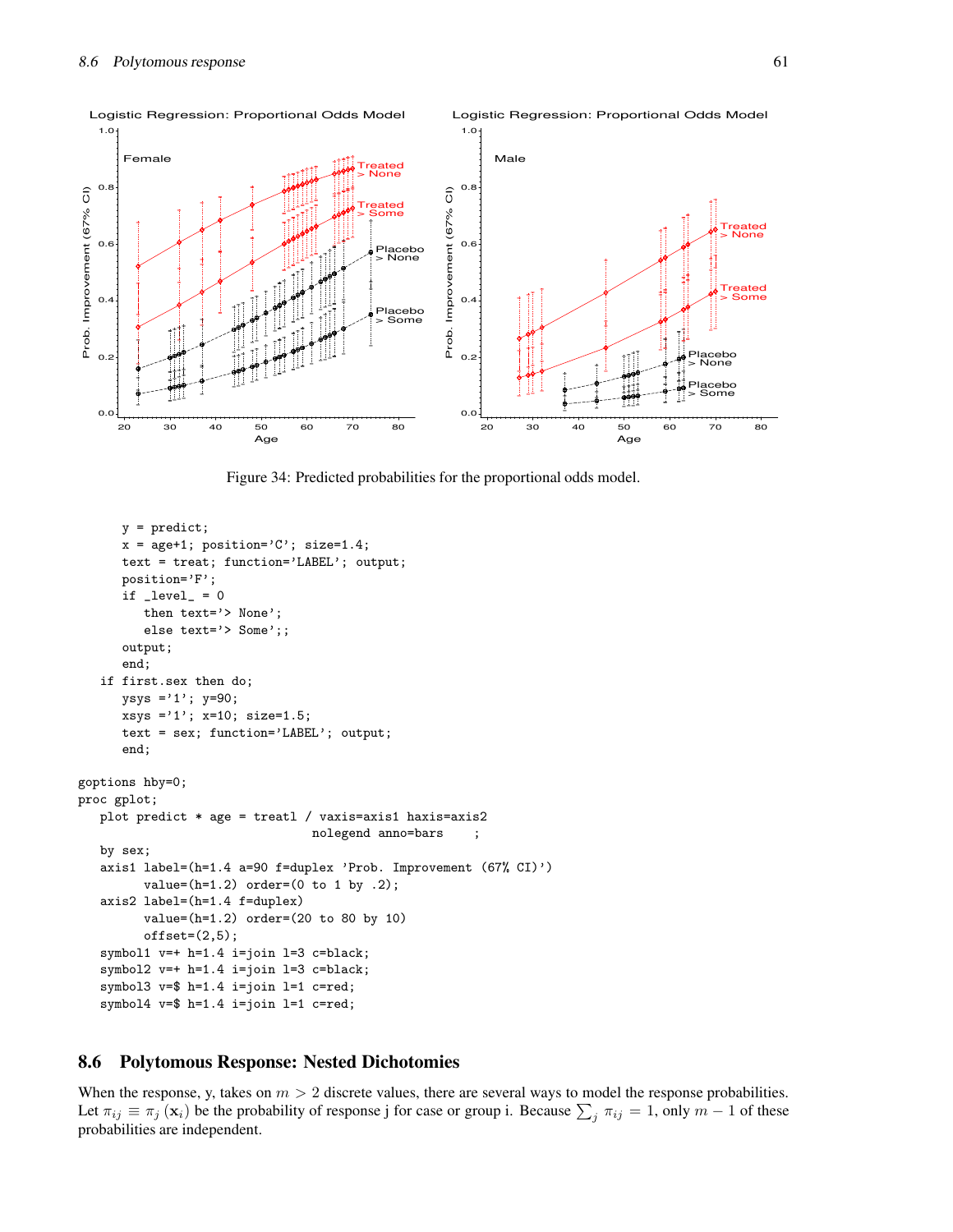

Figure 35: Nested dichotomies. The boxes show two different ways a four-category response can be represented as three nested dichotomies.

The proportional odds model is attractive if the response is ordinal, *and* the proportional odds assumption holds. However, if the response is purely nominal (e.g., vote Tory, Liberal, Reform, NDP), or if the proportional odds assumption is untenable, one particularly simple strategy is to fit separate models to a set of  $m-1$  dichotomies derived from the polytomous response.<sup>4</sup>

- Each dichotomy can be fit using the familiar binary-response logistic model, and,
- the  $m-1$  models will be statistically independent (so that likelihood-ratio  $G<sup>2</sup>$  statistics will be additive) *if* the dichotomies are chosen as *nested* dichotomies.

Nested dichotomies are successive binary partitions of the response categories into nested sets. For example, the response categories  $\{1,2,3,4\}$  could be divided first as  $\{1,2\}$  vs.  $\{3,4\}$ . Then these two dichotomies could be divided as  $\{1\}$  vs.  $\{2\}$ , and  $\{3\}$  vs.  $\{4\}$ . Alternatively, these response categories could be divided as  $\{1\}$  vs.  $\{2,3,4\}$ , then  $\{2\}$  vs  $\{3,4\}$ , and finally  $\{3\}$  vs.  $\{4\}$ . (For levels of a factor in an ANOVA design, nested dichotomies correspond to orthogonal contrasts.)

#### **8.6.1 Example: Women's Labour-Force Participation**

To illustrate, Fox (1984, 1997) presented data on women's labour-force participation in Canada, where women were classified as not working outside the home  $(n=155)$ , working part-time  $(n=42)$  or working full-time  $(n=66)$ . Predictor variables were presence/absence of children, and husband's income; a third variable, region of Canada, is not considered here. For these data, it makes sense to model the log odds for two nested dichotomies:

- Working vs. NotWorking
- Working fulltime vs working parttime.

The data are read in as follows shown below. The 3-level variable labour is used to define two dichotomous variables, working, and fulltime. Note that fulltime is defined (has non-missing values) only for working women.

```
proc format;
  value labour /* labour-force participation */
     1 ='working full-time' 2 ='working part-time'
     3 ='not working';
   value kids /* presence of children in the household */
     0 = 'Children absent' 1 = 'Children present';
data wlfpart;
  input case labour husinc children region;
  working = labor < 3;
   if working then
     fulltime = (labour = 1);datalines;
  1 3 15 1 3
  2 3 13 1 3
```
<sup>4</sup> An alternative strategy is to choose one response category (the last, say) as the "base category", and model the *generalized logits* for each of categories  $j = 1, 2, \ldots, (m - 1)$  compared to category m. For a 3-category response, e.g., there are 2 generalized logits, logit<sub>i1</sub> =  $\log(\pi_{i1}/\pi_{i3})$  and  $\logit_{i1} = \log(\pi_{i2}/\pi_{i3})$ . These models can be fit using PROC CATMOD.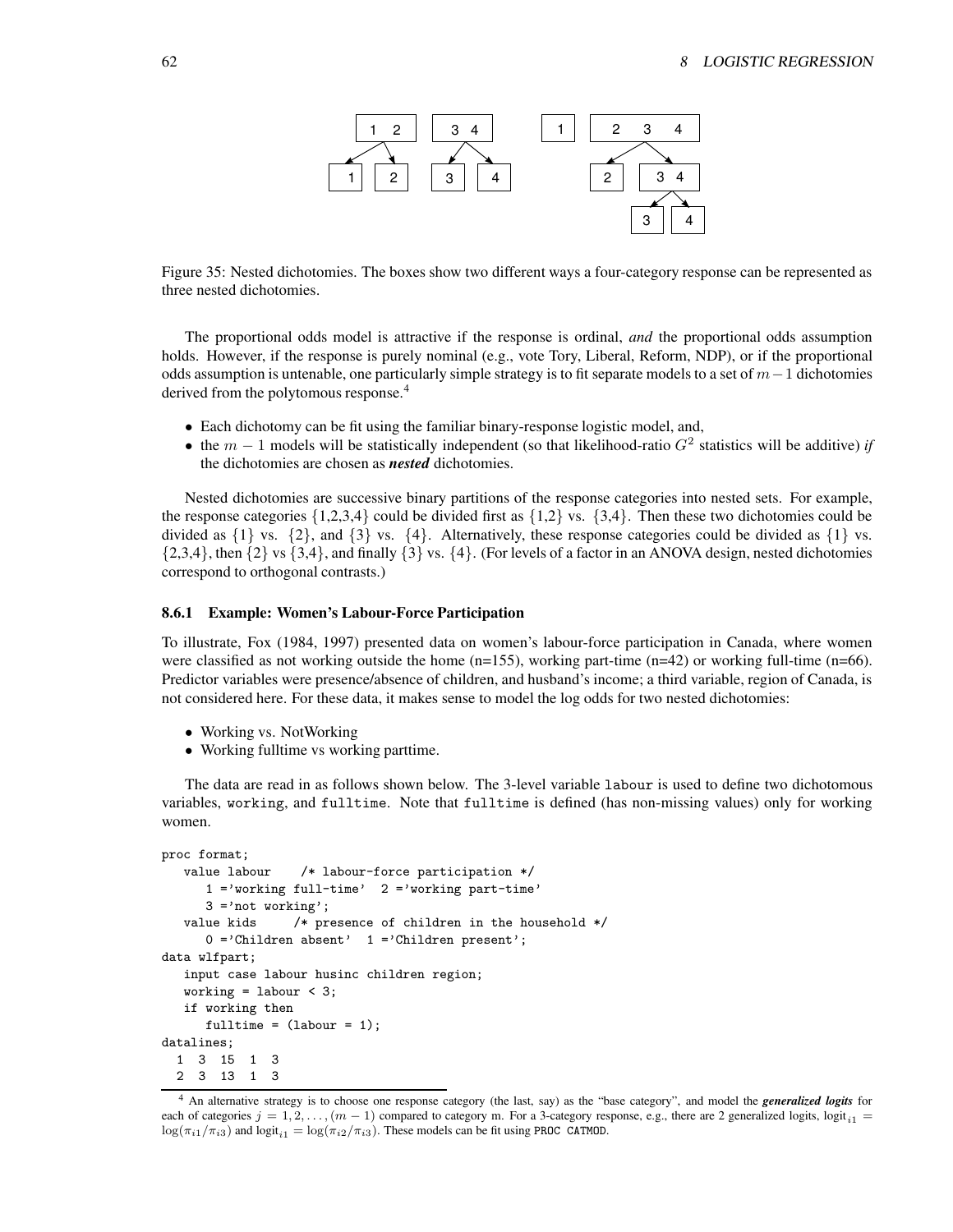3 3 45 1 3 4 3 23 1 3 5 3 19 1 3 6 3 7 1 3 7 3 15 1 3 8 1 7 1 3 9 3 15 1 3 ... more data lines ...

An initial analysis attempts to fit the proportional odds model, with the 3-level labour variable as the response:

```
proc logistic data=wlfpart nosimple;
   model labour = husinc children ;
   title2 'Proportional Odds Model for Fulltime/Parttime/NotWorking';
```
However, the proportional odds assumption is rejected by the score test:

```
Score Test for the Proportional Odds Assumption
   Chi-Square = 18.5641 with 2 DF (p=0.0001)
```
Hence, we fit models for each of the working and fulltime dichotomies. The descending option is used so that in each case the probability of a 1 response (working, or fulltime) will be the event modelled.

```
proc logistic data=wlfpart nosimple descending;
   model working = husinc children ;
   output out=resultw p=predict xbeta=logit;
   title2 'Nested Dichotomies';
run;
proc logistic data=wlfpart nosimple descending;
   model fulltime = husinc children ;
   output out=resultf p=predict xbeta=logit;
```
The output statements create the datasets resultw and resultf for plotting the predicted probabilities and logits. The printed output for the working dichotomy includes:

|                                        |           |                | Response Profile |                           |                             |  |  |  |  |
|----------------------------------------|-----------|----------------|------------------|---------------------------|-----------------------------|--|--|--|--|
|                                        |           | Ordered        |                  |                           |                             |  |  |  |  |
|                                        |           | Value WORKING  |                  | Count                     |                             |  |  |  |  |
|                                        |           |                |                  |                           |                             |  |  |  |  |
|                                        |           | 1              | 1                | 108                       |                             |  |  |  |  |
|                                        |           | $\overline{2}$ | $\Omega$         | 155                       |                             |  |  |  |  |
|                                        |           |                |                  |                           |                             |  |  |  |  |
| Testing Global Null Hypothesis: BETA=0 |           |                |                  |                           |                             |  |  |  |  |
|                                        |           | Intercept      |                  |                           |                             |  |  |  |  |
|                                        | Intercept | and            |                  |                           |                             |  |  |  |  |
| Criterion                              | 0nly      | Covariates     |                  | Chi-Square for Covariates |                             |  |  |  |  |
|                                        |           |                |                  |                           |                             |  |  |  |  |
| AIC                                    | 358.151   | 325.733        |                  |                           |                             |  |  |  |  |
| SC                                     | 361.723   | 336.449        | $\cdot$          |                           |                             |  |  |  |  |
| $-2$ LOG L                             | 356.151   | 319.733        |                  |                           | 36.418 with 2 DF (p=0.0001) |  |  |  |  |
| Score                                  | $\bullet$ | $\bullet$      |                  |                           | 35.713 with 2 DF (p=0.0001) |  |  |  |  |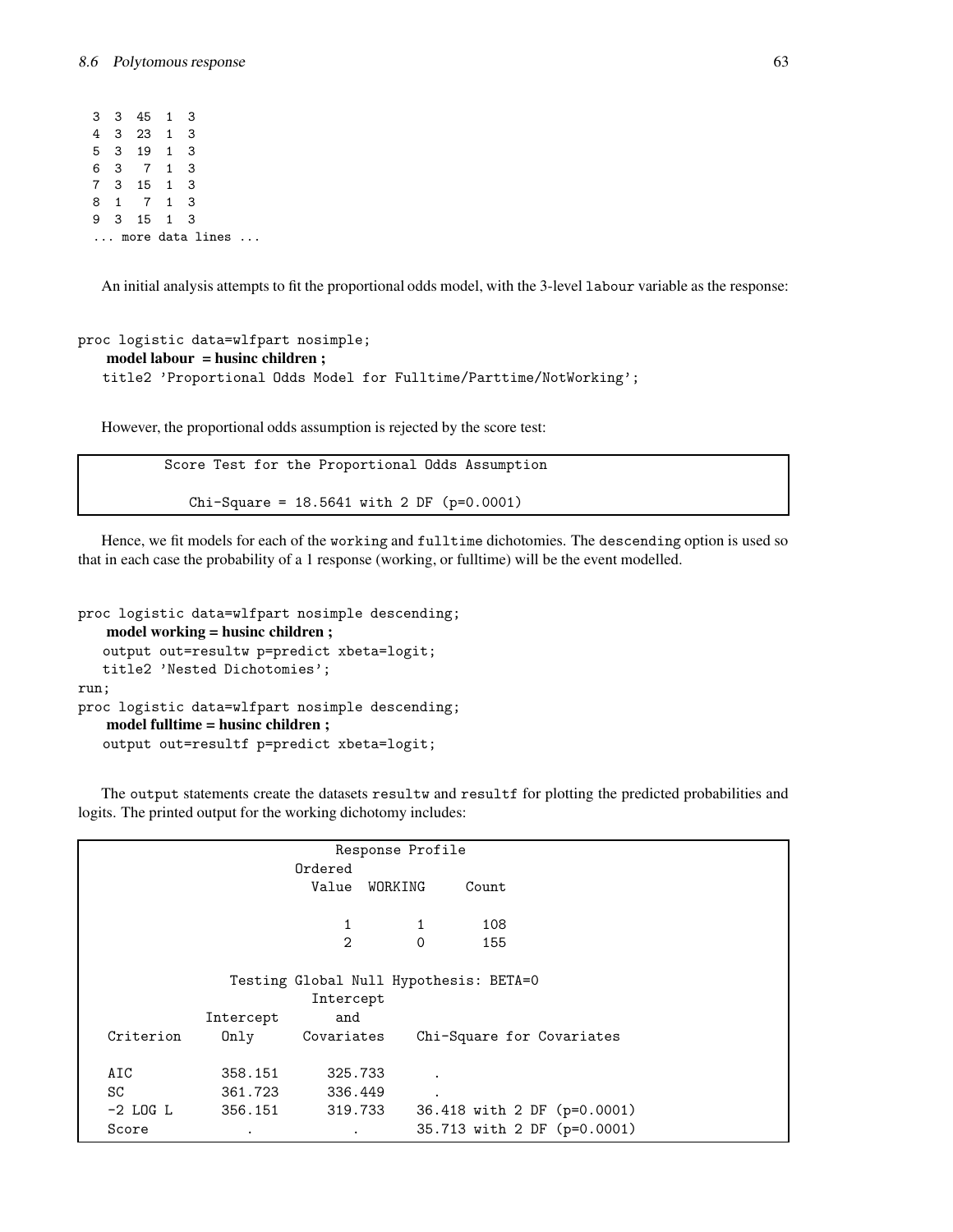| Analysis of Maximum Likelihood Estimates |              |                                            |        |                                     |        |                          |               |  |  |  |
|------------------------------------------|--------------|--------------------------------------------|--------|-------------------------------------|--------|--------------------------|---------------|--|--|--|
|                                          |              | Parameter Standard<br>Variable DF Estimate |        | Wald<br>Error Chi-Square Chi-Square | Pr >   | Standardized<br>Estimate | Odds<br>Ratio |  |  |  |
| INTERCPT 1                               |              | 1.3358                                     | 0.3838 | 12.1165                             | 0.0005 |                          | $\bullet$     |  |  |  |
| HUSINC                                   | $\mathbf{1}$ | $-0.0423$                                  | 0.0198 | 4.5751                              | 0.0324 | $-0.168541$              | 0.959         |  |  |  |
| CHILDREN 1                               |              | $-1.5756$                                  | 0.2923 | 29.0651                             | 0.0001 | $-0.398992$              | 0.207         |  |  |  |

To interpret the parameter estimates, note that the oddsratio of 0.959 for husband'sincome means a 4% decrease in the odds of working with each \$1000 increase in husband's income; an additional \$10,000 means a decrease in the odds of working by  $e^{-.423} = .655$ . The effect of having children sililarly corresponds to an odds of working of .207 compared to those without children.

The output for the fulltime vs. parttime dichotomy is shown below. Note that nonworking women are excluded in this analysis.

| Response Profile                                                   |           |                                        |          |                             |  |  |  |  |  |  |
|--------------------------------------------------------------------|-----------|----------------------------------------|----------|-----------------------------|--|--|--|--|--|--|
|                                                                    |           | Ordered                                |          |                             |  |  |  |  |  |  |
|                                                                    |           |                                        |          | Count                       |  |  |  |  |  |  |
|                                                                    |           | Value FULLTIME                         |          |                             |  |  |  |  |  |  |
|                                                                    |           |                                        |          |                             |  |  |  |  |  |  |
|                                                                    |           | 1                                      |          | 66                          |  |  |  |  |  |  |
|                                                                    |           | $\mathcal{D}$                          | $\Omega$ | 42                          |  |  |  |  |  |  |
|                                                                    |           |                                        |          |                             |  |  |  |  |  |  |
| WARNING: 155 observation(s) were deleted due to missing values for |           |                                        |          |                             |  |  |  |  |  |  |
|                                                                    |           | the response or explanatory variables. |          |                             |  |  |  |  |  |  |
|                                                                    |           |                                        |          |                             |  |  |  |  |  |  |
|                                                                    |           | Testing Global Null Hypothesis: BETA=0 |          |                             |  |  |  |  |  |  |
|                                                                    |           | Intercept                              |          |                             |  |  |  |  |  |  |
|                                                                    | Intercept | and                                    |          |                             |  |  |  |  |  |  |
| Criterion                                                          | Only      | Covariates                             |          | Chi-Square for Covariates   |  |  |  |  |  |  |
|                                                                    |           |                                        |          |                             |  |  |  |  |  |  |
| AIC                                                                | 146.342   | 110.495                                |          |                             |  |  |  |  |  |  |
|                                                                    |           |                                        |          |                             |  |  |  |  |  |  |
| SC                                                                 | 149.024   | 118.541                                |          |                             |  |  |  |  |  |  |
| -2 LOG L                                                           |           | 144.342 104.495                        |          | 39.847 with 2 DF (p=0.0001) |  |  |  |  |  |  |
| Score                                                              |           |                                        |          | 35.150 with 2 DF (p=0.0001) |  |  |  |  |  |  |
|                                                                    |           |                                        |          |                             |  |  |  |  |  |  |

| Analysis of Maximum Likelihood Estimates |                            |        |                       |        |              |           |  |  |  |  |  |
|------------------------------------------|----------------------------|--------|-----------------------|--------|--------------|-----------|--|--|--|--|--|
|                                          |                            |        |                       |        |              |           |  |  |  |  |  |
|                                          |                            |        |                       |        |              |           |  |  |  |  |  |
|                                          |                            |        |                       |        |              |           |  |  |  |  |  |
|                                          | Parameter Standard         |        | Wald                  | Pr >   | Standardized | Odds      |  |  |  |  |  |
|                                          |                            |        |                       |        |              |           |  |  |  |  |  |
|                                          | Variable DF Estimate Error |        | Chi-Square Chi-Square |        | Estimate     | Ratio     |  |  |  |  |  |
|                                          |                            |        |                       |        |              |           |  |  |  |  |  |
|                                          |                            |        |                       |        |              |           |  |  |  |  |  |
|                                          |                            |        |                       |        |              |           |  |  |  |  |  |
| INTERCPT 1                               | 3.4778                     | 0.7671 | 20.5537               | 0.0001 | $\bullet$    | $\bullet$ |  |  |  |  |  |
|                                          |                            |        |                       |        |              |           |  |  |  |  |  |
| HUSINC                                   | $-0.1073$                  | 0.0392 | 7.5063                | 0.0061 | $-0.424867$  | 0.898     |  |  |  |  |  |
| CHILDREN                                 | $-2.6515$                  | 0.5411 | 24.0135               | 0.0001 | $-0.734194$  | 0.071     |  |  |  |  |  |
|                                          |                            |        |                       |        |              |           |  |  |  |  |  |
|                                          |                            |        |                       |        |              |           |  |  |  |  |  |

Thus, the full 3-category response has been fitted by two models,

$$
\log\left(\frac{\Pr(\text{working})}{\Pr(\text{not working})}\right) = 1.336 - 0.042 \text{ H}\$ - 1.576 \text{ kids}
$$
\n(20)

$$
\log\left(\frac{\Pr(\text{fulltime})}{\Pr(\text{parttime})}\right) = 3.478 - 0.107 \text{ H}\$ - 2.652 \text{ kids}
$$
\n(21)

Note that the second equation gives the predicted log odds for fulltime vs. parttime work *conditional* on working.

Moreover, we can add the likelihood ratio or Wald tests across the two models, so the overall test of the hypothesis that neither husband's income nor presence of children predicts working status (the 3-level response)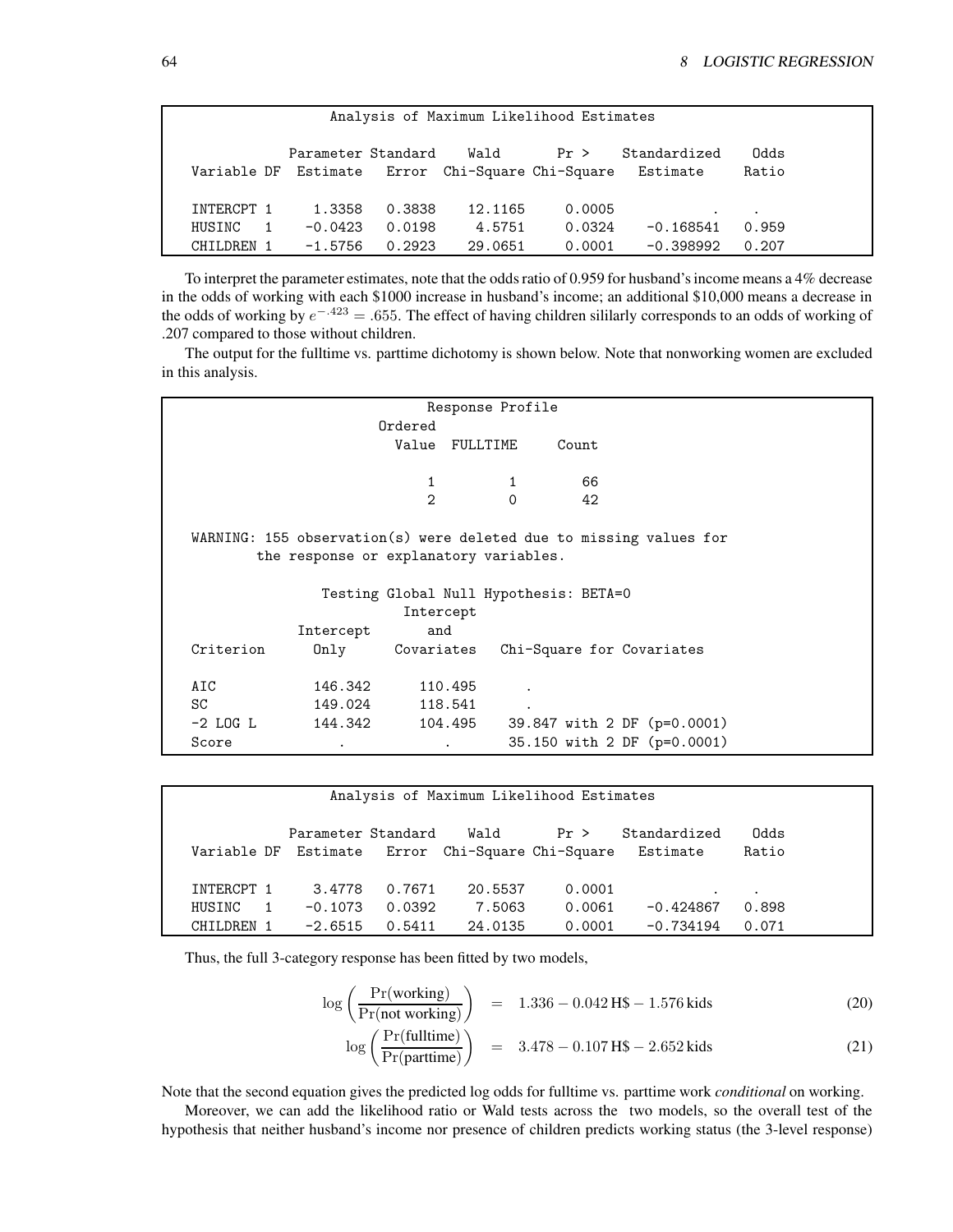has a  $G<sup>2</sup> = 36.42 + 39.85 = 66.27$  on 2+2=4 df ( $p < .0001$ ). Similarly, the hypothesis that husband's income does not predict working status has a Wald-test  $G^2 = 4.58 + 7.51 = 12.09$  on 2 df ( $p < .001$ ).

Comparison of the regression coefficients in the two sub-models (in relation to the size of their standard errors) indicates why the proportional odds model was not tenable. The proportional odds model requires that the coefficients for husband's income and children in the two models are equal. We can see that both variables have a greater effect on the odds of fulltime vs. parttime work than on the odds of working vs. not working.

As usual, these effects can be seen and interpreted more easily in a graph. The odds of working outside the home decrease as husband's income increase and when there are children present. However, among working women, the odds of fulltime vs. parttime work decrease at a faster rate with husband's income; women with children are less likely to work fulltime.

To construct this graph, first join the separate results datasets into one.

```
*-- Merge the results datasets to create one plot;
data both;
  set resultw(in=inw)
       resultf(in=inf);
  if inw then do;
      if children=1 then event='Working, with Children ';
      else event='Working, no Children ';
   end;
  else do;
      if children=1 then event='Fulltime, with Children ';
      else event='Fulltime, no Children ';
  end;
```
Then, we can plot the log odds (or predicted probability) against husband's income, using event as to determine the curves to be joined and labelled (the Annotate data step for the labels is not shown here).

```
proc gplot data=both;
   plot logit * husinc = event /
        anno=lbl nolegend frame vaxis=axis1;
   axis1 label=(a=90 'Log Odds') order=(-5 to 4);
   title2 'Working vs Not Working and Fulltime vs. Parttime';
   symbol1 v=dot h=1.5 i=join l=3 c=red;
   symbol2 v=dot h=1.5 i=join l=1 c=black;
   symbol3 v=circle h=1.5 i=join l=3 c=red;
   symbol4 v=circle h=1.5 i=join l=1 c=black;
```
#### **8.6.2 Generalized Logits**

The generalized logit approach models the probabilities of the m response categories directly as a set of  $m - 1$ logits comparing each of the first  $m - 1$  categories to the last category, which serves as the baseline. The logits for any other pair of categories can be retrieved from the  $m - 1$  fitted ones.

When there are k predictors,  $x_1, x_2, \ldots, x_k$ , which may, in principle, be quantitative or categorical, the generalized logit model expresses the logits as

$$
L_{jm} \equiv \log \frac{\pi_{ij}}{\pi_{im}} = \beta_{0j} + \beta_{1j} x_{i1} + \beta_{2j} x_{i2} + \dots + \beta_{kj} x_{ik} \quad \text{for } j = 1, 2, \dots, m - 1
$$
 (22)  
=  $\beta_j / \mathbf{x}_i$  (23)

Thus, there is one set of fitted coefficients,  $\beta_i$  for each response category except the last. Each coefficient,  $\beta_{hi}$ , gives the effect on the log odds of a unit change in the predictor  $x_h$  that an observation belongs to category j, as opposed to category m.

The probabilities themselves are given by

$$
\pi_{ij} = \frac{\exp(\beta_j / \mathbf{x}_i)}{\sum_{i=1}^m \exp(\beta_j / \mathbf{x}_i)}
$$
(24)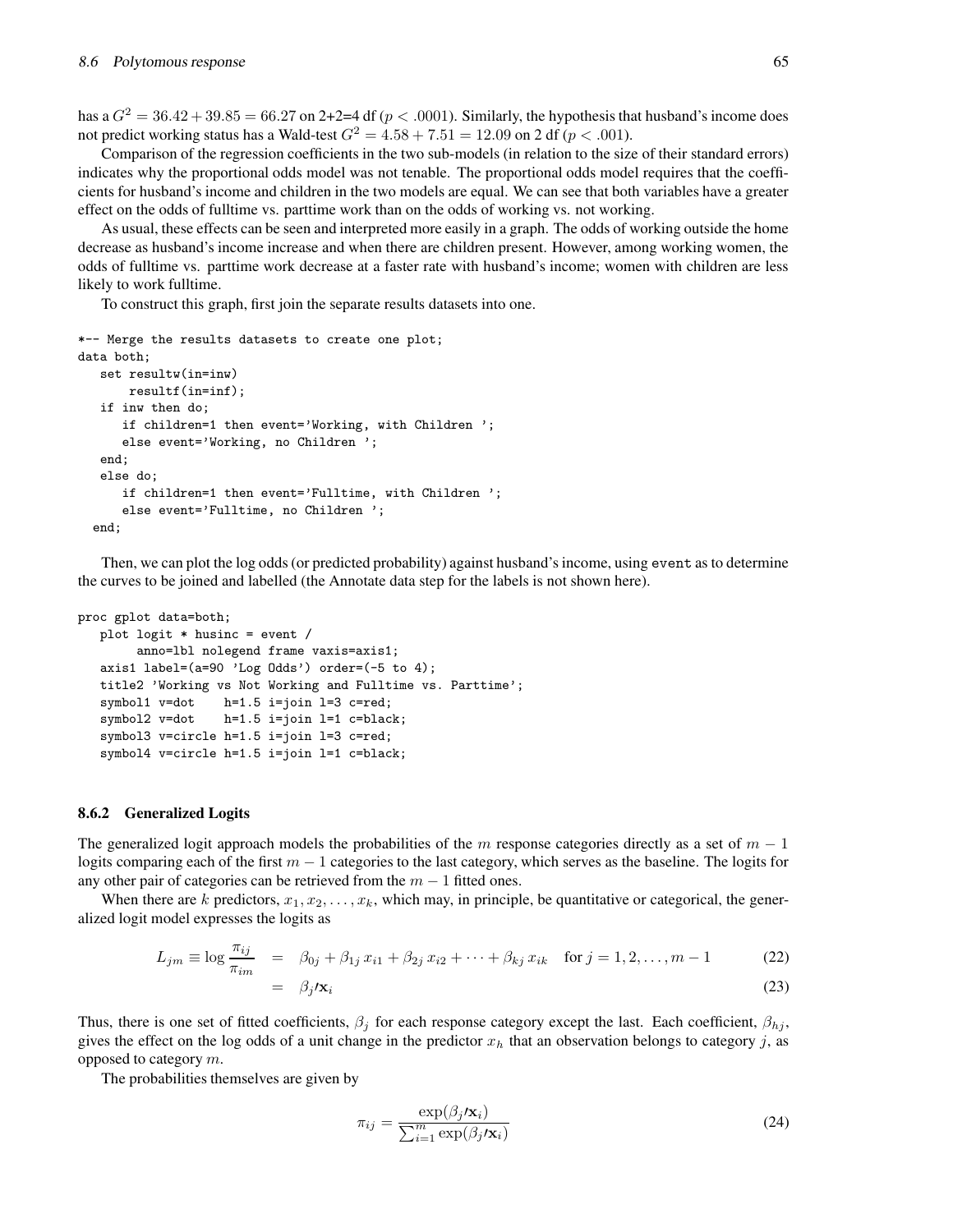

Women's labor-force participation, Canada 1977

Figure 36: Log odds of working vs. not working, and of fulltime work vs. parttime work.

Parameters in the  $m - 1$  equations (22) can be used to determine the parameters or the predicted log odds for any pair of response categories by subtraction. For instance, for an arbitrary pair of categories,  $a$  and  $b$ , and two predictors,  $x_1$  and  $x_2$ ,

$$
L_{ab} = \log \frac{\pi_{ia}/\pi_{im}}{\pi_{ib}/\pi_{im}} \tag{25}
$$

$$
= \log \frac{\pi_{ia}}{\pi_{im}} - \log \frac{\pi_{ib}}{\pi_{im}} \tag{26}
$$

$$
= (\beta_{0a} - \beta_{0n}) + (\beta_{1a} - \beta_{1b})x_{1i} + (\beta_{2a} - \beta_{2b})x_{2i}
$$
 (27)

Thus, for example, the coefficient for  $x_{1i}$  in  $L_{ab}$  is just  $(\beta_{1a} - \beta_{1b})$ . Similarly, the predicted logit for any pair of categories can be calculated as

$$
\hat{L}_{ab} = \hat{L}_{am} - \hat{L}_{bm} \tag{28}
$$

The generalized logit model cannot be fit using PROC LOGISTIC<sup>5</sup> but it can be fit using PROC CATMOD.<sup>6</sup> An output data set provides all predicted probabiliites, and the fitted logits.

To illustrate, we fit the generalized logit model to the women'slabor force participation data using the statements below. Husband's income is treated as a quantitative variable by declaring it on the direct statement. PROC CATMOD does not provide an overall test of the whole model, however this can be carried out with a contrast statement to test  $H_0$  :  $\beta = 0$ .

```
proc catmod data=wlfpart;
   direct husinc;
   model labour = husinc children / noprofile noiter;
```
<sup>5</sup>This model can now (SAS V8.2) be fit in PROC LOGISTIC with the LINK=GLOGIT option on the MODEL statement.

<sup>6</sup>When one or more of the predictor variables are continuous, however, you may have difficulty due to zero cell frequencies, because PROC CATMOD treats the data as a contingency table. In this case, it may help to reorder the response variable so that the response category with the highest frequency is the last, baseline category. Alternatively, the continuous variable(s) can be collapsed into categories so that populations with zero frequencies do not occur.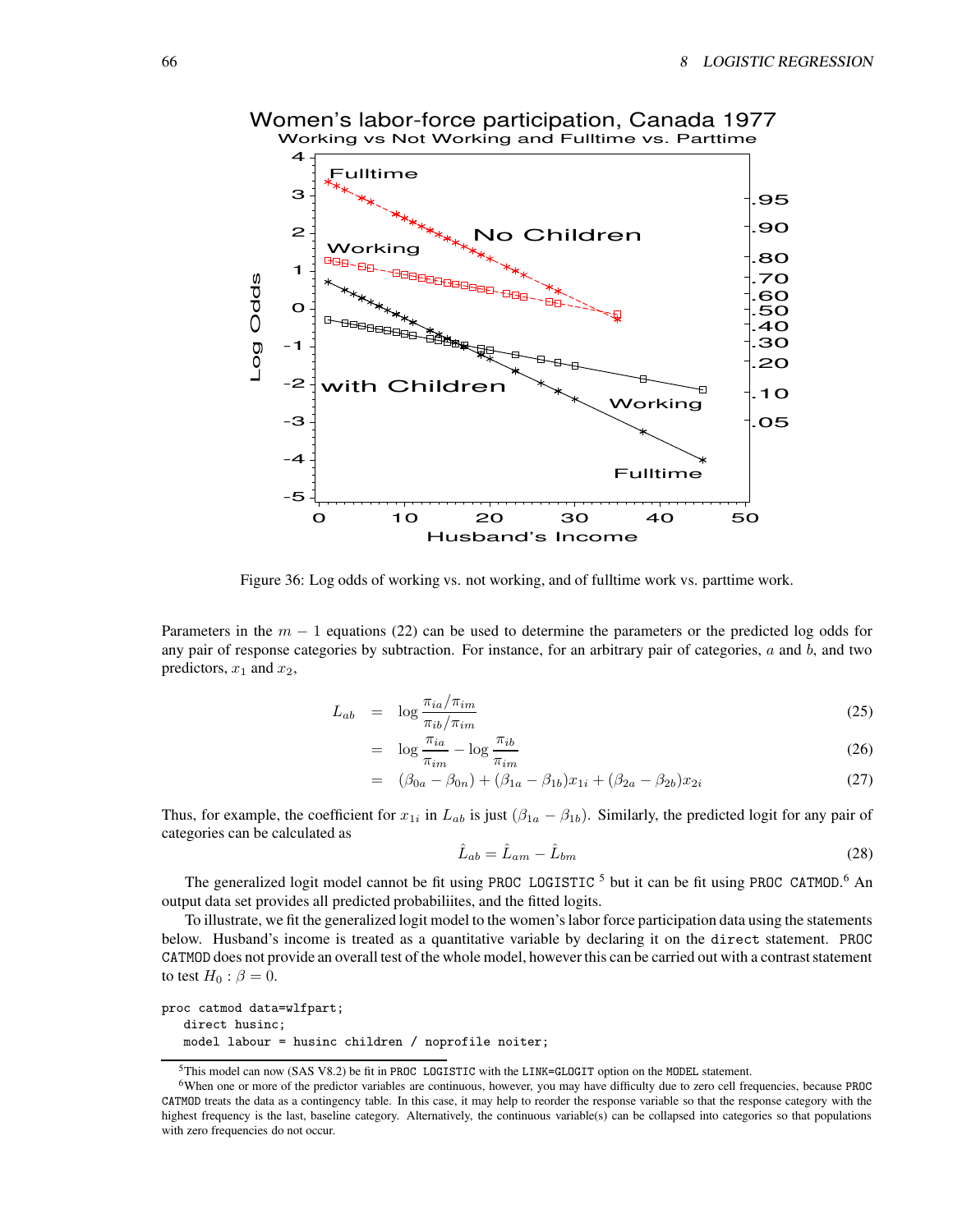```
response logits / out=results;
contrast 'Husinc,Children=0'
   husinc 1,
   children 1;
```
The maximum likelihood ANOVA table shows that there are two parameters fit for each regressor. With a continuous predictor, the likelihood-ratio test of goodness-of-fit, which compares the current model to the saturated model, is unreliable, because the contingency table is very sparse.

| MAXIMUM-LIKELIHOOD ANALYSIS-OF-VARIANCE TABLE |    |            |        |  |
|-----------------------------------------------|----|------------|--------|--|
| Source                                        | DF | Chi-Square | Prob   |  |
| INTERCEPT                                     | 2  | 15.91      | 0.0004 |  |
| HUSINC                                        | 2  | 12.82      | 0.0016 |  |
| CHILDREN                                      | 2  | 53.98      | 0.0000 |  |
| LIKELIHOOD RATIO                              | 86 | 138.67     | 0.0003 |  |

The table of parameter estimates, shown below, contains the coefficients for the two fitted logits,

$$
\log\left(\frac{\Pr(\text{fulltime})}{\Pr(\text{not working})}\right) = 0.7035 - 0.0972 \text{ H}\$ + 1.2793 \text{ kids}
$$
\n
$$
\log\left(\frac{\Pr(\text{parttime})}{\Pr(\text{not working})}\right) = -1.4216 + 0.00689 \text{ H}\$ - 0.0107 \text{ kids}
$$
\n(30)

The predicted log odds for working fulltime as opposed to parttime are therefore given by

$$
\log\left(\frac{\Pr(\text{fulltime})}{\Pr(\text{not working})}\right) = 2.1251 - 0.1041 \,\text{H}\$ + 1.29 \,\text{kids}
$$

These coefficients are not directly comparable to those in (21) and (21) for the nested dichotomies models.

| ANALYSIS OF MAXIMUM-LIKELIHOOD ESTIMATES |               |           |                   |                  |        |
|------------------------------------------|---------------|-----------|-------------------|------------------|--------|
| Effect                                   | Parameter     | Estimate  | Standard<br>Error | $Chi-$<br>Square | Prob   |
| INTERCEPT                                |               | 0.7035    | 0.4140            | 2.89             | 0.0892 |
|                                          | $\mathcal{L}$ | $-1.4216$ | 0.4528            | 9.86             | 0.0017 |
| HUSINC                                   | 3             | $-0.0972$ | 0.0281            | 11.98            | 0.0005 |
|                                          | 4             | 0.00689   | 0.0235            | 0.09             | 0.7689 |
| CHTI.DREN                                | 5             | 1.2793    | 0.1811            | 49.90            | 0.0000 |
|                                          | 6             | $-0.0107$ | 0.2345            | 0.00             | 0.9635 |

A plot of the predicted probabilities of the three categories of labour is easily obtained from the results data set produced by PROC CATMOD. This data set contains both fitted probabilities (\_type\_='PROB') and fitted logits (\_type\_='FUNCTION'),so we select the \_type\_='PROB' observations with a where statement.

```
proc gplot data=results;
   where (_type_='PROB');
   plot _pred_ * husinc = labour /
     vaxis=axis1 hm=1 vm=1 anno=labels nolegend;
   by children;
   axis1 order=(0 to .9 by .1) label=(a=90);
   symbol1 i=join v=circle c=black;
   symbol2 i=join v=square c=red;
   symbol3 i=join v=triangle c=blue;
   label _pred_='Fitted probability';
```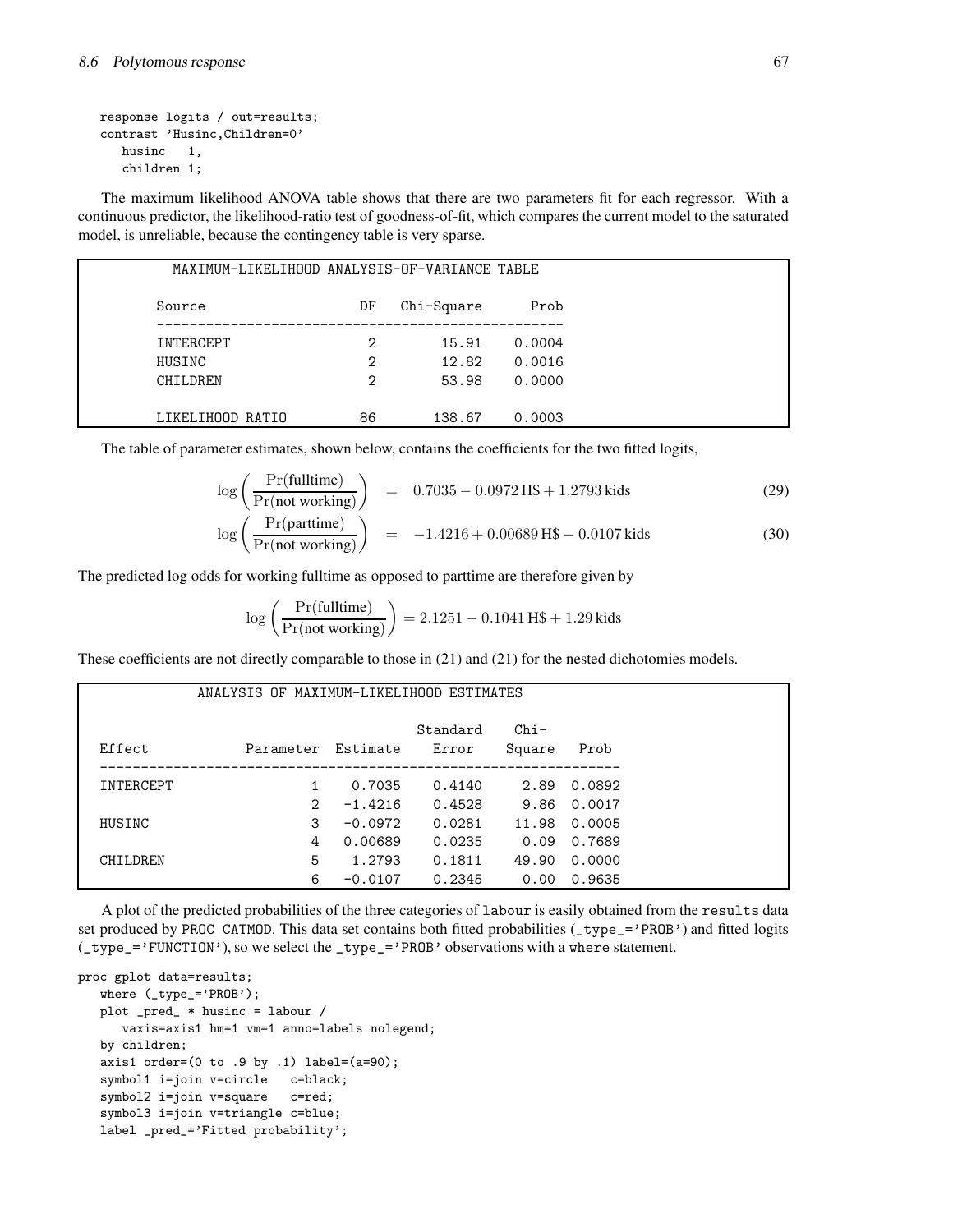The fitted probabilities are shown in Figure 37. When there are no young children in the home, a woman's probability of not working rises sharply with husband's income, while her probability of working full time declines sharply, and her probability of working part time increases modestly. With children present, the direction of these relations with husband's income are the same, however, the levels of not working and full time work are reversed.



Figure 37: Fitted probabilities for the generalized logit model

# **8.7 Influence statistics and diagnostic plots**

In ordinary least squares regression, measures of influence (leverage, Cook's D, DFBETAs, etc.) help you to determine whether individual cases have undue impact on the fitted regression model and the coefficients of individual predictors. Analogs of most of these measures have been suggested for logistic regression. (Some additional problems occur in logistic regression because the response is discrete, and because the leave-one-out diagnostics are more difficult to compute.)

#### **8.7.1 Influence measures & diagnostics**

**leverage** Measures the potential impact of an individual case on the results, which is directly proportional to how far an individual case is from the centroid in the space of the predictors. Leverage is computed as the diagonal elements,  $h_{ii}$ , of the "Hat" matrix,  $H$ ,

$$
\mathbf{H} = \mathbf{X}^{\star} (\mathbf{X}^{\star \prime} \mathbf{X}^{\star})^{-1} \mathbf{X}^{\star \prime}
$$

where  $X^* = V^{1/2}X$ , and  $V = diag\hat{P}(1 - \hat{P})$ . As in OLS, leverage values are between 0 and 1, and a leverage value,  $h_{ii} > 2k/n$  is considered "large";  $k =$  number of predictors,  $n =$  number of cases.

- **residuals** Pearson and deviance residuals are useful in identifying observations that are not explained well by the model. They are the (signed) square roots of the contribution that each case makes to the overall Pearson and deviance goodness-of-fit statistics.
- **influence measures** Measure the effect that deleting an observation has on the regression parameters or the goodnessof-fit statistics. (The terminology for these measures is not well-established, so I use the terms from the *SAS/STAT User's Guide*.)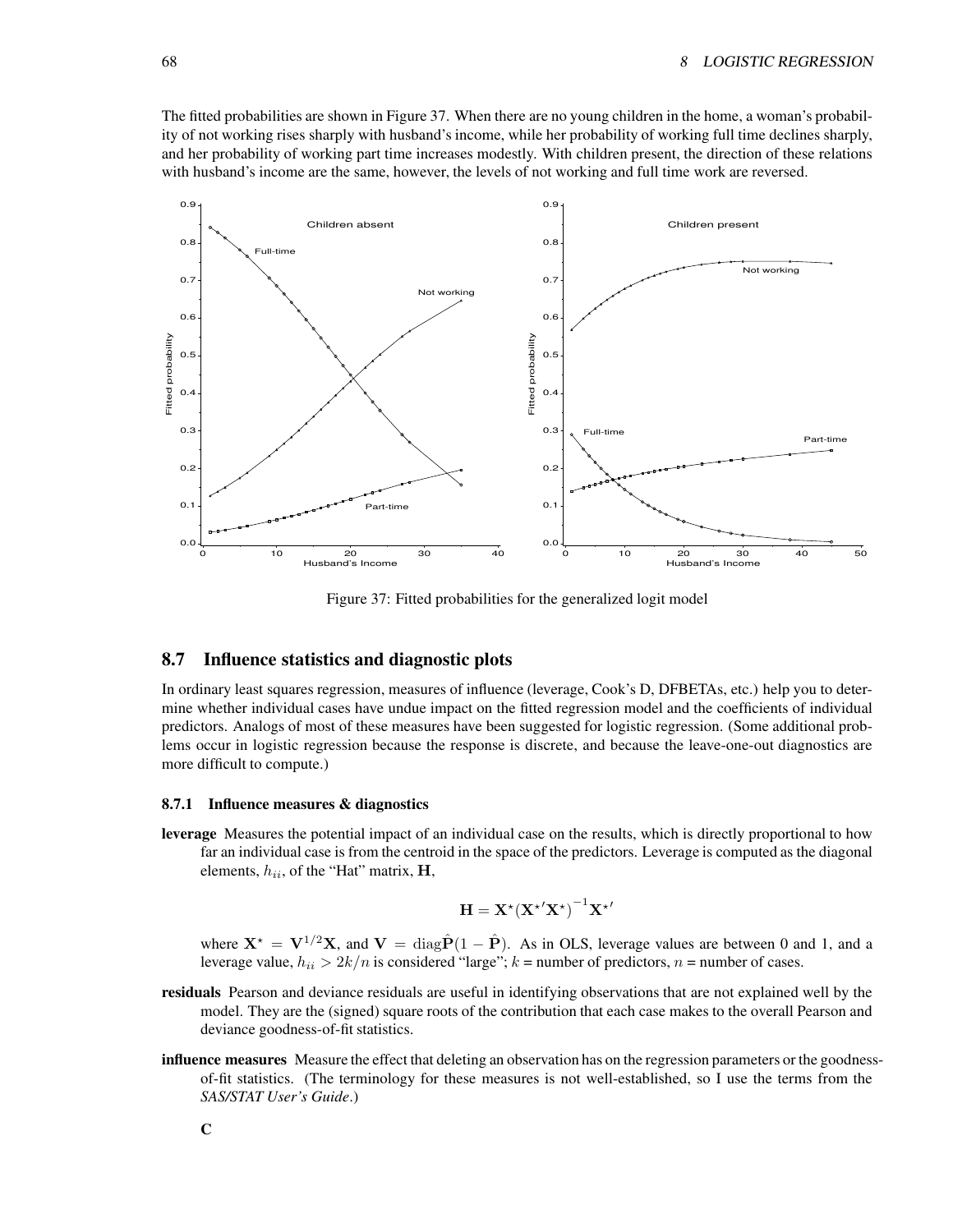**CBAR** These are analogs of the Cook's D statistic in OLS. They are two standardized measures of the approximate change in all regression coefficients when the  $i$ -th case is deleted.

# **DIFCHISQ**

- **DIFDEV** Approximate measures of the amount  $\Delta \chi^2$  by which the Pearson  $\chi^2$  (DIFCHISQ) or the likelihoodratio deviance  $\chi^2$  (DIFDEV) would decrease if the *i*-th case were deleted. Values  $>4$  for either indicate "significant" change (since these are 1 df  $\chi^2$  or squared Normal values).
- **DFBETAij** Measure the change in the logistic regression coefficient  $b_j$  for predictor  $x_j$  when observation i is deleted.

#### **8.7.2 Printed output**

All the influence statistics are printed when the influence option is used on the MODEL statement. For example,

```
proc logistic data=arthrit ;
   model better = _sex_ _treat_ _age_ / influence;
```
This produces a great deal of output, including the following:

The LOGISTIC Procedure Regression Diagnostics Deviance Residual Matrix Diagonal

| Case             |       | $(1 \text{ unit} = 0.26)$ |                 | $(1 \text{ unit} = 0.01)$ |
|------------------|-------|---------------------------|-----------------|---------------------------|
| Number           | Value | $-4$<br>$-8$              | 02468<br>Value  | 02468<br>12<br>16         |
| 1                | 1.812 | *                         | 0.089           | ∗                         |
| $\boldsymbol{2}$ | 0.360 | $\ast$                    | 0.031           | *                         |
| 3                | 0.685 |                           | 0.087           | *                         |
| 4                | 0.425 | $\ast$                    | 0.034           | $\ast$                    |
| 5                | 0.700 | *                         | 0.086           | *                         |
| 6                | 0.488 | *                         | 0.038           | $\ast$                    |
| 7                | 1.703 | *                         | 0.084           | ∗                         |
| 8                | 0.499 | $\ast$                    | 0.039           | $\ast$                    |
| 9                | 1.396 | *                         | 0.066           |                           |
| 10               | 0.511 | *                         | 0.040           | $\ast$                    |
| 11               | 1.142 | *                         | 0.064           |                           |
| 12               | 0.523 | *                         | 0.041           | *                         |
| 13               | 1.234 |                           | 0.065<br>*      | $\ast$                    |
| 14               | 0.599 | $\ast$                    | 0.051           |                           |
| 15               | 1.121 | *                         | 0.065           | $\ast$                    |
| 16               | 0.599 | *                         | 0.051           | $\ast$                    |
| 17               | 1.319 |                           | 0.069<br>*      | *                         |
| 18               | 0.640 | $\ast$                    | 0.058           | $\ast$                    |
| 19               | 1.319 |                           | 0.069<br>$\ast$ | *                         |
| 20               | 0.640 | *                         | 0.058           |                           |
| 21               | 1.340 |                           | 0.070<br>*      | *                         |
| 22               | 1.814 | *                         | 0.061           |                           |
| 23               | 1.022 | *                         | 0.070           | *                         |
| 24               | 0.529 | *                         | 0.060           | *                         |
| 25               | 1.449 |                           | 0.078<br>*      | $\ast$                    |
| 26               | 0.619 | $\ast$                    | 0.053           | *                         |
| 27               | 0.909 | *                         | 0.080           | *                         |
| 28               | 0.619 | *                         | 0.053           | *                         |
| 29               | 1.120 |                           | 0.141<br>*      |                           |
| 30               | 1.846 | *                         | 0.052           | *                         |
| 31               | 1.309 |                           | 0.092<br>*      | ∗                         |
| 32               | 0.647 | $\ast$                    | 0.050           | *                         |
| 33               | 0.955 | $\ast$                    | 0.070           |                           |
| 34               | 1.803 | *                         | 0.049           | *                         |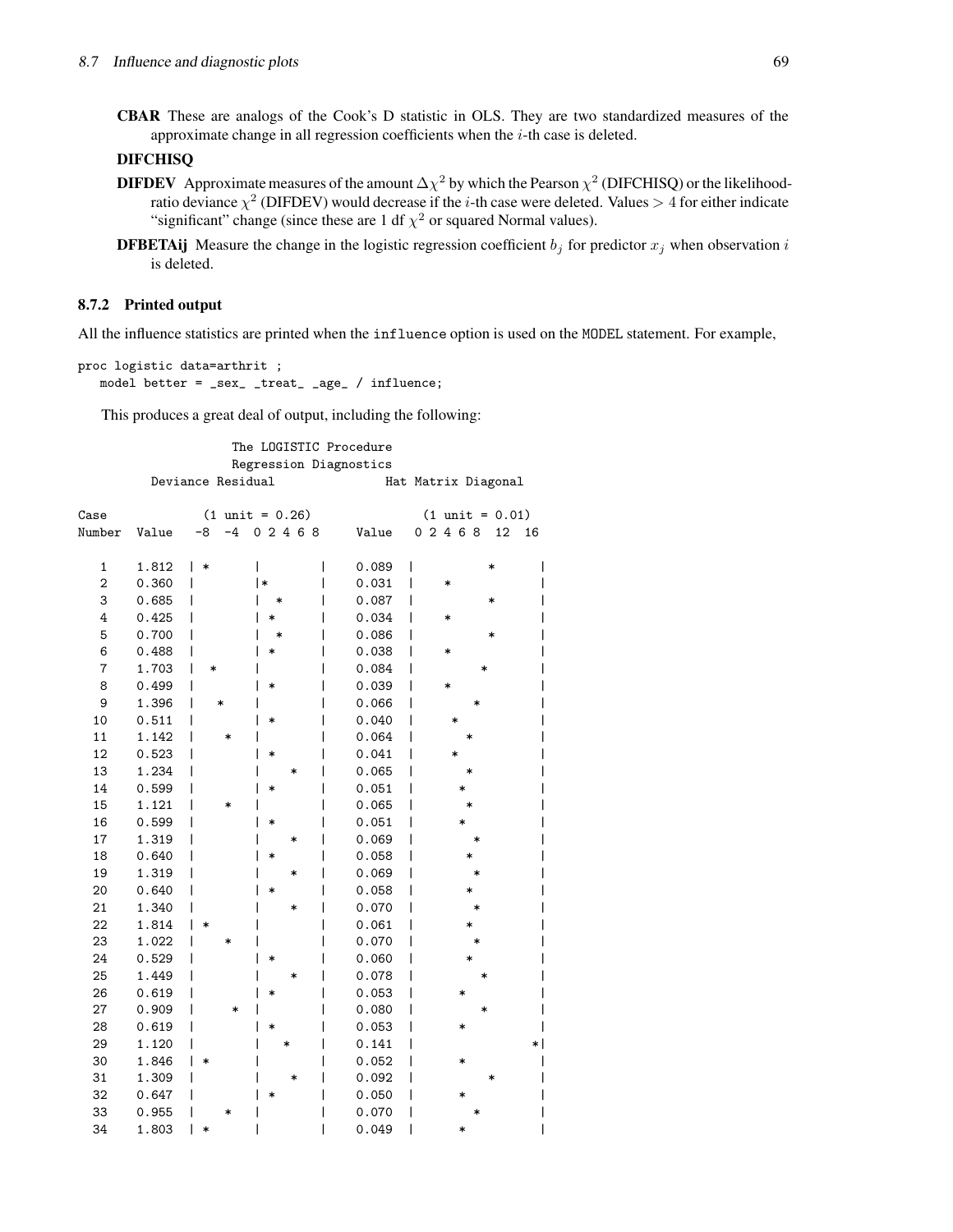#### **8.7.3 Diagnostic plots of influence measures**

Plots of the change in  $\chi^2$  (DIFCHISQ or DIFDEV) against either leverage or predicted probability are useful for detecting unduly influential cases. The actual influence of each case on the estimated coefficients (C or CBAR) can be shown in a bubble plot where the plotting symbols are circles proportional to C or CBAR.

Such plots are produced by the INFLOGIS macro. For example, these statements produce plots of DIFCHISQ against both the leverage (HAT) (Figure 38) and predicted probability (PRED) (Figure 39) using bubbles whose area is proportional to C:

```
title 'Arthritis treatment data';
title2 'Bubble size: Influence on Coefficients (C)';
goptions htext=1.6;
%include inflogis;
%include arthrit;
%inflogis(data=arthrit,
    y=better, /* response */
    x=_sex_ _treat_ age, /* predictors */
    id=id,
    gy=DIFCHISQ, /* graph ordinate */
    gx=PRED HAT, /* graph abscissas */
    lcolor=RED, bsize=14
    );
run;
```
The printed output from the INFLOGIS program includes a table identifying any observation of high leverage or influence. For example, case 29 is of high leverage, because she is unusual in terms of the predictors: a young woman given treatment; however, she is not influential in the fitted model. Case 77, is not of high leverage, but is poorly predicted by the model and has large contributions to  $\chi^2$ .

|    | CASE BETTER |   |   |    |     | _SEX_ _TREAT_ AGE HAT DIFCHISQ | <b>DIFDEV</b> | C      |
|----|-------------|---|---|----|-----|--------------------------------|---------------|--------|
|    |             | 0 |   | 27 | .09 | 4.5781                         | 3.6953        | 0.4510 |
| 22 | 1           | 0 | 0 | 63 | .06 | 4.4603                         | 3.5649        | 0.2898 |
| 29 | $\Omega$    | 1 | 1 | 23 | .14 | 1.0183                         | 1.4005        | 0.1679 |
| 30 | 1           | 1 | 0 | 31 | .05 | 4.7485                         | 3.6573        | 0.2611 |
| 34 | 1           | 1 | 0 | 33 | .05 | 4.2955                         | 3.4644        | 0.2236 |
| 55 | $\Omega$    | 1 | 1 | 58 | .03 | 4.9697                         | 3.6759        | 0.1602 |
| 77 | $\Omega$    |   | 1 | 69 | .03 | 8.4977                         | 4.7122        | 0.2758 |

# **9 Plots for logit models**

A contingency table gives the joint distribution of two or more discrete, categorical variables. In a two-way table, one typically uses the  $\chi^2$  test of association to determine if the row and column variables can be considered independent. Loglinear and logit models generalize this test of association to three- and higher-way tables.

A log-linear model expresses the relationship among all variables as a model for the log of the expected cell frequency. For example, for a three-way table, the hypothesis that of no three-way association can be expressed as the log-linear model,

$$
\log m_{ijk} = \mu + \lambda_i^A + \lambda_j^B + \lambda_k^C + \lambda_{ij}^{AB} + \lambda_{ik}^{AC} + \lambda_{jk}^{BC}
$$
\n(31)

The log-linear model treats the variables symmetrically: none of the variables is distinguished as a response variable. However, the association parameters may be difficult to interpret, and the absence of a dependent variable makes it awkward to plot results in terms of the log-linear model. In this case, correspondence analysis and the mosaic display may provide a simpler way to display the patterns of association in a contingency table.

On the other hand, if one variable can be regarded as a response or dependent variable, and the others as independent variables, then the effects of the independent variables may be expressed as a logit model. For example, if variable C is a binary response, then model  $(31)$  can be expressed as an equivalent logit model,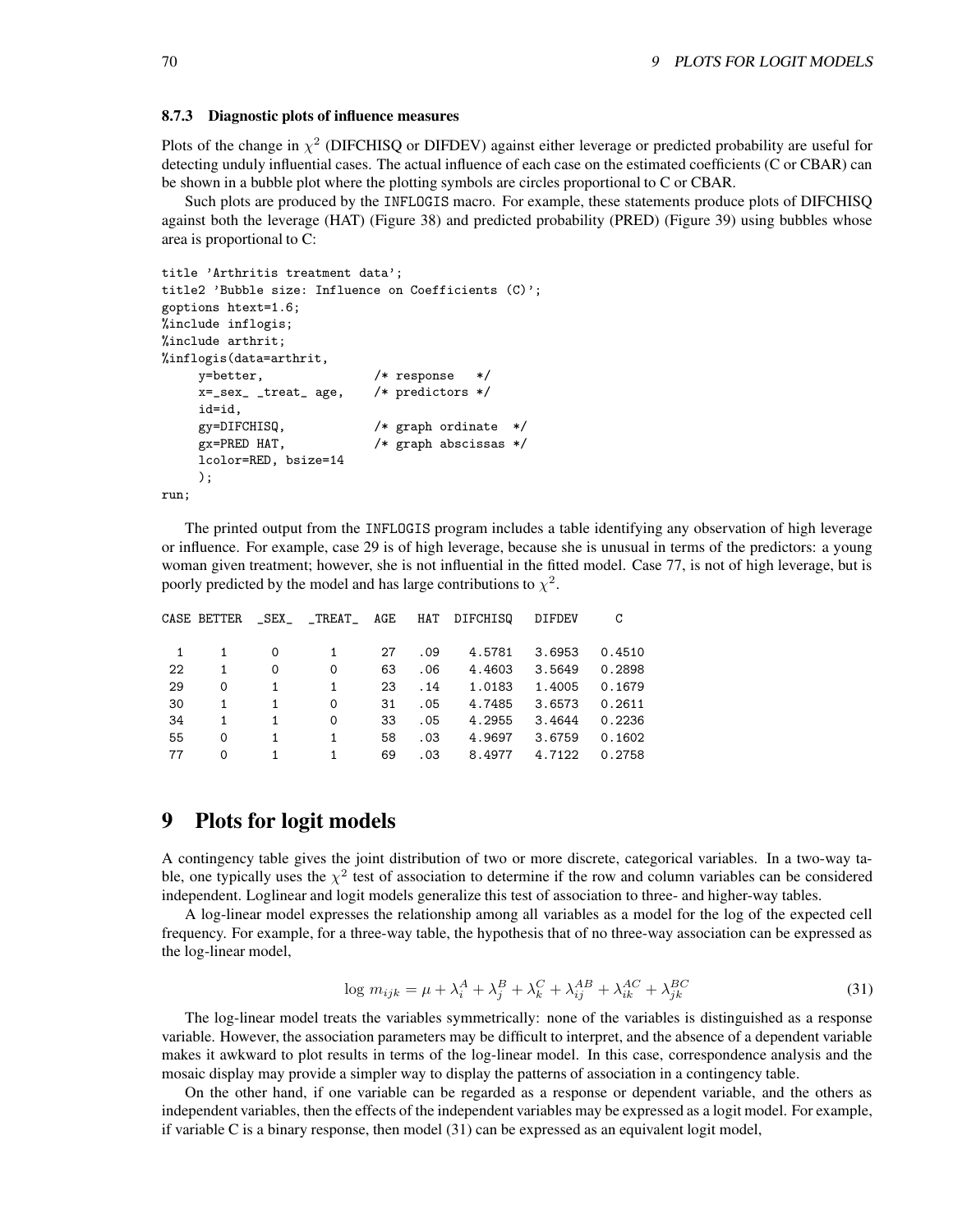

Figure 38: Influence plot for arthritis data. Cases with DIFCHISQ  $> 4$  or leverage  $> (2k)/n = 0.095$  are influential, as indicated by the size of the bubble symbol.

$$
logit_{ij} = log(m_{ij1}/m_{ij2}) = (\lambda_1^C - \lambda_2^C) + (\lambda_{i1}^{AC} - \lambda_{i2}^{AC}) + (\lambda_{j1}^{BC} - \lambda_{j2}^{BC})
$$
  
=  $\alpha + \beta_i^A + \beta_j^B$  (32)

where, because all  $\lambda$  terms sum to zero,  $\alpha = 2\lambda_1^C$ ,  $\beta_i^A = 2\lambda_{i1}^{AC}$ , and  $\beta_j^B = 2\lambda_{j1}^{BC}$ .

Both log-linear and logit models can be fit using PROC CATMOD in SAS. For logit models, the steps for fitting a model and plotting the results are similar to those used for logistic models with PROC LOGISTIC. The main differences are:

- For PROC CATMOD the independent variables can be categorical or quantitative, character or numeric. With PROC LOGISTIC the independent variables must be numeric. To use a categorical variables, we had to construct dummy variables.
- The input data set is arranged differently.
- The output data set from PROC CATMOD contains similar information, but the variable names are different and the information is arranged differently.

## **9.1 Example**

The table below shows data from the 1982 General Social Survey on votes in the 1980 US Presidential election for Reagan or for Carter or other in relation to race and political view (1=most liberal, 7=most conservative).

| Political | $---$ White $---$ |        | $---$ Nonwhite $---$ |        |  |
|-----------|-------------------|--------|----------------------|--------|--|
| View      | Reagan            | Carter | Reagan               | Carter |  |
|           |                   | 12     |                      |        |  |
| 2         | 13                | 57     |                      | 16     |  |
| 3         | 44                |        | າ                    | 23     |  |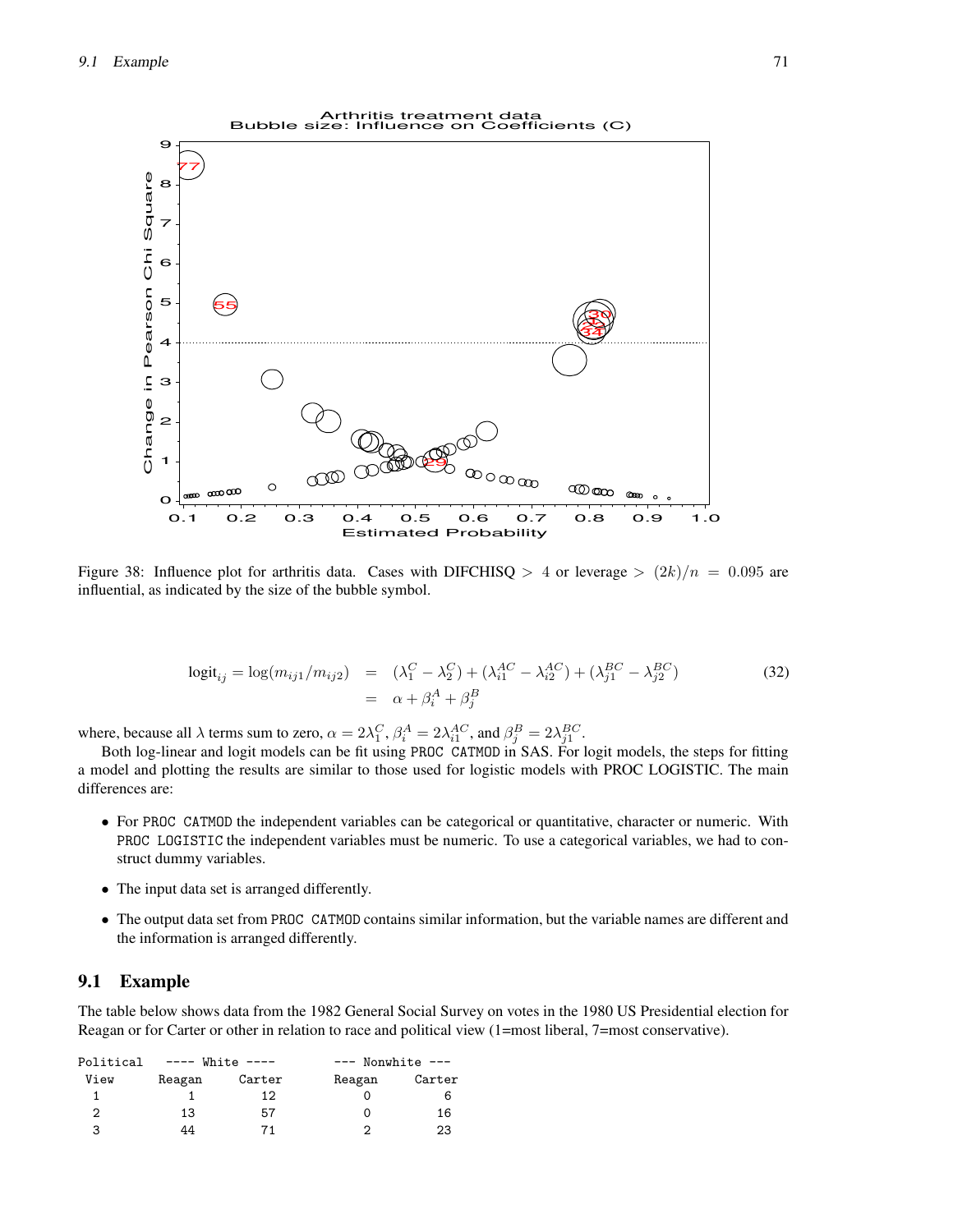

Figure 39: Changes in chi-square vs. predicted probability. The plot shows that most of the influential observations are those with very high or low predicted probabilities. The systematic pattern shown is inherent in the discrete nature of logistic regression.

|   | 155 | 146 |   | 31             |
|---|-----|-----|---|----------------|
| 5 | 92  | 61  |   | 8              |
| 6 | 100 |     | າ | $\overline{7}$ |
| 7 | 18  |     |   | 4              |

Treating the vote for Reagan vs. Carter or other as the response, a logit model with nominal main effects for race and political view is

$$
logit ( Reagan / Carter) = \alpha + \beta_i^{RACE} + \beta_j^{VIEW}
$$
\n(33)

This model does not use the ordinal nature of political view. A model which uses the value of political view as a direct, quantitative independent variable can be expressed as

$$
logit ( Reagan / Carter) = \alpha + \beta_i^{RACE} + \beta^{VIEW} view \tag{34}
$$

# **9.2 Fitting the model with nominal main effects**

The data are first read in to a data set vote in the frequency form that could be used as input to PROC LOGISTIC. PROC CATMOD, however, requires an explicit dependent variable and a separate observation for each value of the response. A second data step creates the response variable votefor.

```
proc format;
  value race 0='NonWhite'
             1='White';
data vote;
  input @10 race view reagan carter;
  format race race.;
  reagan= reagan + .5; *-- allow for 0 values;
  carter= carter + .5;
```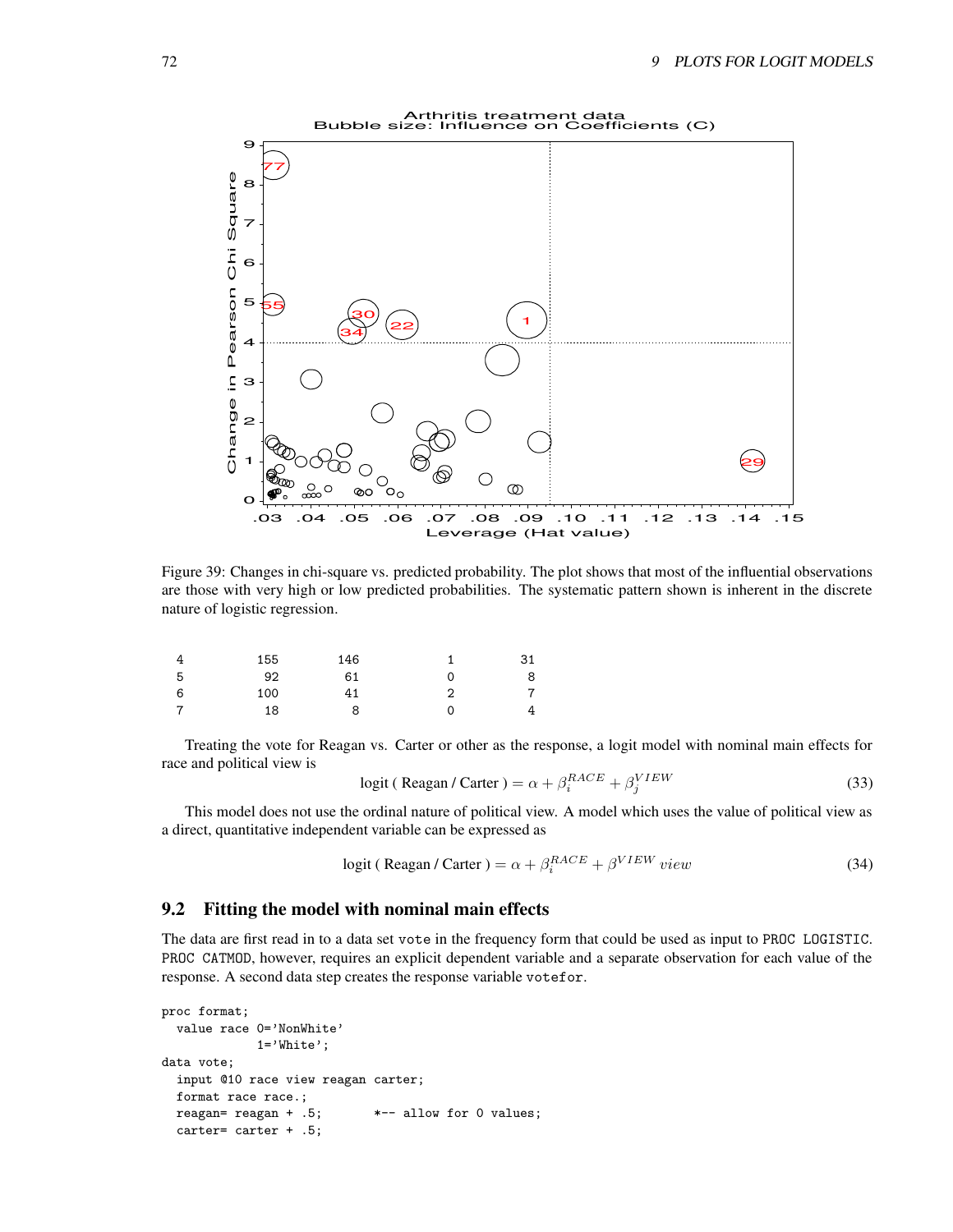```
total = reagan + carter;
 preagan = reagan / total;
 logit = log ( reagan / carter);
datalines;
White 1 1 1 12<br>White 1 2 13 57
White 1 2 13 57
White 1 3 44 71
White 1 4 155 146
White 1 5 92 61
White 1 6 100 41
White 1 7 18 8
NonWhite 0 1 0 6
NonWhite 0 2 0 16
NonWhite 0 3 2 23
NonWhite 0 4 1 31
NonWhite 0 5 0 8
NonWhite 0 6 2 7
NonWhite 0 7 0 4
;
data votes;
  set vote;
  votes= reagan; votefor='REAGAN'; output;
  votes= carter; votefor='CARTER'; output;
```
Model (33) is fit using the statements below. The RESPONSE statement is used to produce an output data set, PREDICT, for plotting.

proc catmod data=votes order=data; weight votes; response / out=predict; model votefor = race view / noiter ; title2 f=duplex h=1.4 'Nominal Main Effects of Race and Political View (90% CI)';

The results of the PROC CATMOD step include:

| MAXIMUM-LIKELIHOOD ANALYSIS-OF-VARIANCE TABLE |    |            |        |
|-----------------------------------------------|----|------------|--------|
| Source                                        | DF | Chi-Square | Prob   |
| INTERCEPT                                     |    | 43.75      | 0.0000 |
| RACE                                          |    | 41.37      | 0.0000 |
| VIEW                                          | 6  | 67.84      | 0.0000 |
| LIKELIHOOD RATIO                              | 6  | 3.45       | 0.7501 |

|           | ANALYSIS OF MAXIMUM-LIKELIHOOD ESTIMATES |           |                   |                  |        |
|-----------|------------------------------------------|-----------|-------------------|------------------|--------|
| Effect    | Parameter                                | Estimate  | Standard<br>Error | $Chi-$<br>Square | Prob   |
| INTERCEPT | $\mathbf{1}$                             | $-1.4324$ | 0.2166            | 43.75            | 0.0000 |
| RACE      | 2                                        | 1.1960    | 0.1859            | 41.37            | 0.0000 |
| VIEW      | 3                                        | $-1.6144$ | 0.6551            | 6.07             | 0.0137 |
|           | 4                                        | $-1.2000$ | 0.2857            | 17.64            | 0.0000 |
|           | 5                                        | $-0.1997$ | 0.2083            | 0.92             | 0.3377 |
|           | 6                                        | 0.2779    | 0.1672            | 2.76             | 0.0965 |
|           | $\overline{7}$                           | 0.6291    | 0.1941            | 10.51            | 0.0012 |
|           | 8                                        | 1.1433    | 0.2052            | 31.03            | 0.0000 |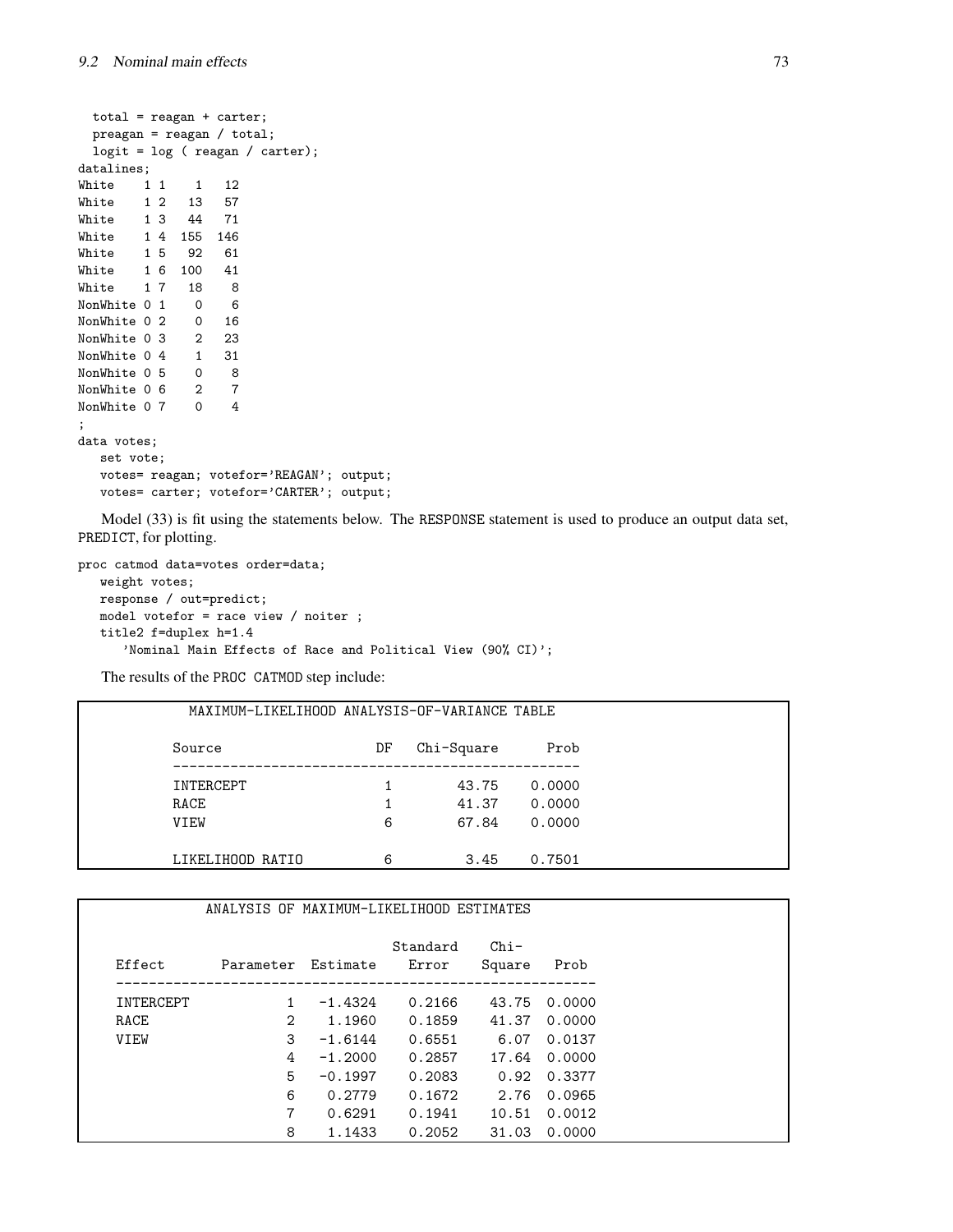The data set PREDICT contains observed (\_OBS\_) and predicted (\_PRED\_) values, and estimated standard errors. There are 3 observations for each race-view group: logit values have \_TYPE\_= 'FUNCTION'; probabilities have  $_TYPE_ = 'PROB'.$ 

| RACE     | VIEW           | $\_$ TYPE $\_$ | _NUMBER_ | $\_OBS\_$ |          | PRED____SEPRED_ |  |
|----------|----------------|----------------|----------|-----------|----------|-----------------|--|
|          |                |                |          |           |          |                 |  |
| White    | 1              | FUNCTION       |          | $-2.120$  | $-1.851$ | 0.758           |  |
| White    | $\mathbf{1}$   | PROB           |          | 0.107     | 0.136    | 0.089           |  |
| White    | $\mathbf{1}$   | PROB           | 2        | 0.893     | 0.864    | 0.089           |  |
| White    | 2              | FUNCTION       |          | $-1.449$  | $-1.437$ | 0.297           |  |
| White    | $\overline{2}$ | PROB           |          | 0.190     | 0.192    | 0.046           |  |
| White    | 2              | PROB           | 2        | 0.810     | 0.808    | 0.046           |  |
| $\cdots$ |                |                |          |           |          |                 |  |

To plot the fitted logits, select the  $_TYPE_ = \cdot$  FUNCTION' observations in a data step.

```
data predict;
                           set predict;
                         \begin{minipage}{.4\linewidth} \emph{if $\verb[trype_ = 'FUNCTION':$} \emph{if $\verb[uncr: be] $} \emph{if $\verb[uncr: be] $} \emph{if $\verb[uncr: be] $} \emph{if $\verb[uncr: be] $} \emph{if $\verb[uncr: be] $} \emph{if $\verb[uncr: be] $} \emph{if $\verb[uncr: be] $} \emph{if $\verb[uncr: be] $} \emph{if $\verb[uncr: be] $} \emph{if $\verb[uncr: be] $} \emph{if $\verb[uncr: be] $} \emph{if $\verb[uncr: be] $} \emph{if $\verb[un
```
A simple plot of predicted logits can then be obtained with the following PROC GPLOT step. (The plots displayed use the Annotate facility to add 90% confidence limits, calculated as  $\text{\text{-}pred}_{\text{-}} \pm 1.645$  \_sepred\_, and a probability scale at the right as illustrated earlier.)

```
proc gplot data=predict;
   plot _pred_ * view = race
        / haxis=axis1 hminor=0 vaxis=axis2;
   symbol1 i=none v=+ h=1.5 c=black;
   symbol2 i=none v=square h=1.5 c=red ;
   axis1 label=(h=1.4 'Conservativism') offset=(2);
   axis2 order=(-5 \text{ to } 2) offset=(0,3)label=(h=1.4 a=90 'LOGIT(Reagan / Carter)');
```
#### **9.3 Other models**

Again the predicted values in the output data set depend purely on the model specified in the PROC CATMOD step. The plotting steps remain the same.

For example, to test and plot results under the assumption that political view has a linear effect on the logit scale, as in model (34), we use the same MODEL statement, but specify VIEW as a direct (quantitative) predictor.

```
proc catmod data=votes order=data;
   direct view;
   weight votes;
   response / out=predict;
   model votefor = race view / noiter ;
   title2 'Linear Effect for Political View (90% CI)';
   run;
```
The results indicate that this model fits nearly as well as the nominal main effects model, and is preferred since it is more parsimonious.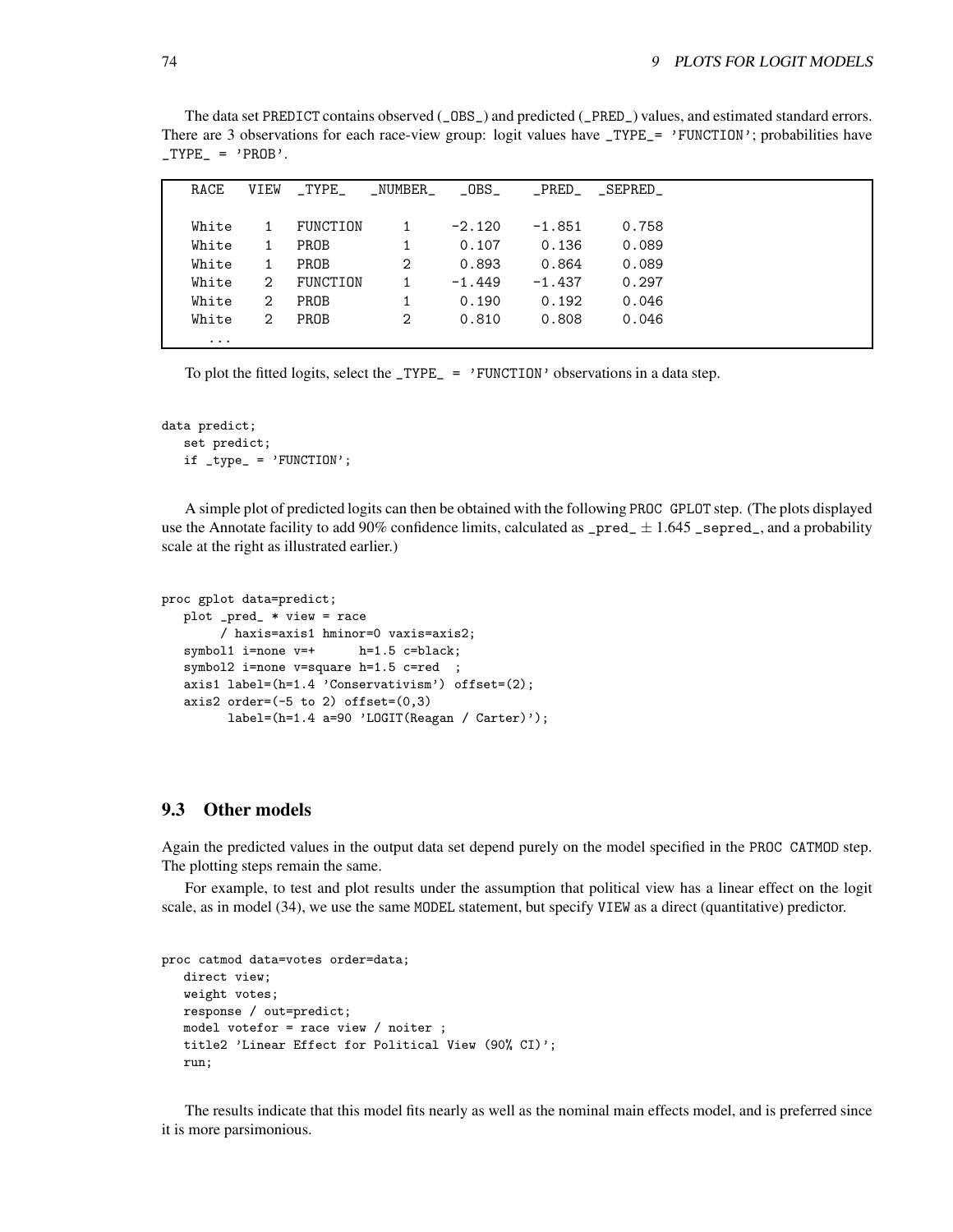

Race and Politics in the 1980 Presidential vote Observed Logits

| Figure 40: Observed log odds. |  |
|-------------------------------|--|
|                               |  |

|                  |                |              | MAXIMUM-LIKELIHOOD ANALYSIS-OF-VARIANCE TABLE |               |        |
|------------------|----------------|--------------|-----------------------------------------------|---------------|--------|
| Source           |                | DF           | Chi-Square Prob                               |               |        |
| INTERCEPT        |                | $\mathbf{1}$ |                                               | 101.39 0.0000 |        |
| RACE             |                | $\mathbf{1}$ |                                               | 42.86 0.0000  |        |
| VIEW             |                | $\mathbf{1}$ |                                               | 67.13 0.0000  |        |
| LIKELIHOOD RATIO |                | 11           | 9.58                                          | 0.5688        |        |
|                  |                |              | ANALYSIS OF MAXIMUM-LIKELIHOOD ESTIMATES      |               |        |
|                  |                |              | Standard                                      | $Chi-$        |        |
| Effect           |                |              | Parameter Estimate Error                      | Square        | Prob   |
| INTERCEPT        | 1              |              | $-3.1645$ 0.3143 101.39                       |               | 0.0000 |
| RACE             | $\overline{2}$ |              | 1.2213  0.1865  42.86  0.0000                 |               |        |
| VIEW             | 3              |              | 0.4719 0.0576 67.13 0.0000                    |               |        |

To test whether a single slope for political view,  $\beta^{VIEW}$  is adequate for both races, fit a model which allows separate slopes (an interaction between race and view):

proc catmod data=votes order=data; direct view; weight votes; response / out=predict; model votefor = race view race\*view;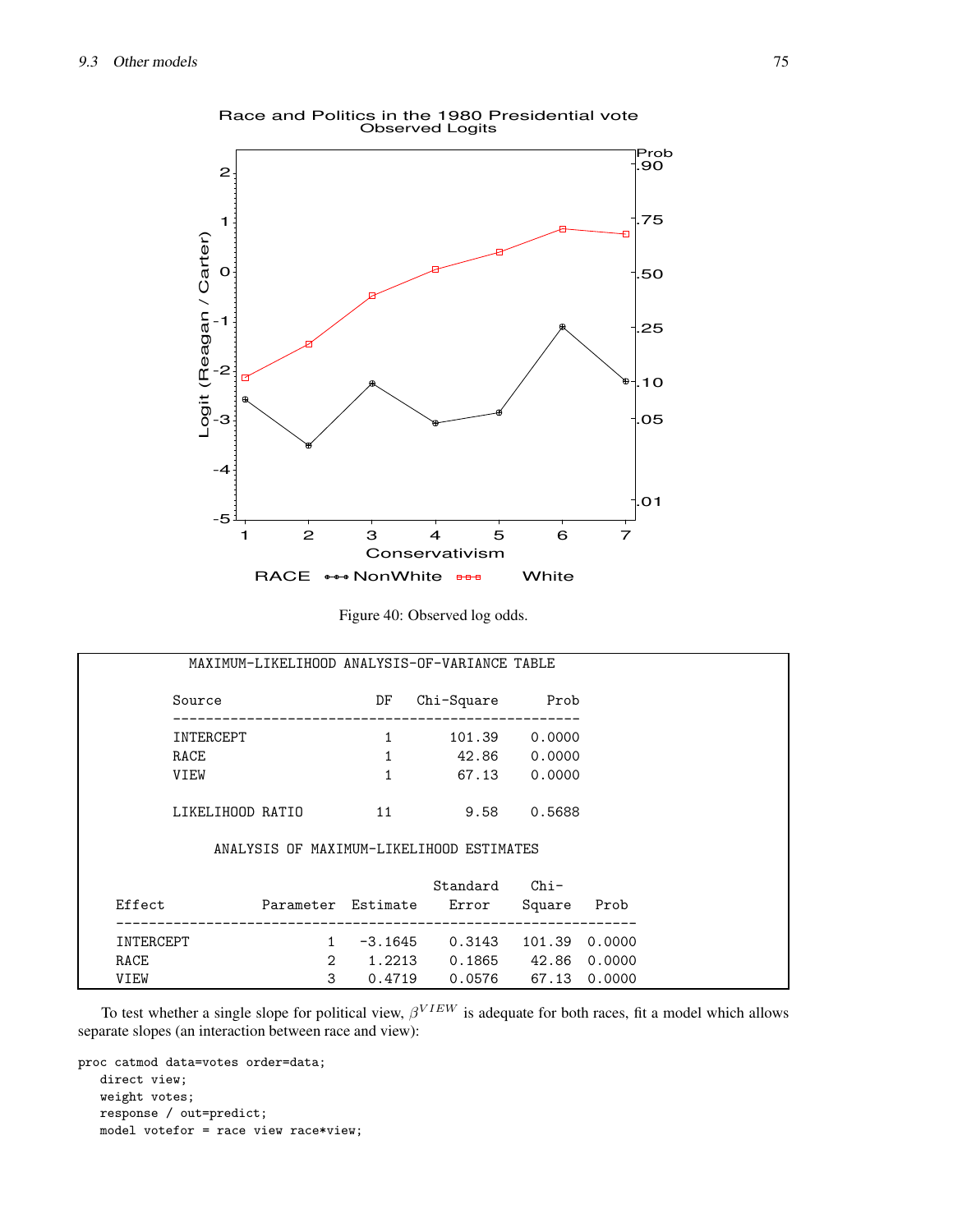

Race and Politics in the 1980 Presidential vote Main Effects of Race and Political View (90% CI)

Figure 41: Fitted logits for main effects model. Points show observed logits; dotted lines show a 90% confidence interval around the predicted log odds.

title2 'Separate slopes for Political View (90% CI)';

The results show that this model does not offer a significant improvement in goodness of fit. The plot nevertheless indicates a slightly steeper slope for white voters than for non-white voters.

|           |                     |                       | MAXIMUM-LIKELIHOOD ANALYSIS-OF-VARIANCE TABLE                |              |             |
|-----------|---------------------|-----------------------|--------------------------------------------------------------|--------------|-------------|
| Source    |                     | DF<br>Chi-Square Prob |                                                              |              |             |
| INTERCEPT |                     | 1                     |                                                              | 26.55 0.0000 |             |
| RACE      |                     | $\mathbf{1}$          | 2.02 0.1556                                                  |              |             |
| VIEW      |                     | $\mathbf{1}$          | $9.91$ 0.0016                                                |              |             |
| VIEW*RACE |                     | $\mathbf{1}$          | $0.78$ 0.3781                                                |              |             |
|           | LIKELIHOOD RATIO 10 |                       | 8.81 0.5504                                                  |              |             |
|           |                     |                       | ANALYSIS OF MAXIMUM-LIKELIHOOD ESTIMATES                     |              |             |
|           |                     |                       | Standard Chi-                                                |              |             |
| Effect    |                     |                       | Parameter Estimate Error Square Prob<br>-------------------- |              |             |
| INTERCEPT | $1 \quad$           |                       | $-2.7573$ 0.5351 26.55 0.0000                                |              |             |
| RACE      |                     |                       | 2 0.7599 0.5351 2.02 0.1556                                  |              |             |
| VIEW      |                     |                       | 3  0.3787  0.1203  9.91  0.0016                              |              |             |
| VIEW*RACE | 4                   |                       | $0.1060$ $0.1203$                                            |              | 0.78 0.3781 |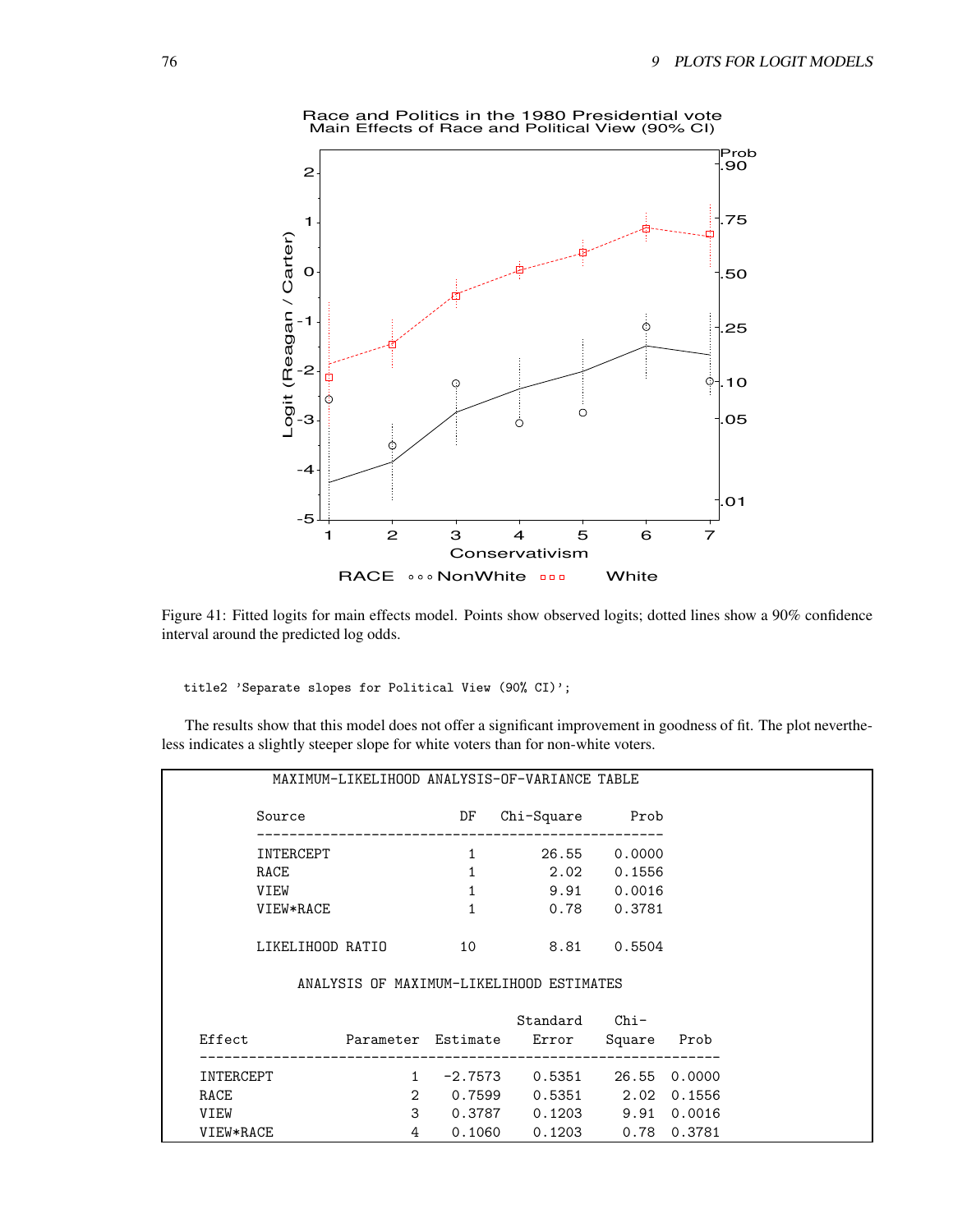

Figure 42: Fitted logits for linear effect of Conservativism.

# **10 Loglinear models**

Whereas logit models focus on the prediction of one response factor, log-linear models treat all variables symmetrically and attempt to model all important associations among them. In this sense, log-linear models are analogous to correlation analysis of continuous variables where the goal is to determine the patterns of dependence and independence among a set of variables.

Formally, however, log-linear models are closely related to ANOVA models for quantitative data. For two variables, A and B, for example, the hypothesis of independence means that the expected frequencies,  $m_{ij}$  obey

$$
m_{ij}=\frac{m_{i+}\;m_{+j}}{m_{++}}
$$

This multiplicative model can be transformed to an additive (linear) model by taking logarithms of both sides:

$$
\log(m_{ij}) = \log(m_{i+}) + \log(m_{+j}) - \log(m_{++})
$$

which is usually expressed in an equivalent form in terms of model parameters,

$$
\log(m_{ij}) = \mu + \lambda_i^A + \lambda_j^B \tag{35}
$$

where mu is a function of the total sample size,  $\lambda_i^A$  is the "main effect" for variable A, and  $\lambda_j^B$  is the "main effect" for variable B, and the same analysis of variance restrictions are applied to the parameters:  $\sum_i \lambda_i^A = \sum_j \lambda_j^B = 0$ . The main effects in log-linear models pertain to differences among the marginal probabilities of a variable. Except for differences in notation, the model (35) is formally identical to the ANOVA main-effects model for a two-factor design:

$$
E(y_{ij}) = \mu + \alpha_i + \beta_j
$$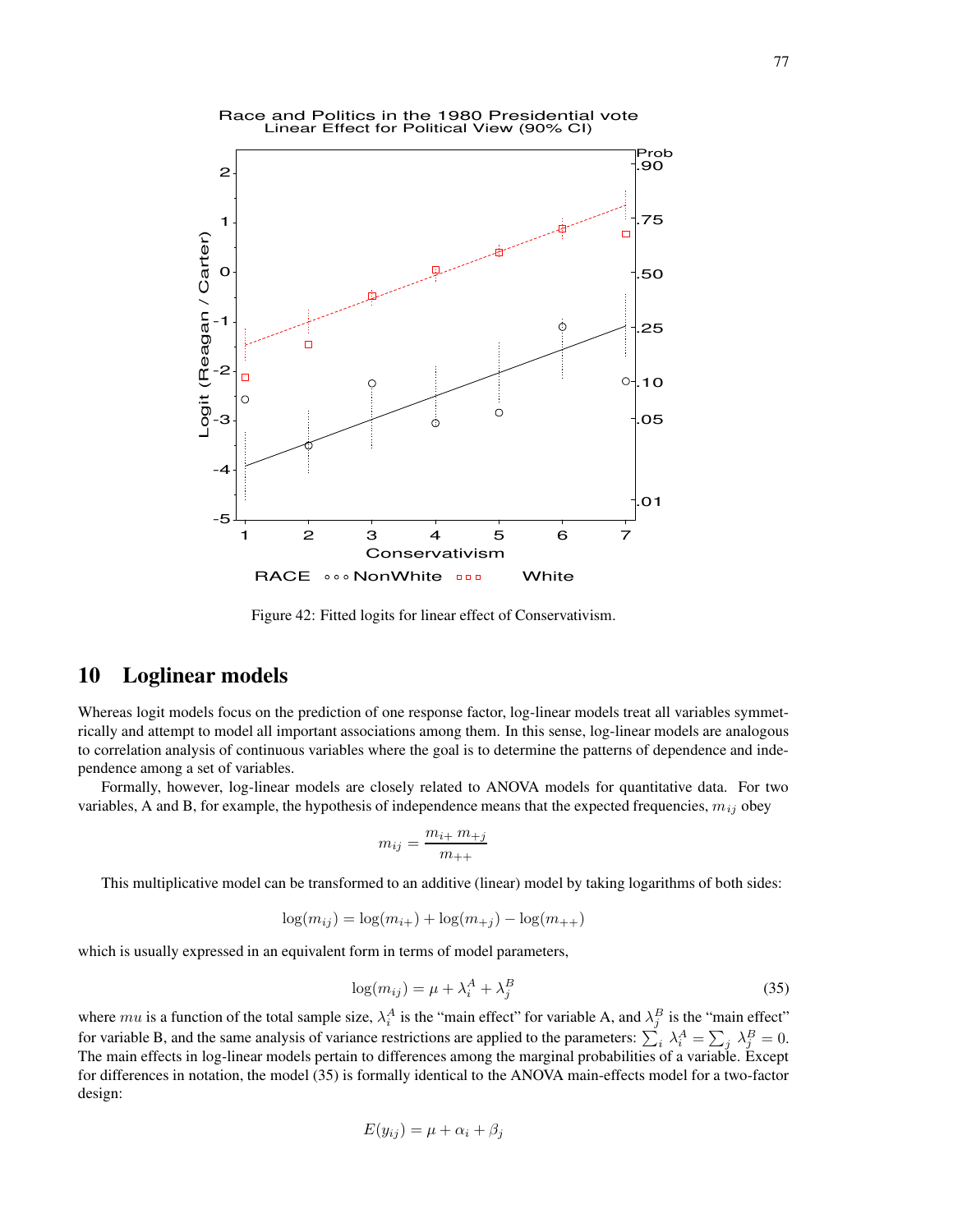

Figure 43: Fitting separate slopes.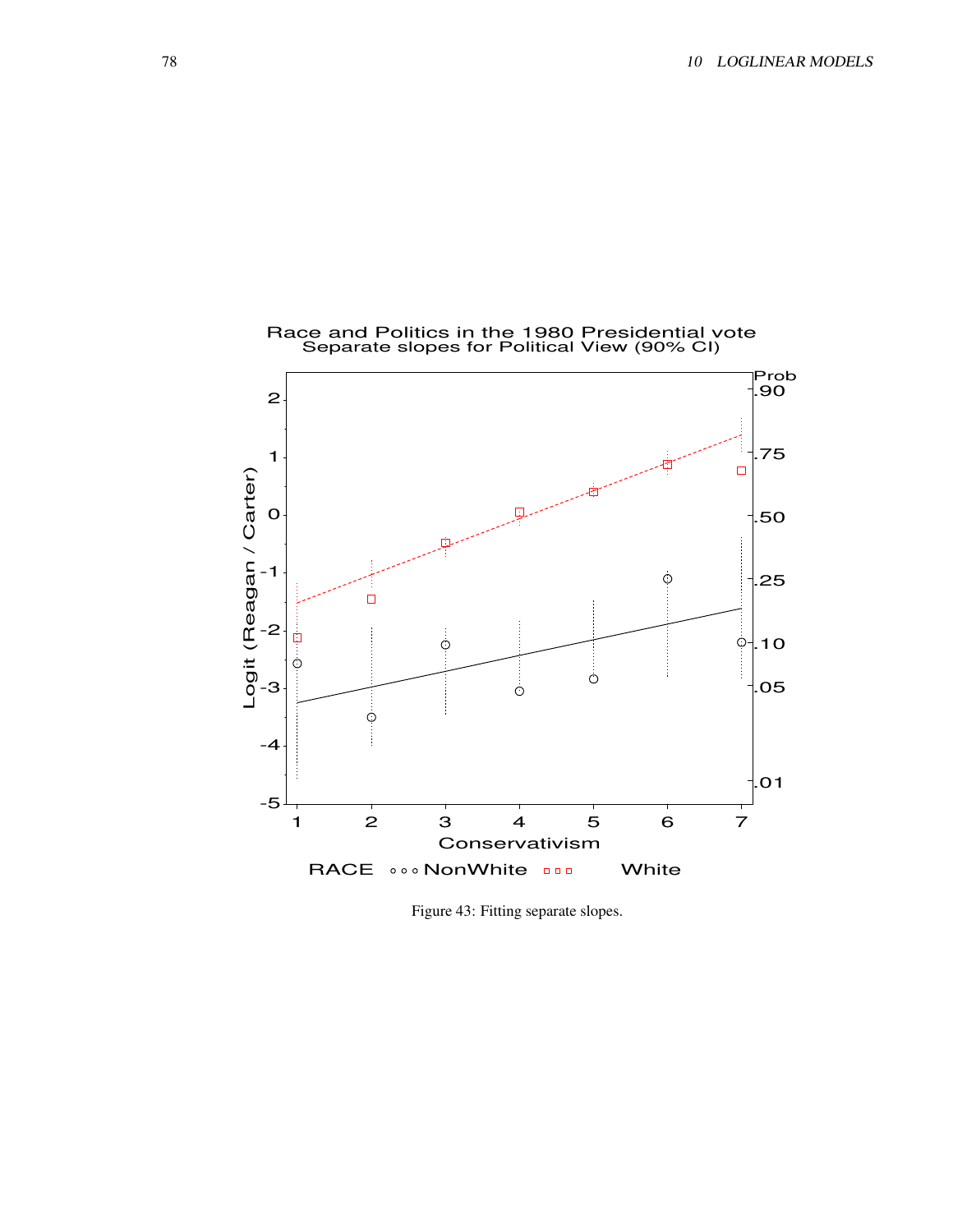For a two-way table, a model which allows an association between the variables is (the *saturated model*):

$$
\log(m_{ij}) = \mu + \lambda_i^A + \lambda_j^B + \lambda_{ij}^{AB}
$$
\n(36)

which is similar to the two-factor ANOVA model with interaction:

$$
E(y_{ij}) = \mu + \alpha_i + \beta_j + (\alpha \beta)_{ij}
$$

Hence, associations between variables in log-linear models are analogous to interactions in ANOVA models. For example, in the Berkeley admissions data, the model

$$
\log m_{ijk} = \mu + \lambda_i^A + \lambda_j^D + \lambda_k^G + \lambda_{ij}^{AD} + \lambda_{ik}^{AG} + \lambda_{jk}^{DG}
$$
\n(37)

includes effects for associations between:

- Admission and Department (different admission rates across departments),
- Admission and Gender (which, if significant, would indicate gender-bias), and
- Department and Gender (males and females apply differentially across departments).

Such log-linear models are usually hierarchical: lower-order relatives (e.g.,  $\lambda_i^A$ ,  $\lambda_j^D$ ) of the highest-order terms  $(\lambda_{ij}^{AD})$  are (almost always) included in the model. Consequently, it is necessary only to specify the high-order terms in the model, and model (37) can be denoted as  $[AD][AG][DG]$ , or as  $(AD, AG, DG)$ . Since Admission is a binary response variable, however, model (37) is also equivalent to the logit model (38),

$$
\log\left(\frac{m_{Admit(ij)}}{m_{Reject(ij)}}\right) = \alpha + \beta_i^{Depth} + \beta_j^{Gender}
$$
\n(38)

# **10.1 Fitting Loglinear Models**

#### **10.1.1 Strategy**

Fitting a log-linear model is a process of deciding which associations are significantly different from zero; these terms are included in the final model used to explain the observed frequencies. Terms which are excluded from the model go into the residual or error term, which reflects the overall badness-of-fit of the model. The usual goal of log-linear modelling is to find a small model (few terms) which nonetheless achieves a reasonable fit (small residual).

To illustrate the reasoning here, consider the log-linear model

$$
\log m_{ijk} = \mu + \lambda_i^{Sex} + \lambda_j^{Treat} + \lambda_k^{Outer} + \lambda_{ij}^{SexTreat} + \lambda_{ik}^{SexOutcome} + \lambda_{jk}^{TreatOutcome}.
$$
 (39)

(or [SexTreat] [SexOutcome] [TreatOutcome], or [ST] [SO] [TO] in abbreviated notation) which was fit to test whether the association between treatment and outcome in the arthritis data was homogeneous across sex. This model includes the main effect of each variable and all two-way associations, but not the three-way association of sex \* treat \* outcome. The three-way term [STO] therefore forms the residual for this model, which is tested by the likelihood ratio  $G<sup>2</sup>$  below.

| Source        | DF             | Chi-Square | Prob   |
|---------------|----------------|------------|--------|
| SEX           |                | 14.13      | 0.0002 |
| TREAT         |                | 1.32       | 0.2512 |
| SEX*TREAT     | 1              | 2.93       | 0.0871 |
| IMPROVE       | 2              | 13.61      | 0.0011 |
| SEX*IMPROVE   | $\overline{2}$ | 6.51       | 0.0386 |
| TREAT*IMPROVE | 2              | 13.36      | 0.0013 |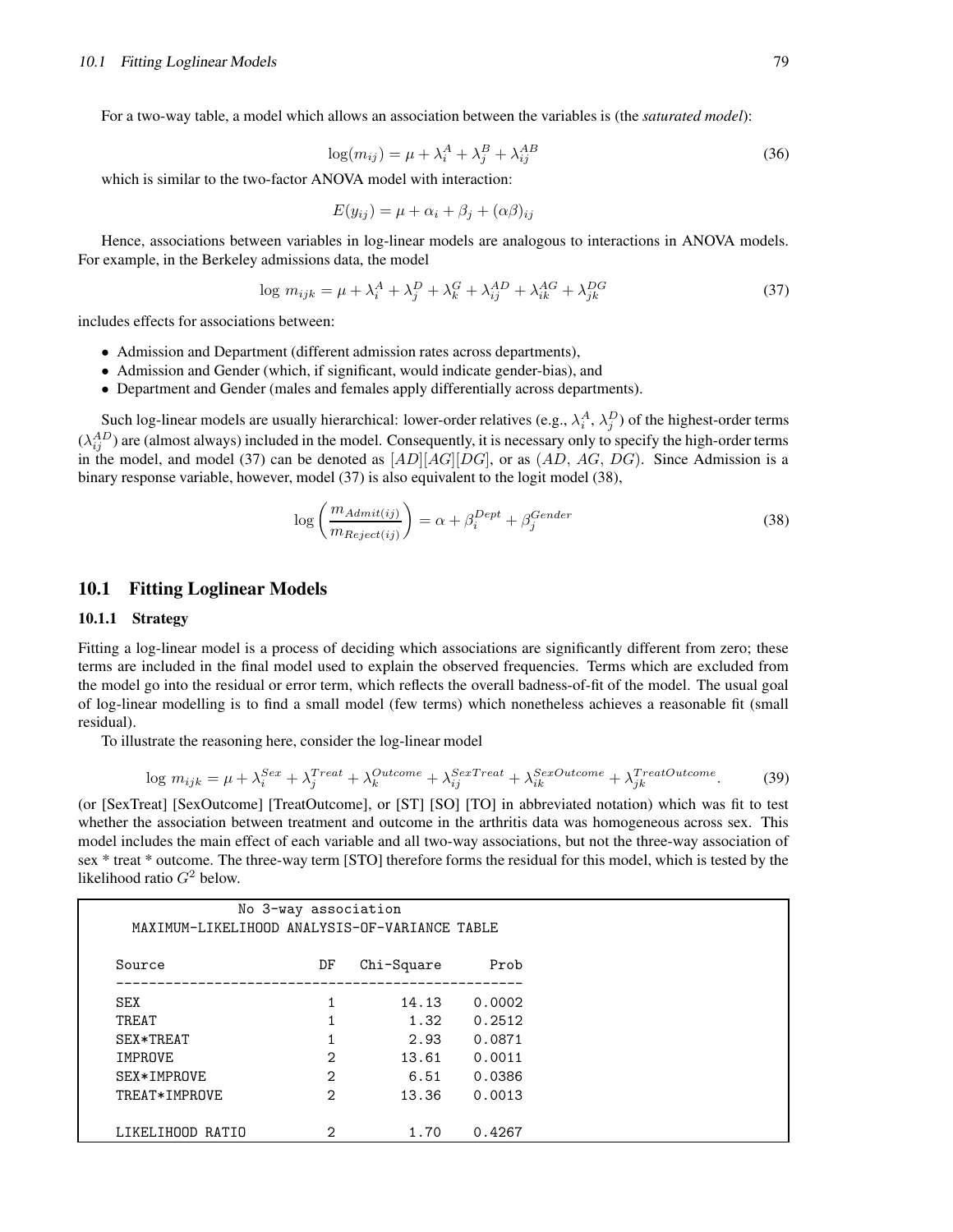Because the likelihood ratio  $G^2 = 1.70$  is not significant I can conclude this is an acceptable model. However, it may not be necessary to include all the remaining terms in the model, and the small  $\chi^2$  values for the terms [ST] and [SO] suggested that I might refit a reduced model excluding them.

#### **10.1.2 Test statistics**

The **overall** goodness-of-fit of a log-linear model is assessed by comparing the observed cell frequencies  $(n_{ij...})$ to the estimated expected frequencies under the model  $(\hat{m}_{ij}$ ...). The usual Pearson chi-square statistic,  $\chi^2$  =  $\sum (n - \hat{m})^2 / \hat{m}$  can be used for this test of fit, but the likelihood ratio  $G^2$ , defined as

$$
G^2 = 2 \sum n \log_e \frac{n}{\hat{m}}
$$

is more commonly used, since it is the statistic that is minimized in maximum likelihood estimation.

The chi-square statistics printed for the *individual terms* in a log-linear model are based on *Wald tests*, a general methodology for testing whether a subset of the parameters in a model are zero. Wald tests are analogous to the Type III (partial) tests used in ANOVA and regression models. They test they hypothesis that the given terms can be deleted from the model, given that all other terms are retained.

#### **10.1.3 Software**

SPSS offers the LOGLINEAR procedure and the GENLOG and HILOGLINEAR procedures (for hierarchical models). The HILOGLINEAR procedure provides several model selection methods (forward or backward selection); the LOGLINEAR procedure allows variables to be treated as quantitative ones.

With SAS, log-linear models can be fit using PROC CATMOD, a very general procedure for categorical modelling. Loglinear models can also be fit with PROC GENMOD (as of SAS 6.08), a new procedure for generalized linear models. In SAS/INSIGHT, the Fit (Y X) menu also fits generalized linear models. When one variable is a binary response, you can also fit the equivalent logit model with PROC LOGISTIC.

# **10.2 Using PROC CATMOD**

The log-linear model (37) can be fit to the Berkeley data using PROC CATMOD. The cell variables and frequency are read in as follows:

```
title 'Berkeley Admissions data';
proc format;
  value admit 1="Admitted" 0="Rejected" ;
  value yn 1 = 1 + 1 0 = 1 - 1value dept 1="A" 2="B" 3="C" 4="D" 5="E" 6="F";
data berkeley;
  do dept = 1 to 6;
     do gender = 'M', 'F';
        do admit = 1, 0;
           input freq @@;
           output;
  end; end; end;
/* Admit Rej Admit Rej */
datalines;
    512 313 89 19
    353 207 17 8
    120 205 202 391
    138 279 131 244
     53 138 94 299
     22 351 24 317
;
```
For log-linear models, the MODEL statement should specify \_RESPONSE\_ to the right of the = sign; use the LOGLIN statement to specify the model to be fit. When the data are in frequency form, as here, use a WEIGHT statement statement to specify the frequency variable.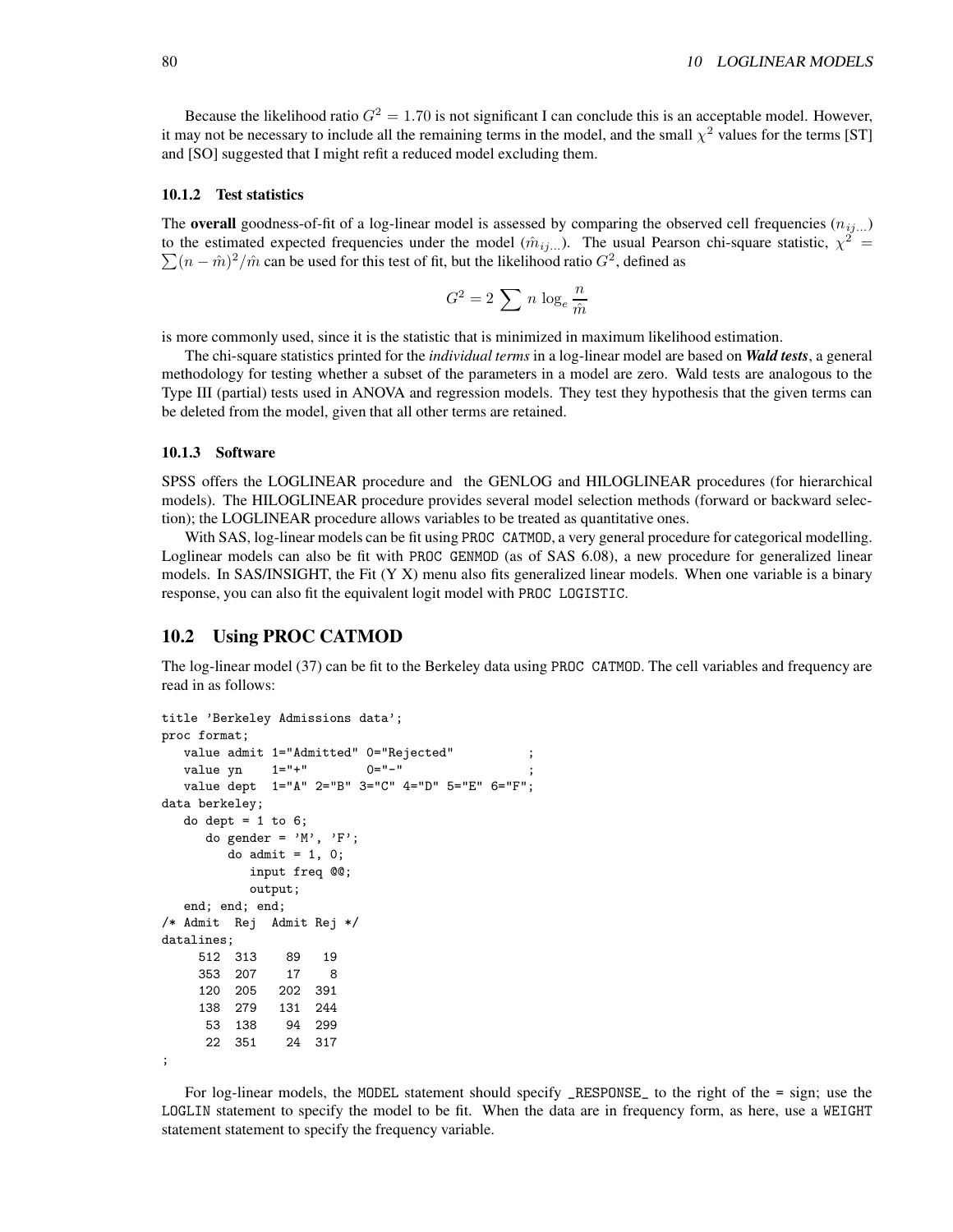```
proc catmod order=data
            data=berkeley;
   format dept dept. admit admit.;
   weight freq;
   model dept*gender*admit=_response_ /
         ml noiter noresponse nodesign noprofile pred=freq ;
   loglin admit|dept|gender @2 / title='Model (AD,AG,DG)';
run;
```
On the LOGLIN statement, the "bar" notation admit | dept | gender @2 means all terms up to two-way associ-ations. The printed output includes the following, which indicates that only the two-way terms DEPT\*ADMIT and DEPT\*GENDER are significant. In particular, there is no association between Gender and Admission.



Figure 44: Observed and Fitted Log odds of admission in the model [AD][AG][DG]

| MAXIMUM-LIKELIHOOD ANALYSIS-OF-VARIANCE TABLE | Model (AD, AG, DG) |            |        |
|-----------------------------------------------|--------------------|------------|--------|
| Source                                        | DF                 | Chi-Square | Prob   |
| ADMIT                                         | 1                  | 262.45     | 0.0000 |
| DEPT                                          | 5                  | 276.37     | 0.0000 |
| DEPT*ADMIT                                    | 5                  | 534.71     | 0.0000 |
| <b>GENDER</b>                                 | 1                  | 197.99     | 0.0000 |
| GENDER*ADMIT                                  | $\mathbf{1}$       | 1.53       | 0.2167 |
| DEPT*GENDER                                   | 5                  | 731.62     | 0.0000 |
| LIKELIHOOD RATIO                              | 5                  | 20.20      | 0.0011 |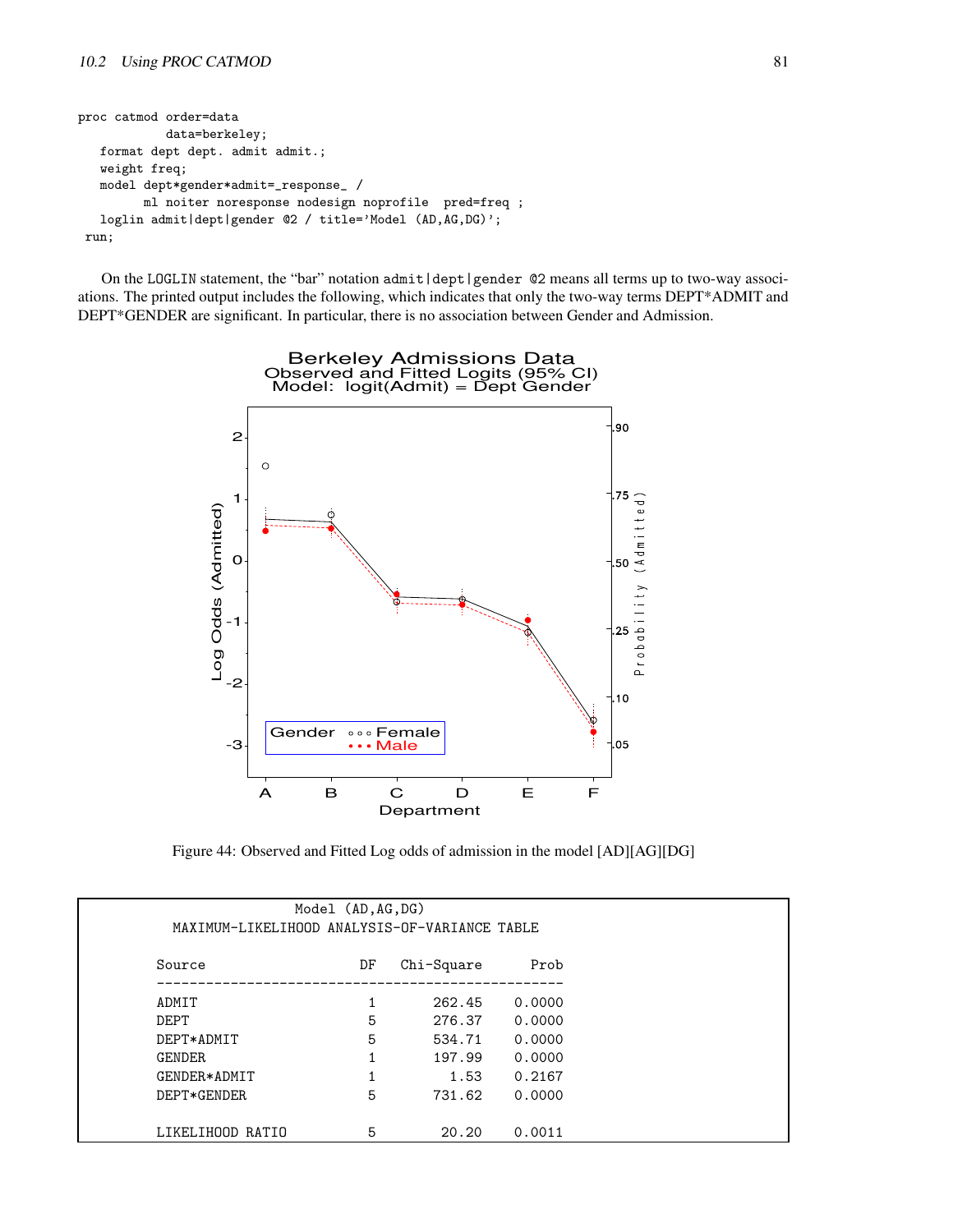As usual, these effects are easier to discern in a plot of fitted and observed logits, shown for this model in Figure 44. It is apparent that the effect of gender is negligible.

Consequently, we drop the [AG] term and fit the reduced model  $(AD, DG)$ . The RESPONSE statement produces an output dataset containing observed and predicted frequencies, used in the following section.

```
response / out=predict;
  loglin admit|dept dept|gender / title='Model (AD,DG)';
run;
```
The overall fit of the model, shown by the likelihood-ratio  $G<sup>2</sup> = 21.7$  on 6 df is not good. This, however, turns out to be due to the data for one department, as we shall see.

For comparison, the lines below show how the model [AD][AG][DG] is fit as the equivalent logit model, and the use of the CATPLOT macro to produce Figure 44.

```
proc catmod order=data
            data=berkeley;
   weight freq;
   response / out=predict;
   model admit = dept gender / ml noiter noprofile ;
 run;
legend1 position=(bottom inside left) offset=(4,3)
        mode=share cborder=blue across=1
        shape=symbol(6,1.5)
        label=('Gender')
        value=(c=black 'Female'
               c=red 'Male');
%catplot(data=predict, class=gender, xc=dept, z=1.96, anno=pscale,
         legend=legend1);
```
#### **10.3 Influence and diagnostic plots for log-linear models**

As in logit models, there are analogs of leverage, Cook's D, and the leave-one-out  $\Delta \chi^2$  statistics for log-linear models. Most of these diagnostic quantities are calculated by PROC GENMOD The INFLGLIM macro is provided for calculating additional diagnostics (hat values and Cook's D) supplied by PROC GENMOD and for producing useful plots of these measures. Models fit using PROC CATMOD require a bi more work for diagnostic displays.

#### **10.3.1 Model diagnostics with** PROC GENMOD **and the** INFLGLIM **macro**

Most of the model diagnostics are calculated by PROC GENMOD and made available for plotting by use of the statement MAKE 'OBSTATS' OUT= and the options OBSTATS RESIDUALS on the MODEL statement. A loglinear model is fit with PROC GENMOD as a linear model for the cell frequency, with a Poisson distribution for errors.

These diagnostic plots may be illustrated with the Berkeley admissions data using the loglinear model  $[AD][GD]$ , or the equivalent logit model,  $\text{logit}(\text{Admit}) = \alpha + \beta_i^D$ . Recall that we found this model fit well, except in department A. To give useful labels for influential cells, we first combine the factor variables into a charcter identifier, CELL.

```
data berkeley;
  set berkeley;
  cell = trim(put(dept,dept.)) |
          gender ||
          trim(put(admit,yn.));
```
We would fit this model using PROC GENMOD and obtain observation statistics as follows. Note that the response variable is FREQ, and the CLASS statement handles the categorical variables.

```
proc genmod data=berkeley;
   class dept gender admit;
  model freq = dept|gender dept|admit / dist=poisson obstats residuals;
   make 'obstats' out=obstats noprint;
```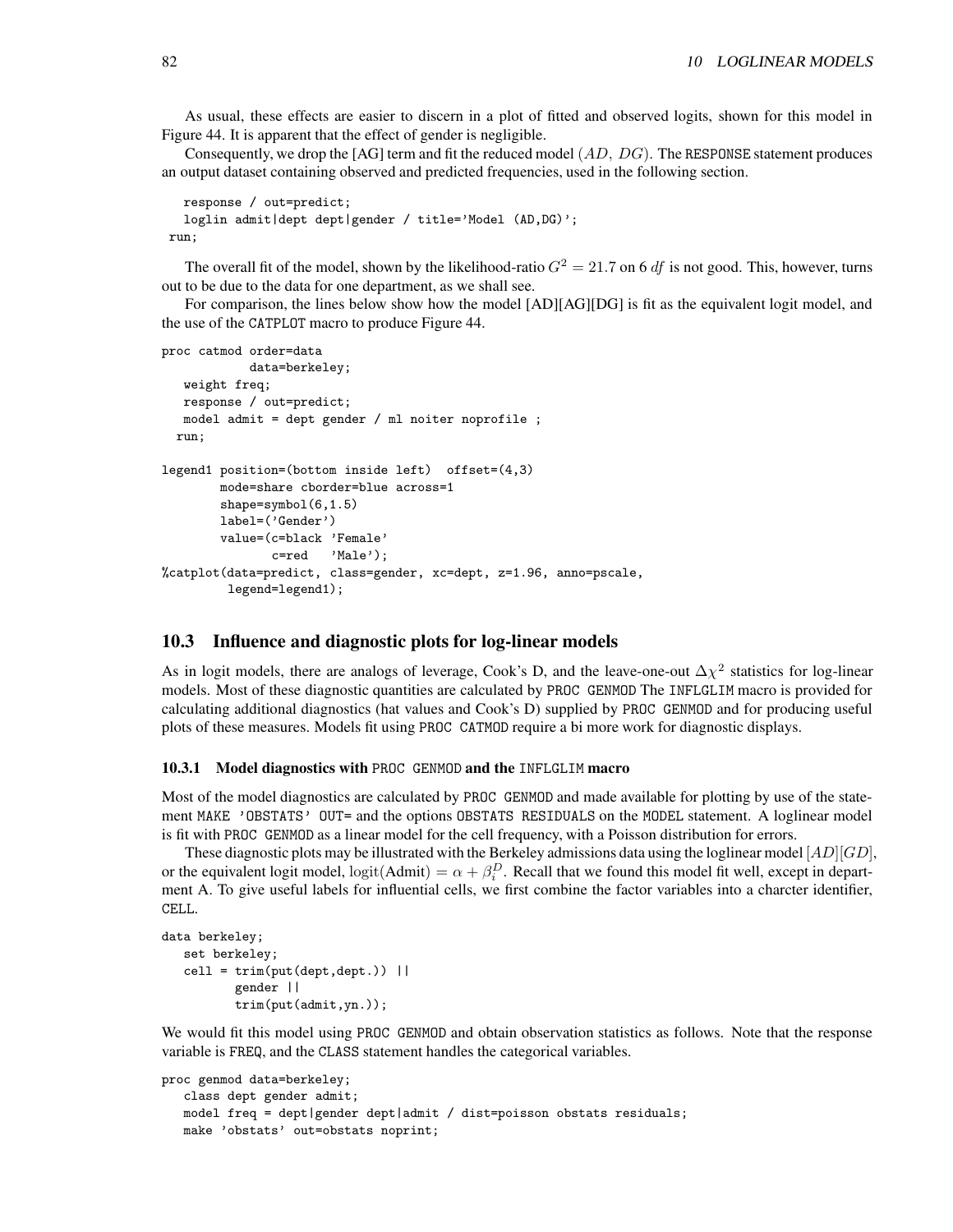The same model is fit with the INFLGLIM macro. We ask for an influence plot of adjusted Pearson residuals against hat values (showing Cook's D by bubble size, by default):

```
%inflglim(data=berkeley, class=dept gender admit,
        resp=freq, model=admit|dept gender|dept, dist=poisson, id=cell,
        gx=hat, gy=streschi);
```
The plot (Figure 45) clearly indicate that the only cells which do not fit ( $|r_i| > 2$ ) are for department A. Notice also, that the cells for males applying to this department (with high expected frequencies) have have large leverage, and therefore large influence (Cook's D) on this model.



Figure 45: Influence plot for Berkeley admissions data, Model [AD][GD]. Bubble areas are proportional to Cook's D. Department A has a substantial impact on the fitted model

#### **10.3.2 Model diagnostics with** PROC CATMOD

These diagnostic quantities are not computed by PROC CATMOD; however, with some effort, they may be obtained from the results of PROC CATMOD. The technique described here is based on the idea that a log-linear model is essentially an ANOVA-type model for log frequency, which can be fit by weighted least squares regression. The steps are:

- 1. Fit the log-linear model, obtaining the cell frequencies  $n_i$  and estimated expected frequencies  $\hat{m}_i$  in a dataset (see the statement RESPONSE / OUT=PREDICT above).
- 2. Use a regression program (PROC REG) which allows case weights and computes regression diagnostics. Fit the regression with:
	- **independent variables:** Dummy variables for all marginals and association terms in the log-linear model. (PROC REG does not provide a CLASS statement.)

**dependent variable:** The "working" response,  $y_i = \log(\hat{m}_i) + (n_i - \hat{m}_i)/\hat{m}_i$ 

**weights:**  $\hat{m}_i$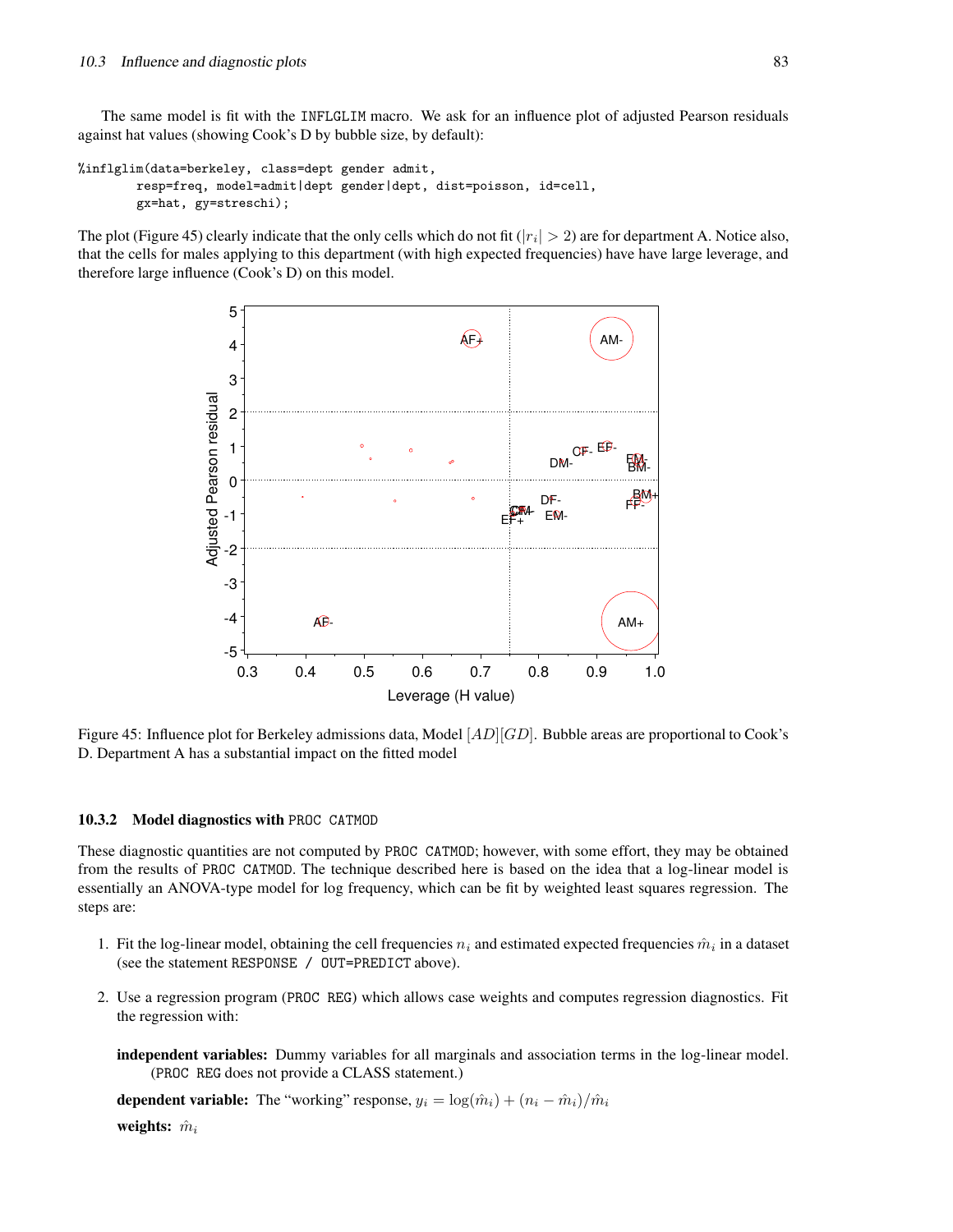3. Leverages will be correctly reported in the output. The standardized residuals, however, will have been divided by  $\sqrt{MSE}$ , and the Cook's D values will have been divided by  $MSE$ . For a model with k parameters and N cells the average leverage will be  $k/N$ , so a value  $h_{ii} > 2k/N$  would be considered "large".

We continue with the results from model  $(AD, DG)$ . Fitting the regression model for the working response using PROC REG is conceptually simple, though tedious because PROC REG (like PROC LOGISTIC) cannot generate the dummy variables itself. This must be done in a data step. In the PREDICT dataset,  $\hat{m}_i$  is named  ${\tt \_pred\_}, n_i$  is  ${\tt \_obs\_},$  and  $e_i = n_i - \hat{m}_i$  is  ${\tt \_resid\_}.$ 

```
data regdat;
   set predict;
   drop _sample_ _type_ _number_ i;
   where (_type_='FREQ');
   cell = trim(put(dept,dept.)) ||
           gender ||
           trim(put(admit,yn.));
   *-- Working response;
   y = log(\underline{pred_}) + \underline{resid_{\text{-}}/pred_{\text{-}}};*-- Construct dummy variables for the regression;
   array d5 d1-d5;
   array ad5 ad1-ad5;
   array gd5 gd1-gd5;
   g = (gender='M') - (gender='F');a = (admit=1) - (admit=0);do i=1 to 5;
      d(i)=(dept=i) - (dept=6);ad(i) = d(i) * a;gd(i) = d(i) * g;end;
```
The weighted regression of the working response is then performed using the dummy variables as shown below. The output dataset is then processed to multiply the Cook's D and studentized residual by the appropriate factors of the MSE.

```
title2 'Diagnostics by weighted regression';
proc reg data=regdat outest=est;
   id cell;
   weight _pred_;
   model y = a g d1-d5 ad1-ad5 gd1-gd5;output out=regdiag
          h=hat cookd=cookd student=studres;
data regdiag;
   set regdiag;
   retain _rmse_;
   if _n_=1 then set est(keep=_rmse_ );
   adjres = studres * _rmse_;
   \text{cookd} = \text{cookd} * \text{rmse-*2};
```
The REGDIAG dataset is shown below. Note that all residuals are small in magnitude, except for those associated with Dept. A.

|       |     |  | CELL _OBS_ _PRED_ _RESID_ COOKD HAT    | ADJRES |
|-------|-----|--|----------------------------------------|--------|
|       |     |  |                                        |        |
| AM+   | 512 |  | $531.431 -19.431$ 22.304 0.9588 -4.153 |        |
| AM-   | 313 |  | 293.569 19.431 11.892 0.9254 4.153     |        |
| $AF+$ | 89  |  | 69.569 19.431 2.087 0.6853 4.153       |        |
| $AF-$ | 19  |  | $38.431 -19.431$ 0.724 0.4304 -4.153   |        |
|       |     |  |                                        |        |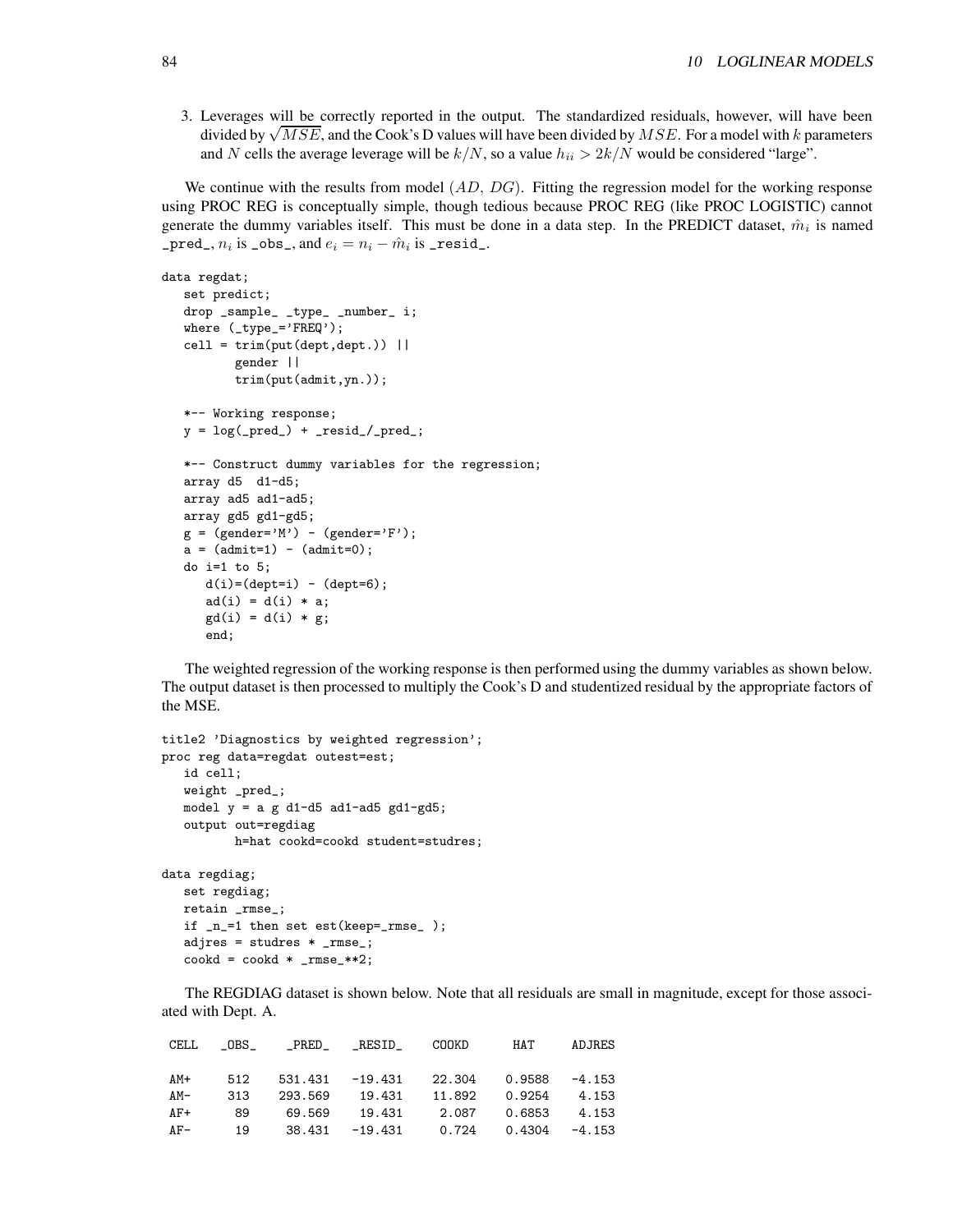| BM+    | 353 | 354.188 | $-1.188$ | 0.883 | 0.9842 | $-0.504$ |
|--------|-----|---------|----------|-------|--------|----------|
| $BM-$  | 207 | 205.812 | 1.188    | 0.507 | 0.9729 | 0.504    |
| $BF+$  | 17  | 15.812  | 1.188    | 0.026 | 0.6481 | 0.504    |
| $BF-$  | 8   | 9.188   | $-1.188$ | 0.009 | 0.3945 | $-0.504$ |
| $CM+$  | 120 | 113.998 | 6.002    | 0.058 | 0.5806 | 0.868    |
| $CM-$  | 205 | 211.002 | $-6.002$ | 0.142 | 0.7734 | $-0.868$ |
| $CF+$  | 202 | 208,002 | $-6.002$ | 0.140 | 0.7701 | $-0.868$ |
| $CF-$  | 391 | 384.998 | 6.002    | 0.295 | 0.8758 | 0.868    |
| $DM+$  | 138 | 141.633 | $-3.633$ | 0.036 | 0.6873 | $-0.546$ |
| $DM -$ | 279 | 275.367 | 3.633    | 0.086 | 0.8391 | 0.546    |
| $DF+$  | 131 | 127.367 | 3.633    | 0.031 | 0.6523 | 0.546    |
| $DF-$  | 244 | 247.633 | $-3.633$ | 0.076 | 0.8211 | $-0.546$ |
| $EM+$  | 53  | 48.077  | 4.923    | 0.054 | 0.4964 | 1.000    |
| $EM-$  | 138 | 142.923 | $-4.923$ | 0.272 | 0.8306 | $-1.000$ |
| $EF+$  | 94  | 98.923  | $-4.923$ | 0.171 | 0.7552 | $-1.000$ |
| $EF-$  | 299 | 294.077 | 4.923    | 0.619 | 0.9176 | 1.000    |
| $FM+$  | 22  | 24.031  | $-2.031$ | 0.026 | 0.5531 | $-0.620$ |
| $FM-$  | 351 | 348.969 | 2.031    | 0.672 | 0.9692 | 0.620    |
| $FF+$  | 24  | 21.969  | 2.031    | 0.022 | 0.5112 | 0.620    |
| $FF-$  | 317 | 319.031 | $-2.031$ | 0.612 | 0.9663 | $-0.620$ |
|        |     |         |          |       |        |          |

An influence plot can now be constructed by plotting the adjusted residual (ADJRES) against leverage (HAT), using the value of Cook's D as the size of the bubble symbol at each point, giving the same plot as in Figure 45. Figure 46 shows a plot of the standard errors of residuals against expected frequency. Ordinary residuals do not adjust for the smaller standard errors associated with large expected frequencies.



Figure 46: Standard errors of residuals decrease with expected frequency. This plot shows why ordinary Pearson and deviance residuals may be misleading.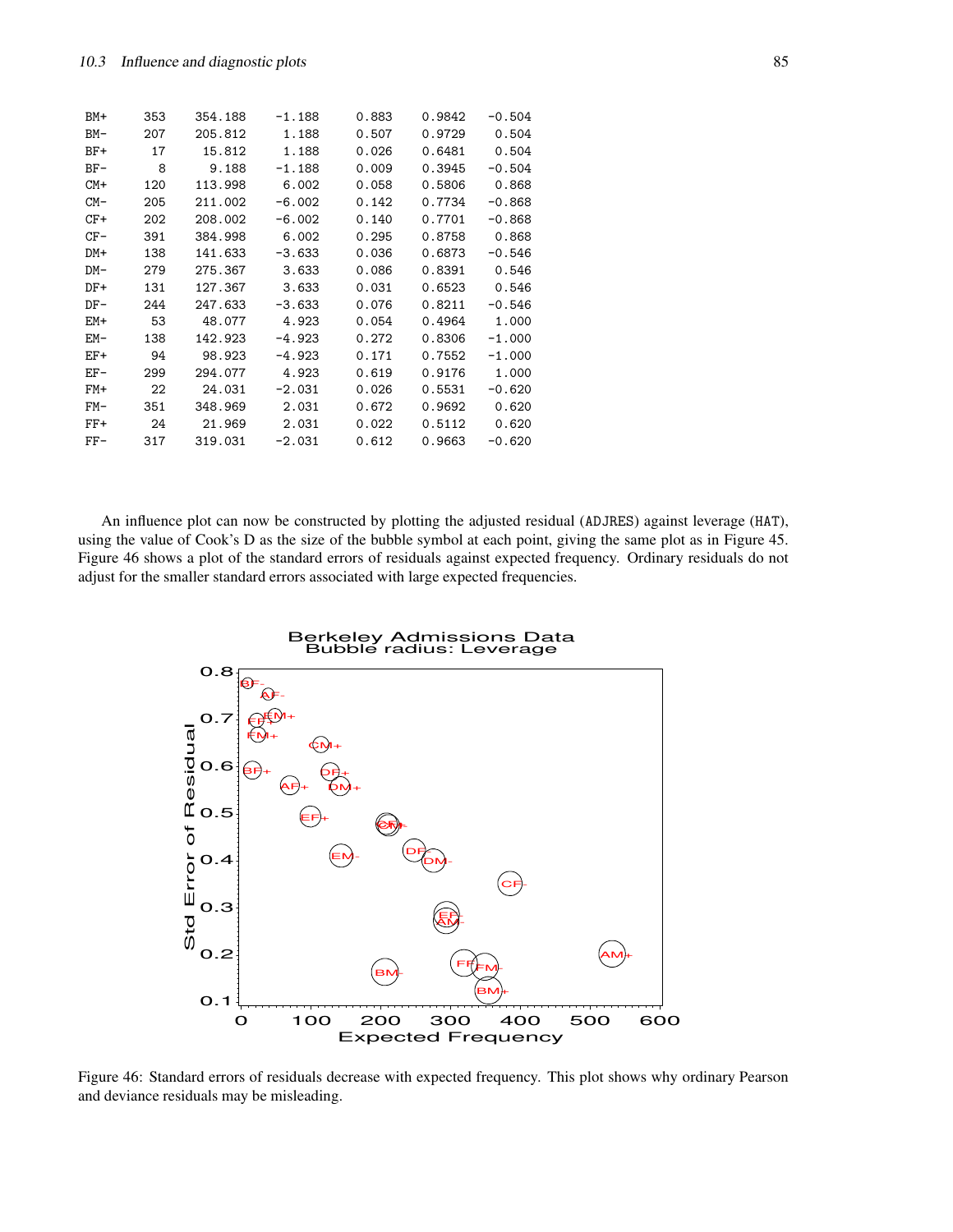# **11 Sequential analysis**

Behavioral interactions between between mothers and children, husbands and wives, therapists and their clients, or baboons in the wild are often observed and recorded for the purpose of studying the dynamic processes of social interaction. The following illustrate the kinds of questions typically addressed:

- Does an infant's vocalization of distress lead to a nurturing response by the mother?
- Does positive or negative affect expressed by by a husband provoke a response of similar valence from the spouse?
- Is a probing question by the therapist more likely to lead to insightful self-reflection in the client?
- Is a threat gesture by a dominant baboon toward a baboon of lower dominance more likely to be met by a vocal response or an action response?

In such studies the behavior itself is typically recorded (video/audio tape) and transcribed, and each "event" by the participants is categorized according to a coding scheme developed by the researchers Bakeman and Gottman (1997). For example, in the dataset to be examined here Gottman and Roy (1990), husbands and their wives were observed discussing aspects of their marriage and audio-taped. Each talk-turn was classified by the speaker (H or W) and the affect (positive, neutral, or negative) expressed. Using the codes 1-6 representing the combinations of speaker and affect assigned as follows,

 $1 = 'H + '$  2='HO' 3='H-'  $4='W+'$  5='WO' 6='W-'

the first 100 of 392 speaker-events become data like this:

 5 2 4 2 5 2 4 2 4 2 2 5 2 4 2 5 3 4 3 4 1 4 4 1 5 2 1 5 4 2 5 1 4 4 2 3 6 6 2 2 6 5 5 5 6 3 6 3 6 3 2 5 3 5 2 6 2 2 2 5 2 4 4 5 2 5 2 5 5 4 2 5 5 2 5 2 5 2 5 2 2 5 2 5 2 2 5 5 2 2 2 5 2 5 2 5 ...

The development of a coding scheme for behavioral interaction sequences and the entry of data involves many choices: What are the events? Are codes mutually exclusive? Is duration information important? See Bakeman and Gottman (1997) for discussion of these issues. Bakeman and Quera (1995) describe a flexible system (SDIS/GSEQ, available on Hebb) for entering sequential data in a variety of formats, pooling events, calculating frequencies at various lags, etc. For further information, see the SDIS/GSEQ web site, http://www.gsu.edu/ ~psyrab/sg.htm. Here we consider some simple forms of analysis, with emphasis on visualizing patterns.

#### **11.1 Analyzing time sequences**

One simple form of analysis of such data considers the time course of the salient aspect of behavior as it changes over the duration of a session. One way to do this is to consider each event as having a value (e.g.,  $+1$ , 0,  $-1$ ), accumulating these over events, and graphing the result as a time series, which provides an analysis at the global or macro level.

The following statements read the numeric codes and use SAS programming statements to determine the speaker who and affect value for each event. The sequence number (seq) and cumulative affect are also calculated.

```
proc format;
  value code 1='H+' 2='H0' 3='H-'4='W+' 5='WO' 6='W-';
   value $who 'H'='Husband' 'W'='Wife';
data gottman;
   input code @@;
   who = \text{substr}(\text{put}(\text{code}, \text{code}.), 1, 1);value = 1 - mod(code-1, 3);
```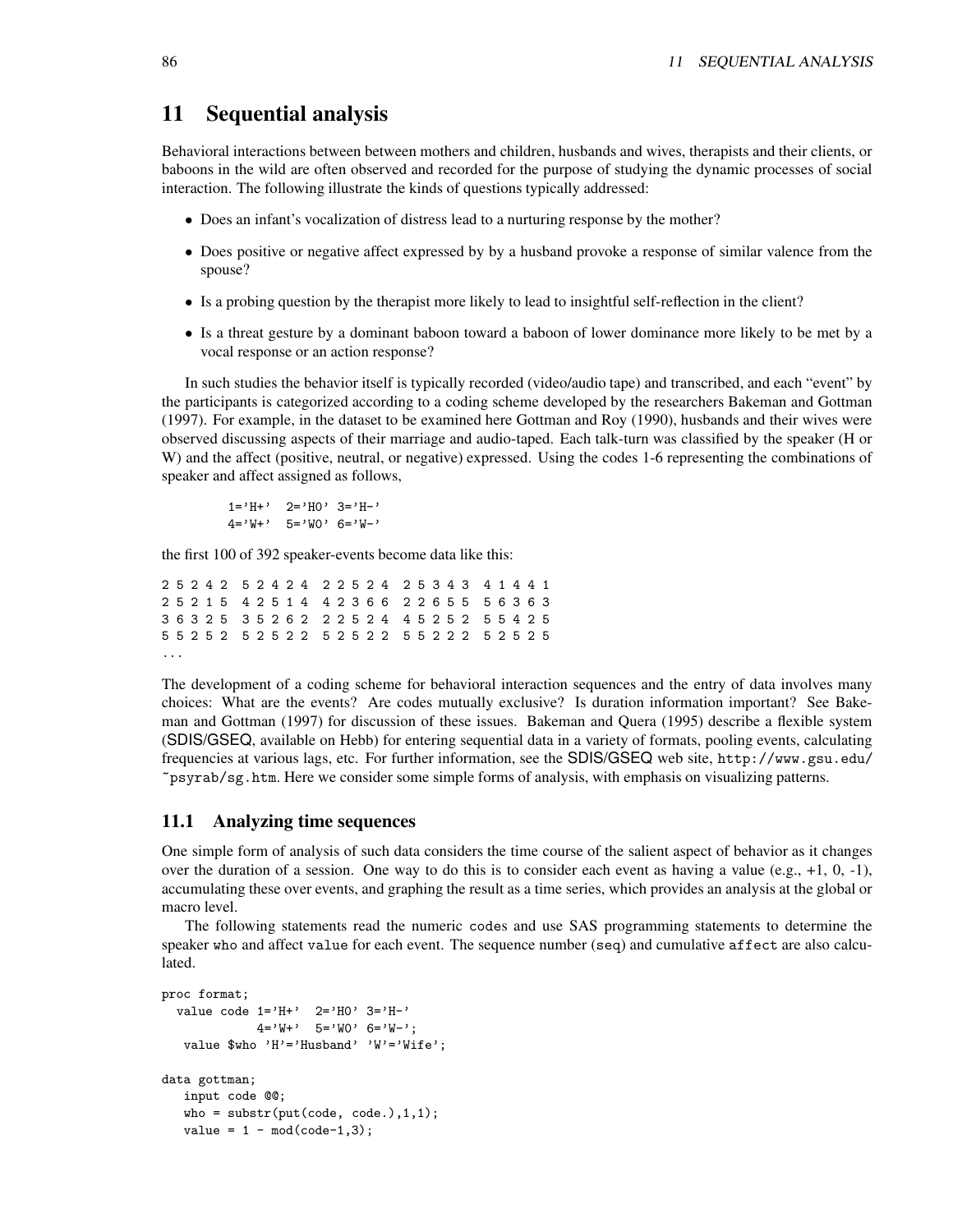```
seq+1;
  affect+value;
  label affect = 'Cumulative Affect'
    seq = 'Sequential Event';
  lines;
2 5 2 4 2 5 2 4 2 4 2 2 5 2 4 2 5 3 4 3 4 1 4 4 1
2 5 2 1 5 4 2 5 1 4 4 2 3 6 6 2 2 6 5 5 5 6 3 6 3
3 6 3 2 5 3 5 2 6 2 2 2 5 2 4 4 5 2 5 2 5 5 4 2 5
5 5 2 5 2 5 2 5 2 2 5 2 5 2 2 5 5 2 2 2 5 2 5 2 5
...
```
The first 15 observations look like this:

| <b>SEQ</b>     | CODE           | <b>WHO</b> | <b>VALUE</b> | AFFECT         |
|----------------|----------------|------------|--------------|----------------|
| 1              | 2              | Η          | 0            | 0              |
| $\mathbf 2$    | 5              | W          | 0            | 0              |
| 3              | $\overline{2}$ | Η          | 0            | 0              |
| 4              | 4              | W          | 1            | 1              |
| 5              | 2              | Η          | 0            | 1              |
| 6              | 5              | W          | 0            | 1              |
| $\overline{7}$ | 2              | Η          | 0            | 1              |
| 8              | 4              | W          | 1            | 2              |
| 9              | 2              | Η          | 0            | $\overline{2}$ |
| 10             | 4              | W          | $\mathbf{1}$ | 3              |
| 11             | 2              | Η          | 0            | 3              |
| 12             | $\overline{2}$ | Η          | 0            | 3              |
| 13             | 5              | W          | 0            | 3              |
| 14             | 2              | Η          | 0            | 3              |
| 15             | 4              | W          | 1            | 4              |

The simplest useful display is just a plot of the affect value against sequence number (seq), as shown in Figure 47, either for both partners together, or with separate plotting symbols for each spouse. In such plots, the interpretation of overall trends is made easier by the addition of smoothed curves.



Figure 47: Time course of affect for one married couple. Left: Both partners; right: overlaid plots for each spouse  $(H: —, W: --)$ 

In the combined plot, we can see an initial period of largely positive or neutral affect interrupted by occasional negative exchanges, but ending on a largely negative series, as highlighted by the steady decline of the smoothed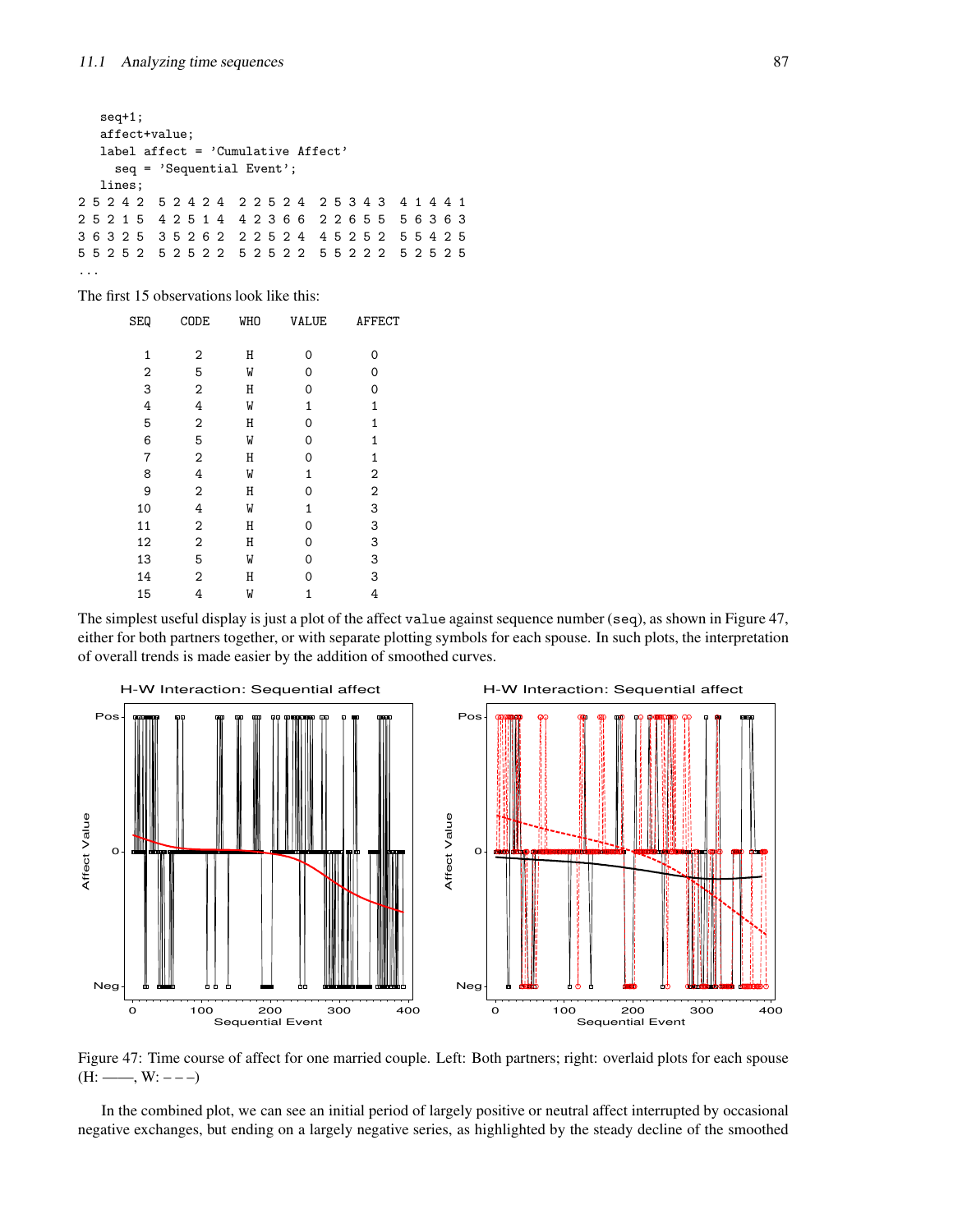curve. In the overlaid plot for each spouse, it appears that the husband's affect is, on average, slightly negative throughout, getting somewhat more negative as the session continues; the wife appears to start out with more positive affect, which declines steadily until the middle of the session, where it takes a shaper downward bend.

These simple plots are drawn by plotting the VALUE against sequence number *twice* on each graph – once showing the points joined by lines, and again showing only the smoothed curve. In the statements below (producing the left panel of Figure 47), the SYMBOL2 statement uses the option INTERPOL=SM $nn$  to request a smoothed curve, where the number reflects a balance between closeness to the points  $(nn = 0)$  and smoothness  $(nn = 99)$ . [It often takes several tries to find the right balance.]

```
proc gplot data=gottman;
```

```
plot value * seq=1
    value * seq=2
   / overlay frame vaxis=axis1 vm=0 haxis=axis2 ;
axis1 label=(a=90 'Affect Value') offset=(3);
axis2 offset=(2,1);
symbol1 interpol=join v=square c=black l=1 h=1.5;
symbol2 interpol=sm60 v=none ci=red w=3;
```
A more satisfactory approach to smoothing, for discrete or continuous responses, is provided by a number of nonparametric regression methods, of which the LOWESS method (Cleveland, 1979, Cleveland and Devlin, 1988) is among the most popular. A plot similar to the left panel of Figure 47 is obtained with the LOWESS macro. The parameter f=0.5 specifies the smoothing parameter.

%lowess(data=gottman, x=seq, y=value, interp=join, f=0.5);

However, the discrete nature of the affect VALUE makes it somewhat difficult to see the details, and it is often more useful to plot the cumulative affect values, particularly when, as here, the individual values are coded  $-1, 0, +1$ . Then, increases in the plot reflect local changes toward more positive affect, while decreases reflect local changes toward negativity. Moreover, the cumulative affect at any point reflects the total valence of the session up to that time, postive or negative.



Figure 48: Cumulative time course of affect for one married couple

Thus, an overall plot of the time course of affect may be seen in a plot of the variable AFFECT against sequence number (SEQ), as shown in Figure 48. The graph rises and falls for the first two-thirds of the session, before beginning a precipitous decline toward increasingly negative affect. The line shows the linear regression of cumulative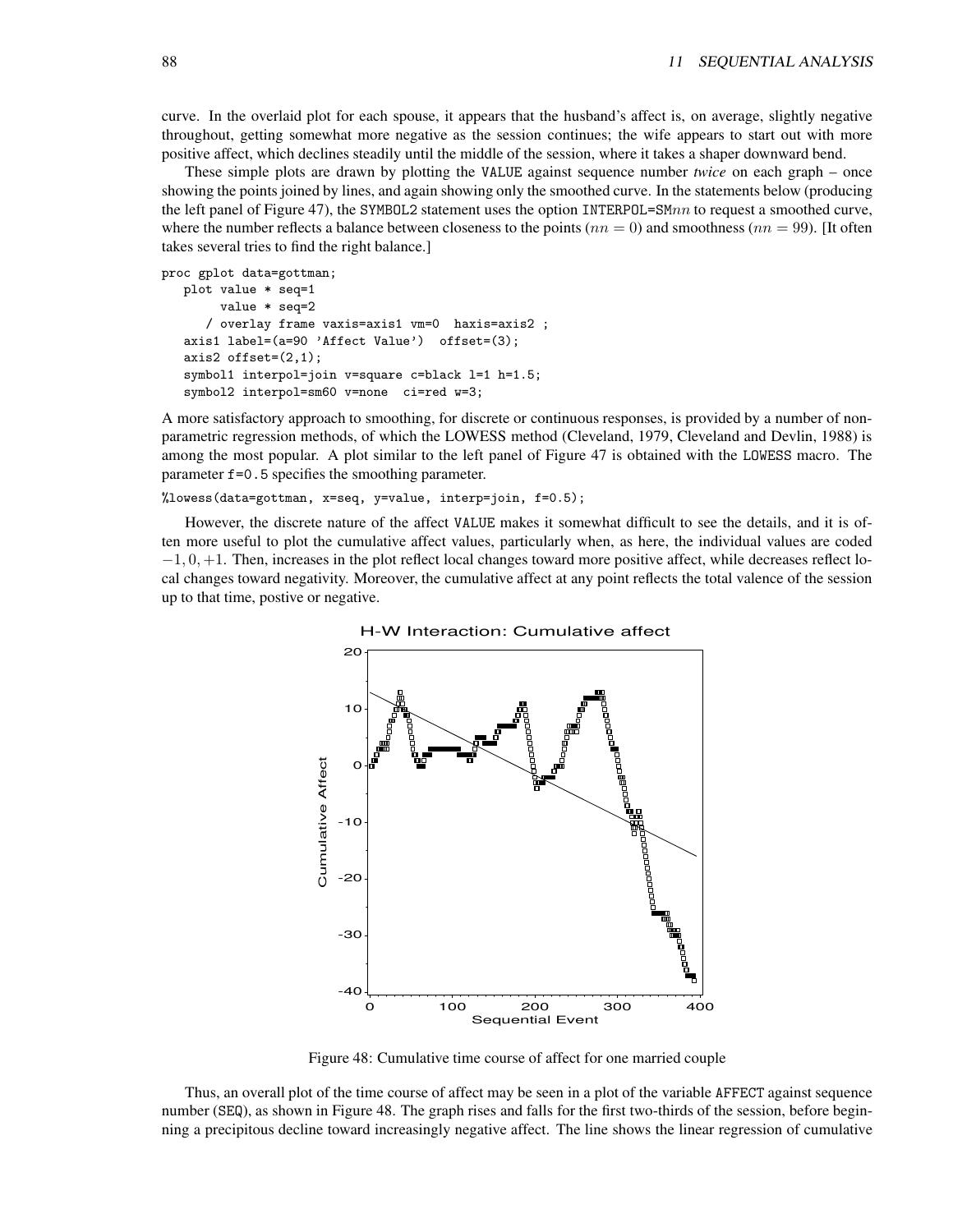affect on event number, which is useful only to a first, rough approximation (a smoothed curve might be preferable). This graph is produced by the following statements:

```
proc gplot data=gottman;
   plot affect * seq
      / frame vaxis=axis1 vm=1;
   axis1 label=(a=90);
   symbol1 interpol=rl v=square c=black l=1 h=1.4;
```
To study the changes over time in more detail, it is helpful to look at the separate trend in affect for the husband and wife. This can be done by calculating the running total affect separately for the husband and wife and plotting separate curves on one graph. The result, shown in Figure 49, indicates that overall the husband's affect is decreasing over time, while the wife's affect is relatively constant until the discordant decline at the end. More interestingly, the rise and fall in cumulative affect is closely matched between these spouses. It appears, however, that the wife begins the down turns slightly before the husband; she also begins sequences of positive affect somewhat earlier and with more consistency than the husband.



Figure 49: Separate affect trends for Husband and Wife. The lines show separate linear regressions for each spouse.

## **11.2 Lag-sequential analysis**

A more fine-grained, micro-level analysis is provided by tabulating the pairs (or larger sets) of events which occur sequentially in time, or separated by varying numbers of intervening events. Lag-sequential analysis is explicitly designed to answer the kinds of questions posed at the outset of this section, e.g., "Does positive or negative affect expressed by by a husband provoke a response of similar valence from the spouse?" The key idea is to imagine a moving window sliding across the record of events, and tallying the occurrence of pairs (or larger sets) of events in time sequence.

In our running example, the observational record is a sequence of codes for discrete events, "event sequence data" (ESD) in the language of Bakeman and Quera (1995). In other observational contexts, the duration of individual states may be recorded (giving "state sequential data" (SSD)) and be of greater interest than their mere frequency. In the descriptions below, we can accommodate duration of events by weighting co-occurrences by their duration, so the tallies reflect number of time units, rather than number of events.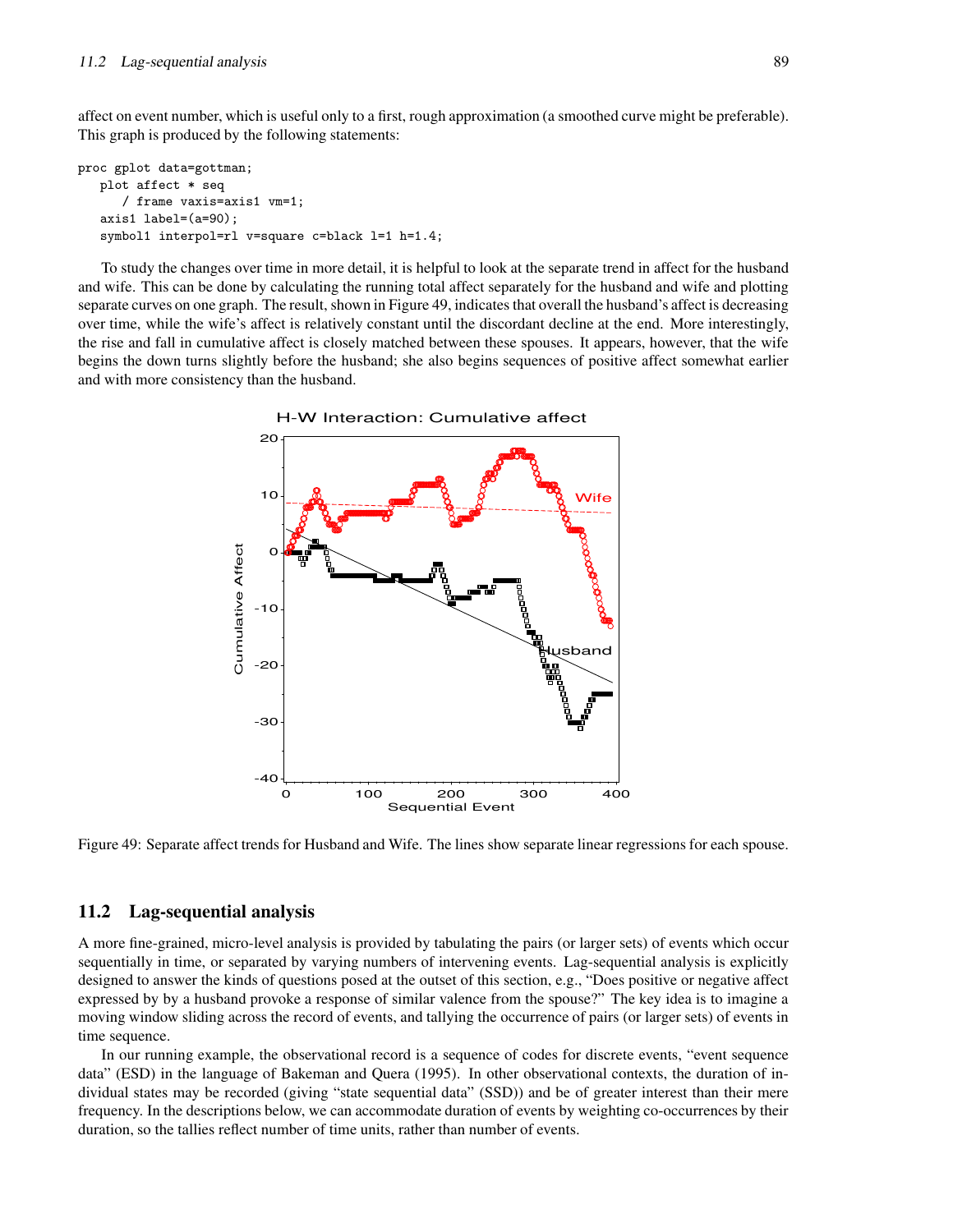Similarly, other forms of sequential data allow for multiple, parallel streams of observations (infant, mother, grandmother), with different sets of codes for each (infant: attends actively, attends passively, does not attend; mother/grandmother: vocalizes, re-directs, maintains attention, etc.). In such cases it is often of greatest interest to restrict attention to sequential dependencies between the separate sets of codes.

To explain and illustrate the basic approach, we revert to the basic form of event sequential data.



Figure 50: Lag-sequential mosaic for Husband and Wife

For example, in a "lag0 - lag1" table, we can tally sequential pairs of events in a  $6 \times 6$  table. Conventionally, the first event (at lag 0) is often called the "given" event, and the second (at lag 1) is called the "target" event. For the Gottman/Roy data, the first five codes would give rise to the following four sequential pairs:

$$
2\,5\,2\,4\,2\quad\rightarrow\quad(2\,5),(5\,2),(2\,4),(4\,2)
$$

For all 393 events, there are 392 sequential pairs, distributed as shown below. The "63", for (W0, H0) means than there were 63 pairs where the wife's neutral statement was immediately followed by a neutral affect statement of the husband.

| LAG1                                           |                | LAGO (Given)      |    |    |                           |        |               |
|------------------------------------------------|----------------|-------------------|----|----|---------------------------|--------|---------------|
| (Target)   H+   H0   H-   W+   W0   W-   Total |                |                   |    |    |                           |        |               |
|                                                |                |                   |    |    |                           |        |               |
| $H+$                                           |                | 0   4   0   6   6 |    |    |                           | 7   23 |               |
| H <sub>0</sub>                                 | 3 <sup>1</sup> |                   |    |    | 28   5   14   63          |        | $10 \mid 123$ |
| $H-$                                           | $1 \mid$       |                   |    |    | 4   12   2   9   20   48  |        |               |
|                                                |                |                   |    |    |                           |        |               |
| $W+$                                           | 5              |                   |    |    | 19   2   6   5   0   37   |        |               |
| <b>WO</b>                                      | 8 I            |                   |    |    | 57   8   9   27   3   112 |        |               |
| W-                                             | 6 I            |                   |    |    | 10   21   0   2           |        | 10   49       |
|                                                |                |                   |    |    |                           |        |               |
| Total                                          | 23             | 122               | 48 | 37 | 112                       | 50     | 392           |

For any sequential data, lagged frequencies can be calculated not only for sequential pairs, but for events separated by one intervening event (lag0, lag2), two intervening events (lag0, lag3), etc. Or, a three-way or larger table can be constructed by considering sequential sets of three or more events (e.g., lag0, lag1, lag2). When duration is of interest, the joint occurrence can be weighted by the duration of the events.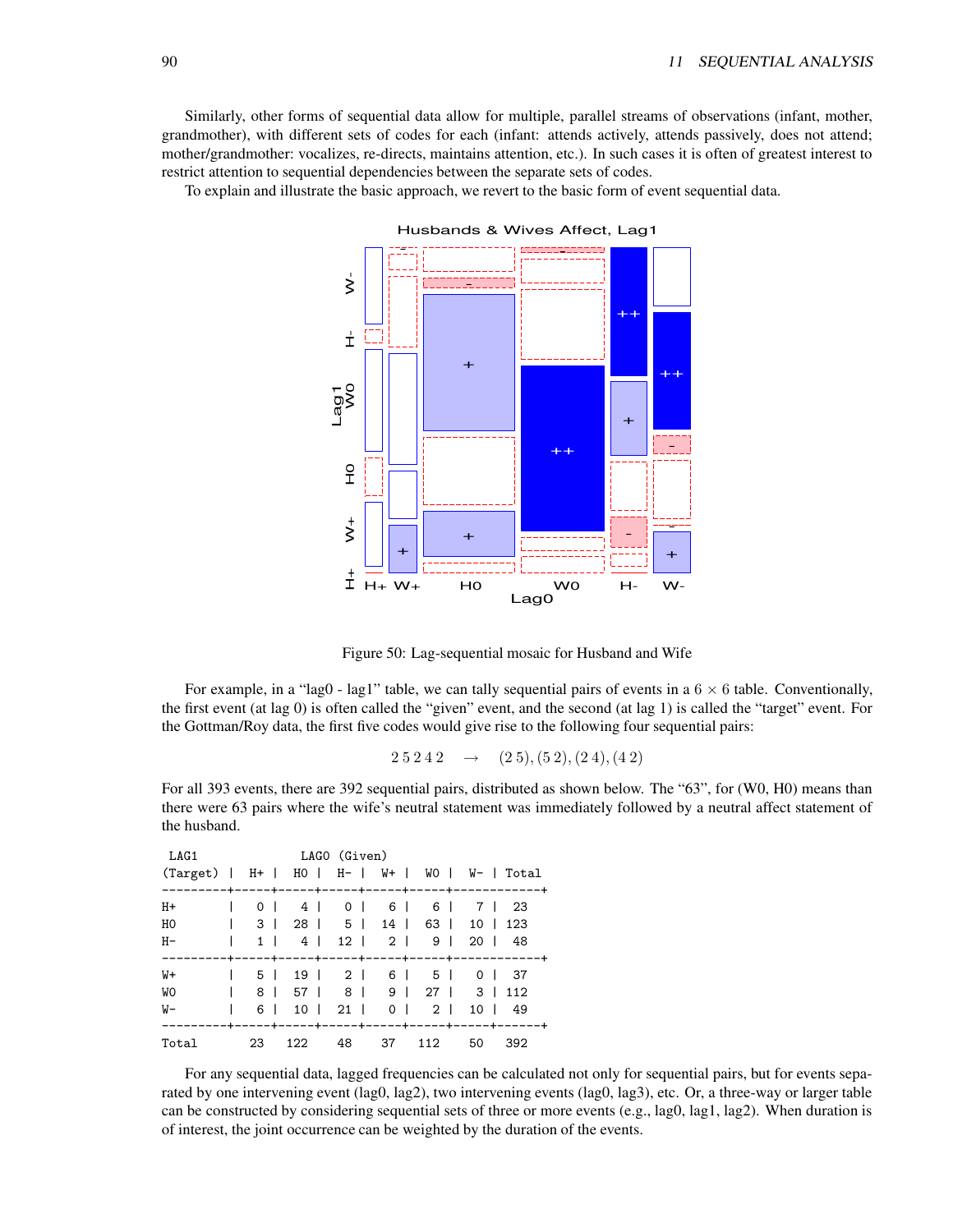A contingency table for any set of lagged events may be tallied from the original sequence by the LAGS macro. For example, the table above was computed by this statement:

%lags(data=gottman, outlag=lagdat, outfreq=freq, complete=all,var=code, varfmt=code., nlag=1);

The same statement, but using NLAG=2 gives a three-way frequency table FREQ of lag0 by lag1 by lag2 codes. In addition, the program produces an output dataset containing the original input variables plus the lagged event variables.

For such data, the mosaic display provides a visual depiction of the associations between the "given" events (lag0) and "target" events (lag1), or for relations among more than two events, whether weighted by duration or not. The two-way mosaic for the lag0-lag1 data is shown in Figure 50. In this figure:

- The column widths show marginal frequencies of the given Lag0 event. These are greatest for neutral, least for positive events. Overall, the wife has a greater frequency of positive events than the husband
- The two-way mosaic reveals substantial association between husband and wife for the same affect value (the cells  $(H+W+)$ .  $(W+, H+)$ ;  $(H0, W0)$ ,  $(W0, H0)$ ;  $(H-, W-)$ ,  $(W-, H-)$  occur with greater than expected frequencies).
- The category codes were in Figure 50 were rearranged to group husband wife's codes by valence  $(H+, W+,$ H0, W0,  $H-, W-$ ). This shows that there is greater tendency for negative affect of H and W to follow each other than other combinations. In this arrangement, one oddball cell also stands out as having greater than expected frequencies:  $W - \rightarrow H +!$

#### **11.2.1 Greater lags**

Patterns of behavioural interaction often have more complex structure than one can see from just looking at adjacent items (lag0 and lag1). For example, a husband's negative affect can affect the pattern of interactions for several talkturns. Hence, it is common to look at greater lags, and sometimes to posit and test models which relate them.

For larger lags we can calculate frequencies in a similar way, but the table becomes larger. For example, for lag0, lag1, lag2 in the current example, the table is of size  $6 \times 6 \times 6$ . Because the total number of observations is the same, the cell frequencies become smaller on average and we may expect to find more zero cells. As a result, unless the number of observations is quite large, it is often necessary to collapse the table in some way.

One way to do this is to collapse over intermediate lags. Thus, we could calculate a table of frequencies of lag0 by lag2 by summing the three-way (lag0, lag1, lag2) table over lag1 codes, as shown below. In the same way, one can calculate a two-way table of events separated by any number of intervening events, to study the association among non-adjacent event codes. Such analyses, over a number of intervening events, would indicate for how long the actions of one participant continued to influence the actions of the other.

```
%lags(data=gottman, outlag=lagdat, outfreq=freq,
      complete=all, var=code, varfmt=code., prefix=lag, nlag=2);
   /* collapse over lag1 */
proc summary data=freq nway;
   class lag2 lag0;
   var count;
   output out=lag02 sum=count;
```
This gives the two-way table shown below:

| LAG0      |  |     |  |                |  |                                |       |  |     |                   |  |                                     |
|-----------|--|-----|--|----------------|--|--------------------------------|-------|--|-----|-------------------|--|-------------------------------------|
| LAG2      |  |     |  |                |  |                                |       |  |     |                   |  | H+   HO   H-   W+   WO   W-   Total |
|           |  |     |  |                |  |                                |       |  |     |                   |  |                                     |
| $H+$      |  | 6 I |  |                |  | 1 1 5 6                        |       |  |     |                   |  | 4   23                              |
| HO        |  |     |  |                |  | 6   62   8   7   32   8   123  |       |  |     |                   |  |                                     |
| $H -$     |  |     |  |                |  | 2   7   26   2   4   7   48    |       |  |     |                   |  |                                     |
|           |  |     |  |                |  |                                |       |  |     |                   |  |                                     |
| W+        |  |     |  |                |  | 2   13   3   8   11   0   37   |       |  |     |                   |  |                                     |
| <b>WO</b> |  |     |  |                |  | 3   31   5   13   52   7   111 |       |  |     |                   |  |                                     |
| W-        |  | 4 I |  | 8 <sup>1</sup> |  |                                |       |  |     | 5 2 1 6 1 24 1 49 |  |                                     |
|           |  |     |  |                |  |                                |       |  |     |                   |  |                                     |
| Total     |  | -23 |  | 122            |  |                                | 48 37 |  | 111 | 50                |  | 391                                 |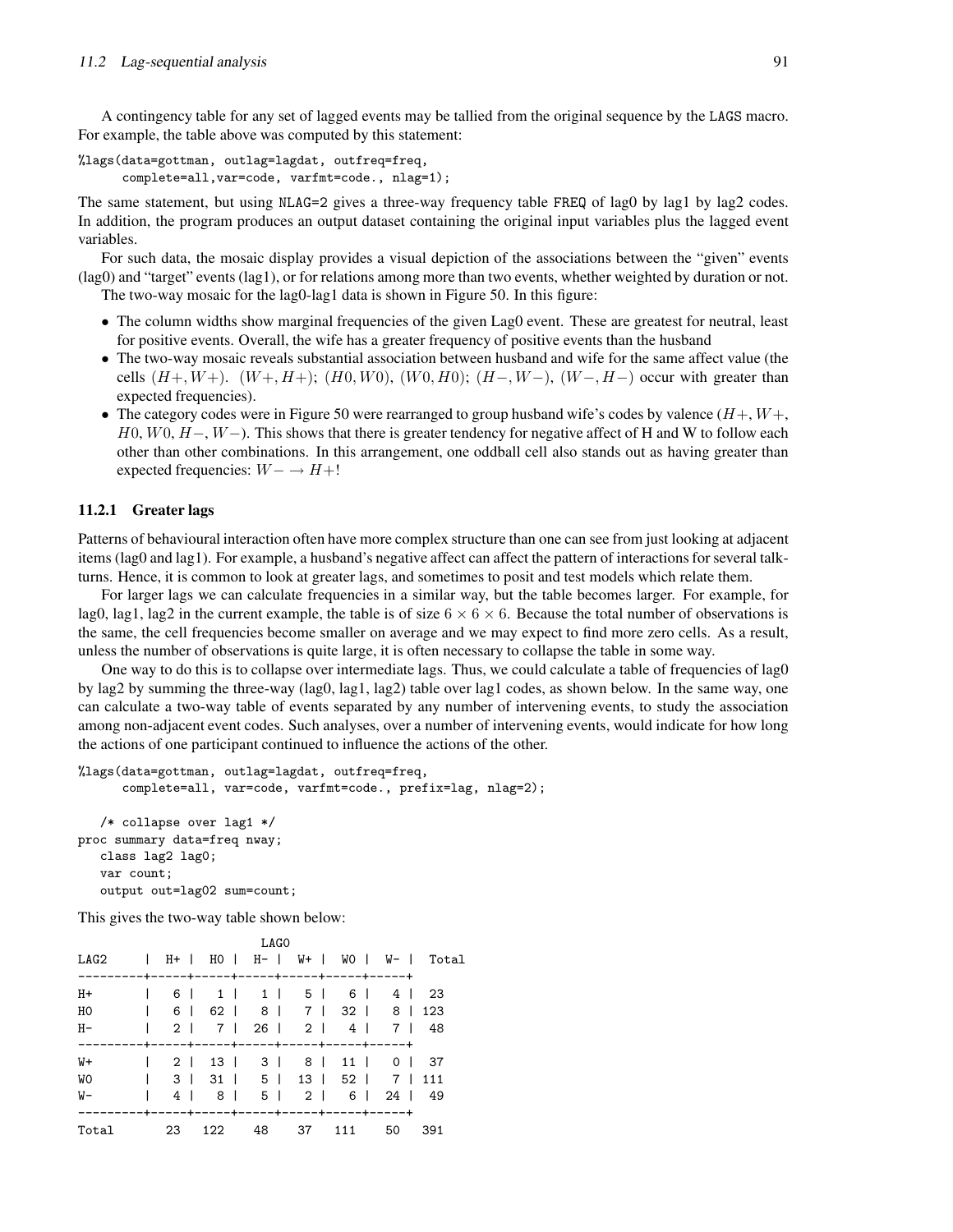

The mosaic display for this table is shown in Figure 51. We see again that the husband's and wife's statements continue to be associated by valence, perhaps more so than at lag1.

Figure 51: Lag0, Lag2 mosaic for Husband and Wife

Another way to look at larger lags, when the table is sparse, is to collapse some of the codes themselves in each table dimension. For example, we could look at just the valence of the affect by adding frequencies for the husband and wife to give a  $3 \times 3 \times 3$  table of the events at lag0, lag1, and lag2.

This can be done by calculating the lagged frequencies based on the value of the code rather than the code itself.

```
proc format;
    value value -1 = 'Neg' 0='0' 1='Pos';%lags(data=gottman, outlag=lagdat, outfreq=freq,
        complete=all, var=value, varfmt=value., prefix=lag, nlag=2);
```
Figure 52 shows the two-way mosaic between affect value at lag0 and lag 1. We see a strong positive association, with the largest positive residual for a negative response ("hit me, I'll hit you back"). We also see that a negative response is very unlikely to be preceded or followed by a neutral one.

In Figure 53 we have fit a one-step Markov chain model, [Lag0 Lag1] [Lag1 Lag2]. This model says that there may be associations between adjacent pairs of events, but none between events one-step removed. This model does not fit particularly well,  $G^2$  (12) = 63.7, and the mosaic shows where the frequencies of events at Lag2 differ from expectation under this model. For example, the largest positive residual is for a sequence of three negative events, which accounts for over 25% of the overall lack of fit.

#### **11.3 Extensions**

#### **11.3.1 Partial associations**

Instead of collapsing over some lags merely to simplify the display, it is easier, and often more comprehensible, to stratify the analysis. That is, we fit separate models of (partial) independence, (with associated mosaics) for each level of one of the lag variables.

For loglinear models, there is a simple relation which connects an overall model of conditional independence with the models of simple independence within each of the layers of one (or more) conditioning vaariables.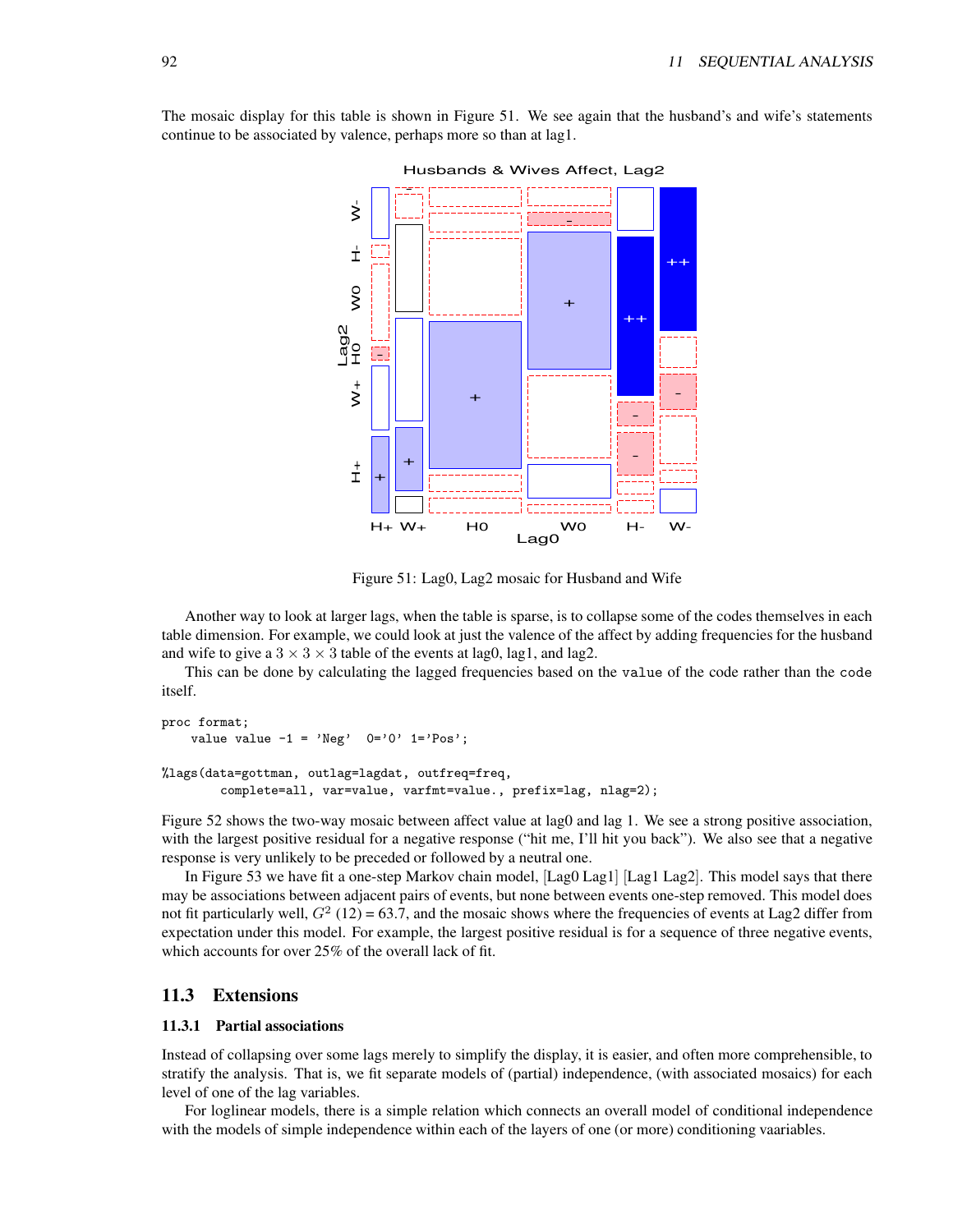

Figure 52: Lag0, Lag1 mosaic for Husband and Wife

Consider, for example, the model of conditional independence,  $A \perp B \mid C$  for a three-way table. This model asserts that A and B are independent within *each* level of C. Denote the hypothesis that A and B are independent at level  $C(k)$  by  $A \perp B \mid C(k)$ . Then one can show (Anderson, 1991) that

$$
G_{A \perp B \parallel C}^2 = \sum_{k}^{K} G_{A \perp B \parallel C(k)}^2 \tag{40}
$$

That is, the overall  $G^2$  for the conditional independence model with  $(I-1)(J-1)K$  degrees of freedom is the sum of the values for the ordinary association between A and B over the levels of C (each with  $(I - 1)(J - 1)$  degrees of freedom). Thus,

- the overall  $G^2$  may be decomposed into portions attributable to the AB association in the layers of C, and
- the collection of mosaic displays for the dependence of A and B for each of the levels of C provides a natural visualization of this decomposition. These provide an analog, for categorical data, of the conditioning plot, or *coplot*, that Cleveland (1993) has shown to be an effective display for quantitative data.

See Friendly (1999, 2000b) for further details.

For example, the Markov model, [Lag0 Lag1] [Lag1 Lag2] is a model of conditional independence, Lag0  $\perp$ Lag2 | Lag1. By (40), we could partition this into separate model of independence of (Lag0, Lag2) for each level of the intervening Lag1 value. To conserve space we omit this analysis here, but note that the interpretation would be similar to that given below.

Alternatively, we could focus on the event at Lag0, and examine the partial associations (and mosaics) of the (Lag1, Lag2) events, depending on whether the Lag0 event was positive, neutral or negative The overall model is one of conditional independence, given the inital Lag0 event, [Lag0 Lag1] [Lag0 Lag2]. The partial mosaics for each level of the Lag0 event are shown in Figure 54.

Such mosaics are produced with the mosaic macro by including the parameter BY=LAG0, as shown below. In this application, we wish to show the formatted (text) values corresponding to value codes of -1, 0, +1, and to abbreviate the Lag2 values to avoid overlapping labels in the displays. The table macro provides this recoding, using the user-formats VALUE. and VAL..

```
proc format;
  value value -1='Negative' 0='Neutral' 1='Positive';
  value val -1='Neg' 0='Neut' 1='Pos';
```
%lags(data=gottman, outlag=lagdat, outfreq=freq,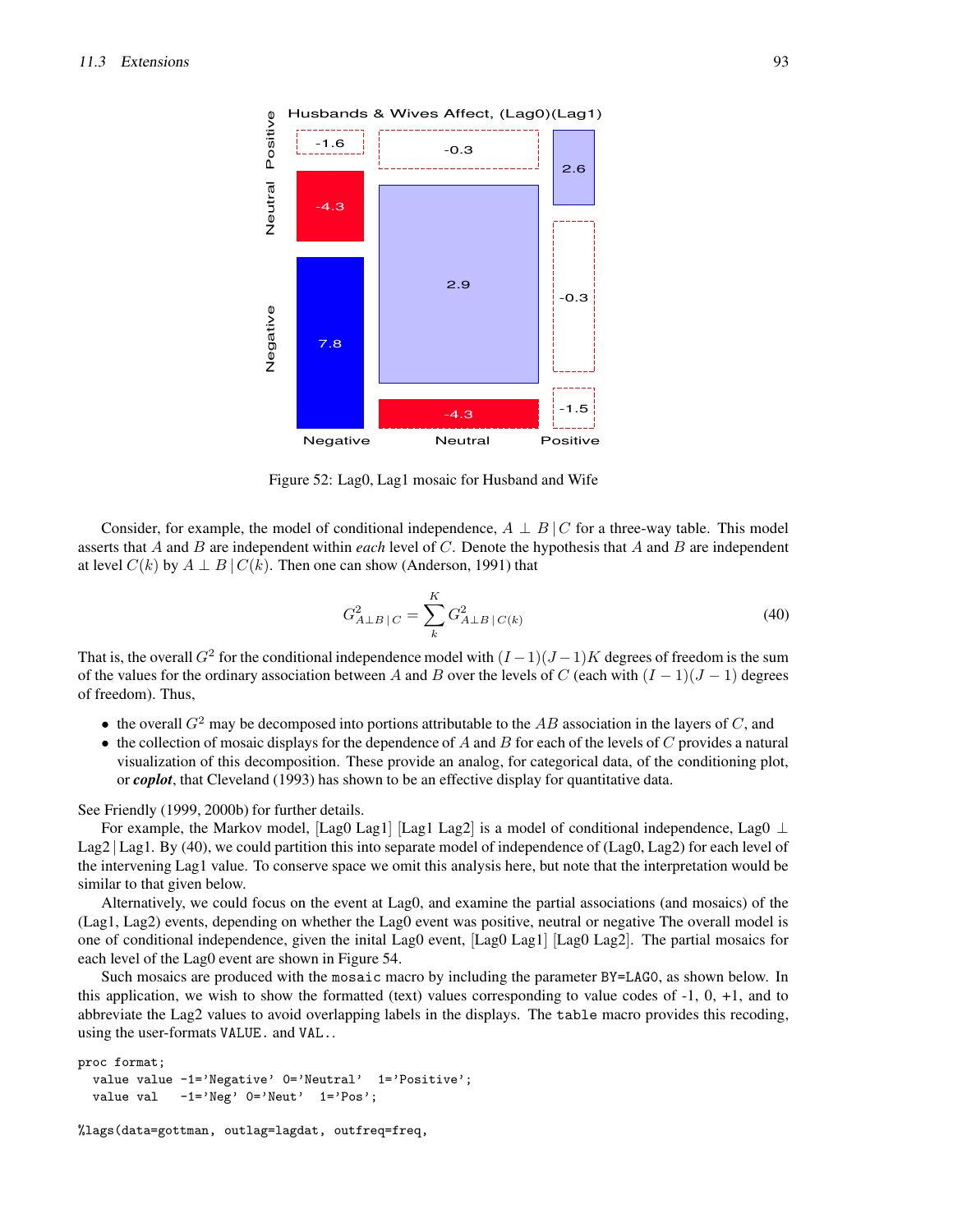

Figure 53: Lag0, Lag1, Lag2 mosaic for Husband and Wife



Figure 54: Lag1, Lag2 partial mosaics, by Lag0 value. Left: Lag0 negative; middle: Lag0 neutral, right: Lag0 positive

complete=all, var=value, varfmt=value., prefix=lag, nlag=2); \*-- convert Lag values to formatted values; %table(data=freq, var=Lag0 Lag1 Lag2, weight=count, format=Lag0 Lag1 value. Lag2 val., out=freq2, char=Y); \*-- partial mosaics, by Lag0; %gdispla(OFF); %mosaic(data=freq2, vorder=Lag0 Lag1 Lag2, by=Lag0, count=count, devtype=lr adj, vlabels=2, cellfill=dev, htext=2.6); %gdispla(ON);

```
%panels(rows=1, cols=3);
```
In Figure 54 we can see that there is a positive association between the Lag1 and Lag2 events for each level of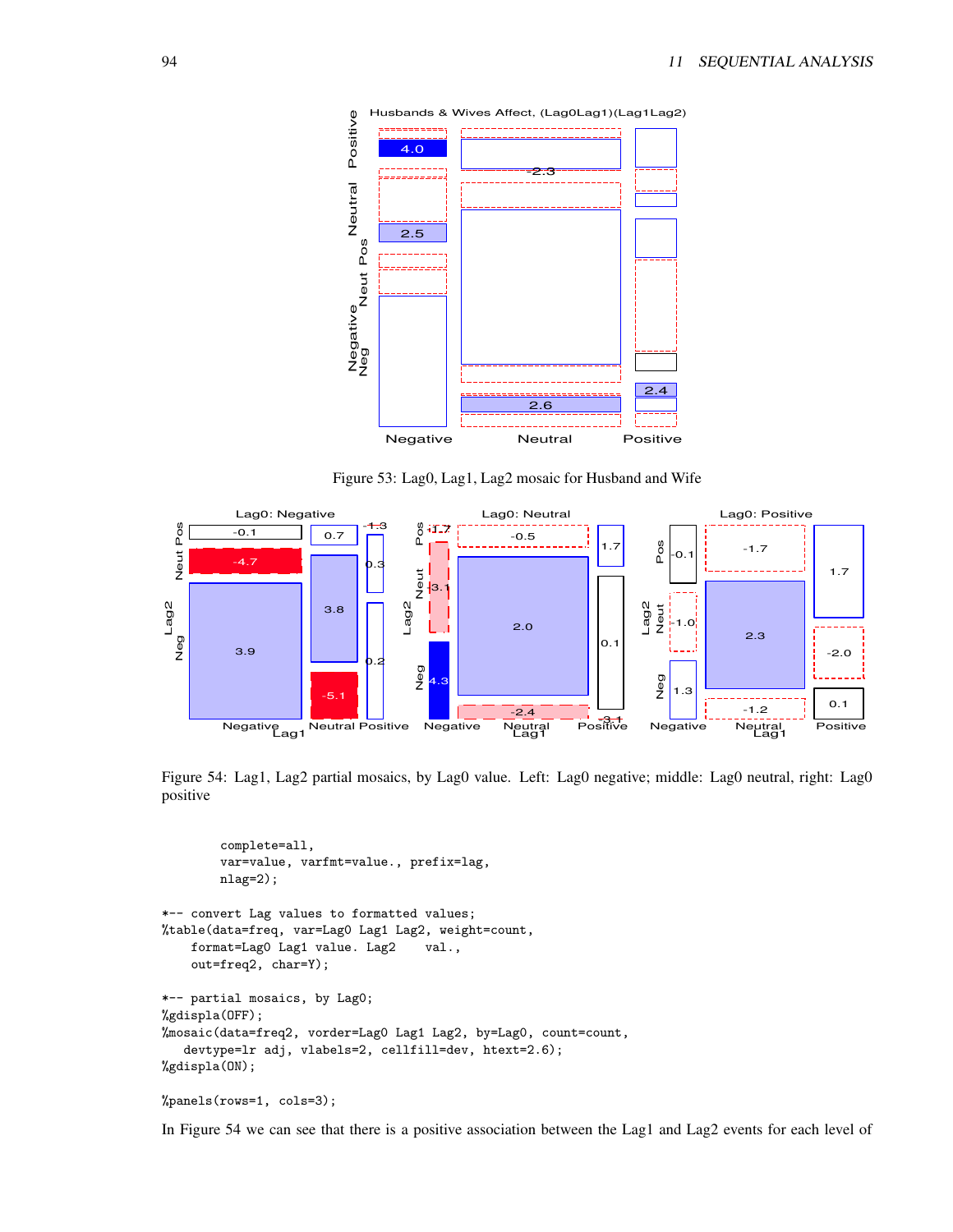the initial event at Lag0. That is, whatever the initial event in a sequence of three, negative, neutral or positive following events (at Lag1) tended to be followed by events of the same valence (at Lag2), giving support to the notion of persistence of affect over time.

| Lag0                     | df |        |        |
|--------------------------|----|--------|--------|
| Negative                 |    | 23.701 | 0.0001 |
| Neutral                  |    | 29.844 | 0.0000 |
| Positive                 |    | 6.946  | 0.1388 |
| Lag1 $\perp$ Lag2   Lag0 |    | 60.491 |        |

Table 2: Partial associations of Lag1, Lag2 events given Lag 0 event

However, we can also see more subtle sequential dependencies, and examine the partial association  $G^2$  statistics shown in Table 2. For example, when the initial event in the sequence is negative, the most frequent subsequent events are negative at both Lag1 and Lag2; the least likely subsequent (Lag1, Lag2) combinations are a neutral event at Lag1 followed by a negative event at Lag2. When the initial Lag0 event is neutral, however, most of the subsequent Lag1, Lag2 events are also neutral, but there is a significant excess of negative events at both Lag1 and Lag2, compared to the model of independence, Lag1 ⊥ Lag2 | Lag0=neutral. Unfortunately for this couple, when the initial Lag0 event is positive, most subsequent Lag1, Lag2 events revert to neutral valence, and the association between Lag1 and Lag2 is weaker. The  $\chi^2$  statistics in Table 2 provide justification for interpreting the cell contributions to the overall  $\chi^2$  in the model of conditional association, Lag1  $\perp$  Lag2 | Lag0, when the Lag0 event is negative or neutral, but not when it is positive.

#### **11.3.2 Mosaic matrices**

As we noted earlier, cells in the contingency table become more sparsely populated as we increase the span of sequential events considered because the observations are distributed into a multiplicatively increasing number of cells. One way to reduce this "curse of dimensionality" is to consider only the bivariate relations between each pair of lags, in much the same way as when we examine the correlation matrix between all pairs of quantitative variables.

Just as the scatterplot matrix provides a visualization of the relations summarized in a correlation matrix, so too the mosaic matrix shows the relations between each pair of a set of categorical variables; see (Friendly, 1999) for a more complete description of the relations among various forms of bivariate plots for quantitative and categorical data.

Figure 55 gives the mosaic matrix among all pairs of the events at Lag0–Lag3. These results are quite simply interpreted: from the initial event at Lag0 up to events three-steps removed, all pairwise relations are remarkably similar: codes of a given affect value tend to follow the same code at all previous lags, with the greatest positive dependence between negative affects, though the greatest marginal freqencies are always for neutral affects.

Taken together, we believe that the graphical analyses of these data present the overview, and also capture the details of the event sequence in this record, in ways far more comprehensible than the equivalent collection of contingency tables and associated statistics could possibly do.

The example treated above is the simplest form of sequential data— a single couple, observed in one session, with only event information of interest. Even for event sequential data, we could have several sessions for each observational unit (couple), and we would usually have data on several such observational units.

The event-sequence plots presented earlier are specific to a particular couple-session. However, the lag sequential analysis and the varieties of mosaic plots could still be done, either pooling over sessions and/or couples (if the relations are believed to be homogeneous) or stratifying by these variables, as in the partial plots and mosaic matrices otherwise.

## **11.4 Multiple sessions, streams and durations**

As noted earlier, other forms of sequential data allow for multiple, parallel streams of observations (e.g., infant, mother, grandmother), and often record the onset and offset of each behavior or action within its stream. The simplest data of this form is called *state sequential data*, and consists of one or more streams of codes for events or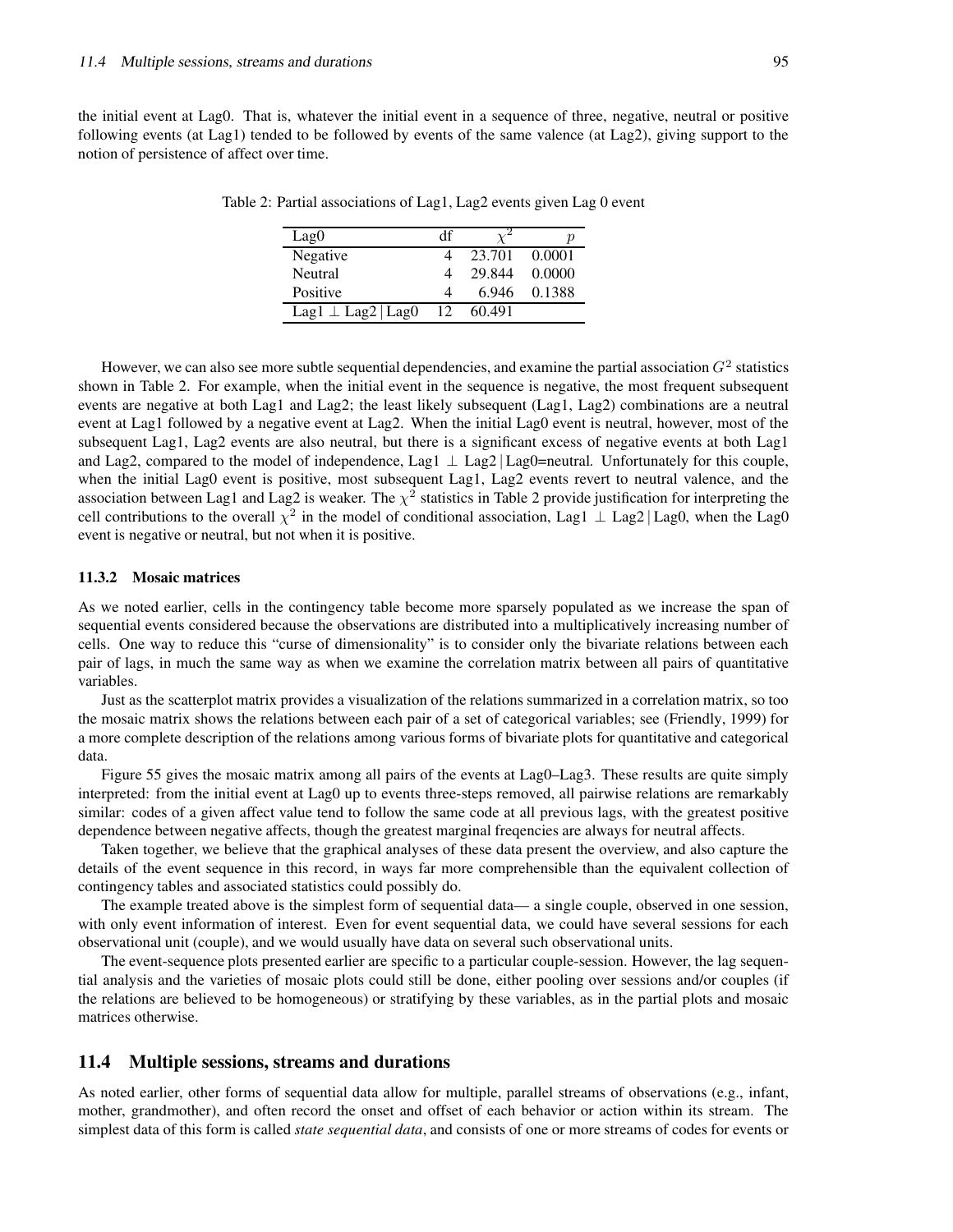

Figure 55: Mosaic matrix for events at Lag0–Lag3

states within an observational session, recorded with the time that each state began or ended. Typically, interest is focused on the duration of the various states within each stream, and perhaps the co-occurrence of states in different streams (Bakeman and Quera, 1995). A characteristic of state sequential data is that codes within a given stream are mutully exclusive and exhaustive, so that the beginning of one state implies the end of the previous state.

We illustrate the analysis of state sequences with data from the Ph.D. thesis of Sonya Rowland (Rowland, 1995, Bakeman, 2000). In this study, a sample of African American mothers were video recorded while interacting with their infants and the infant's maternal grandmother during free play. Included in the sample were 12 female infants and 24 male infants, each observed on two occasions: at age 6 and 12 months.

The initial coding included four streams: infant, mother, grandmother, and social-environmental events, with a variety of codes for each. Following (Bakeman, 2000), we simplify the data by ignoring the social-environmental stream and considering the following codes:

- Infant— **IA**: active attending to one or both adults (facial expressions, vocalizations, motor responses); **IP**: passive attending to one or both adults (looking); or **IN**: not attending to either adult.
- Mother and grandmother— **OR**: forcibly redirecting; **OM**: actively maintaining (verbal comments, facial expressions); **OA**: passive acknowledging (i.e., looking at the infant, but little else); and **ON**: not attending to the infant's current activity

For example, the listing below shows the codes and onset times for one female infant recorded at 6 months, in SDIS format. The mother and grandmother streams were represented initially by codes Mx and Gx. For ease of analysis, these were re-mapped into the codes  $0x$  for "other" given above, with an additional variable, who =  $M$ , G distinguishing mother and grandmother.

<61406IA78>,0:30 IA,0:30 IP,0:42 IA,0:47 IN,0:52 OC,0:59 IA,1:01 IN,1:05 IP,1:08 IN,1:14 IP,1:31 IN,1:34 IP,1:45 IP,1:48 IP,1:52 IN,1:55 IP,2:02 IP,2:08 IN,2:12 IP,2:17 IA,2:23 IN,2:32 OC,3:24 IN,3:29 IP,3:33 IN,3:36 IP,3:57 IN,4:12 IP,4:42 IA,4:51 IP,5:02 IA,5:10 IN,5:24 IP,5:49 IA,5:52 IN,6:01 IP,6:04 IA,6:08 IP,6:13 IA,6:20 IN,6:25 & %<61406IS78>%GN,0:30 GR,0:42 GM,0:45 GN,0:53 GA,0:59 GM,1:02 GA,1:05 GR,1:11 GA,1:14 GM,1:19 GA,1:22 GM,1:45 GN,1:48 GA,2:31 GR,2:34 GN,2:39 GR,2:51 GM,2:56 GR,3:02 GN,3:11 GR,3:32 GA,3:42 GM,3:51 GA,3:56 GN,4:12 GR,4:15 GA,4:31 GR,4:42 GA,4:49 GM,4:52 GA,5:00 GM,5:42 GA,5:48 GN,5:51 GA,6:04 GR,6:11 GA,6:20 & %<61406IS78>%MM,0:30 MR,0:38 MN,0:42 MR,0:53 MN,0:59 MR,1:07 MA,1:15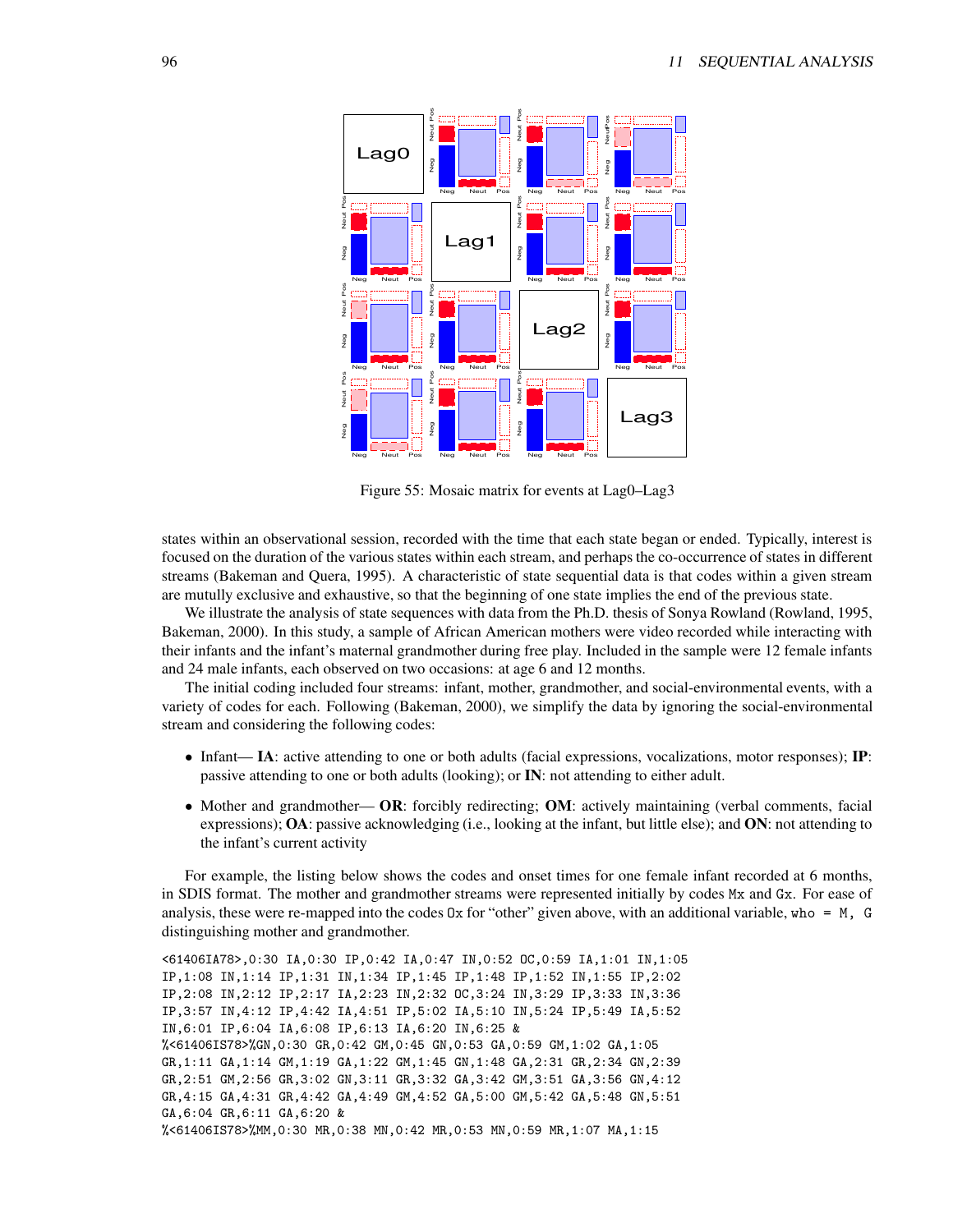MR,1:30 MM,1:38 MA,1:43 MR,1:48 MA,1:55 MR,2:00 MM,2:19 MA,2:34 MN,2:39 MR,2:46 MN,2:51 MR,2:58 MN,3:02 MR,3:11 MM,3:18 MR,3:22 MN,3:28 MR,3:32 MN,3:36 MR,3:56 MM,4:00 MN,4:12 MR,4:34 MA,4:41 MR,4:47 MA,4:53 MR,5:01 MA,5:21 MM,5:27 MA,5:32 MR,5:48 MM,5:53 MN,6:01 MR,6:04 MA,6:12 (female,6mo)/

Such data presents some additional challenges beyond the simple sequence of event codes found in event sequential data. However, the increased complexity is easily accommodated by creating a file of events or states, together with onset (TIME) and duration information. For the purpose of analyzing co-occurrence or sequences of events, sorting this file by TIME arranges the events in chronological sequence within each session. For example, the first 5 events for each stream are shown below in time order, using our revised coding scheme. The complete file for the Rowland data contains 5278 such records which had associated codes.

| SUBJECT  | AGE | <b>SEX</b> | <b>WHO</b> | <b>STREAM</b>  | <b>EVENT</b>   | CODE      | TIME | DURATION |
|----------|-----|------------|------------|----------------|----------------|-----------|------|----------|
| 614      | 6   | F          | G          | 2              | 1              | ON        | 0:00 |          |
| 614      | 6   | F          | M          | 3              | 1              | <b>OM</b> | 0:00 | ٠        |
| 614      | 6   | F          | I          | 1              | 2              | ΙA        | 0:30 | 0:00     |
| 614      | 6   | F          | I          | 1              | 3              | ΙP        | 0:30 | 0:12     |
| 614      | 6   | F          | G          | $\overline{2}$ | 2              | 0R        | 0:30 | 0:12     |
| 614      | 6   | F          | M          | 3              | $\overline{2}$ | OR.       | 0:30 | 0:08     |
| 614      | 6   | F          | M          | 3              | 3              | ON        | 0:38 | 0:04     |
| 614      | 6   | F          | I          | 1              | 4              | ΙA        | 0:42 | 0:05     |
| 614      | 6   | F          | G          | $\overline{2}$ | 3              | <b>OM</b> | 0:42 | 0:03     |
| 614      | 6   | F          | M          | 3              | 4              | 0R        | 0:42 | 0:11     |
| 614      | 6   | F          | G          | $\overline{2}$ | 4              | ON        | 0:45 | 0:08     |
| 614      | 6   | F          | I          | 1              | 5              | IN        | 0:47 | 0:05     |
| 614      | 6   | F          | G          | $\overline{2}$ | 5              | OA        | 0:53 | 0:06     |
| 614      | 6   | F          | Μ          | 3              | 5              | ON        | 0:53 | 0:06     |
| $\cdots$ |     |            |            |                |                |           |      |          |

Then, we may regard the entire dataset as a contingency table of states, classified by any one or more of the factors given above. With the data in this form, a key insight is that it is relatively easy to switch from analysis of the occurrence or co-occurrence of discrete events (ignoring duration) to analyses which take duration into account, simply by weighting each state code by the corresponding duration.

For example, we can calculate the contingency table of Age x Sex x Who x Code (collapsing over the infant Subject, and ignoring duration), or another contingency table of Age x Who x Code weighted by duration (collapsing over Subject and Sex).

In general, weighting by the duration of states makes any analysis or display reflect the number of time units which occur or co-occur, while ignoring duration counts only the individual states. Similarly, it is apparent that omitting any classification variable(s) in an analysis or plot is the same as pooling (summing) over the levels of those variable(s).

This analysis places all variables, and duration information on an equal footing. We can ignore (and pool over) Sex if we believe that the patterns of interactions between infants and adults are the same for male and female infants, *and* there are no important associations between Sex and the remaining variables. We can also ignore duration information *if* we believe that state-time is unimportant, *and* duration is not associated with the explanatory variables. This would not be the case, for example, if following a mother's or grandmother's re-directing action, infants tended to show longer periods of active attention; or if following an infant's active attending, the mothers or grandmothers spent more time in some states (OA or OR) than in others.

Nonetheless, the essential idea is that we can regard state sequential data, with multiple subjects (cross-classified by demographic variables like Age and Sex), sessions, and multiple streams as just one large contingency table, where the counts are discrete events, if we ignore duration, or are the number of time units, when we take time into account.

#### **11.4.1 State-duration plots**

As was the case with event sequential data, the simplest useful graphical representations for state sequential data portray the raw data, in a way designed to make it more comprehensible than the listings of the raw data shown above.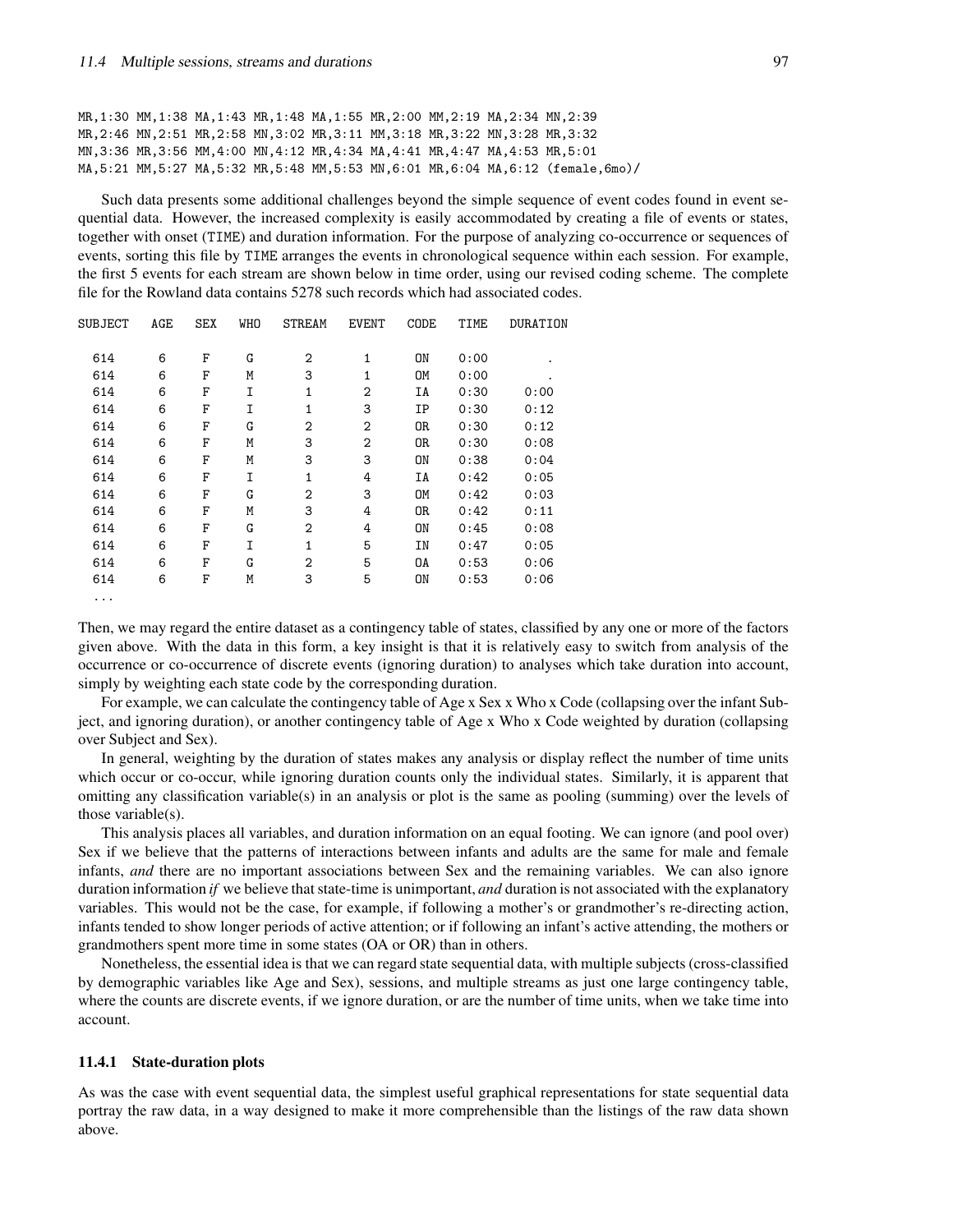

Figure 56: State-duration plots for one infant from Rowland

Figure 56 shows one example of such a display, called a "state-duration plot." Here, we display the three streams simultaneously over time for each session (6 and 12 months) of the infant whose data was listed above. Within each stream, the separate codes are mutually exclusive, so they cannot overlap. However, for ease of perception, they are offset vertically, and filled with different colors.

It is sometimes said that "sequential data are far too numerous to present in any direct way" (Bakeman, 2000), and researchers usually procced immediately to summary statistics and measures of association between different types of codes. However, graphs such as Figure 56 do present the raw state sequence data in a direct way, and yet, we believe, have the potential to highlight interesting patterns, suggest hypotheses, or reveal anomalies which might not be detected by other means.

For example, Figure 56 shows that this infant at 12 months spent had more and longer states of active attention than at 6 months, where passive attention and inattention were most dominant. As well, the mother was more likely to redirect the child's attention than the grandmother, at both sessions, and the durations of states tended to be longer for mothers and grandmothers at 12 months than at 6 months.

Of course, this is for just one infant, and any trends or associations observed should be tested across the entire sample. Nevertheless, plots such as these can play an important role in data screening and exploration in the same way that scatterplots, boxplots, and other graphic forms are used for quantitative data.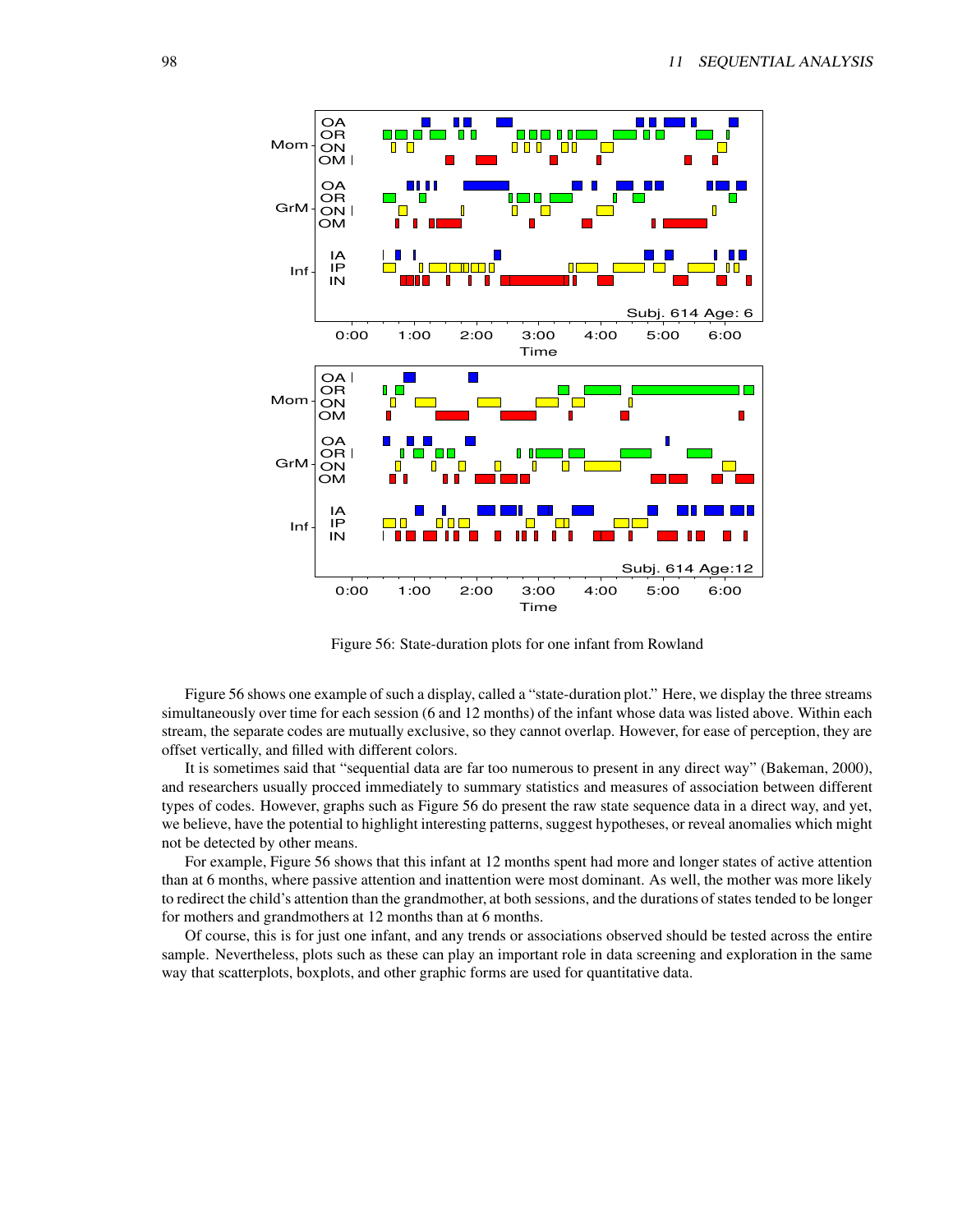# **References**

- Anderson, E. B. *Statistical Analysis of Categorical Data*. Springer-Verlag, Berlin, 1991.
- Andrews, D. F. and Herzberg, A. M. *Data: A Collection of Problems from Many Fields for the Student and Research Worker*. Springer-Verlag, New York, NY, 1985.
- Bakeman, R. Behavioral observation and coding. In Reis, H. T. and Judd, C. K., editors, *Handbook of Research Methods in Social and Personality Psychology*. Cambridge University Press, New York, 2000.
- Bakeman, R. and Gottman, J. M. *Observing Interaction*. Cambridge University Press, Cambridge, UK, 2nd edition, 1997.
- Bakeman, R. and Quera, V. *Analyzing Interaction: Sequential Analysis with SDIS and GSEQ*. Cambridge University Press, New York, 1995.
- Bangdiwala, K. Using SAS software graphical procedures for the observer agreement chart. *Proceedings of the SAS User's Group International Conference*, 12:1083–1088, 1987.
- Bickel, P. J., Hammel, J. W., and O'Connell, J. W. Sex bias in graduate admissions: Data from Berkeley. *Science*, 187:398–403, 1975.
- Cleveland, W. S. Robust locally weighted regression and smoothing scatterplots. *Journal of the American Statistical Association*, 74:829–836, 1979.
- Cleveland, W. S. *Visualizing Data*. Hobart Press, Summit, NJ, 1993.
- Cleveland, W. S. and Devlin, S. J. Locally weighted regression: An approach to regression analysis by local fitting. *Journal of the American Statistical Association*, 83:596–610, 1988.
- Cohen, A. On the graphical display of the significant componentsin a two-way contingency table. *Communications in Statistics– Theory and Methods*, A9:1025–1041, 1980.
- Fox, J. *Linear Statistical Models and Related Methods*. John Wiley and Sons, New York, 1984.
- Fox, J. Effect displays for generalized linear models. In Clogg, C. C., editor, *Sociological Methodology, 1987*, pp. 347–361. Jossey-Bass, San Francisco, 1987.
- Fox, J. *Applied Regression Analysis, Linear Models, and Related Methods*. Sage Publications, Thousand Oaks, CA, 1997.
- Friendly, M. *SAS System for Statistical Graphics*. SAS Institute, Cary, NC, 1st edition, 1991.
- Friendly, M. A fourfold display for 2 by 2 by K tables. Technical Report 217, York University, Psychology Dept, 1994a.
- Friendly, M. Mosaic displays for multi-way contingency tables. *Journal of the American Statistical Association*, 89:190–200, 1994b.
- Friendly, M. SAS/IML graphics for fourfold displays. *Observations*, 3(4):47–56, 1994c.
- Friendly, M. Extending mosaic displays: Marginal, conditional, and partial views of categorical data. *Journal of Computational and Graphical Statistics*, 8(3):373–395, 1999.
- Friendly, M. *Visualizing Categorical Data*. SAS Institute, Cary, NC, 2000a.
- Friendly, M. *Visualizing Categorical Data*. SAS Institute, Cary, NC, 2000b.
- Gottman, J. M. and Roy, A. K. *Sequential Analysis: A Guide for Behavioral Research*. Cambridge University Press, Cambridge, UK, 1990.
- Hartigan, J. A. and Kleiner, B. Mosaics for contingency tables. In Eddy, W. F., editor, *Computer Science and Statistics: Proceedings of the 13th Symposium on the Interface*, pp. 268–273. Springer-Verlag, New York, NY, 1981.
- Hartigan, J. A. and Kleiner, B. A mosaic of television ratings. *The American Statistician*, 38:32–35, 1984.
- Heuer, J. *Selbstmord Bei Kinder Und Jugendlichen*. Ernst Klett Verlag, Stuttgard, 1979. [Suicide by children and youth.].
- Hoaglin, D. C. A poissonness plot. *The American Statistician*, 34:146–149, 1980.
- Hoaglin, D. C. and Tukey, J. W. Checking the shape of discrete distributions. In Hoaglin, D. C., Mosteller, F., and Tukey, J. W., editors, *Exploring Data Tables, Trends and Shapes*, chapter 9. John Wiley and Sons, New York, 1985.
- Hosmer, D. W. and Lemeshow, S. *Applied Logistic Regression*. John Wiley and Sons, New York, 1989.
- Koch, G. and Edwards, S. Clinical efficiency trials with categorical data. In Peace, K. E., editor, *Biopharmaceutical Statistics for Drug Development*, pp. 403–451. Marcel Dekker, New York, 1988.
- Koch, G. and Stokes, M. Workshop on categorical data analysis using the SAS system. *Proceedings of the SAS User's Group International Conference*, 16, 1991. ???–???
- Mosteller, F. and Wallace, D. L. *Applied Bayesian and Classical Inference: The Case of the Federalist Papers*.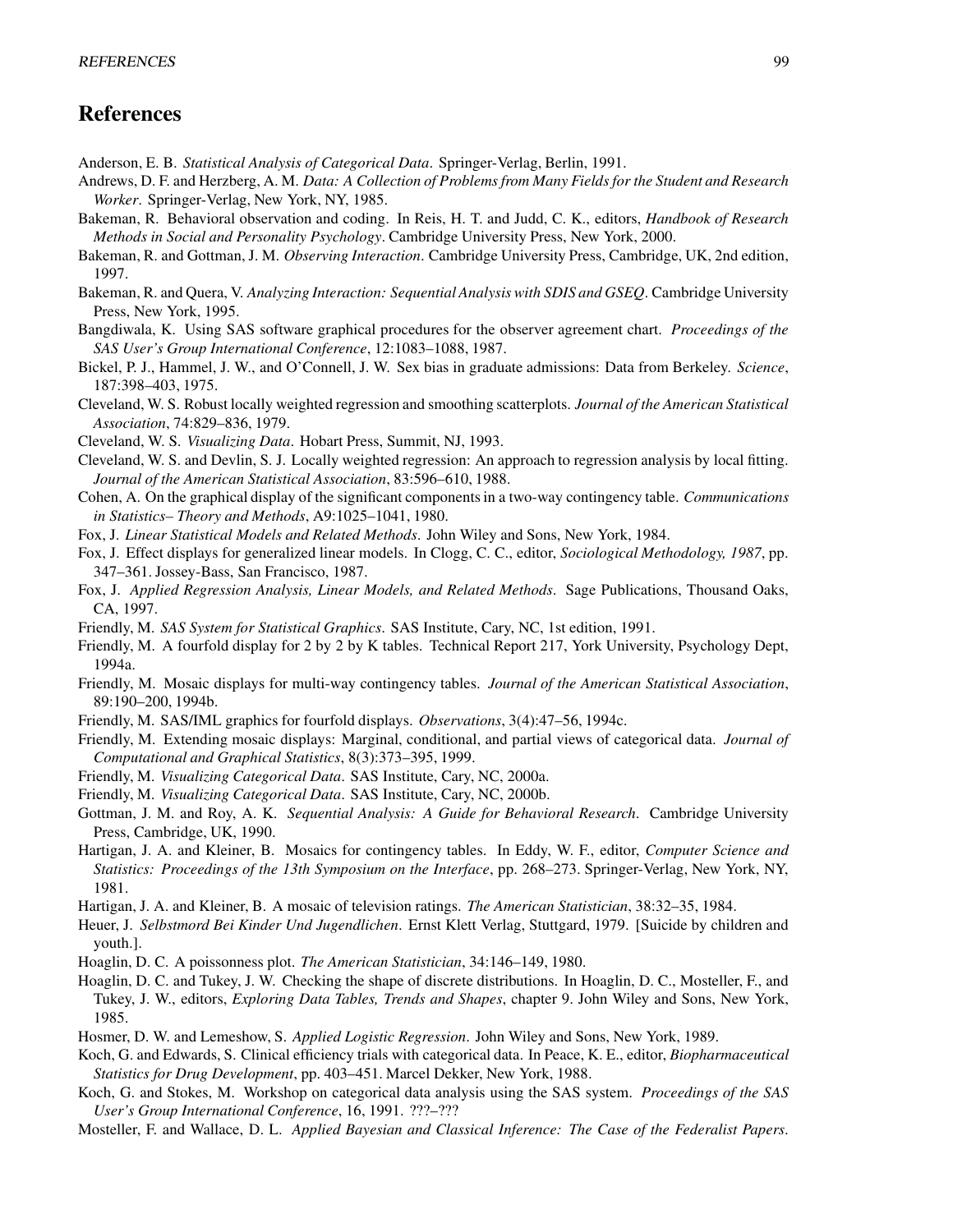Springer-Verlag, New York, NY, 1984.

- Ord, J. K. Graphical methods for a class of discrete distributions. *Journal of the Royal Statistical Society, Series A*, 130:232–238, 1967.
- Peterson, B. and Harrell, F. Partial proportional odds models for ordinal response variables. *Applied Statistics*, 39: 205–217, 1990.
- Riedwyl, H. and Schüpbach, M. Siebdiagramme: Graphische darstellung von kontingenztafeln. Technical Report 12, Institute for Mathematical Statistics, University of Bern, Bern, Switzerland., 1983.
- Riedwyl, H. and Schüpbach, M. Parquet diagram to plot contingency tables. In Faulbaum, F., editor, *Softstat* '93: *Advances In Statistical Software*, pp. 293–299. Gustav Fischer, New York, 1994.
- Rowland, S. B. *Effects of adolescent mother-infant and grandmother-infant interaction on infant attention: A normative study of an African American sample*. Unpublished doctoral dissertation, Georgia State University, Atlanta, 1995.
- Shrout, P. E. and Fleiss, J. L. Intraclass correlations: Uses in assessing rater reliability. *Psychological Bulletin*, 86: 420–428, 1979.
- Snee, R. D. Graphical display of two-way contingency tables. *The American Statistician*, 28:9–12, 1974.

Tukey, J. W. *Exploratory Data Analysis*. Addison Wesley, Reading, MA, 1977.

van der Heijden, P. G. M. and de Leeuw, J. Correspondence analysis used complementary to loglinear analysis. *Psychometrika*, 50:429–447, 1985.

# **Glossary**

- **binary variable** A binary **random variable** is a discrete random variable that has only two possible values, such as whether a subject dies (event) or lives (non-event). Such events are often described as success vs failure. *page 52*
- **covariate** A covariate is a variable that may affect the relationship between two variables of interest, but may not be of intrinsic interest itself. As in **blocking** or **stratification**, a covariate is often used to control for variation that is not attributable to the variables under study. A covariate may be a discrete **factor**, like a block effect, or it may be a continuous variable, like the X variable in an analysis of covariance. Note that some people use the term *covariate* to include *all* the variables that may effect the response variable, including both the primary (predictor) variables, and the secondary variables we call covariates.
- **distribution function** A distribution function (also known as the probability distribution function) of a continuous **random variable** X is a mathematical relation that gives for each number x, the probability that the value of X is less than or equal to x. For example, a distribution function of height gives, for each possible value of height, the probability that the height is less than or equal to that value. For discrete **random variables**, the distribution function is often given as the probability associated with each possible discrete value of the random variable; for instance, the distribution function for a fair coin is that the probability of heads is 0.5 and the probability of tails is 0.5.
- **expected cell frequencies** For nominal (categorical) data in which the frequency of observations in each category has been tabulated, the *observed frequency* is the actual count, and the *expected frequency* is the count predicted by the theoretical **distribution** underlying the data, or under the null hypothesis. For example, if the hypothesis is that a certain plant has yellow flowers 3/4 of the time and white flowers 1/4 of the time, then for 100 plants, the expected frequencies will be 75 for yellow and 25 for white. The observed frequencies will be the actual counts for 100 plants (say, 73 and 27).
- **factors** A factor is a single discrete classification scheme for data, such that each item classified belongs to exactly one class (*level*) for that classification scheme. For example, in a drug experiment involving rats, *sex* (with levels *male* and *female*) or *drug received* could be factors. A one-way analysis of variance involves a single factor classifying the subjects (e.g., *drug received*); multi-factor analysis of variance involves multiple factors classifying the subjects (e.g., *sex* and *drug received*).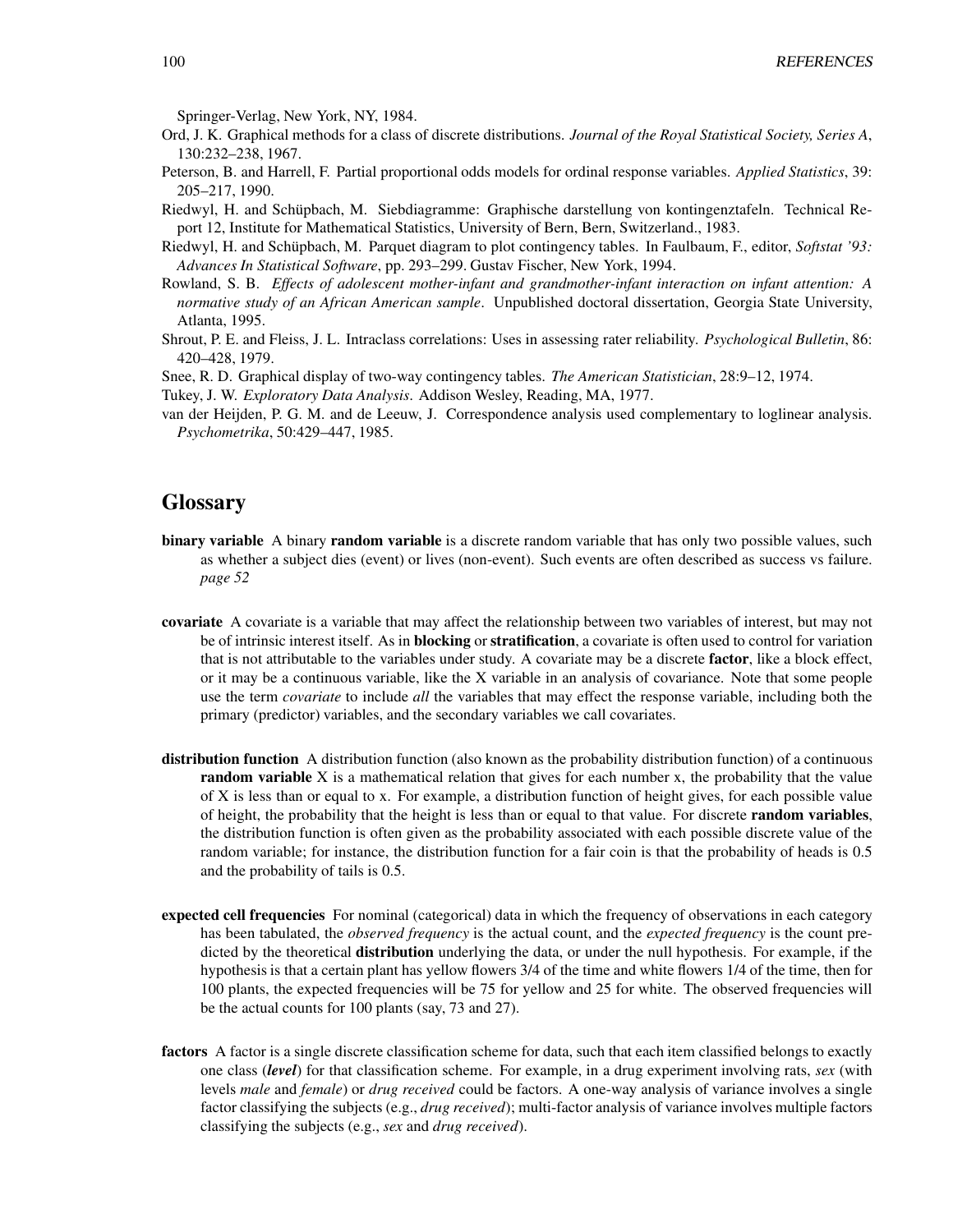- **goodness of fit** Goodness-of-fit tests test the conformity of the observed data's empirical **distribution function** with a posited theoretical distribution function. The **chi-square goodness-of-fit test** does this by comparing observed and expected frequency counts. The *Kolmogorov-Smirnov test* does this by calculating the maximum vertical distance between the empirical and posited distribution functions. *page 42*
- **independent** Two **random variables** are independent if their joint probability density is the product of their individual (marginal) probability densities. Less technically, if two random variables A and B are independent, then the probability of any given value of A is unchanged by knowledge of the value of B. A **sample** of mutually independent random variables is an independent sample.
- **measures of association** For cross-tabulated data in a **contingency table**, a measure of association measures the *degree* or strength of association between the row and column classification variables. Measures of association include the *coefficient of contingency*, *Cramer's V*, *Kendall's tau-B*, *Kendall's tau-C*, *gamma*, and *Spearman's rho*. Strength of an association is not the same as statistical significance: a strong assocaition may not be significant in a small sample; conversely, a weak association may be significant in a large sample. *page 14*
- **population** The population is the universe of all the objects from which a **sample** could be drawn for an experiment. If a representative random sample is chosen, the results of the experiment should be generalizable to the population from which the sample was drawn, but not necessarily to a larger population. For example, the results of medical studies on males may not be generalizable for females.
- **random sample** A random sample of size *N* is a collection of N objects that are **independent** and identically **distributed**. In a random sample, each member of the **population** has an equal chance of becoming part of the sample.
- **random variable** A random variable is a rule that assigns a value to each possible outcome of an experiment. For example, if an experiment involves measuring the height of people, then each person who could be a subject of the experiment has associated value, his or her height. A random variable may be *discrete* (the possible outcomes are finite, as in tossing a coin) or *continuous* (the values can take any possible value along a range, as in height measurements).
- **residuals** A residual is the difference between the observed value of a response measurement and the value that is fitted under the hypothesized model. For example, in a two-sample unpaired t-test, the fitted value for a measurement is the mean of the sample from which it came, so the residual would be the observed value minus the sample mean. In a contingency table, the residual is the difference between the observed and expected frequency in each cell. *page 18*
- **stratification** Stratification involves dividing a sample into homogeneous subsamples based on one or more characteristics of the population. For example, samples may be stratified by 10-year age groups, so that, for example, all subjects aged 20 to 29 are in the same age stratum in each group. Like **blocking** or the use of **covariates**, stratification is often used to control for variation that is not attributable to the variables under study. Stratification can be done on data that has already been collected, whereas blocking is usually done by matching subjects before the data are collected. Potential disadvantages to stratification are that the number of subjects in a given stratum may not be uniform across the groups being studied, and that there may be only a small number of subjects in a particular stratum for a particular group.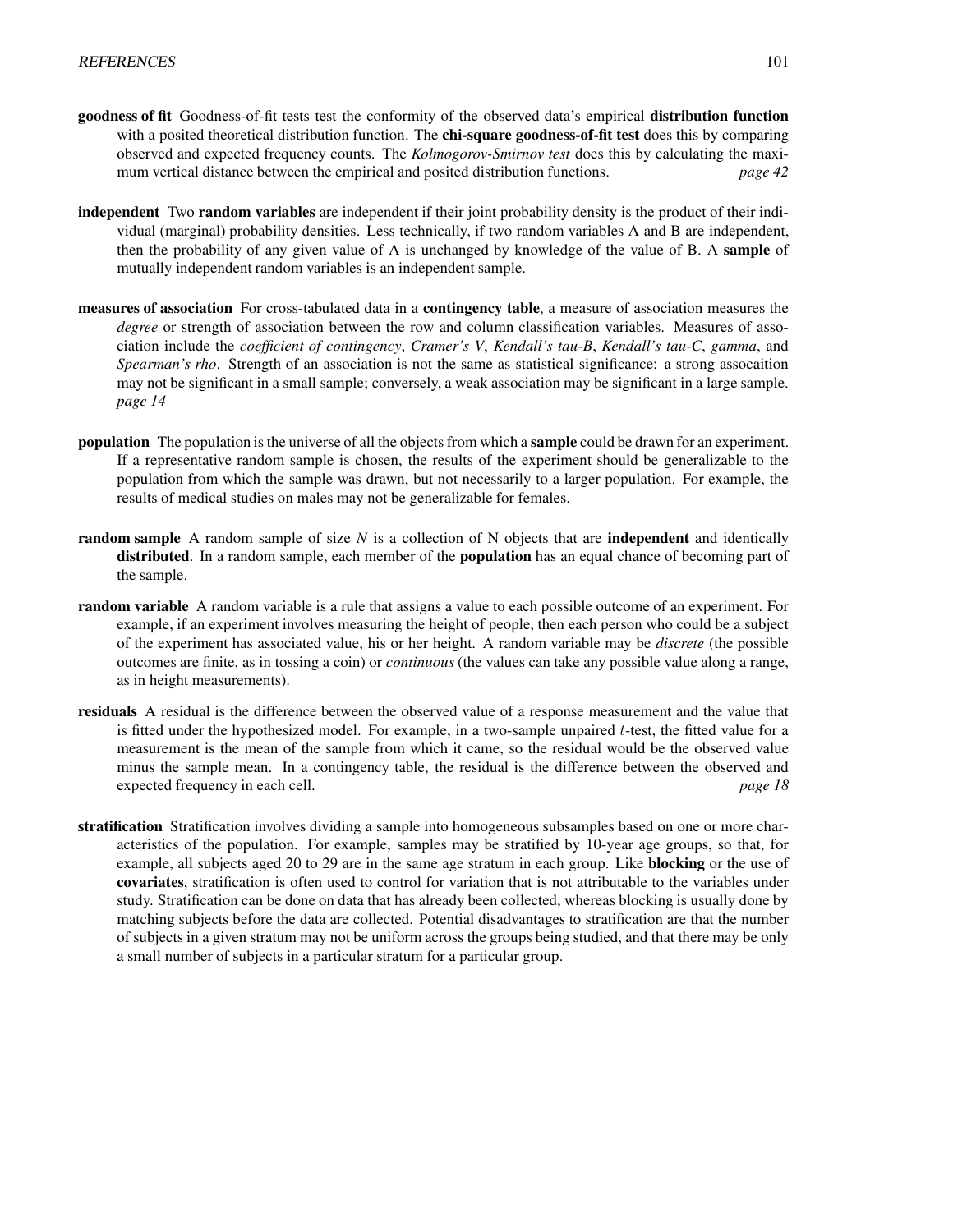# **Index**

# **A**

adjusted residual, 85 agreement Cohen's  $\kappa$ , 23 inter-observer, 23 intraclass correlation, 23 observer agreement chart, 26 partial, 24, 26 ANDERSON, E. B., **91**, **96** ANDREWS, D. F., **3**, **96**

## **B**

BAKEMAN, R., **84**, **87**, **94**, **96** BANGDIWALA, K., **26**, **96** behavioral interaction, 86 BICKEL, P. J., **30**, **96** binomial distribution, 5, 7, 9 Breslow-Day test, 18

## **C**

CATMOD procedure, 2, 3, 18, 45, 62, 66, 67, 71–74, 80, 82, 83 direct statement, 66 LOGLIN statement, 18, 80, 81 MODEL statement, 74, 80 oneway option, 30 WEIGHT statement, 80 CATPLOT macro, 3, 82 CLEVELAND, W. S., **86**, **91**, **96** CLOGG, C. C., **55**, **96** Cochran-Mantel-Haenszel tests, 13 Cohen's  $\kappa$ , 23–25 COHEN, A., **21**, **96** CORRESP macro, 39 CORRESP procedure, 36, 38 correspondence analysis, 35–42

# **D**

data sets 1980 Presidential election, 71–77 arthritis treatment, 11, 13, 14, 16–19, 43, 45, 56–59, 70, 79 Berkeley admissions, 31–32, 79–85 deaths by horsekicks, 3–5, 8, 9, 11 draft lottery, 21 Federalist papers, 3, 5–7 hair color, eye color, 19, 21, 33, 34, 36, 38 multiple sclerosis diagnosis, 29–31 sex is fun, 24–26, 39 suicide, 41–42 The Challenger disaster, 51–56 visual acuity, 21 women's labor-force participation, 66

de Leeuw, J., *see* LEEUW, J. DE DER HEIJDEN, P. G. M. VAN, *see* HEIJDEN, P. G. M. VAN DER Devlin, S. J., *see* CLEVELAND, W. S., 86, 96

EDDY, W. F., **31**, **96** Edwards, S., *see* KOCH, G., 12, 96

**E**

# **F**

FAULBAUM, F., **19**, **97** Fisher's exact test, 2, 11 Fleiss, J. L., *see* SHROUT, P. E., 22, 97 four-fold display, 3, 31–32 FOX, J., **55**, **60**, **96** FREQ procedure, 1, 13–16, 18, 24, 26 AGREE option, 25 agree option, 24 chisq option, 13, 14 cmh option, 13, 14 measures option, 18 printkwt option, 24 scores option, 14 TABLES statement, 25 tables statement, 14 FRIENDLY, M., **3**, **21**, **29**, **31**, **91**, **93**, **96**

# **G**

GCHART procedure, 47 GENMOD procedure, 2, 45, 80, 82 CLASS statement, 82 MODEL statement, 82 geometric distribution, 5 GOODFIT macro, 5–7 goodness of fit test, 4, 5 GOTTMAN, J. M., **84**, **96** Gottman, J. M., *see* BAKEMAN, R., 84, 96 GPLOT procedure, 36, 47, 51, 74

# **H**

Hammel, J. W., *see* BICKEL, P. J., 30, 96 hanging rootogram, 7 Harrell, F., *see* PETERSON, B., 57, 97 HARTIGAN, J. A., **31**, **96** HEIJDEN, P. G. M. VAN DER, **38, 39**, **97** Herzberg, A. M., *see* ANDREWS, D. F., 3, 96 HEUER, J., **39**, **96** HOAGLIN, D. C., **7**, **96** homogeneity of association, 18, 19 HOSMER, D. W., **47**, **96**

#### **I**

INFLGLIM macro, 3, 82, 83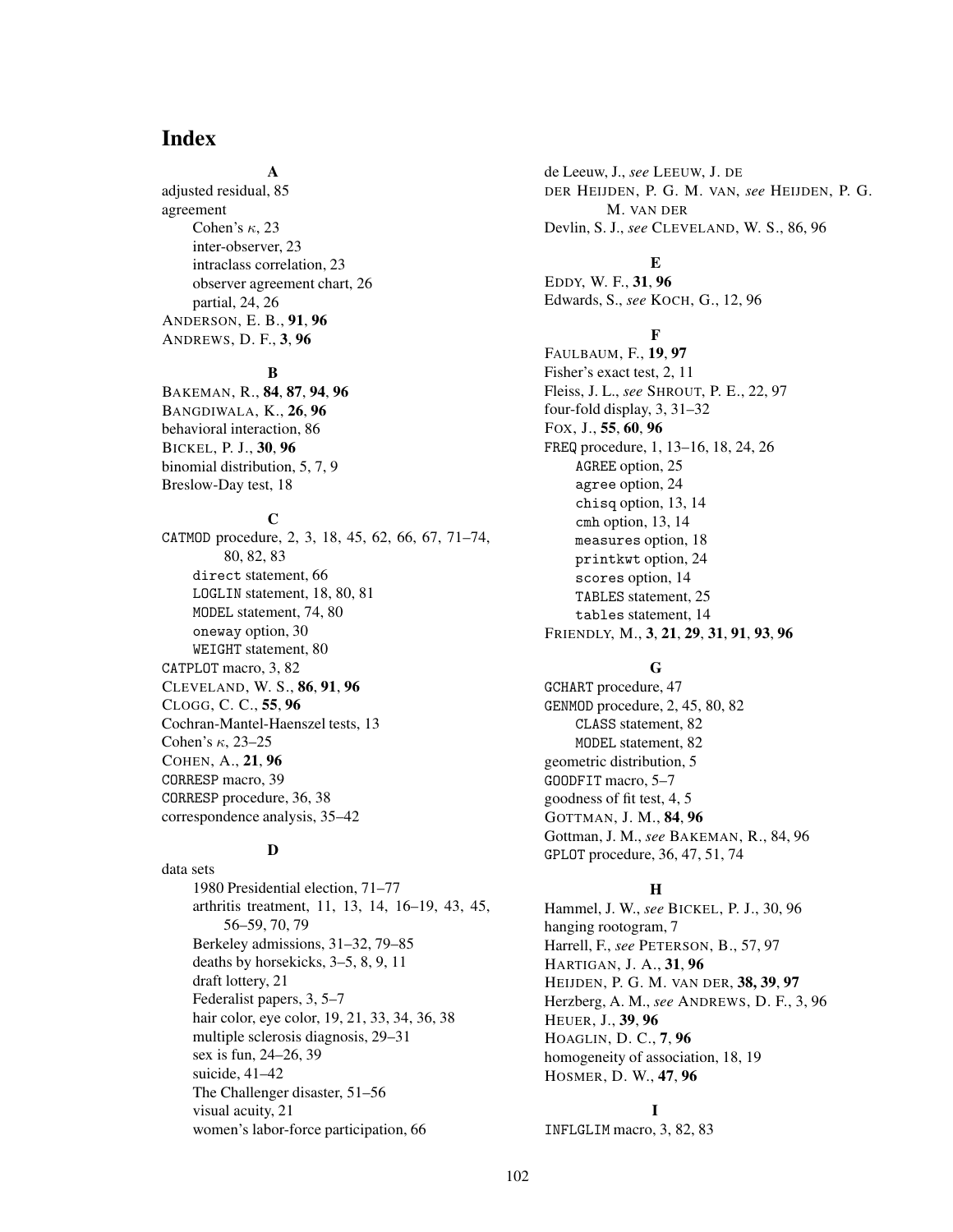INFLOGIS macro, 3, 70 INSIGHT procedure, 2 intraclass correlation, 23

#### **K**

Kleiner, B., *see* HARTIGAN, J. A., 31, 96 KOCH, G., **12**, **40**, **96** Kruskal-Wallis test, 14

# **L**

LABEL macro, 3 lack-of-fit test, 48 lag sequential analysis, 89–95 LAGS macro, 3, 91, 92 Leeuw, J. de, *see* HEIJDEN, P. G. M. VAN DER, 38, 39, 97 Lemeshow, S., *see* HOSMER, D. W., 47, 96 likelihood ratio test, 14, 64, 79, 80 logarithmic series distribution, 5, 9, 11 LOGISTIC procedure, 2, 45, 46, 54, 56–58, 66, 71, 72, 80 descending option, 45, 63 influence option, 69 lackfit option, 48 MODEL statement, 45, 56 logistic regression, 43–61 LOWESS macro, 88

## **M**

macros CATPLOT, 3, 82 CORRESP, 39 GOODFIT, 5–7 INFLGLIM, 3, 82, 83 INFLOGIS, 3, 70 LABEL, 3 LAGS, 3, 91, 92 LOWESS, 88 mosaic, 93 ORDPLOT, 3, 11 POISPLOT, 3 PSCALE, 3 ROOTGRAM, 7 table, 93 marginal homogeneity, 23, 29 mosaic macro, 93 mosaic display, 2, 3, 33–34 MOSTELLER, F., **3**, **96** Mosteller, F., *see* HOAGLIN, D. C., 7, 96

#### **N**

negative binomial distribution, 5, 7, 9, 11

#### **O**

O'Connell, J. W., *see* BICKEL, P. J., 30, 96 observer agreement chart, 26–31

marginal homogeneity, 29 odds ratio, 18, 31, 46 Ord plot, 9–11 ORD, J. K., **9**, **96** ORDPLOT macro, 3, 11

# **P**

PEACE, K. E., **12**, **96** PETERSON, B., **57**, **97** PLOT procedure, 36, 38 vtoh option, 38 POISPLOT macro, 3 Poisson distribution, 5, 7, 9 Poissonness plot, 3, 7–9 proportional odds model, 57–61 PSCALE macro, 3

## **Q**

Quera, V., *see* BAKEMAN, R., 84, 87, 94, 96

# **R**

REG procedure, 83 residual, 39, 79 adjusted, 85 deviance, 68 mosaic display, 33 Pearson, 68 raw, 21 studentized, 84 RIEDWYL, H., **19**, **97** ROOTGRAM macro, 7 rootogram, 7 Roy, A. K., *see* GOTTMAN, J. M., 84, 96

# **S**

sampling zeros, 18 scatterplot matrix, 2 Schüpbach, M., see RIEDWYL, H., 19, 97 SDIS/GSEQ, 86 sequential analysis, 86–98 SHROUT, P. E., **22**, **97** sieve diagram, 2, 3, 21 SNEE, R. D., **18**, **97** SPSS GENLOG procedure, 80 HILOGLINEAR procedure, 80 LOGLINEAR procedure, 80 Stokes, M., *see* KOCH, G., 40, 96 structural zeros, 18, 30

## **T**

table macro, 93 TUKEY, J. W., **7**, **97** Tukey, J. W., *see* HOAGLIN, D. C., 7, 96